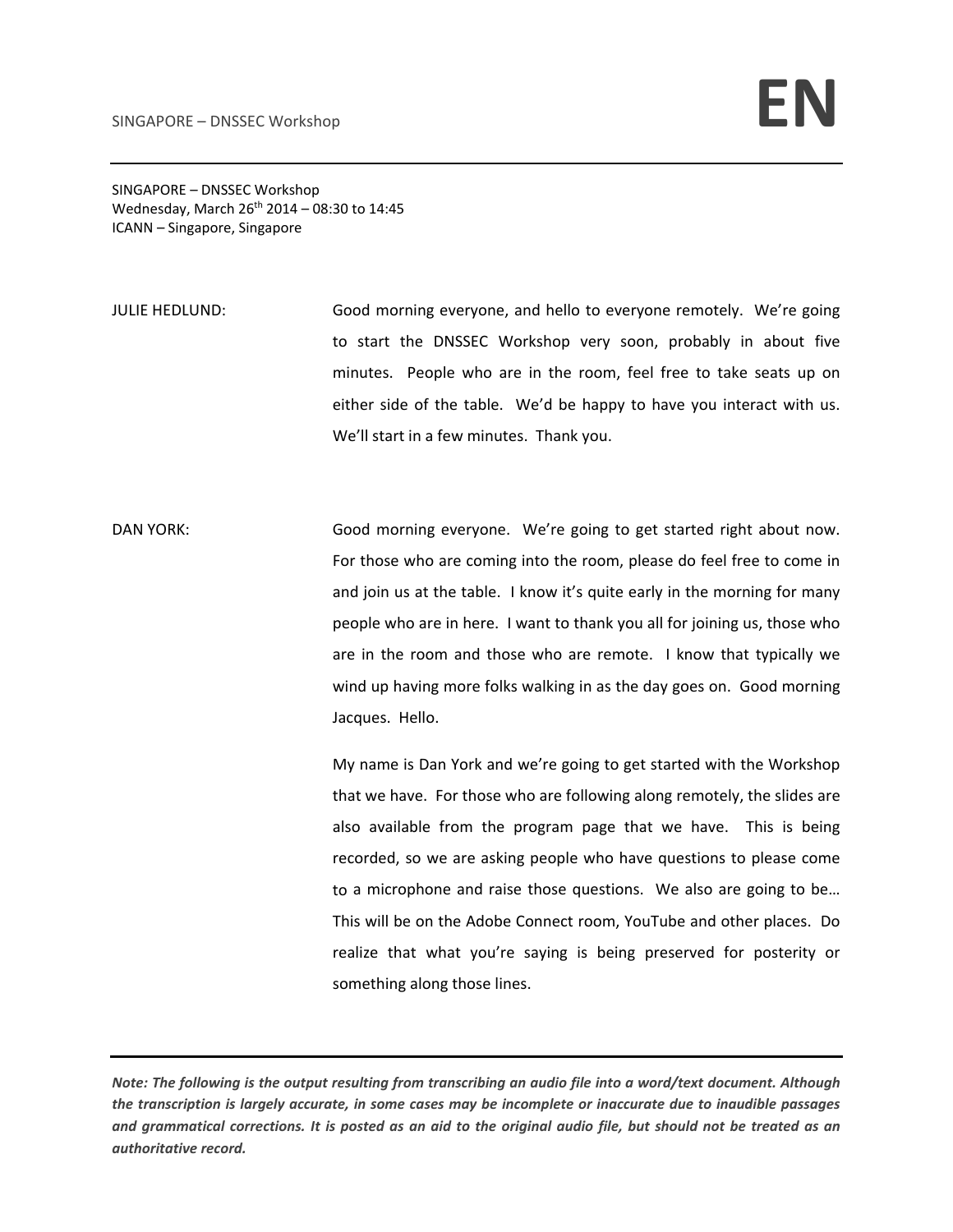We are at the DNSSEC Workshop at the 49<sup>th</sup> Meeting of the ICANN organization on March  $26<sup>th</sup>$  2014. If you look at the slide you'll see one important piece to notice, which is that these are the sponsors that have brought this event to you. The major part of what they do is to help pay for lunch, among other things. For those of you who enjoy this session and enjoy having some food as we work through all this, we need to thank the sponsors that are here.

In particular, we have one new sponsor that some of you will not have noticed before and that is in that lower left corner there that is Microsoft. We have here Mehmet Axon who is not here yet but I know he will be here doing the day. He has recently joined Microsoft, about six months ago, coming from ICANN and has all ready done a good bit of work with helping position Microsoft. To get Microsoft a little more involved in the DNS and DNSSEC community.

He's sponsoring this event. He's sponsoring a couple of other events that are going on as well and looking to get much more involved and we're going to talk about that in a minute.

Good morning, Warren. Come on in. Have a seat.

First I want to just thank the program committee whose names are showing up on the board here. These are the folks who work on helping create these programs, these workshops that are here. They are the ones who are out there encouraging people to submit presentations. We're going through reviewing the presentations, putting all that together and making that work and helping create this program.

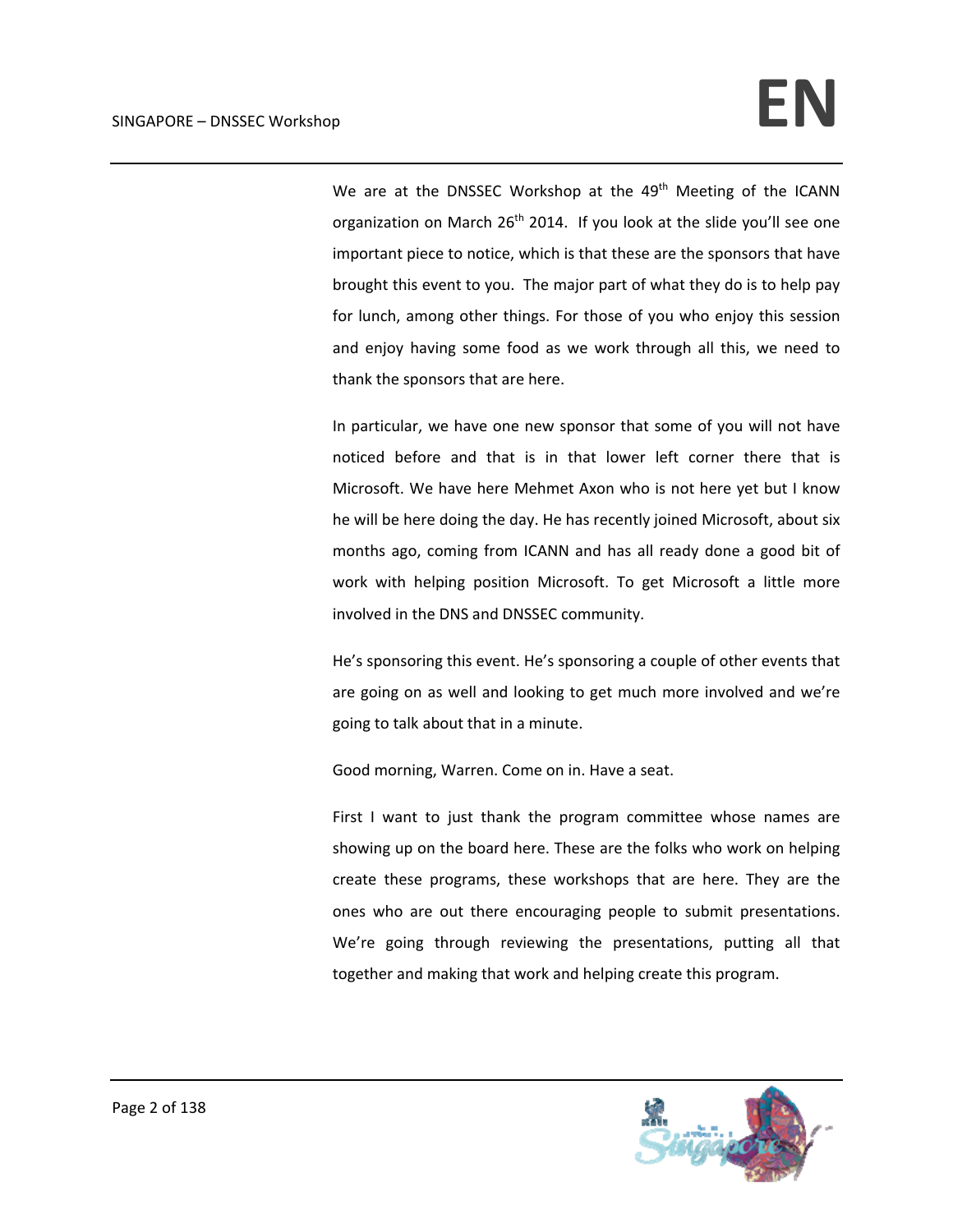All of these people, if you see them around and there are several in the room here today, please thank them for the work they've put in to make this happen.

Tonight we have what's called the DNSSEC Implementers Gathering and that's going to be an evening here at the Hog's Breath Restaurant. If you have not RSVP'd we may still have a few places. See Julie if you are interested just to make sure we have a count for you. This is a time for informal social gathering where we can talk about DNSSEC and other topics but it's more a chance for people to meet and interact.

We do have a few people like Ernesto from the .mx Mexico domain sent us a note just the other day that he's looking forward to coming because they're looking to get DNSSEC going further along in .mx looking to talk with others who are doing that to see what we can do.

This is the kind of sharing that we typically would have. Again, it is being sponsored by Afilias, CIRA, Dyn, Microsoft, .se and SIDN. We thank all of those folks for paying for that.

The program today, I am going to be speaking first with some introductory remarks then Xioadong Lee is going to be talking about DNSSEC activities in Asia Pacific region. We've got a number of panelists who are a part of that. We have a presentation in a section we call the operational realities of running DNSSEC but it's actually a case study today from the folks in Estonia who implemented DNSSEC recently for .ee. They're going to be here talking about that.

After our break we're then going to have a panel discussion where Michele Neylon, myself and Jim Galvin and Joe Abley will be up here

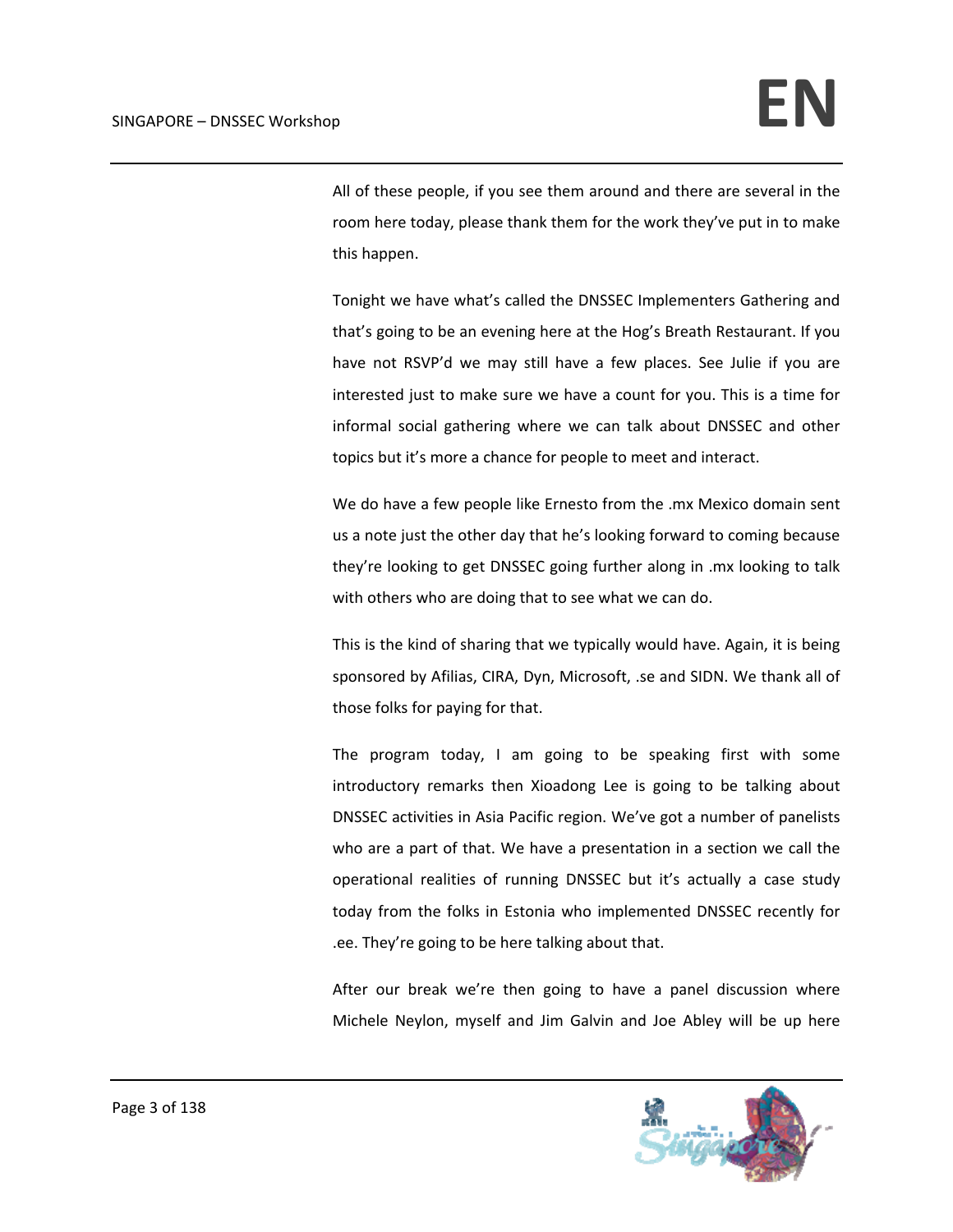talking about the DNSSEC requirements of the 2013 Registrar Accreditation Agreement and how that plays in with what Registrars have as a responsibility for DNSSEC and pieces like that.

I expect we should have a good discussion around that with a couple of different opinions around there. Then we're going to have a piece on Root Key Rollover where we have two presentations. Ron Aitchison is going to talk a little bit about the last mile or last millimeter, last little bit of there and Russ Mundy is going to give a perspective from the SSAC, the Security Stability Advisory Committee around the preparations for Root Key Rollover.

Then we're going to have a presentation from Cristian Hesselman at SIDN about the DNSSEC validation monitor tool that they're working on. At lunch, Warren Kumari who was just here a moment ago. He stepped out. He will be back because he's doing the great DNS quiz and his computer's there so we can steal that. Warren will be here to do the great DNS quiz and if you've never been here for that, it's always a treat of the most esoteric DNS knowledge you could possibly every imagine. Some people actually get most of them right.

After lunch which will be provided to you. You should all have a lunch ticket that is somewhere here and this is your ticket that gets you into the lunch. Julie has very nicely put on the back this very nice little map showing us where we are going because we have to go across the atriums over to this lunch area called Bencoolen to be able to go and do that.

After lunch we're then going to have a presentation where we'll be talking a bit about Dane and DNSSEC applications and some pieces that

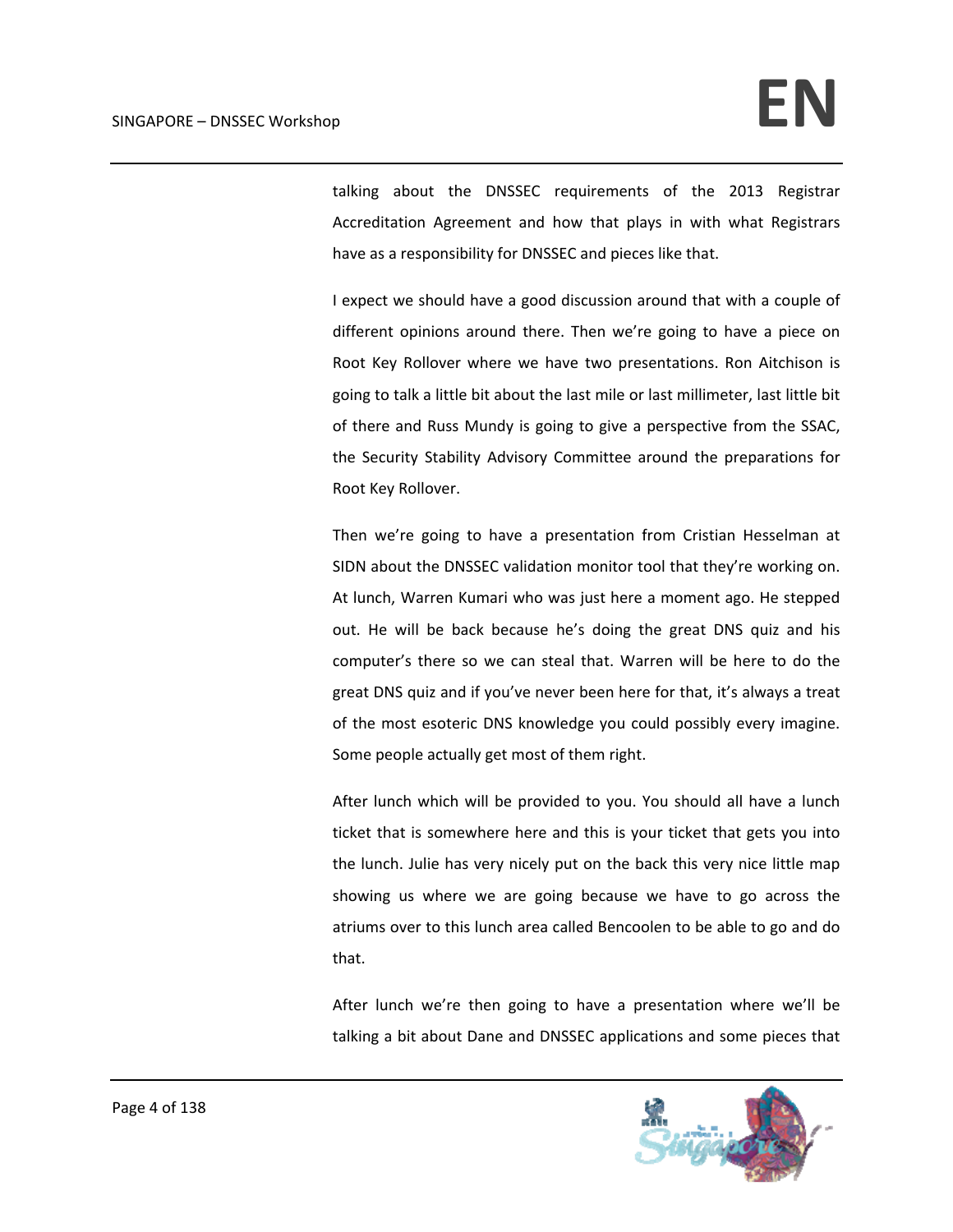are there. At the end we have a little demonstration from Duane Wessels at VeriSign. He's going to demonstrate a couple of the DANE related tools and things that they've been working on in VeriSign labs.

At the end Russ and I will come back up to talk about how we can help and how we can move forward. With that, I want to move a little bit into some of the counts we have about DNSSEC deployment around the world. Many of you who have attended these events in the past know that this is usually a presentation that Steve Crocker has done. Steve was planning to do that until about two days ago when he realized he had some other commitment as the Chair of ICANN that was going to preclude him from being here.

 He sends his regrets. He wanted to be here. He enjoys coming here for these events and sessions and has been for as long as they've been around. This is probably the first one he has not been speaking at. We will miss his presence here and appreciate all his help in supporting these sessions and bringing them together. I should note, too, that Steve's group is the one that has been doing much with getting the sponsors together and making this all happen so we really owe a debt to him around that.

To look at our maps and these are ones that are projected forward slightly to April 1 because of a reason that you will see when I walk through the maps. In the mapping project that started originally at Steve Crocker's organization Shinkuro and that now in the last few months has been taken over by the group I work with at the internet society at the Deploy 360 program.

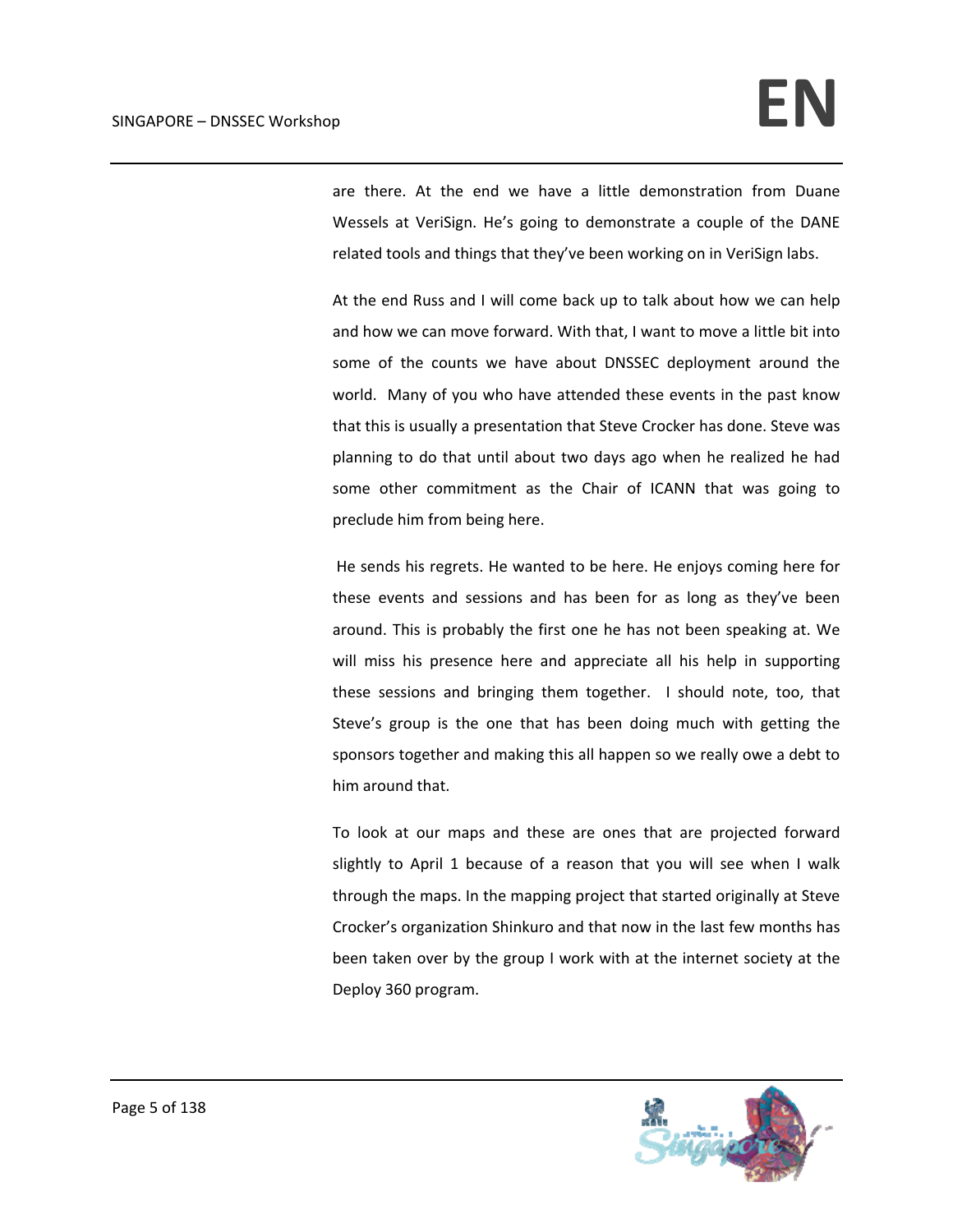What we do is we track the DNSSEC implementation status of the TLDs that are out there with a focus in these maps on the ccTLDs. We are also entering all the new gTLDs into the database which allows me to have a good deal of fun as I read all of these as they come out and get delegated. We're putting all those in there with the intent that we'll then do some kind of visualization of them.

We have five states that we track. One is experimental where we know that the ccTLD or the TLD in general is experimenting. I'll give you an example of one of these. We just recently learned that Rwanda is doing some experimental work with it for the .rw domain. They hosted a series of DNSSEC workshops recently and are working down the path toward doing that. When we look at the maps you'll see them classified in the experimental.

Announced is when we've learned of a public commitment to deploy DNSSEC. For instance, just this morning…It doesn't show up on the maps because these slides were done a few days ago but we learned that these folks at auDA in Australia have announced publicly that they are going to be signing a domain with DNSSEC so they are in that kind of space on that.

On the partial, the zone has been signed but it's not yet published in the root but we know that is has been done. DS en route is obviously when it's been delegated and we know that from a very obvious way of being able to work with that. On the operational side is a final state when we know that they are accepting domains that are registered, it's all fully operational and working on that.

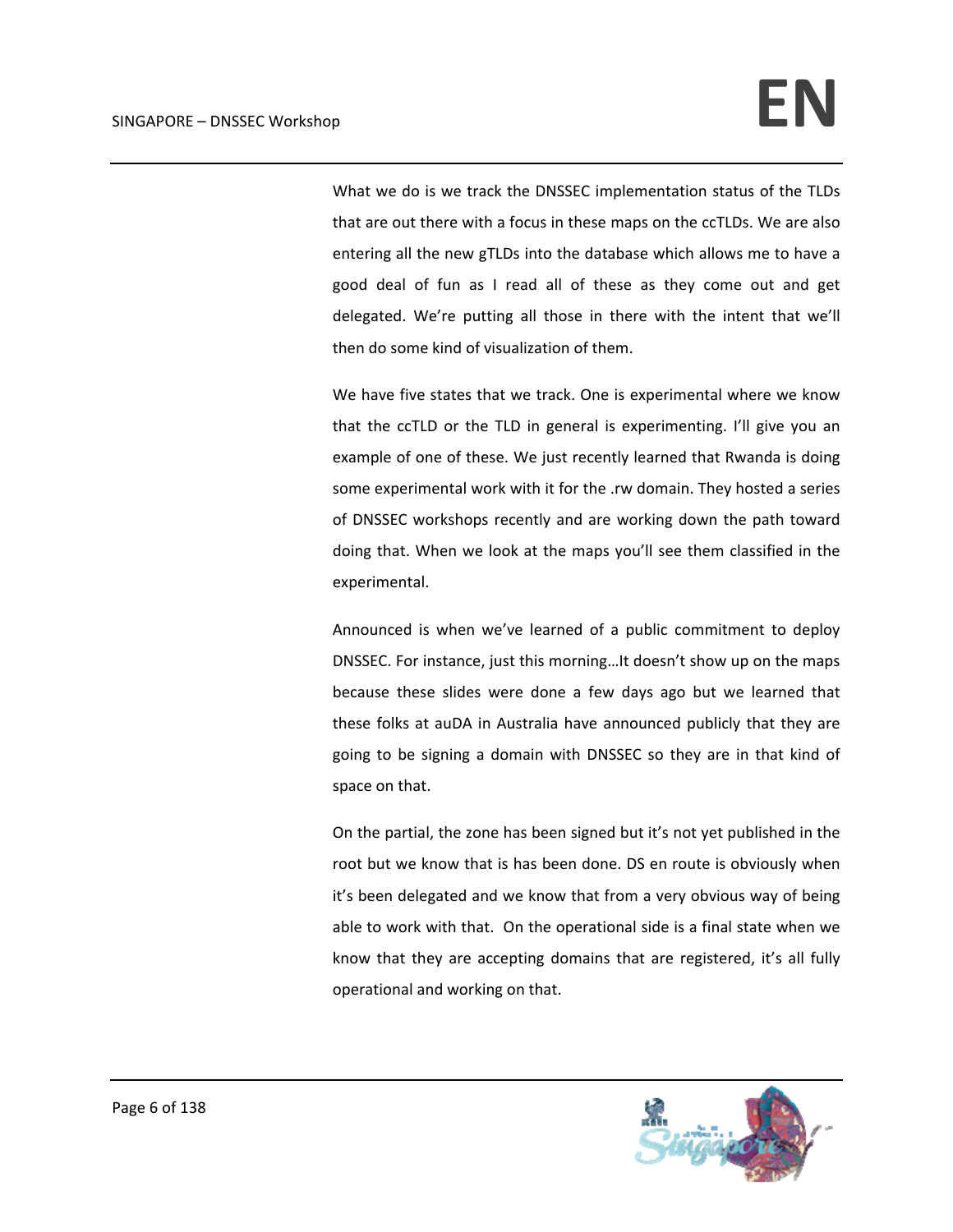Here's the counts that we have. You'll note that these are much bigger and projected as of April 1 I should say on this. You'll notice these are much bigger totals than we typically have had on here largely because we have a 100 plus or 100 more of the new gTLDs that have come on which are all publishing their DS en route so we have a very high number in the charts that are there.

This is all for the TLDs that are all either with their DS en route or we note them as operational. The regional ones as it notes here are SU and EU which are ones that are not a single country but are ones that operate as ccTLDs. Looking at the maps you can see we're getting a whole lot of green on here which is a beautiful thing to have. This is where we're seeing throughout the entire area the operational or the DS en route is going through a lot of the world.

As we look at this we'll zoom in on a couple of the areas. This is another map that we have that shows another view of it. It's flattened you'll be able to actually read the ccTLDs that are in the various states that are out there. In Africa, a couple of changes since the last time that we were here, down in the eastern part of Africa we have Kenya has recently published their DS en route that's there and as I mentioned, Rwanda has been set to experimental as well.

You'll also notice in North America, North America has been where it is for a while. It is operational in those regards. In Latin America one of the other changes we've had recently was Peru updated their DS en route in January and so we're moving along with deployment in there.

In Asia Pacific, this is what the view looks like. Australia has announced all ready that was there. The other one, if you look over to the left if you

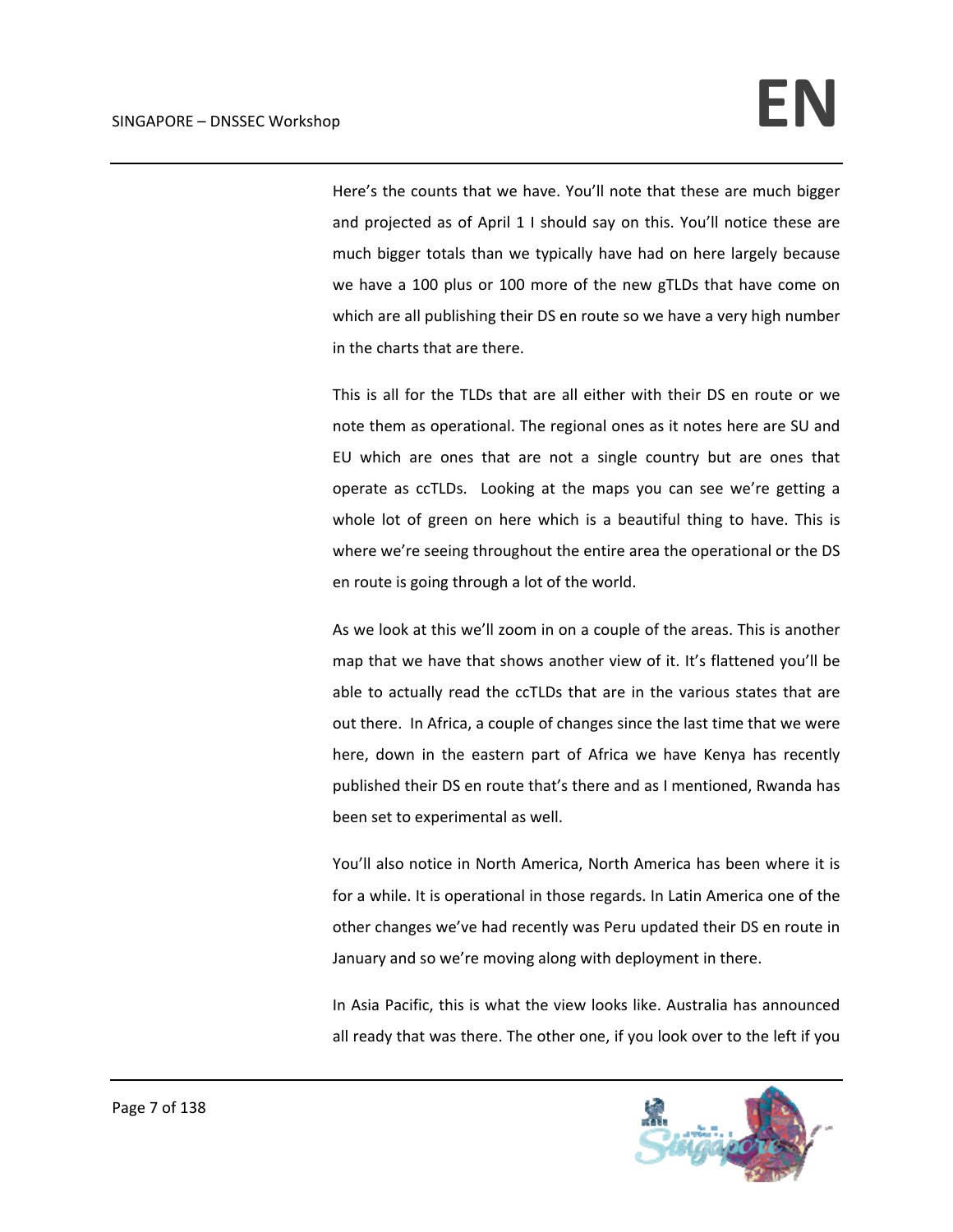picture in your mind that you're zooming in on the Middle East, one of the things that we know is that Israel with the .il domain as of April 1 is planning that they will have signed the .il and they will be in the process of moving toward getting it out there. There'll be in the partial state that's there.

Here's a view of Europe. Again, mostly operational as we see through much of Europe, at least through the main parts there. Not so much as we move down to the middle area there. One change that we'll see in here as well is Estonia. They are now published in there as well. If you want to see these maps they are now being made available every Monday morning. There's a link on these slides to where you can go and see the current maps.

There's also a link on this page on the Deploy 360 program where you can subscribe and receive the e‐mail every Monday morning of what the latest status is. It comes out with a set of maps which are both the current deployment, the view as of a year ago, the projected view a year in the future. It also comes with a number of CSV files that are dumps out of the database of all the different gTLDs including all the new gTLDs and other generic TLDs as well and their status.

If any of you would like any of that in the data, please do that. We are now as the mapping project has moved over to our group within the internet society, we're looking to do more with that and anyone who's interested, I would like to talk to you a bit more. We'd like to figure out how to visualize the new gTLDs and the generic TLDs so we can see a nice way. They're not actually mapped but some kind of graphic that would visualize what they could look like. Feedback is welcome on that.

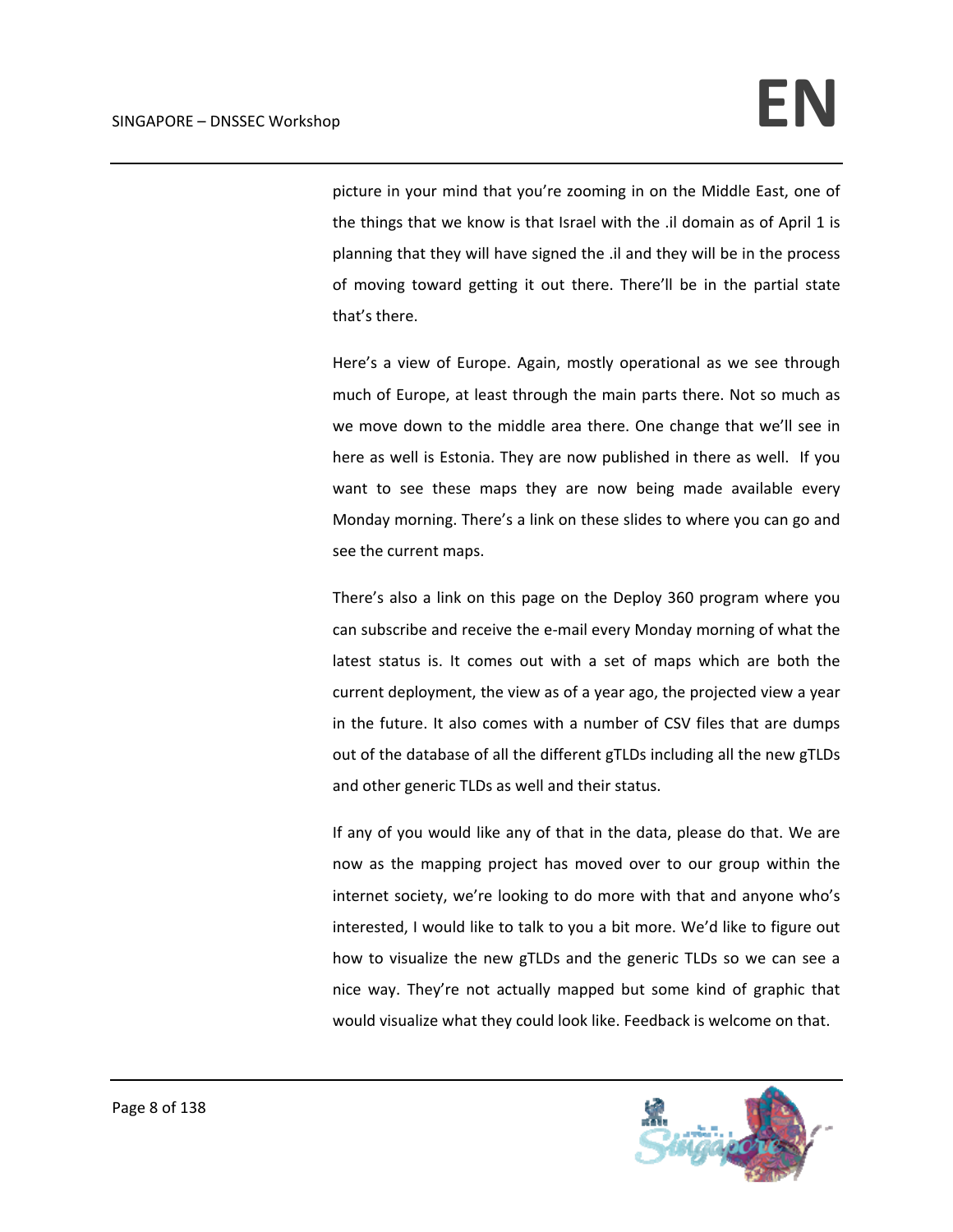## $SINGAPORE - DNSSEC. Workshop$

Final note before we begin our first panel, we recently saw two interesting documents that were published that I wanted to bring to people's attention. One was a document that came out of .se with a number of partners who published a document around recommendations for DNSSEC deployment. Where this came out of was some work they did with some municipalities in Sweden and that region that were looking at writing down the precise requirements and recommendations that municipalities had to go through to get DNSSEC up and running in that region. It was a really solid set of recommendations.

Patrick, would you like to speak to this? Patrick Fälstrom.

PATRICK FÄLSTROM: First of all let me say that I think this document is absolutely excellent. I was not part of the creation of it but I've been using it myself as a Registrar and working with a couple of citizens. What is important to remember, though, is the way the document is written it needs potentially some profiling. People should beware that you cannot just copy and paste this document last minute before you send in and add it to an RFP. You need to go through the document and see what parts of this you actually need. I think that's the strength of the document. When you see if don't be surprised. It is really, really good so please use it.

DAN YORK: Yes, it's a good list of recommendations, requirements, pieces you can use within an RFP if you wanted to specify that or as a checklist for deployment. To Patrick's point, it is exactly that. It is a list of

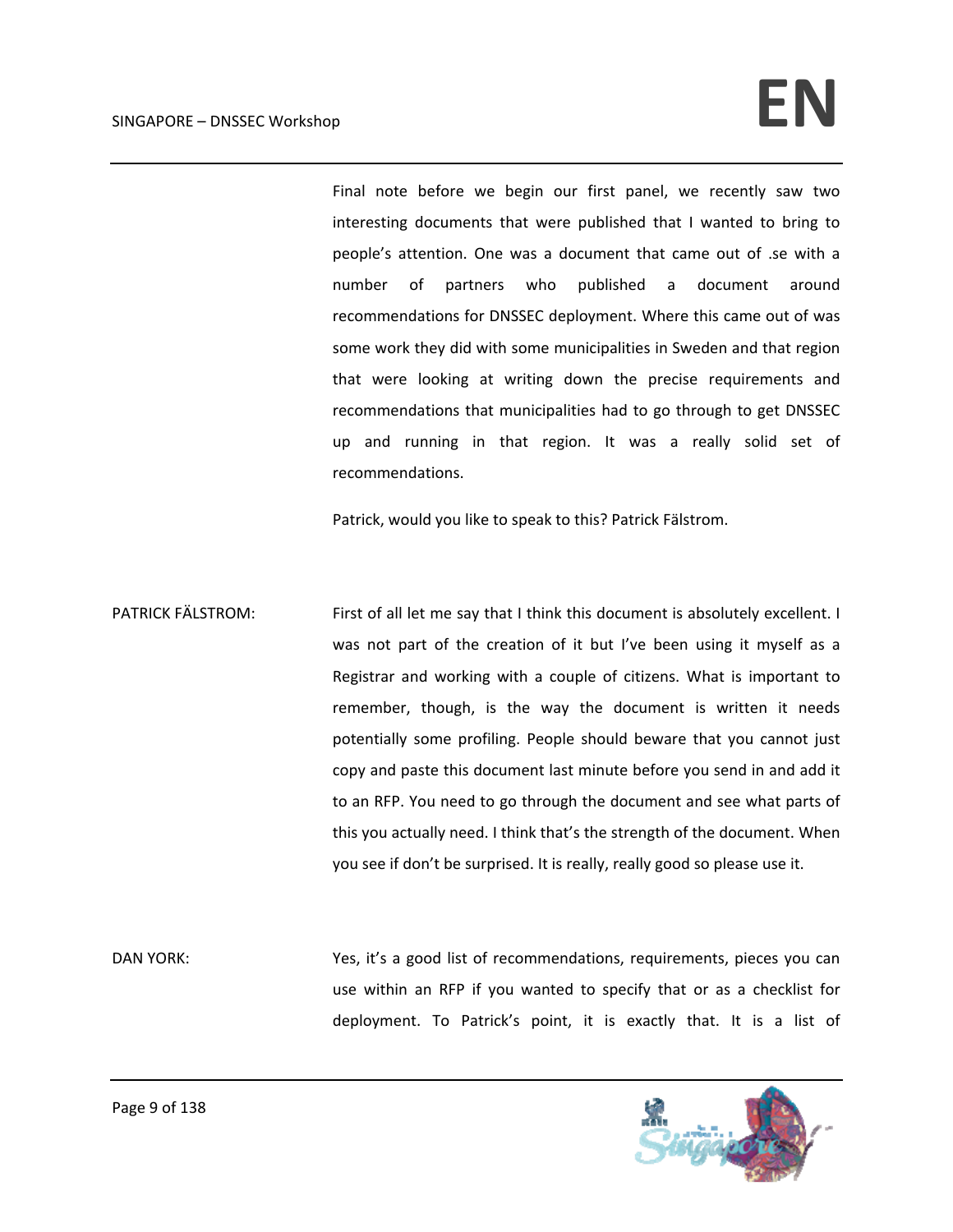recommendations. It's not a tutorial. Here's the things you need to be thinking about. Here's the pieces you need to put together in order to make this all work. That's an excellent document that was just published recently.

The second document that I'll mention is one about DNSSEC in Windows Server 2012. is Mehmet here? No, okay. This is a document Microsoft came out with that really is a very solid document for people who are network administrators who are working with Windows server 2012. It walks through the planning that you need to do with regard to DNSSEC and Windows. It talks about the different steps.

It has series of very detailed checklist of what you need to go through. For people who are working in particularly enterprising environments are looking to use DNSSEC, this is great guidance for people in those spaces who are using Windows server either for their DNS capabilities on the authoritative signing side or on the validation side. It covers both. This is another new document that recently came out and we're very pleased to see that.

With that I will just pause to say are there any initial questions before we begin the rest of today? Is there anything that people would like to raise or additional points that we go on from here?

JULIE HEDLUND: It looks like someone might be in the chat room. David White is noting that the link that was on the previous slide isn't working.

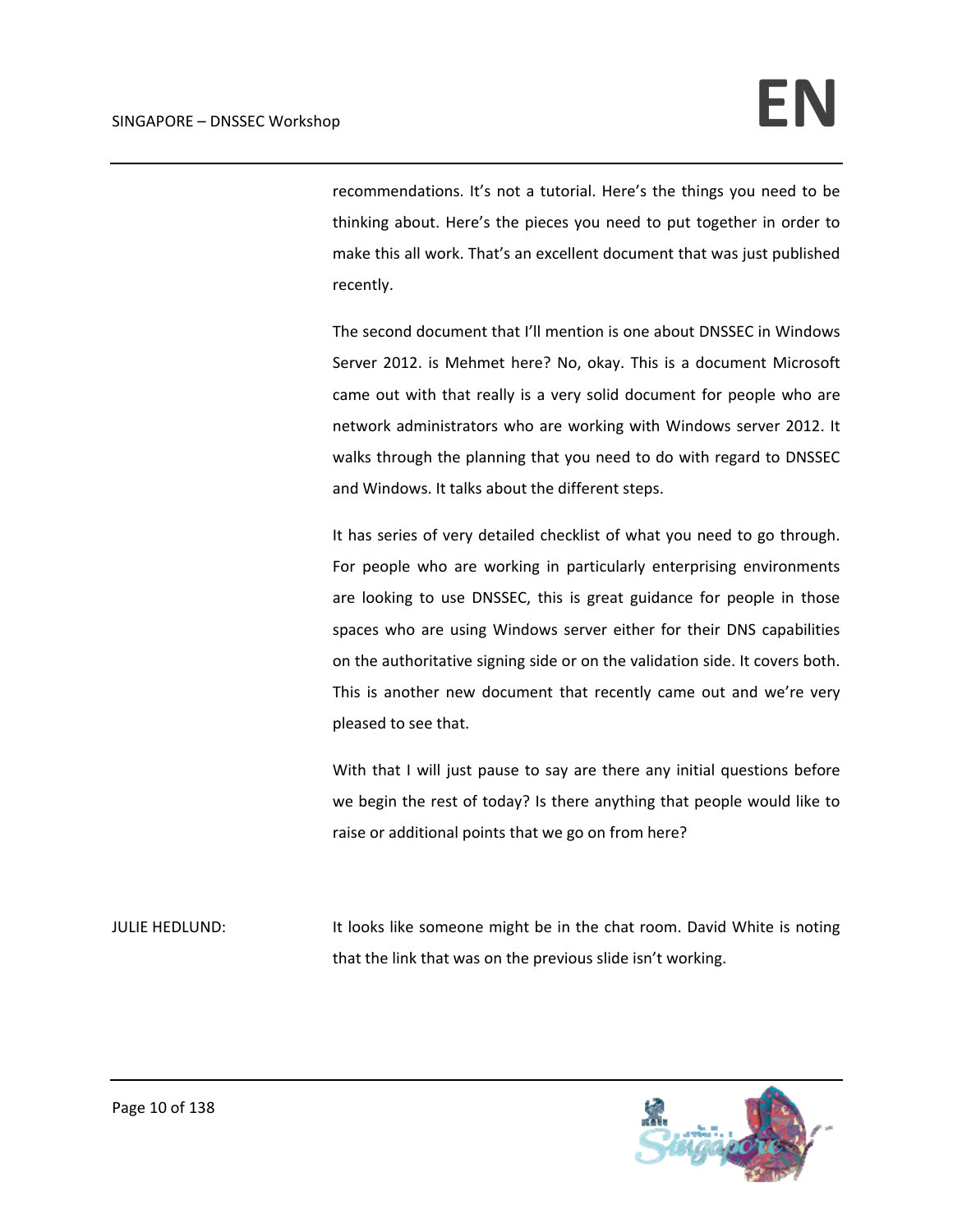| <b>DAN YORK:</b>      | The link may not work on there. I copied it from where it did work so I<br>will check it out and David, if it does not work I will put another link in<br>the chat room when I get back to my seat. We'll see about that.<br>I should note again that we do have people in the Adobe Connect room.<br>If you do have questions, please come to a microphone because we do<br>have remote attendees who are listening. Yes, Ron. |
|-----------------------|---------------------------------------------------------------------------------------------------------------------------------------------------------------------------------------------------------------------------------------------------------------------------------------------------------------------------------------------------------------------------------------------------------------------------------|
| <b>RON AITCHISON:</b> | You brought up a point on one of the slides which was as I understand it<br>all the new domains have to be DNSSEC they have to publish in the root.<br>Do they have to be operational?                                                                                                                                                                                                                                          |
| <b>DAN YORK:</b>      | The question was, "Do the new gTLDs have to be operational?" and the<br>answer is yes. They have to be signed and they have to accept DS<br>records or DNS key records from registrars. We'll talk a little bit later<br>about the registrars and their responsibilities in the panel we have this<br>afternoon.<br>They are, in theory, supposed to be signed and accepting DNSSEC<br>secured DNS records.                     |
| XIAODONG LEE:         | I thought the map for the deployment for DNSSEC. Is it possible to have<br>a map for the registrars or certain level DN servers and how they<br>support DNSSEC or not. I think this is very important. I assume that all of<br>the TLDs will be deployed at the DNSSEC sooner or later.                                                                                                                                         |

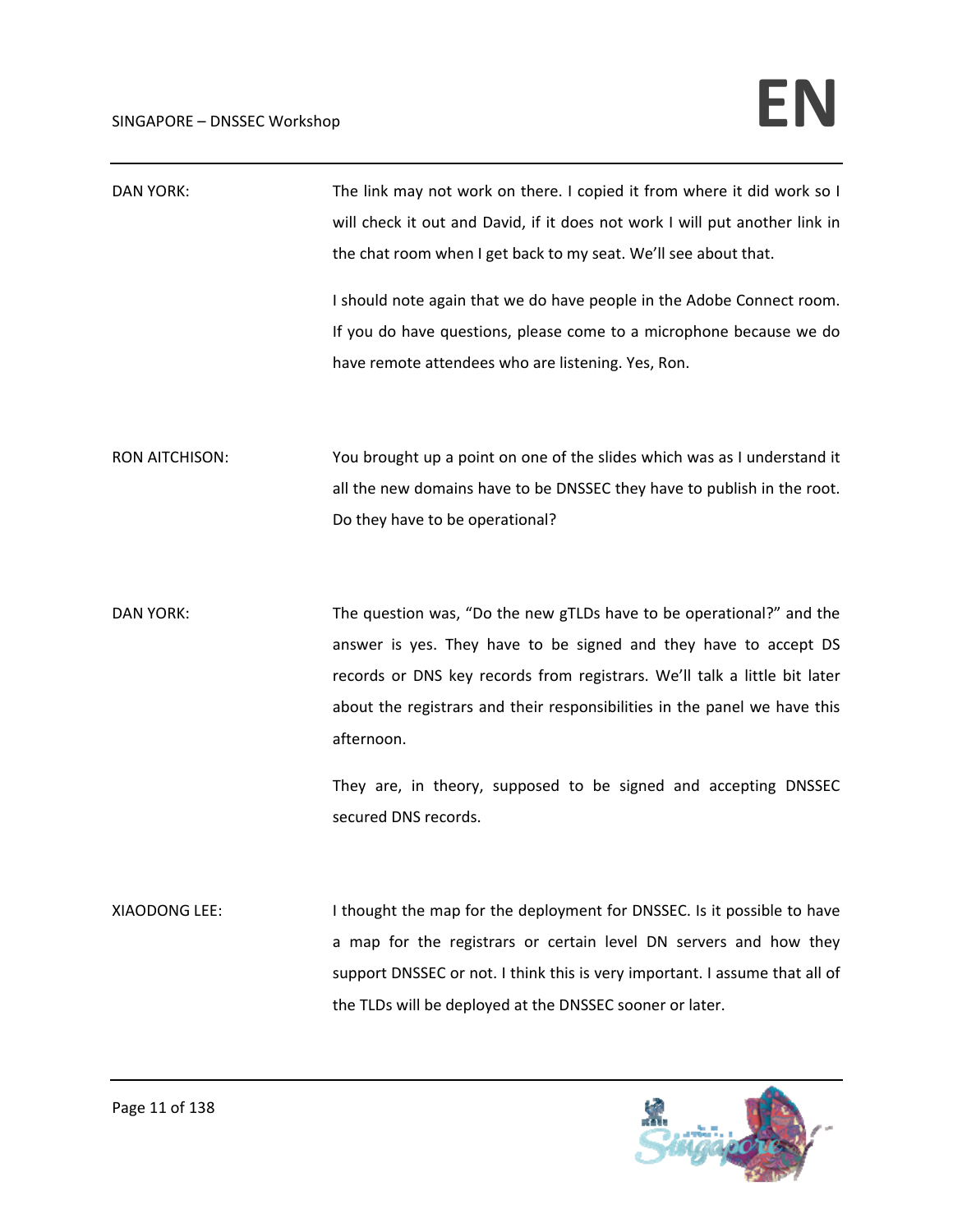| <b>DAN YORK:</b> | Xiaodong you raise an excellent question. Right now the maps that we're<br>showing and the pieces are just at the TLD level. They show nothing<br>underneath about how much actual deployment is happening in there.<br>That is a visualization of something I'd love to see us figure out a good<br>way to do. One of the challenges we have is how do you get the data in<br>$d$ ifferent $-$ out of how many domains are signed at the second level in<br>different places. Some TLDs like the folks in .se and .nl and others, they<br>publish those counts. |
|------------------|------------------------------------------------------------------------------------------------------------------------------------------------------------------------------------------------------------------------------------------------------------------------------------------------------------------------------------------------------------------------------------------------------------------------------------------------------------------------------------------------------------------------------------------------------------------|
|                  | The folks at Verasign do it for .com, .net, .edu has it. Some of those are<br>there but there are different domains that do it. Getting information for<br>the individual other ones is a challenge but certainly I think that's the<br>next evolution of where we need to go with this. To show the next level<br>of how much actual activity is happening inside those TLDs. I agree with<br>you.                                                                                                                                                              |
| XIAODONG LEE:    | I think maybe [inaudible 0:43:13.7] with the gallery so I can have some<br>kind of joint project to do some investigation.                                                                                                                                                                                                                                                                                                                                                                                                                                       |
| <b>DAN YORK:</b> | Excellent, we'd love to work with you on that.                                                                                                                                                                                                                                                                                                                                                                                                                                                                                                                   |
| $[ED]$ :         | One other thing I'd point out too is what those maps don't really show is<br>the IDN ccTLDs being signed or not signed. Same problem - how do you<br>overlap that but it would be good to show.                                                                                                                                                                                                                                                                                                                                                                  |

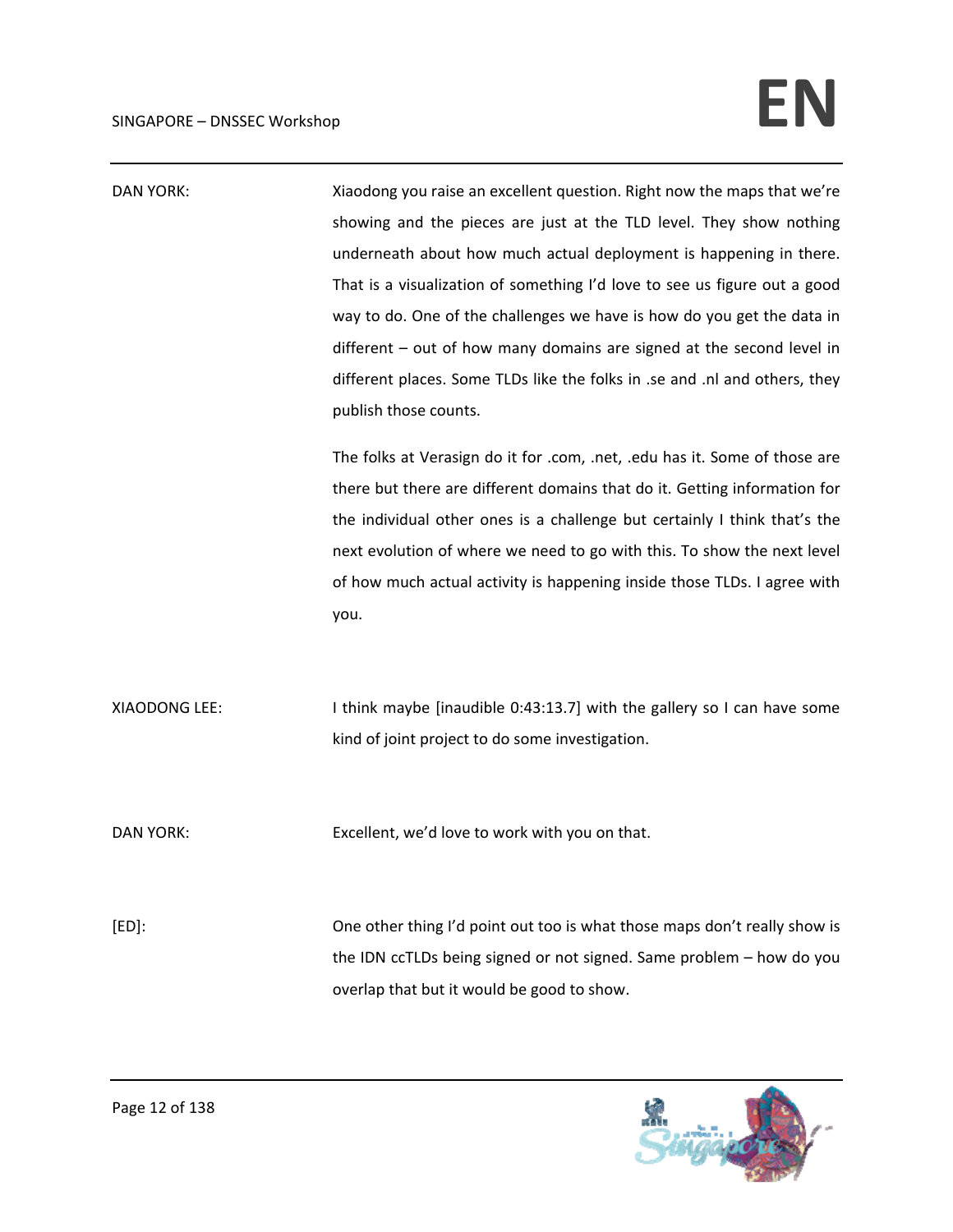DAN YORK: That's a really good idea. The point was some of these ccTLDs have IDN variance around there although in some cases there's multiple IDN variance for the same country. I would love to be able to visualize some kind of big grid that shows all the new gTLDs but you could do with IDNs, too and show what are out there as far as the IDNs, which of them are in which states.

> Another piece that I want to work on with the new gTLDs especially, we know when the DS is en route. That's easy to find. There are a couple of different sites that are showing that. What I don't know is when we start to see delegations of signed names in those new gTLDs because that's the signal for me to flip the state DS en route to operational.

> I know [Oliver Goodmanson] was mentioning that he's got a script he was working to be able to do that but anybody else who has ideas around that. Once upon a time when this database was being maintained it was easy because a lot of people knew each other so you'd contact Nick and say, "Hey, when are you going to do this?" but now as we're adding 10 or more domains a week, we'll go from there. With that I want to wrap up and I want to pass it over to Xiaodong and bring up the panel.

JULIE HEDLUND: I also want to let people know that we do have simultaneous interpretation and that is what these are for. Please avail yourself of that. It will be Chinese/English, English/Chinese and we're very thankful that we can have that. If you're in this panel please step forward. I see most people. I don't see Tran Canh Toan, are you here? Hopefully he'll be joining us.



Page 13 of 138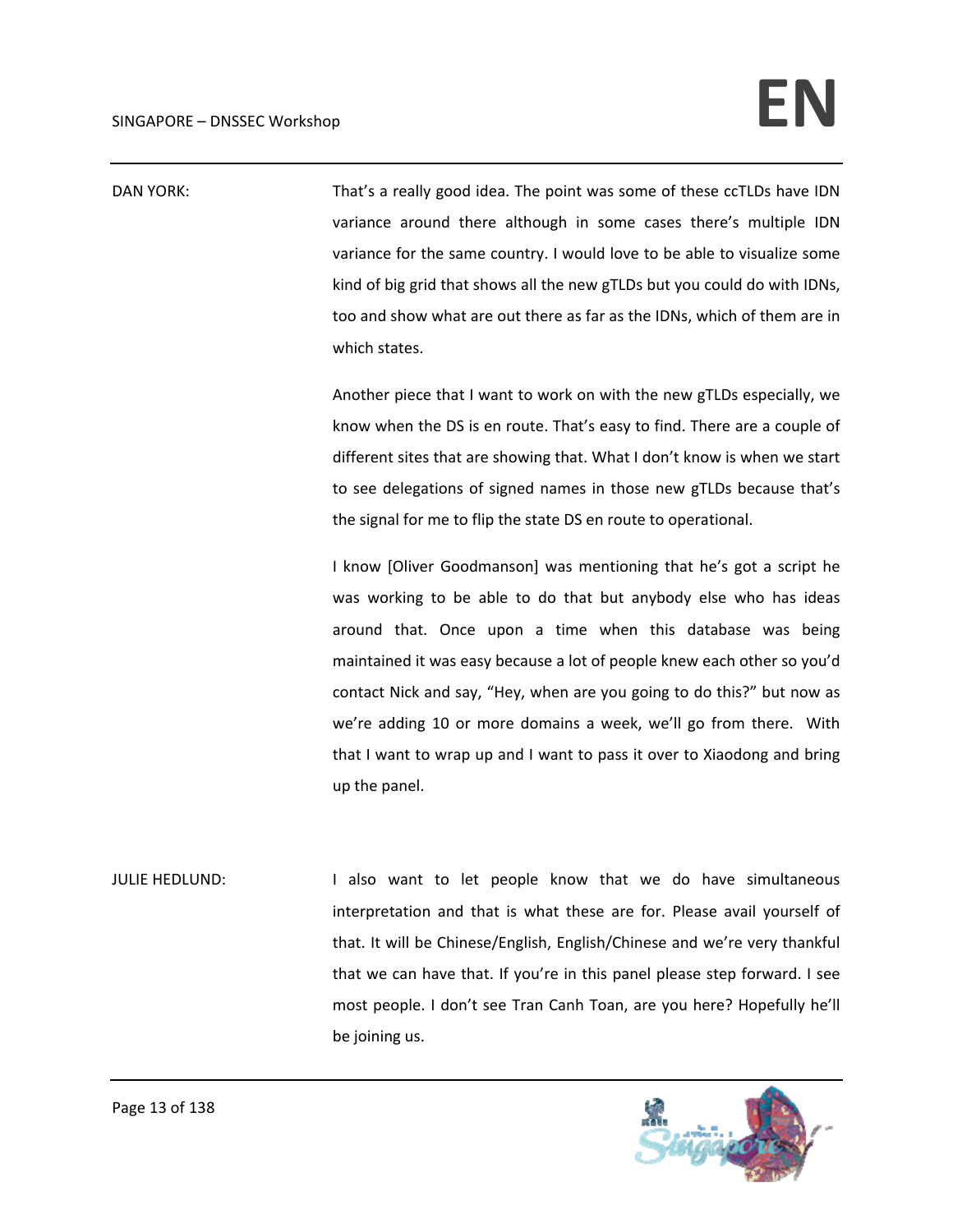I want to note also for the program, Geoff Houston is joining us remotely via Skype. He is here. He's just not here physically. He will be giving his presentation remotely. Thank you.

BARRY BRAILEY: It's an honor and a pleasure to be here and talk about DNSSEC and .nz. I'm conscious that quite a few of my colleagues have spoken about progress so I'll skip through some of the background around implementation but try not to spend too much time on it because it's been presented here before. Then I'll talk more about some of the progress last year and where we are with our DNSSEC implementation and deployment going forward.

> As many are aware, the DNS for .nz started quite a few years ago. The policy proposal work was finalized around 2010. The implementation was a rolling activity from 2011. Doing each of the second levels zones through 2012 and the New Zealand Registry Service is completely that piece of work toward the end of 2012. All of the information for that is available on that [inaudible 0:47:33.1] website link.

> The DNS practice statement is published and if there's anything about the implementation that you'd like to know that you can't find there, you'll see my e‐mail address at the end. We're quite happy to share most of that information. The policy piece is something I would touch on. Obviously I work in the domain name commission so we're the regulators. I'm going to focus more on the policy piece than the technical implementation at this point I suppose.

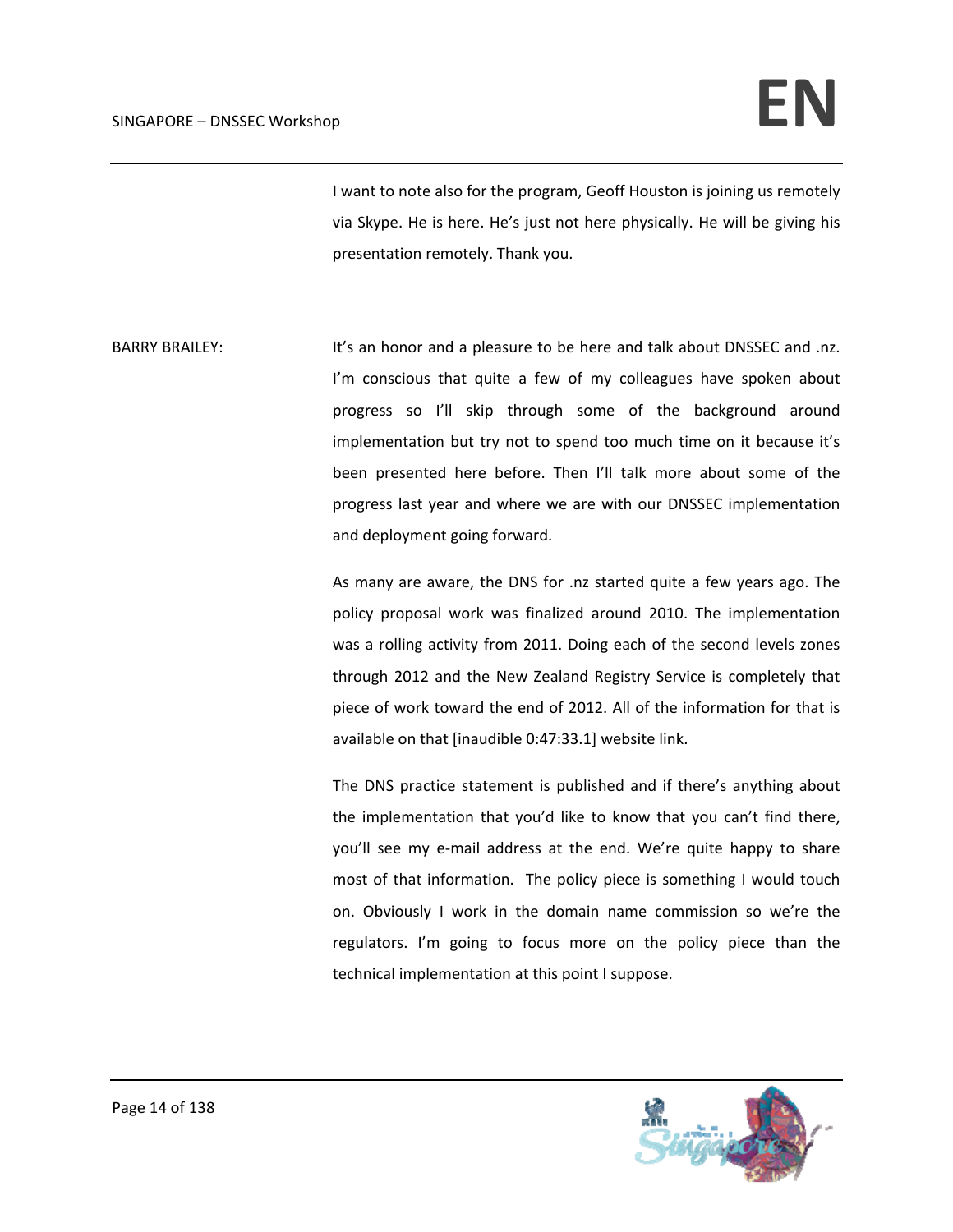In the early stages and still at the moment we were keen DNSSEC would be voluntary for registrants and registrars. We identified two different roles and it talks to the piece about registrars that was just covered. We identified currently two different statuses for DNSSEC registrars and that is that they either handle DS records or they're DNSSEC friendly.

The DNSSEC friendly registrar guys where it's almost tick box potentially on their website. They have to publish a bit more information about what they do. We publish all of this on our website and we have a commitment to keep that information published on the website. If there was an agreement on how we would categorize that and publish the information then we'd change how we do it probably but that was our decision early on.

The other thing as well, we wanted it to be about registrant choice which was something keen on for .nz and so before we could go live. We were keen that there was an actual transfer policy for signed names because we saw that as a missing piece. Obviously we can only put this policy onto .nz authorized registrars that are also the DNS operator so we set that forward. We'd like to see more practice of it because it hasn't really happened natively with actual registrants wanting to choose.

It's a largely untested procedure and I've all ready been asked if we can provide best practice guidelines how to do that. I had to go back and say there hasn't been enough practice to write best practice about it yet I'm afraid. We've got that out there. It's publicly available in our policies.

That was the work to get us to the end of 2012 and I like to include either a quote from a famous dead general or a movie. I went for a

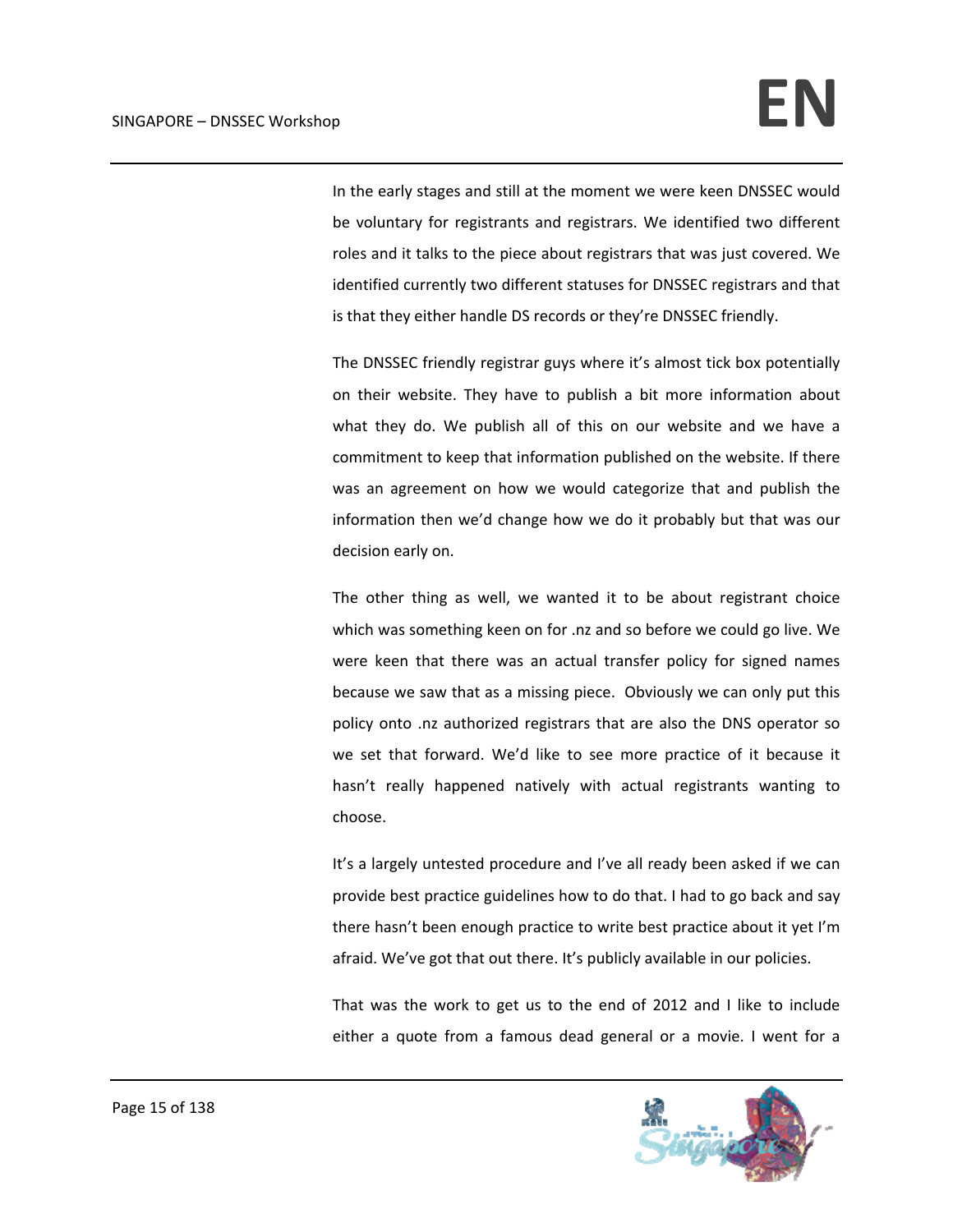rather second rate baseball movie, we're at that "If you build it, they will come," phase. Of course the reality of DNSSEC I suppose to this day is that a few will – in fact one of them is here. One of our biggest early registrants was Joe, nearly half of our signed domains at the start of 2000.

We started in 2013. We had two of our local .nz registrars that were really quick out of the blocks to get DNSSEC friendly status. One of them is quite public. I'll flash their name. It's quite literally the tick box on the signing up for the name for I want DNSSEC and they handle everything for you. That was a really promising start. We've got just over 80 registrars and the rest of them weren't quite so forthcoming it has to be said but a good early start, roughly 30 signed domains in .nz at the start of last year – about 12 of them being Joe's.

At the time we had about 520,000 domain names. That's a pretty small percentage. We have seen 200% growth in 2013 but of course if you put the other scale in there that's actual numbers up the side. Towards the end of last year we broke the 100 mark early this year.

In doing our zone scans we've identified currently and growing another 70 domains where we can see the DNS key but the DS record is not in. Some of them are actually with registrars who handle DS records. That's caused a series of discussions with our registrars. A couple of them are with registrars who don't. In fact there's a significant chunk with one registrar who hasn't said that they handle DS records so that's an ongoing discussion which will hopefully will see spikes in the uptake of that graph as we get those people who are clearly trying to do DNSSEC t for whatever reason the relationship with their registrar is not working.

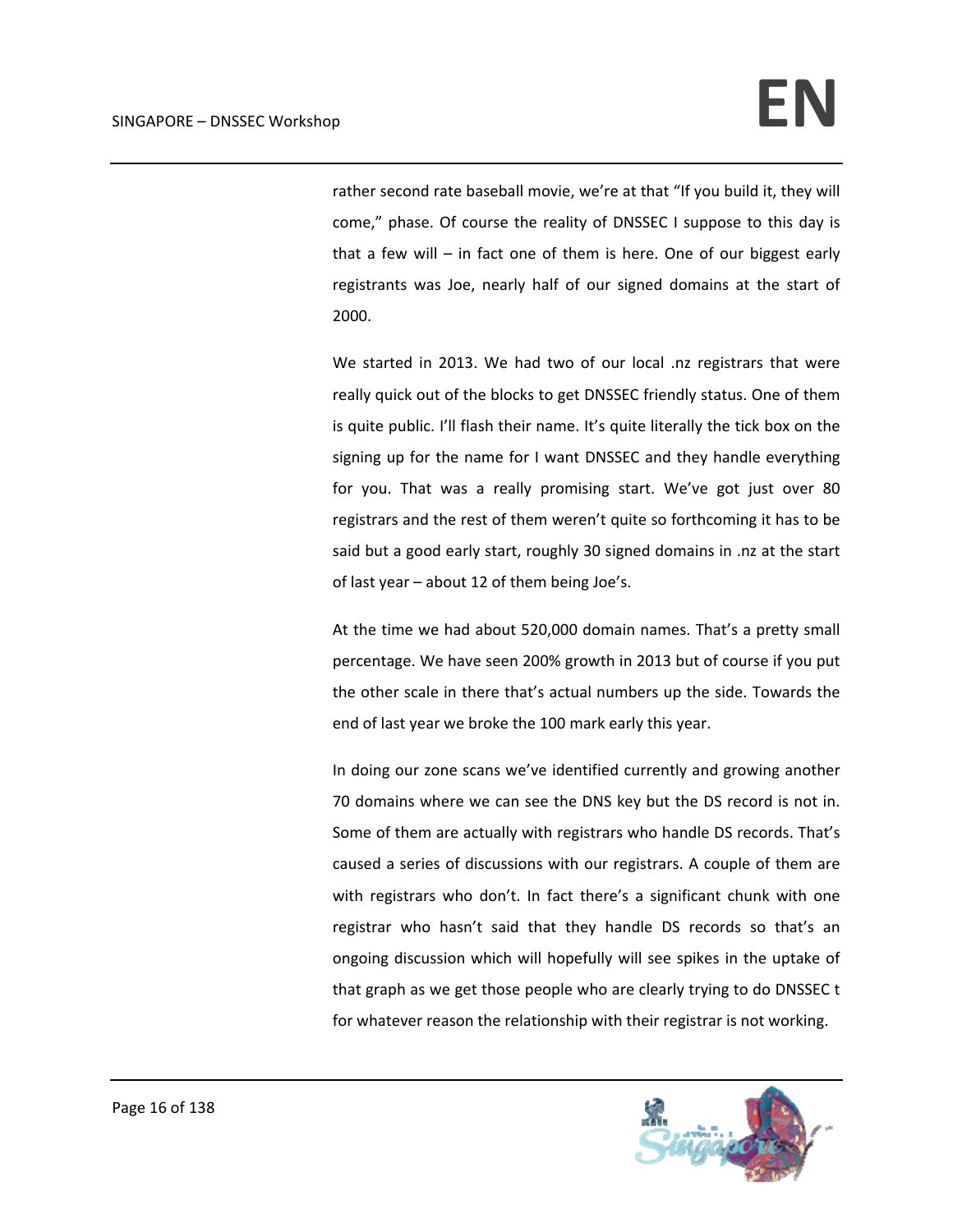I like to advertise our registrars so the registrar honor roll. The two DNSSEC friendly at the top there, Metaname and Godzone, the other three registrars at the bottom are the ones that have acknowledged to us that they do handle DS records and we mail them on a frequent basis to check where they are at with this. I also monitor any of the other sites, the VeriSign site, if I see one of our registrars appear there it's a cue to follow up with them. If there was a centralized way of tracking them for the registrars, that would make life easier. To keep that up to date and to be able to pass that information on to our registrants.

I reviewed our situation about 12 months ago. Obviously the sources of information for DNSSEC are plentiful when you're thinking about how to promote it in your space. Particularly useful was the [inaudible 0:52:37.3] data illustrates some of the issues where some of the really successful TLDs with the amount of signed names actually have some rather low figures when it comes to their ISPs doing DNSSEC validation.

I was conscious that I want to get the chains of trust out there and actually used or in a position where they could be used. The Deploy 360 tables were also useful when I was talking to our board about the way we should go forward. The obvious thing that dropped out is the ccTLDs that have good growth relied on quite a few things to create the right environment for it.

I sat down with our DNC board and also with the internal group. We identified the obvious things – persuading more registrants to take it up. We're now at the point where we're going out to those significant local websites and online presences .nz presences and having that conversation directly with them. We had one Radio New Zealand was

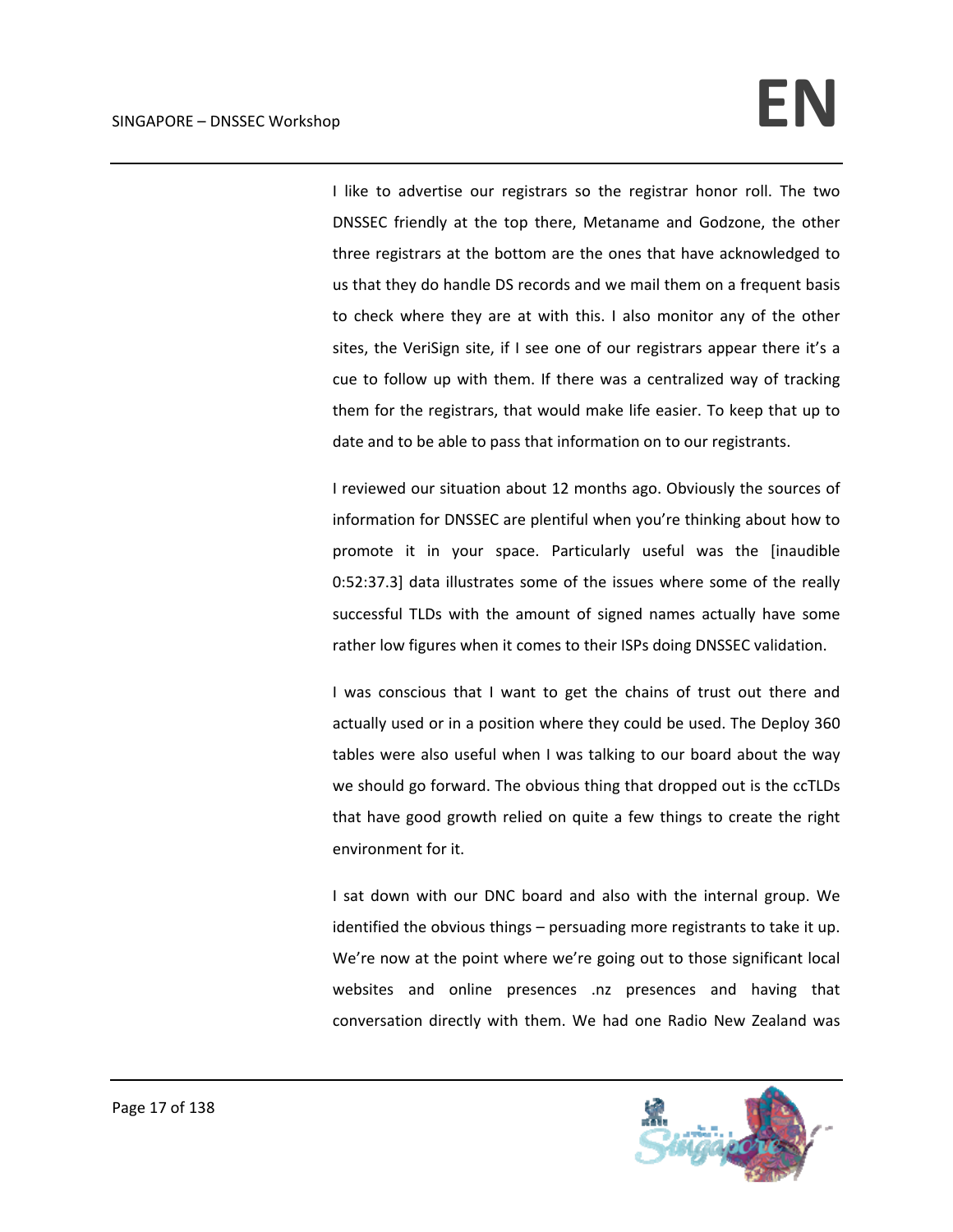one success story. They signed their zone. It's not a high online presence but it's a decent one.

There's a little bit of apprehension about doing that because we don't want to upset our registrars by putting them into difficult positions and their customers deciding to move to other registrars because it's a complex set of relationships at the end of the day. Those discussions are happening and at that moment I just want you to go and talk to your registrar about DNSSEC. We keep getting feedback from registrars that there's no registrant demand but they're not talking to their customers about DNSSEC so how do you know if there's registrant demand or not?

We're just trying to generate that kind of discussion at the moment. Our government support and adoption is coming on this year. Thankfully New Zealand government just did a renewal of its DNS services and DNSSEC is very much a part of that. We'll probably do a bit of a communications campaign around that and we'll also see that a significant sites will be signed by default once that comes online someone in the middle part of this year.

We're conscious to keep getting registrars, not just the sheer number of registrars. We also need our bigger registrars to make sure that we've got coverage so that a significant number of registrants could do DNSSEC if they wanted to. I'll touch on DNSSEC validation in a sec is another key area that we realize has to be done.

We haven't started to think about the browser and apps thing. I still want to point people to the cz nick site as the best place to go for browser apps. I'd like to see that adopted further but that's a little bit

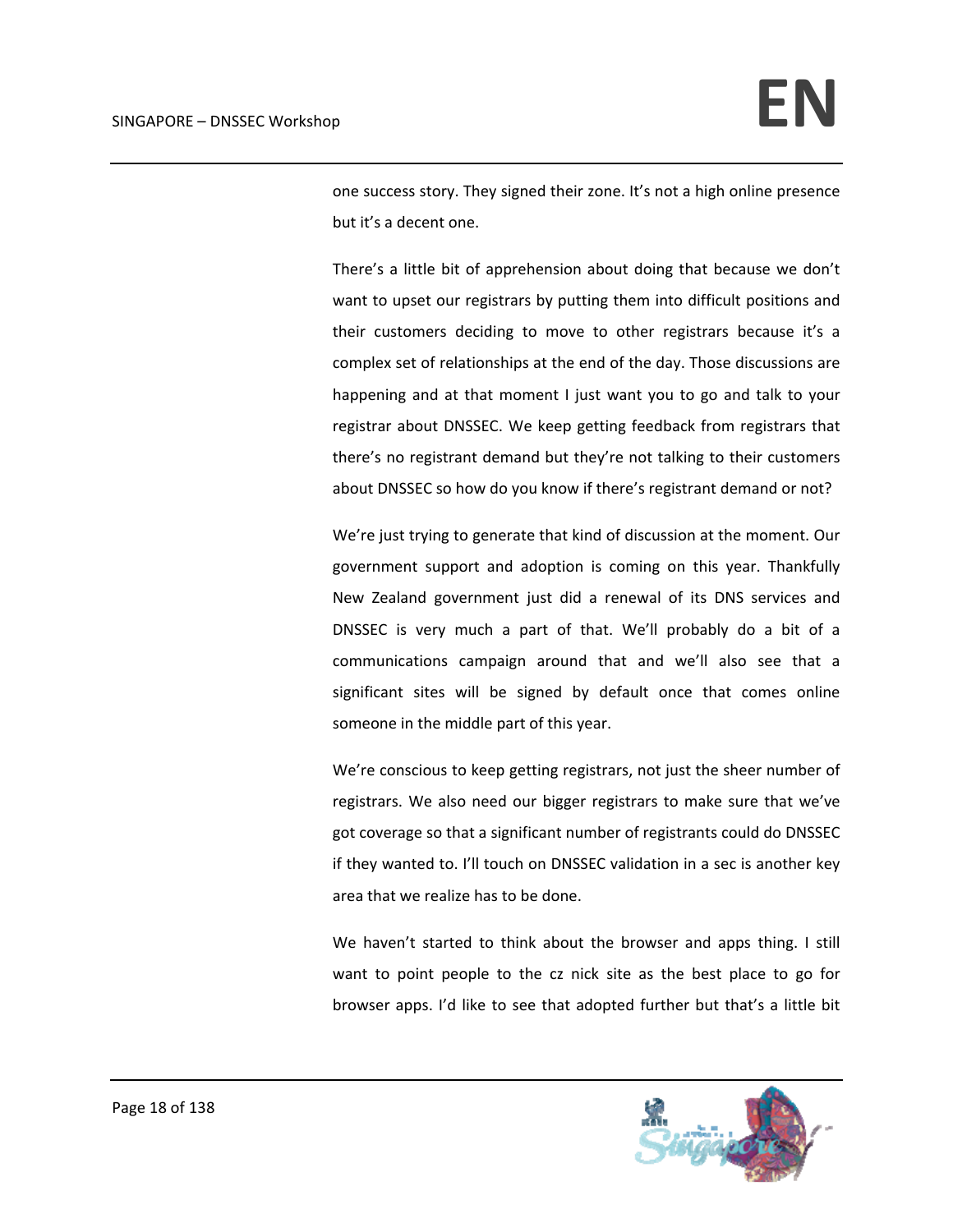outside of our sphere. A lot of time this year as well on improving our knowledge sharing and the COMs message.

That just highlights the stuff in the blue on the right hand side of the screen. It is well within our sphere of influence but we're also doing a bit of time thinking about how we address the stuff on the left hand side of the screen, the slightly outside of the ccTLD zone of influence.

We've got a small internal working group team and we constantly review this. Every change we see if we can capitalize that one in some other way. The DNSSEC for government is going to be useful jump for us. The interesting thing about the Radio NZ one is that they actually moved registrars. They decided they wanted to do DNSSEC. Their current registrar didn't support it so they took their business elsewhere which is a message we're keen to make sure registrars heard before we have the discussion too often.

I also had a bit of luck also this year with engaging the ISPs and the DNSSEC validation. Thanks for the questions on DNSSEC validation for this workshop. I took two of those questions and went to our network operators group meeting back in January and I basically asked the room what it is they needed to turn on validation. Most of them were comfortable with the technical side of it, we can improve some our technical bcop papers for them but they needed a document they could put in front of management that highlighted your customers don't all scream and shout because they can't get to the internet anymore. It's kind of painless.

Our COMs guys interviewing two or three ISPs that have done it quite successfully without major hiccups and we're going to put that out and

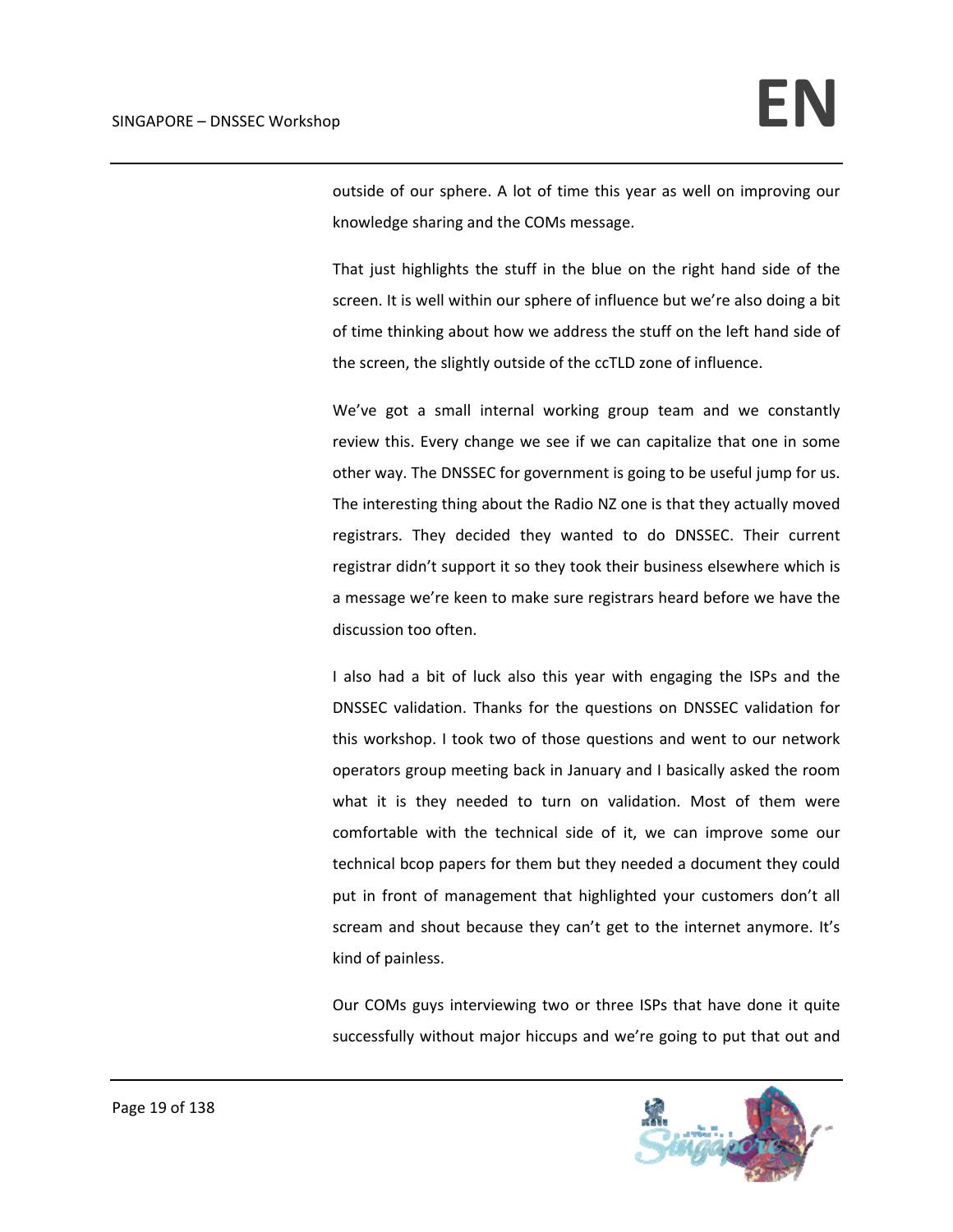share that with the network operating group community as a slightly easier paper that they can put down.

DAN YORK: When you do ask a question as I am doing, please introduce yourself for the record because we are also having the translation going on. That's great. I'm thrilled that you're going to create that paper. As you get it out there, please keep us alerted and we'll blow that all over the place and let people know about it. That's exactly the kind of resources we've seen from other places as a need so thank you.

BARRY BRAILEY: I'm conscious of the time. The more we prolong the approach to create the environment where it can actually grow. It's looking at .se, .nl, .cz. That was a no brainer that we had to spend more time thinking about that. We haven't got dedicated resources to work on DNSSEC. If I was coming at this fresh and had a bit of a checkbook for it I would think about dedicating resources because it is quite a time consuming piece just for the ongoing promotion. It's not the technical aspect. Now this is a program manager and a COMs manager to push that out. If I had a blank slate for it I would think of that.

> The other one is that you have to build that demand and persuasion and the sort of arm‐twisting that you have to go to. We don't have the learning platform the IPV4 depletion creates around IPV6 discussion and that's hard enough. The thinking through how that's going to work with your local Internet communities is a hard thing. We, at this time, haven't considered financial or policy incentives to force this. That's not to say

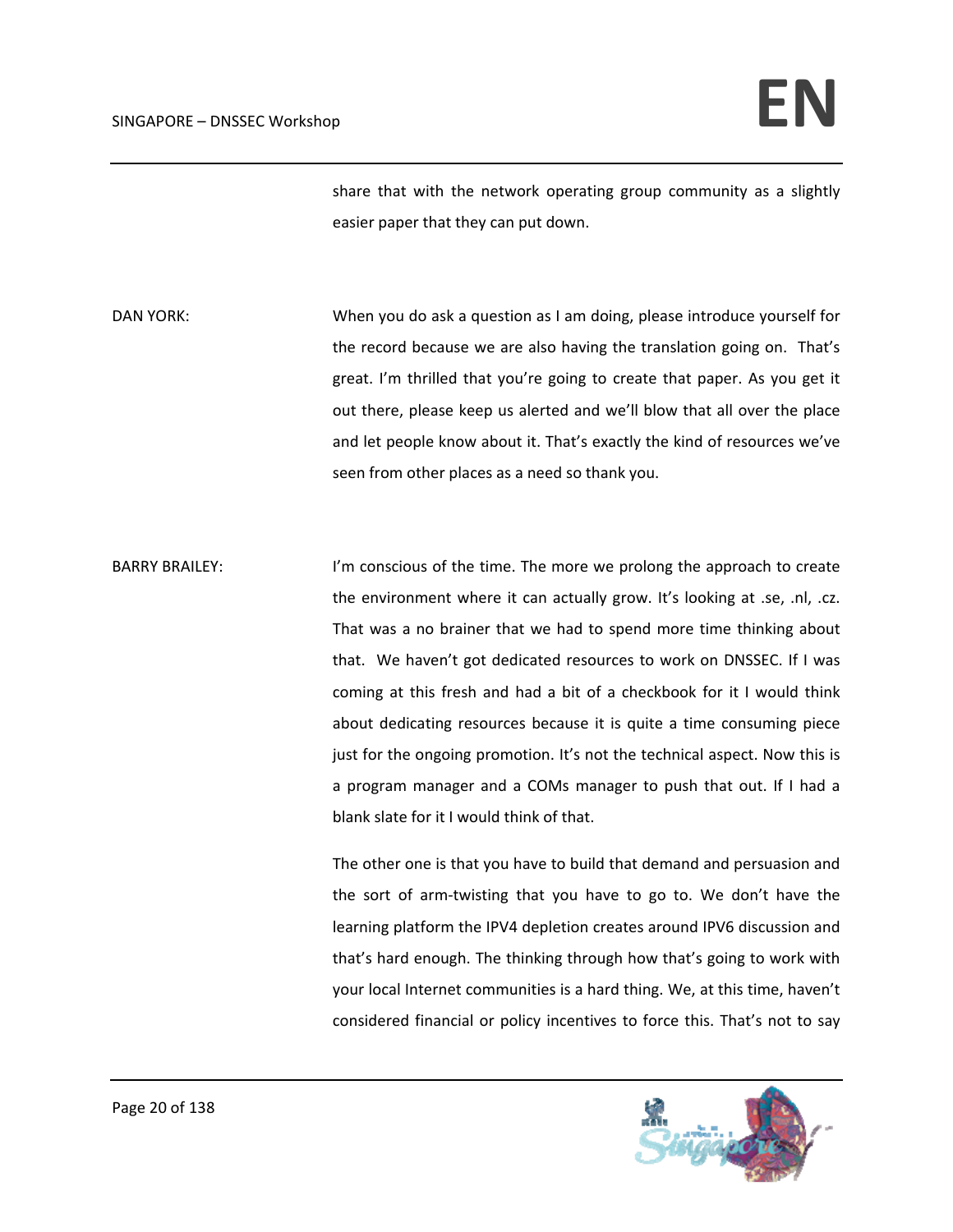that we won't in the future, I don't think we've gone through the robust steps – the likes of .se, .nl and .cz did to create the environment where those sorts of incentives were most effective.

That's where we're at. We're happy to talk about our success stories or get ideas on how to target other bits of this from anyone. My e‐mail is there, the manager security policy at MSP@DNC or info@dnc if you're just coming generically. If you've got questions about anything in the slides or you've got thoughts and ideas on things that worked in your area then we're quite happy to exchange that information. Most of what we've done we've borrowed from other people. Thanks to the successful ccTLDs who have done it quite well.

RON AITCHISON: One question, you mentioned earlier on the government. Is there a mandate from government or is it jolly good work chaps, do your best?

BARRY BRAILEY: It would be good if there was a mandate but unfortunately not. The DNS operator services are going to be DNSSEC. For most of the smaller agencies they use that by default because their DNS operator is doing it so they'll be signed by default. Then we'll have to target some of the larger central agencies who do their own DNS and make sure that they take up this offer. It should be relatively painless for them. It's automated key rollover. It was a well thought out process that was put in. It's not a true government mandate. It's just going to happen to them.

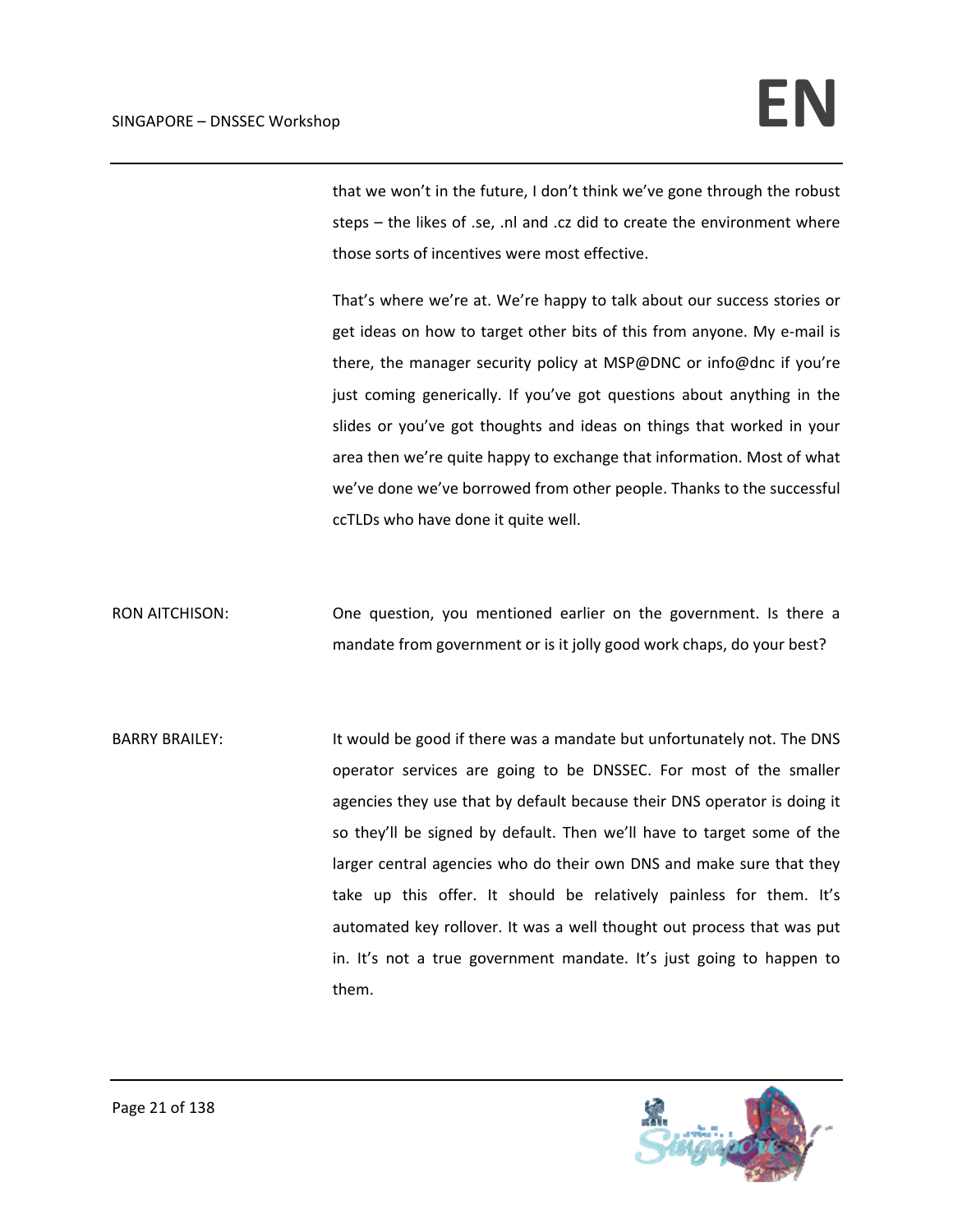XIAODONG LEE: In think we'll have question/answer after the presentations. Next is DNSSEC Deployment.

> We started this in 2010 and it's a long journey for us to deploy the DNSSEC. I think it's because doesn't have over domain DNS record so it's a lot so we are very careful to deploy the new technologies into our DNS servers. Also, if you see that in the mail of the journey last year in August there is big DDOS attack put us in. We worry about DNSSEC deployment so it also postponed our deployment for DNSSEC.

> Last November, some moved the DS records to new servers. It's stable now. I think this presentation is very technical. I try to give you some details about deployment. Now we support the DNSSEC free to deploy so I think we try to make sure everything is good for DOS and to keep how to security machines to generate [inaudible 1:02:16.1] and also because DNS also run certificate authority in China we try to use similar security level for DNSSEC amendment so that all of the keys would be divided into five segments and three of them can recover their keys. They will be held by five key administrators just similar certificate authority. It's a big room.

> We also use our certificate authority machine to manage the keys so it's provided a very high level of security service level. Even that I'm not sure how the situation has never happened very much but in China there's a national standard to provide a security service so if you see Chinese national standard – to build security centers and how to manage the keys.

> Also we build backup system so it's about two southern kilometers away from Beijing, it's another city. It's 121 [sim?] as the [inaudible 1:03:49.5]

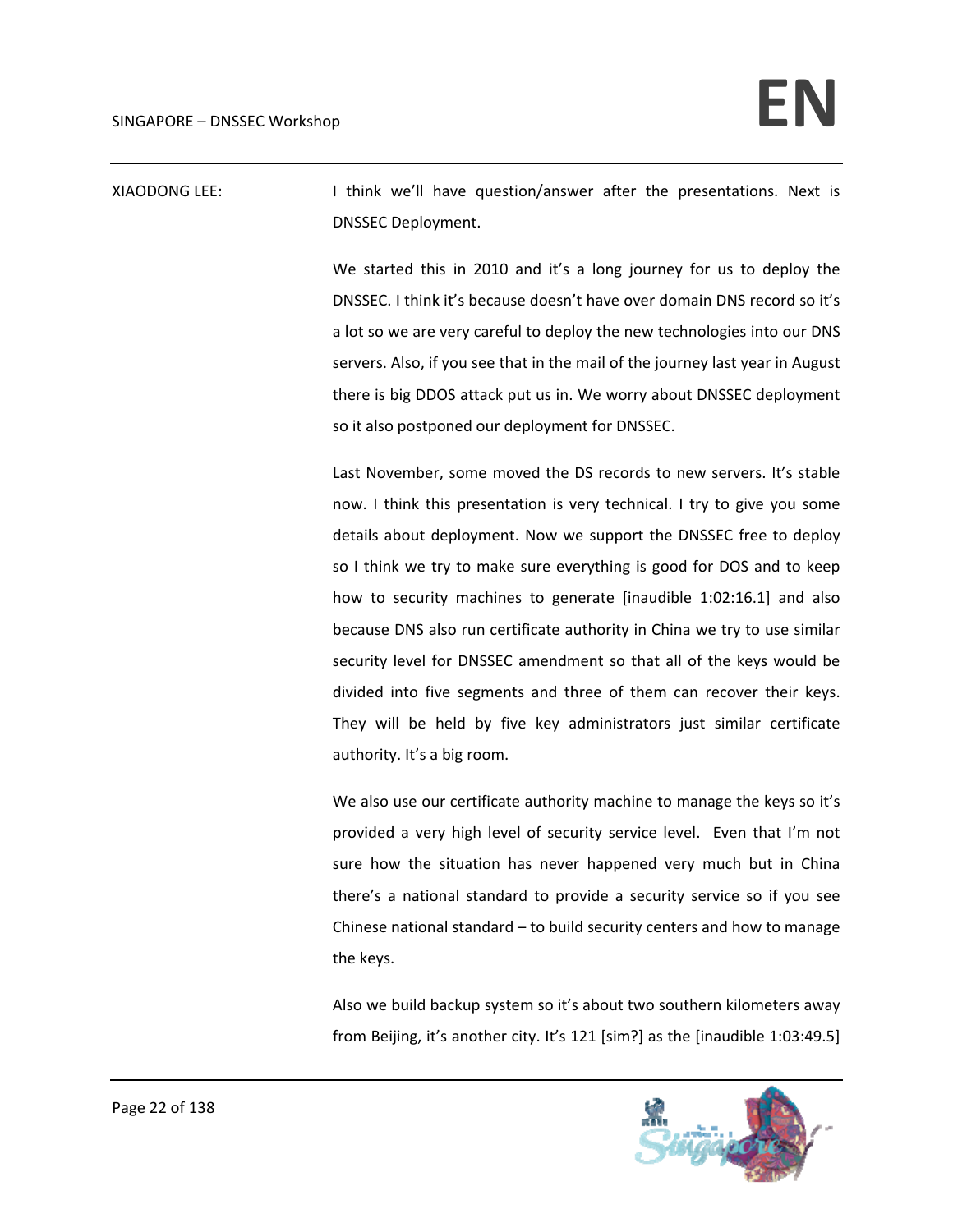centers. All DNSSEC is developed by selling itself because it's smart. I think DNSSEC is too complicated for so many people. I hope the next time if we have meeting, maybe next time hundreds of people join this session it will be better so now I think it's too professional for the people. That's why we try to court smart DNSSEC but we use some professional security machines to do the security keys.

We worried a lot about issues about DNSSEC deployment so we do a lot of simulation and test. We try and use the real zones to simulate the operating environment. You can check that. We try to give a lot of updates and how to submit DS record, how to update that and to how do the key rollover. Of course we find a lot of bugs. I think if we try to avoid the similar issues that happened in other TLDs.

Of course as I mentioned to Dan York, we worry about how to deploy the DNSSEC around China. If you only deploy the DNSSEC in cities I don't think it's enough. There are hundreds of southern [inaudible 1:05:42.6] servers and meanings of second level DNS servers and a lot of registrants so it's how to make sure the whole environment can support the DNSSEC into the test.

If you see the test results, there is some of the DNS inquiries failures but if you evaluate the test data the failure is not caused by the DNSSEC itself. It's caused by the network [inaudible 1:06:14.7] loss. I think it's acceptable but it's much better than before and if you continue to go 15 or 20% DNS lost in China Internet because of internet environment is not very good but now it's very good. I think if you have conclusion that an environment could support the DNSSEC but I don't know how to push them to support that. It's very difficult.

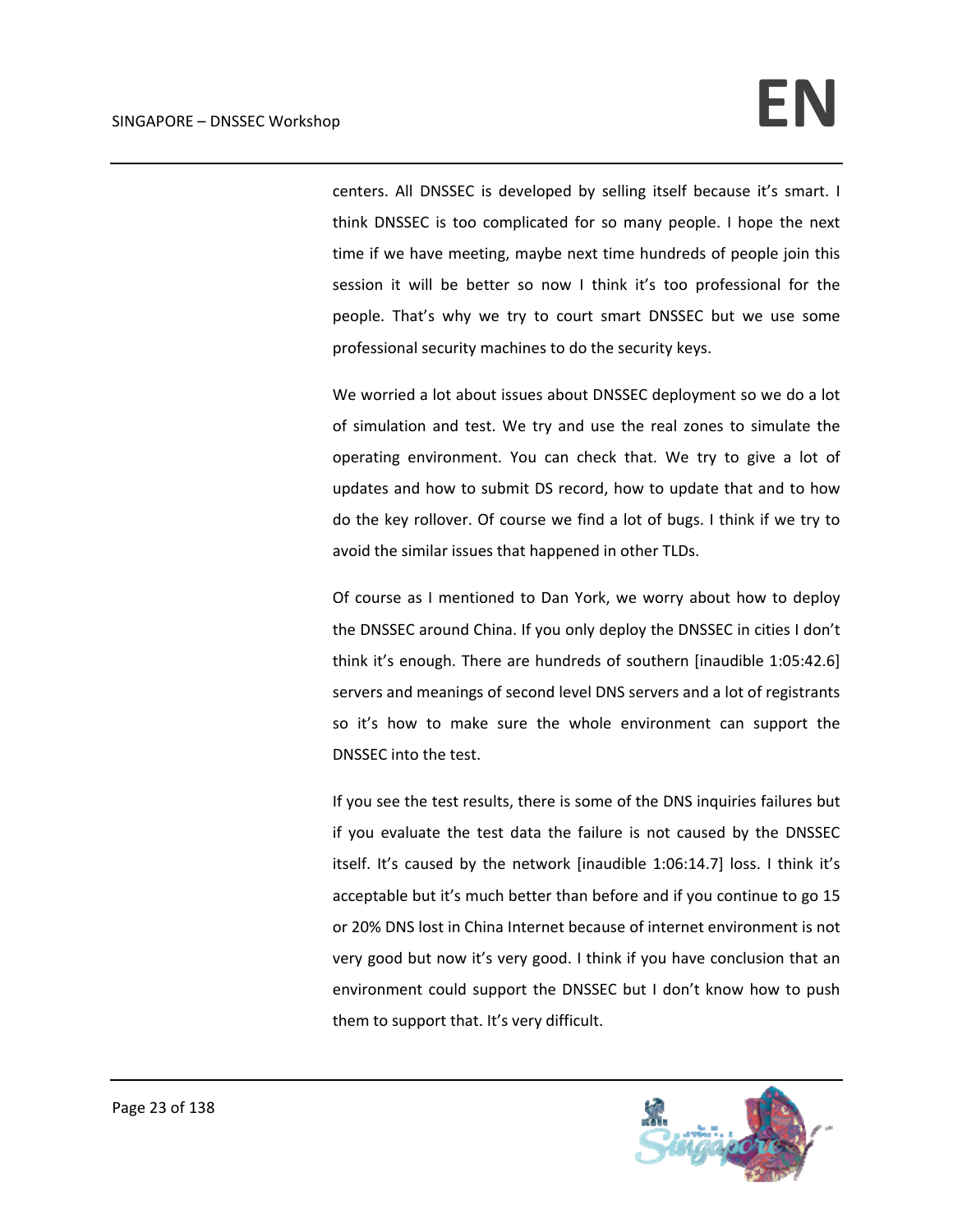Even in China there is three big ISPs run by Chan Telecom, Chan Com and Chan Mobile. I think the users in these three carriers occupy over 90% users so now we are trying to coordinate with the biggest ISPs to deploy the DNSSEC. You also heard that there is a big DNS disaster in January this year. It is also some issues for the DNS carriers. Of course if they supported the DNSSEC totally, I think we can avoid disasters.

It's a big issue for the registry operators so they need to upgrade all of the platforms, the servers, the routers and also extend our bandwidth. We need to extend our [inaudible 1:07:47.7] I don't know how to get [inaudible 1:07:53.3] from DNSSEC in the future but firstly we need to invest a lot.

For example, we double our server memory. Also there is large bandwidth needed. I think now I try to answer questions for .cn, dot China. We support DNSSEC .cn and ccTLD. For the deployment, we do it in two steps. We try to use the real data and carriers to simulate the DNSSEC carriers testing platform. We try to make sure if there is any kind of problems for the DNSSEC we can try to switch off and then back to the traditional one. We can do that within five minutes to make sure that anything embarrassing happens for the DNSSEC, they can provide the stable DNS service for our users in China.

DNS record became effective last November. I think as I mention a lot so we do so many monitoring and monitoring works for DNSSEC deployment to try to find what kind of problem we face with our deployment and when DNS record effective in the new zones and working on inquiries to make that happen for our DNS services. If we see the data, it's not too much because there is not many DNSSEC carriers

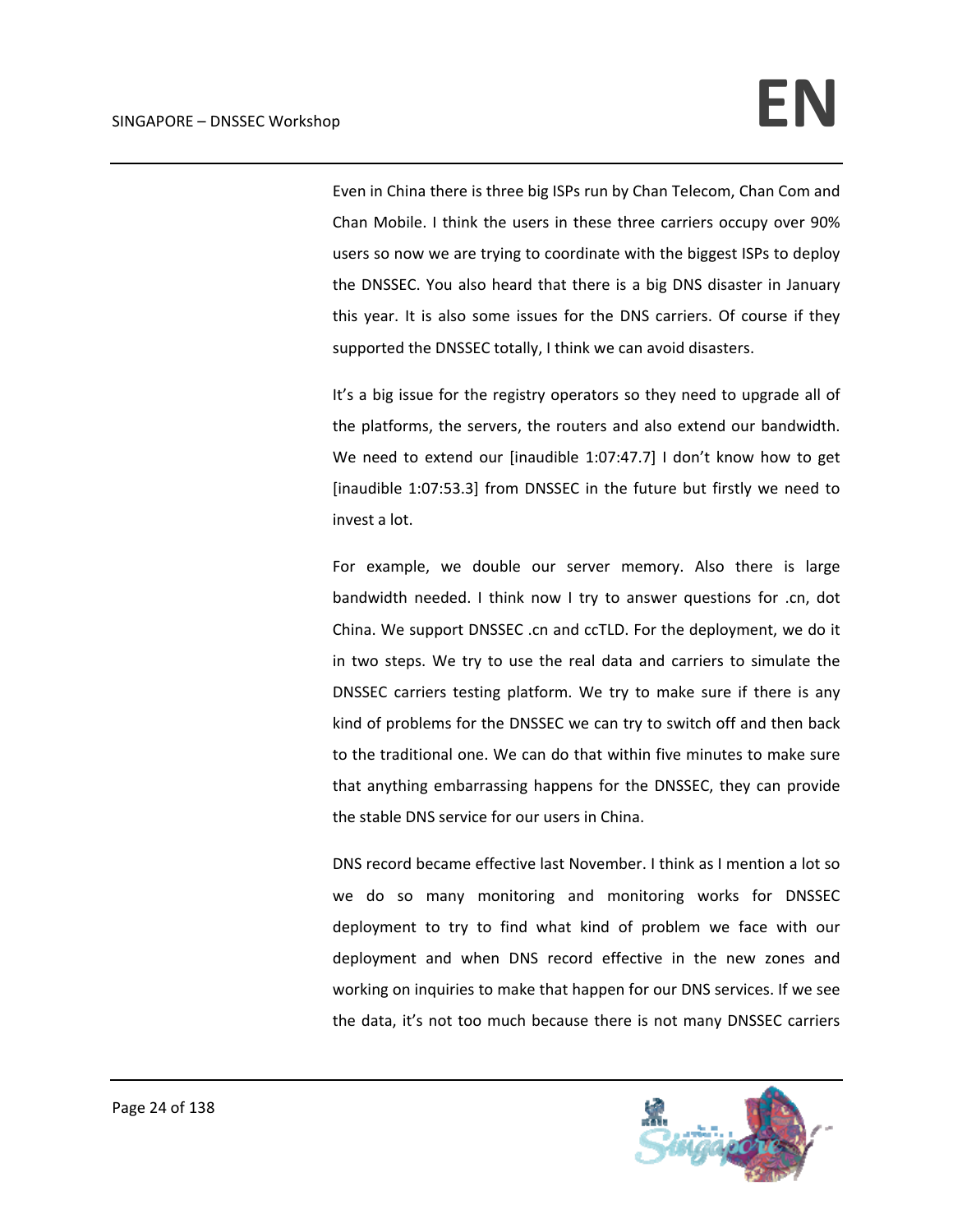but I think it's if the [inaudible 1:10:20.0] server and also the second level domain servers deployed the DNSSEC, I think the advantage would be much larger.

Also in the last slide I want to give a very simple example. Last March, there is a very small DDOS attack for .cn but it's very interesting. This time the DDOS attack is because of DNSSEC. There is a lot of DNSSEC queries so even the similar DDOS attack cost a lot of bandwidth. It's much larger than before. This DDOS attack only hundreds of man hours is not too much, it's very small but if we face this big DDOS attack then it means that our lack of bandwidth.

I think everyone faces a similar problem so I want to emphasize we want to push the curser servers and second level. Most of them are run by the registrars so have a plan this year – actually we dropped the plan. It's not published yet. We would work together with the registrars to provide the DNSSEC registration for the registrar. That's all. I will answer questions after. Next is Geoff Huston.

GEOFF HUSTON: if someone driving the machine will move me to the next slide please. This is pretty clear that you're in this room because you know what DNSSEC does and you know it's a damned fine thing to do and that's all good and wonderful.

> So far you've had a couple of presentations talking about how to sign zones in various contexts in New Zealand and China. That's supply but the real question is how does demand work? The fundamental question that I'd like to contemplate here is – if you sign it, will they validate?

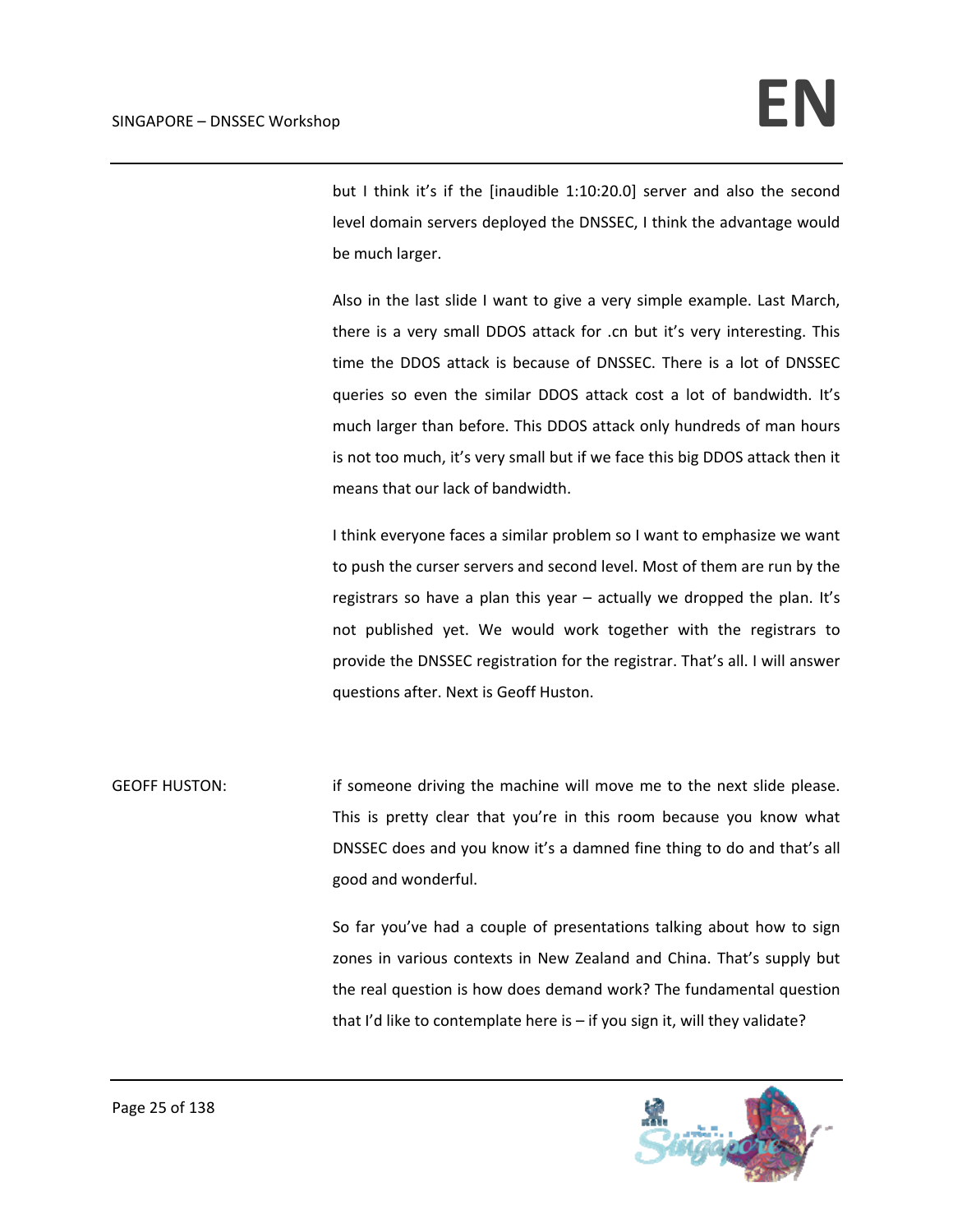What I'd like to do is look at the world of the internet and the world of DNSSEC, not through the point of view of the zones that are signed but from the point of view of users who in theory would validate that. Next slide. The questions that I'd like to answer today are very simple. How many folk will do DNSSEC validation if you offer a signed zone? And B, where are they? Next.

The experiment is actually a perversion of Google's online advertisement system. We noticed some time ago in APNIC that advertisers like to make ads that have lots of flashy, bright, shiny things. The way they do that is by embedding code inside the ad. Interestingly that code could be made to fit URLs.

What we did was launch an ad that had three URLs that were carefully constructed. All of them were non‐cachable so every single time a user visited one of these URLs their DNS was caught at our servers. Caching is evil in this case. None of these were cached. Three URLs as you see there, the good which is DNSSEC signed and valid. The bad, which is DNSSEC signed that deliberately with corrupted signature validation chain and a control which had no DNSSEC at all. Of course we enlisted Google and off we went.

Google is pretty prodigious and when you get Google to deliver your ad, they deliver. For a relatively modest expenditure in December we presented 5.6 million people with this ad and most folk, just a little under 5 million completed the ad or in other words let it run for the full 10 seconds just to see what would happen. The results are as you see there and they classify into three buckets.

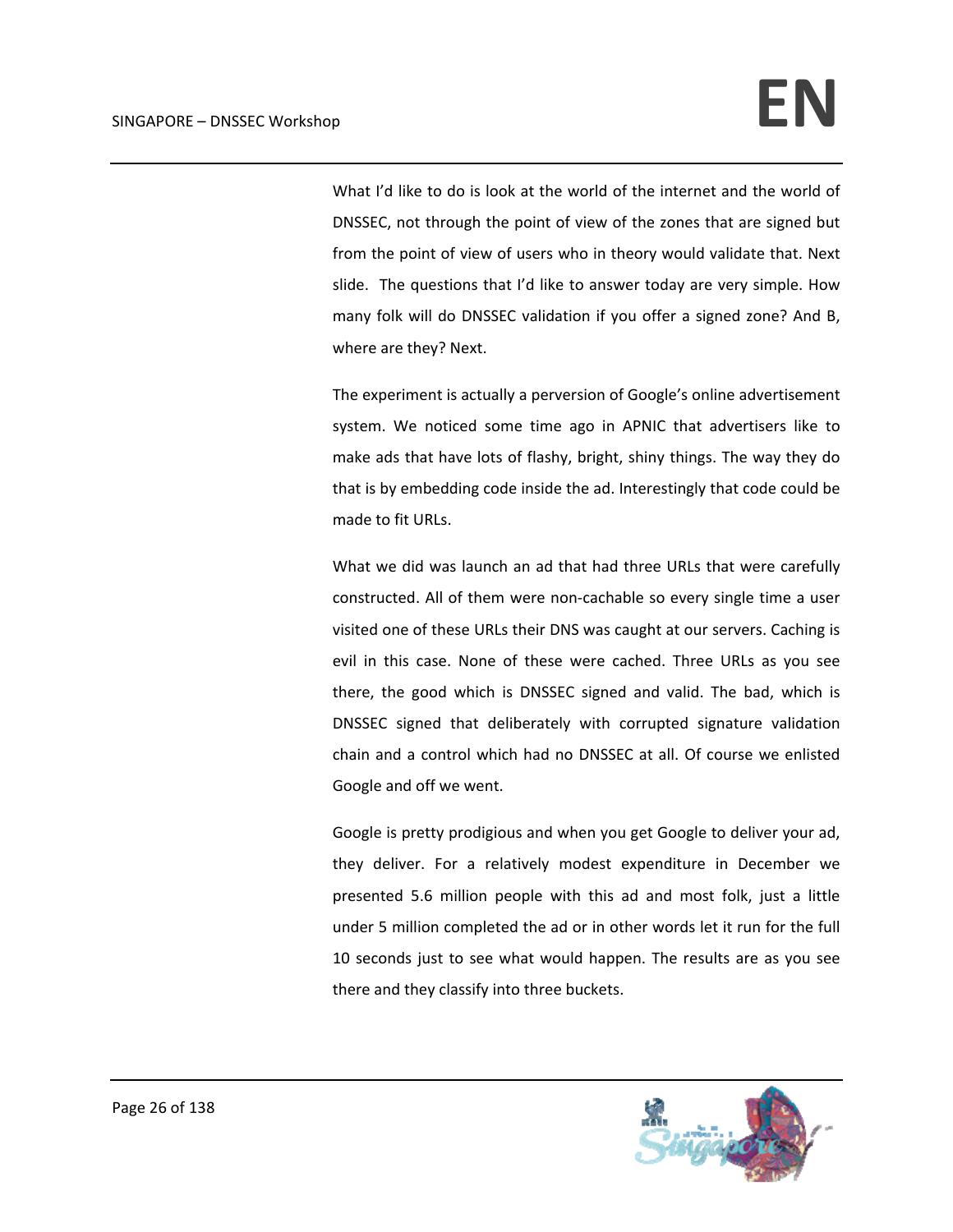The first is the folk that we actually saw fetching a URL and doing all of the DNSSEC signature validation work. In other words these folks were obeying DNSSEC and where they saw the invalidly signed object, they did not fetch it. 6.8%, a little under 7%.

The next lot of folk are kind of curious. They fetched all of the DNSSEC credentials and what they got back was basically the DNSSEC validation failure signal which is confusing because it is also called server failure. These folk actually said, "Oh, well. That didn't work. Let me try another resolver." A little under 5% didn't like invalid DNSSEC and then went off and used a resolver that didn't perform any at all.

The rest of the internet, 88.5%, don't have a single iota of DNSSEC clue. Next slide. That's just the summary. 6.5% doing DNSSEC validation and a further 4.7% are a bit confused that when they get an answer that says someone's mucking with my signatures they go, "Wow, let me use a resolver that doesn't do it at all."

The first thing we can do because we actually record the IP addresses of all the clients that fetch the URLs, we can map each individual client or end user to the behavior to the DNS resolver that they are using and the first way of doing this is to sort those end users into a rough geography. Which country do we actually see these users coming from. I've got three columns there. From that country that seem to be doing the full DNSSEC validation dance, the percentage of folk that have a bit each way and the percent of folk that are simply not doing DNSSEC at all.

Fascinatingly, and I expect this is one of the few times where the country of Yemen is at the top of the list of countries that are doing something. In this case, 70% of folk inside Yemen we see doing DNSSEC validation

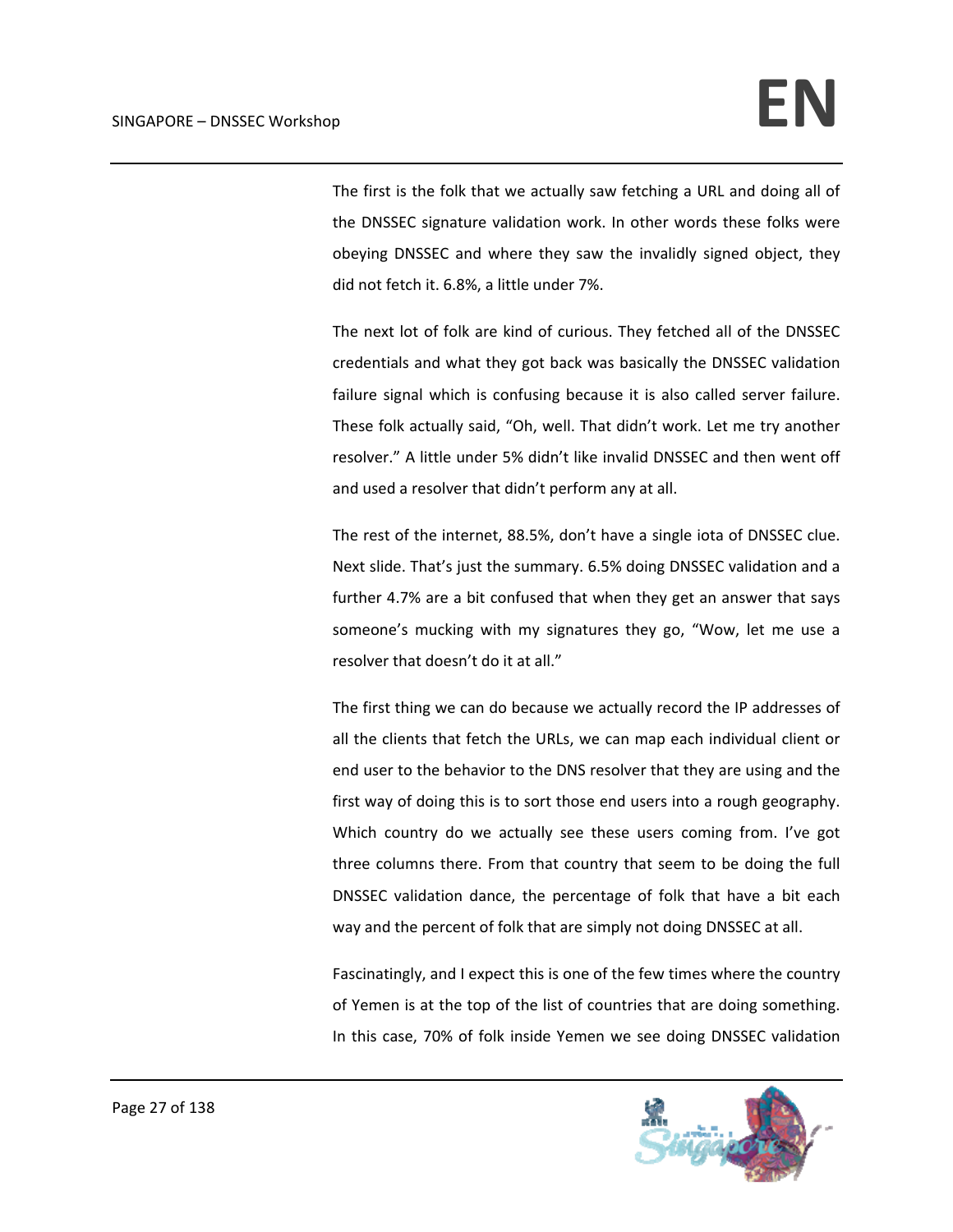and in December that's a sample of two thousand odd folk. It's a pretty good number. Interestingly, down at number five is Vietnam with 114,000 samples, Thailand 26%, Indonesia 22%, Azerbaijan at 18% beating America at 15%. That's the top 20 and that's amusing in so far as it's not exactly the world's G20. Indeed there are an awful lot of countries there that are entirely in the other area.

Obviously the bottom 20 is also worth noting and after noting China's care in doing signing of .cn, I also note sadly that less than 2% of China actually do DNSSEC validation. Out of the 1.2 million we tested, and that's a pretty significant sample – probably one of the highest, we get one in fifty. The bottom of the graph, we needed more than 1,000 data points so some of the very small countries didn't make it but the Republic of Korea which led the world in broadband deployment some years ago is trailing the world in DNSSEC deployment. Well done.

If you're wondering what's going on in Singapore with DNSSEC, the answer is not much at all. At 1.4%, rank 105 it is hardly a lot of fun. Of course here in Australia the only thing we're really concerned about is whether we beat the eastern islands. Here's the comparison of Australia, at rank 35 with 10% of folk doing DNSSEC validation and the eastern islands at a pretty pathetic 1.57%, Mr. Bailey trailing badly.

We can put this on a map of the world and this actually is the counterpoint to Dan's map of the world of where are these ccTLDs are actually signed. This is where are folk doing the signing. Chile, quite darkly colored. Parts of Africa darkly colored. Then of course Vietnam and Thailand quite evident, as indeed is Finland up in the north, and right there in the middle is Romania.

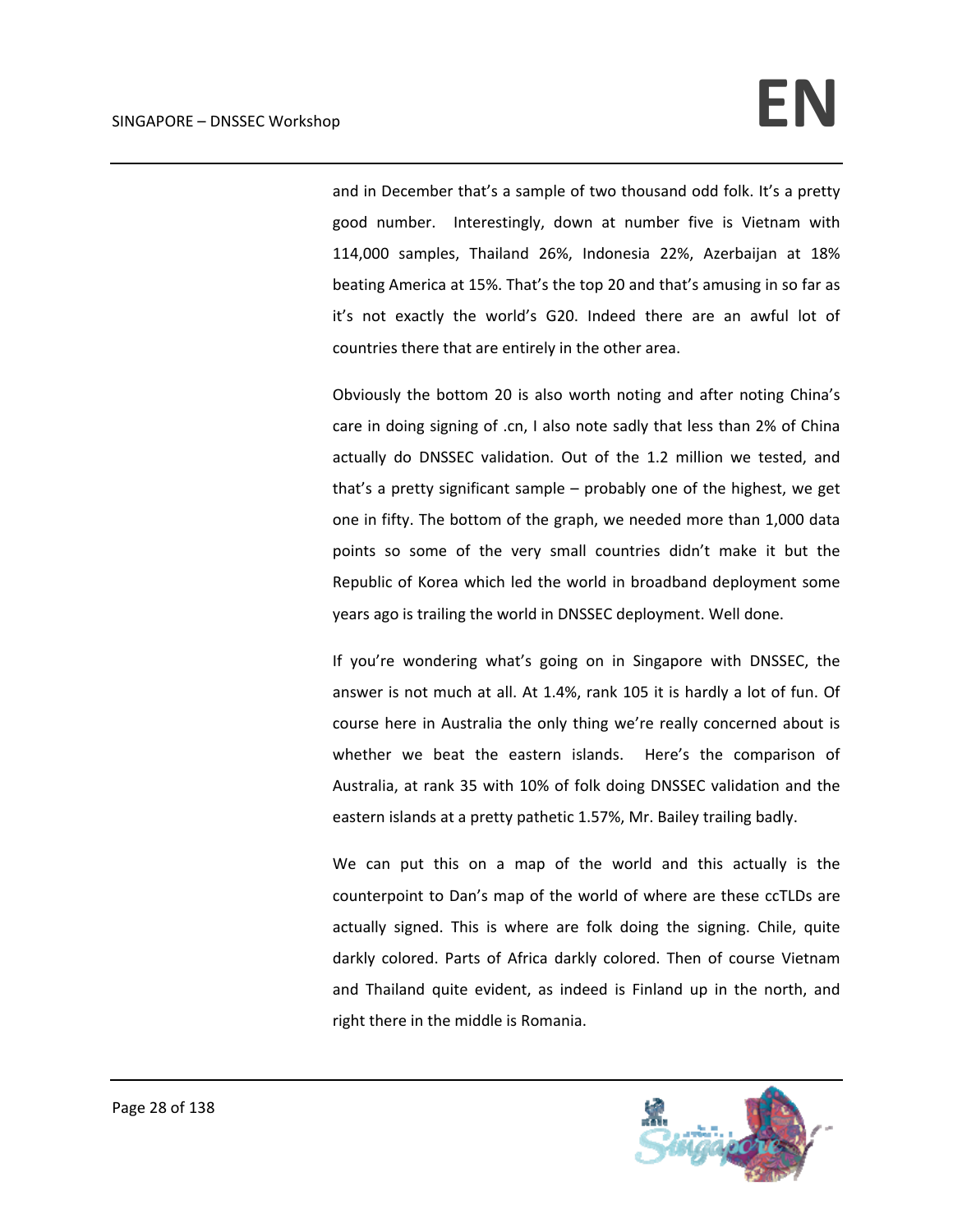This is curious. This is completely unexpected. How many folk in the world do V6 after years and years of exhortation? 1.6%, how many folk to DNSSEC validation? Three times that. What's going on? I suspect the real answer is Google because the real big sea change occurred just a little over a year ago on March 19 of last year when Google said, "Look, if you're using our public DNS services they will be doing validation."

We can do that same measurement because we've got a list of all the IP addresses of Google's resolvers that ask the questions. By looking at clients who use Google's public DNS servers, we actually found in December that 10.4% of the entire planet had their DNS questions pass through Google's public DNS servers. Half of them only use Google. That's it. Google says no, it's a no. The other half have a bit each way that if Google says, "No, can't go there," DNS said failure, "That's okay, I'll go and find somewhere else." A bit of a bit each way.

Now we can put the two together and look at those countries who are doing really well in the DNSSC validation stakes by virtue of using Google as distinct from those countries that are doing it by virtue of having their own infrastructure. I've added three more columns, the percent of validating clients who use Google, the percent of validating clients who use a mix of things and the percent of clients who don't use Google service but still validate.

Yemen got there without doing Google. Sweden got there without using Google as did Slovenia and Estonia but Vietnam at number five, of all those folk 42% of Vietnamese users who do DNSSEC validation, they did it by virtue of having their queries pass through Google. Even in the Czech Republic it's 13% using Google and of course in Tanzania, number

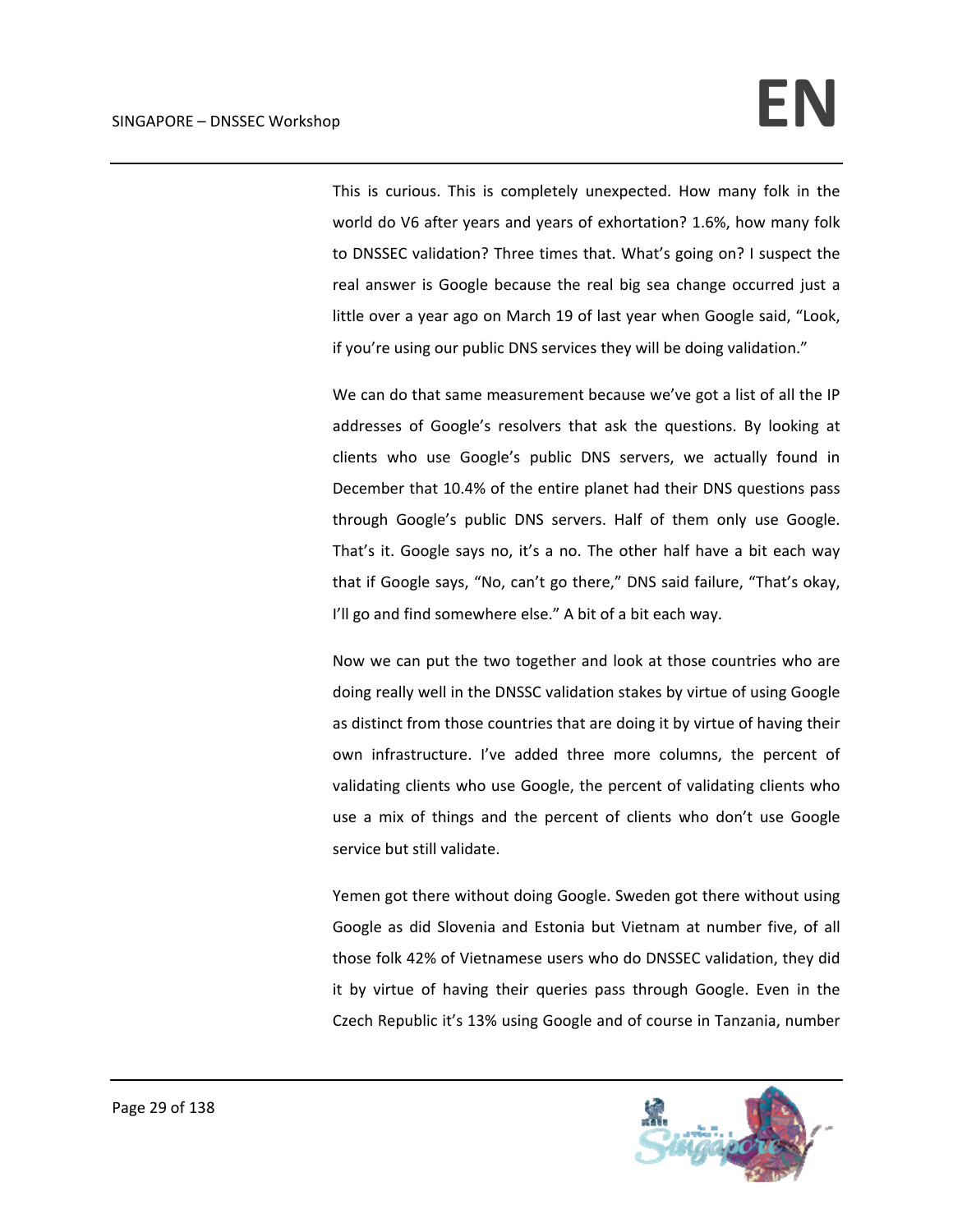15 with 94%, the occupied Palestinian territories at 58% and Azerbaijan. Interestingly the Americans aren't that keen on Google. Only 10% of American users who do validation, only one in the ten validating are actually using Google.

I just pointed out a few where there is clearly a preference for using Google. As well as by country we can do this by network and it's a very similar thing. Which networks are sending their users traffic to Google and which networks are doing DNSSEC validation?

The network that we found doing the most, 98% of all queries to DNSSEC validation is found in Chile. The next one is a mobile provider in Italy, South Africa, Com Hem broadband provider in Sweden and so on and so forth. I'd just like to highlight Lincoln Spa which is down there at number 14 in Italy does so by virtue of handing everything to Google as does the Superlink communications Company in the occupied Palestinian territory where it just hands everything to Google.

We can actually track individual service providers and see how well they're doing. You'll notice there at number 25 Finland where nothing is passed to Google as far as we can see yet there is still 82% of their users do DNSSEC validation. That's sort of the snapshot of the world. There's obviously a lot more detail that I can provide in various resources but that's just an overview of what's working and what's not.

I just wanted to leave you with a few questions you might want to think about. DNSSEC generates much, much larger responses from small queries so it's used as an attack tool is obvious. Are we going to rely on everyone doing source address validation or do we need to rethink about DNS server TCP? If that's the case, is that going to work?

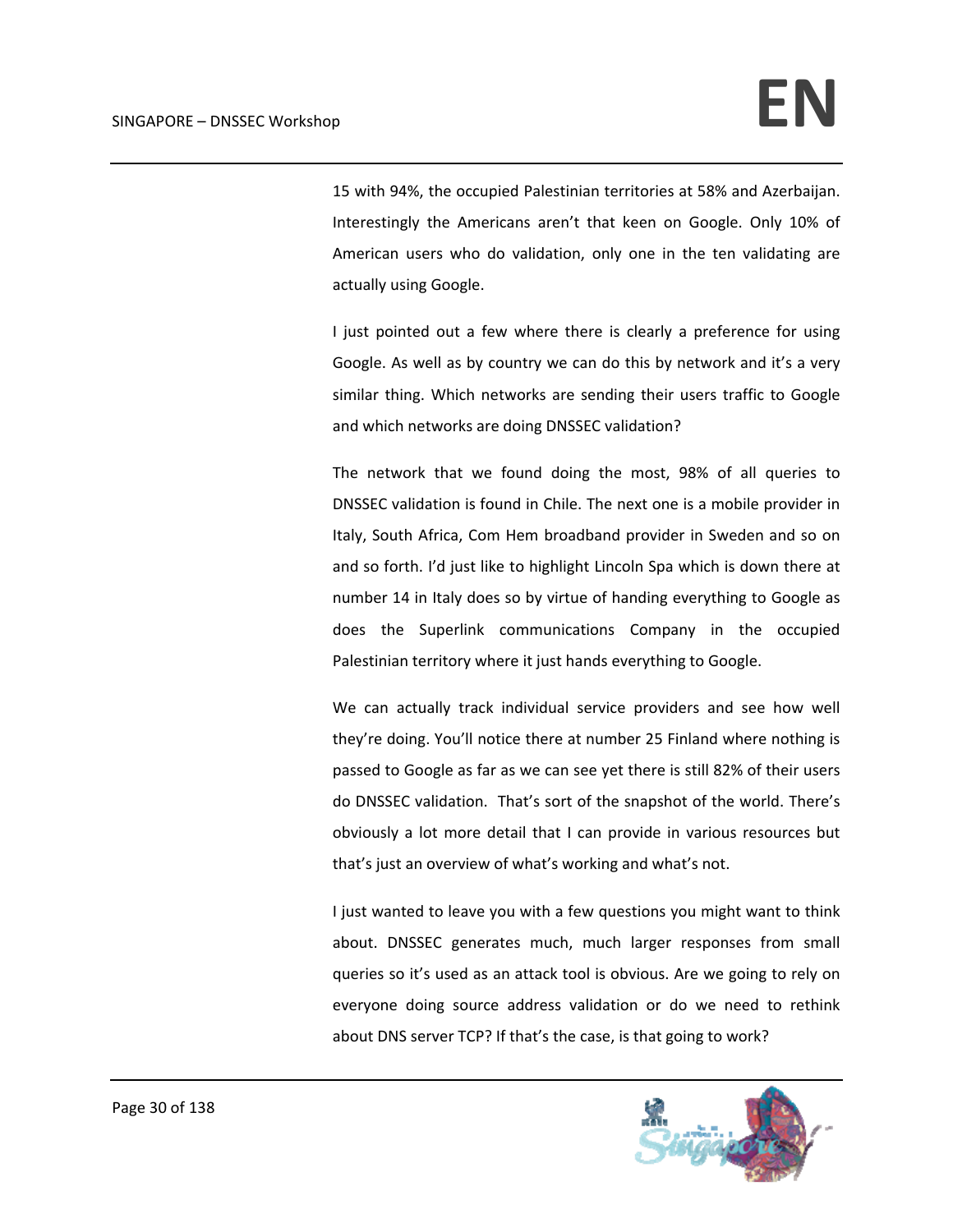The other thing, I heard a figure from China about 2.5 times the bandwidth. That's not the case. The amount of bandwidth that increases when your authoritative main server and someone does a DNSSEC signed domain on you, it goes up by a factor of about eight. If you have a badly signed signature, the query load can rise as high as 33 times the query load for an unsigned zone. DNSSEC generates a lot of traffic and a lot of queries particularly when the signatures are bad.

The DNS is awfully, awfully, awfully aggregated. Our queries don't come from everywhere. Indeed 1% of the visible resolvers serve almost 60% of the world so this is an area where there's not a lot of resolvers doing a lot of volume. A very small number of resolvers handle a huge amount of the DNS query load. The trailing edge are some awfully weird thinss that still think A6 records are cool and ask all kinds of stuff that appear to be DNS resolvers running bind version 0.001 as far as I can tell.

We had this whole thing about Snowden and surveillance and what's going on. The DNS is a complete and accurate picture of what you're doing. If you can see someone's DNS queries, you know what they're doing – obviously. Google can see at least 8% of the world's users, one in 12 users. A real-time view of what they're doing  $-$  are we comfortable with that?

I started looking at this and looking at the percentage of folk who used Google over time. I certainly noticed last year from May through August that the number actually went down slightly as this story gains some national prominence but we're quick to forget and by August it was all over and more and more folk were turning on Google again, oddly enough.

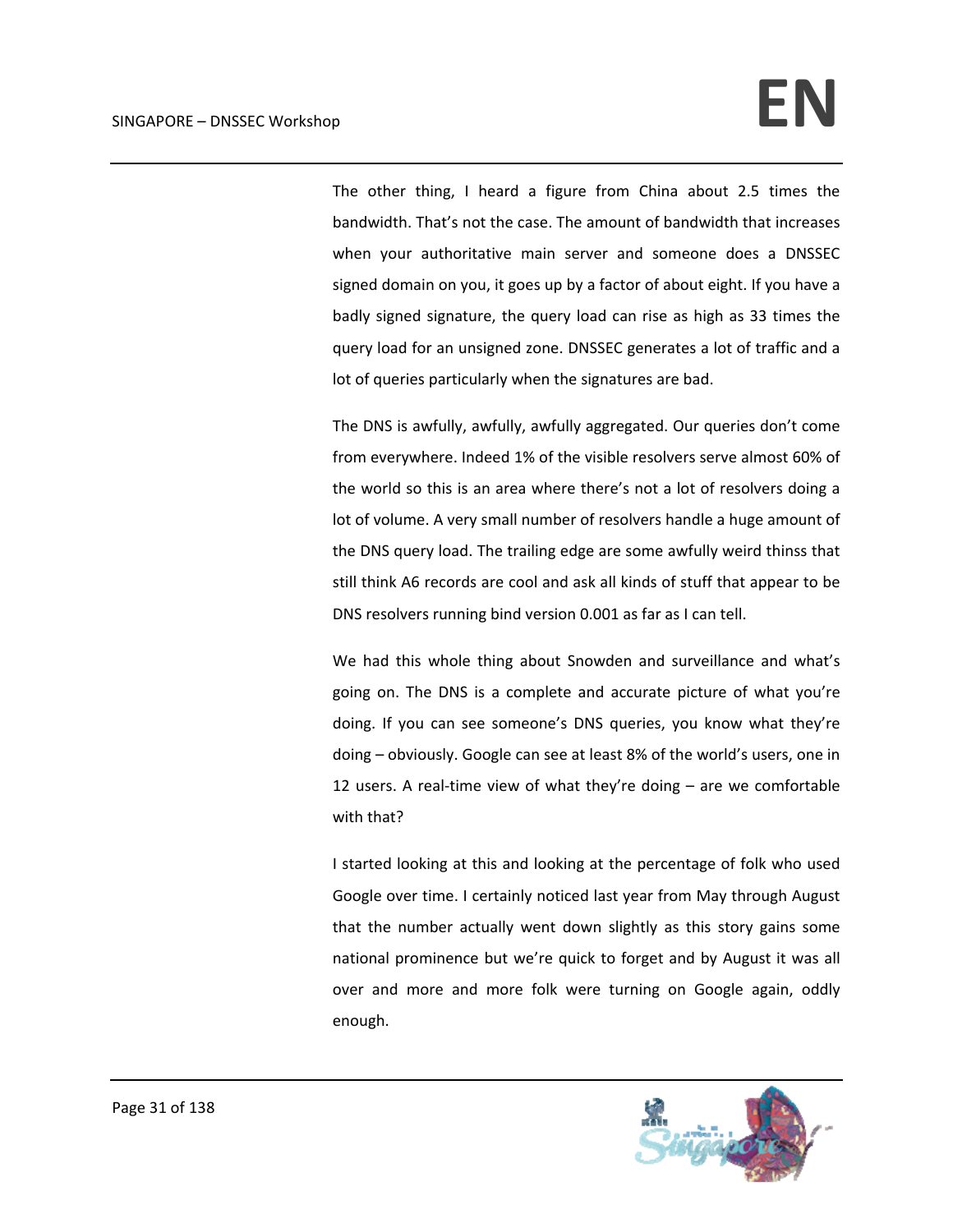The standards for DNSSEC are weird and I think the one about serve fail is actually horrible because as soon as you get a badly signed domain, clients start behaving extremely abhorrently. As soon as domains go rotten, the authoritative server has the risk of going into meltdown and that's because the signaling coming out of the DNS is actually broken. Serve fail is not DNSSEC is busted. It says the server won't answer you, try another server.

As far as I can see the standards folk aren't finished. We actually need to figure out how to signal DNS validation broken better than just serve fail. This is the weirdest thing. A lot of these resolvers use BIND and BIND has turned on, give me the signatures and credentials almost all the time. 84% of all the queries I see actually generate the huge signed response but only 6% of clients do validation so oddly enough a huge amount of the world is pre‐provisioned to do the right thing but then won't. 84% say give me all the stuff and they go, I didn't mean it. I'm not going to do anything with it. I just like getting big answers. Gee, thanks.

That's all I have. I'll see if I can do questions – I think we were going to do that at the end. I'll hand it back to you Mr. Chair and say thank you.

XIAODONG LEE: it was a very wonderful presentation. The next speaker is Tran Canh Toan from Vietnam.

TRAN CANH TOAN: I come from Vietnam and I see under the information and on behalf of my organization I am very honored to present to you about status of

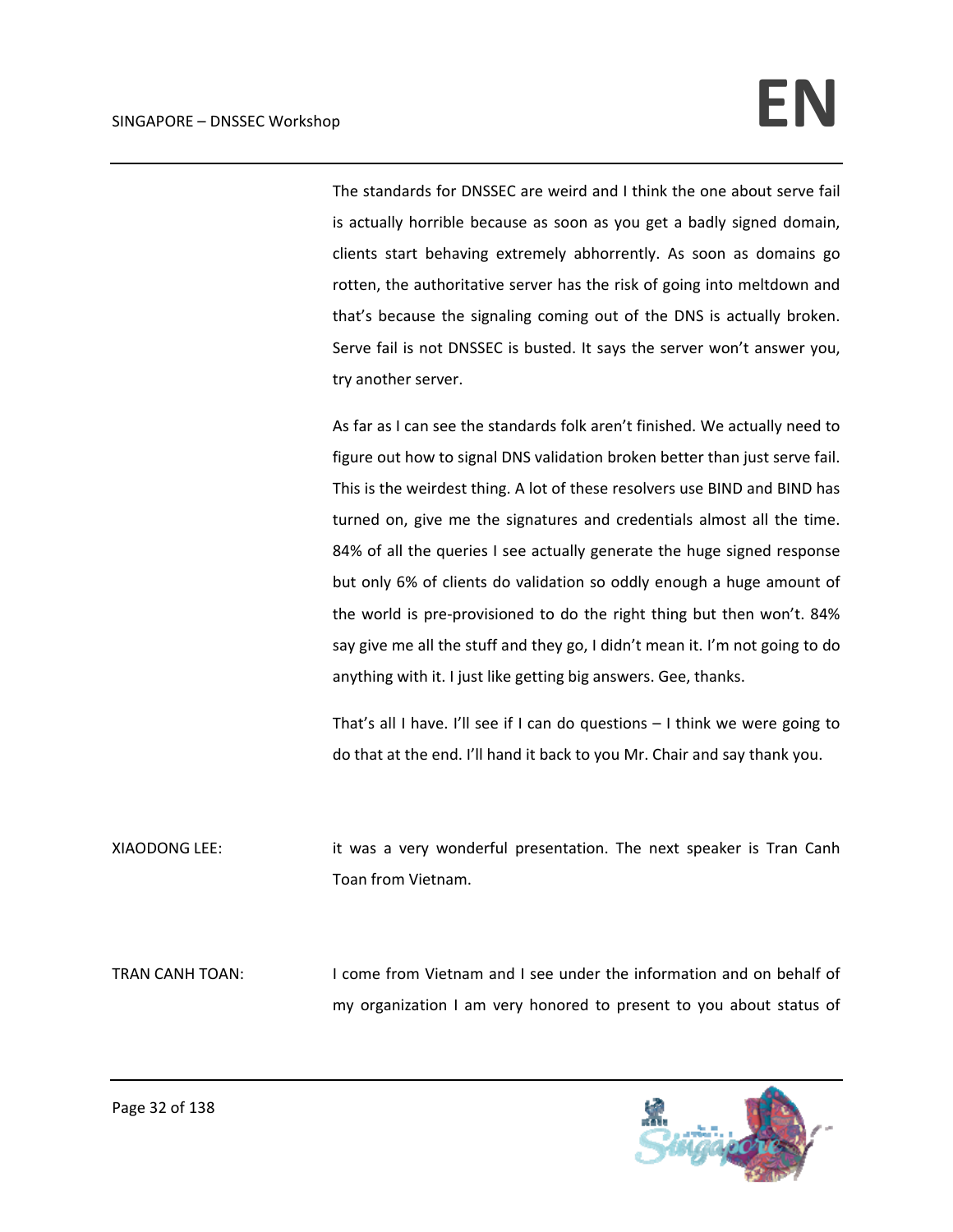DNS and experience in Vietnam however I'm not the main person who does DNSSEC with us. He is busy and absent so I'm a substitute for him.

Every question you can send to my e‐mail and I can ask him to answer for you. Here's my presentation outline. In the first section I will DNS leaders in Vietnam. Then I will talk about our plan to deploy DNSSEC in Vietnam and lastly some of our issues.

Back to history, we do many research to answer the security for the national DNS server operation and in the year 2001 when DNSSEC research so that deployment of DNSSEC looked possible and we started to research around DNSSEC as our main solution to answer the security and national DNS server operation. At the end of the year 2008, we finished research and [inaudible 1:30:44.7] in the lab and in 2010 we finished applying DNSSEC for protocol for .vn domain security in national internet server and now we have a master plan to deploy DNSSEC for .vn domain.

During the research and experience and also deployment we came to the conference to learn a lot from ICANN, APTLD, DNS OARC and here is the modern experience in the lab. In this modem we have my own master and DNS server and also caching server and server of registrar and ISP Vietnam.

In this we do the academic update, inquiry from DNS for ISP [inaudible 1:31:50.9] and ICANN forth to caching and evaluate recent findings. In the experience on the national DNS server we are big on root DNS server and secured the root key signing in operator and also for the .vn and .netvn.

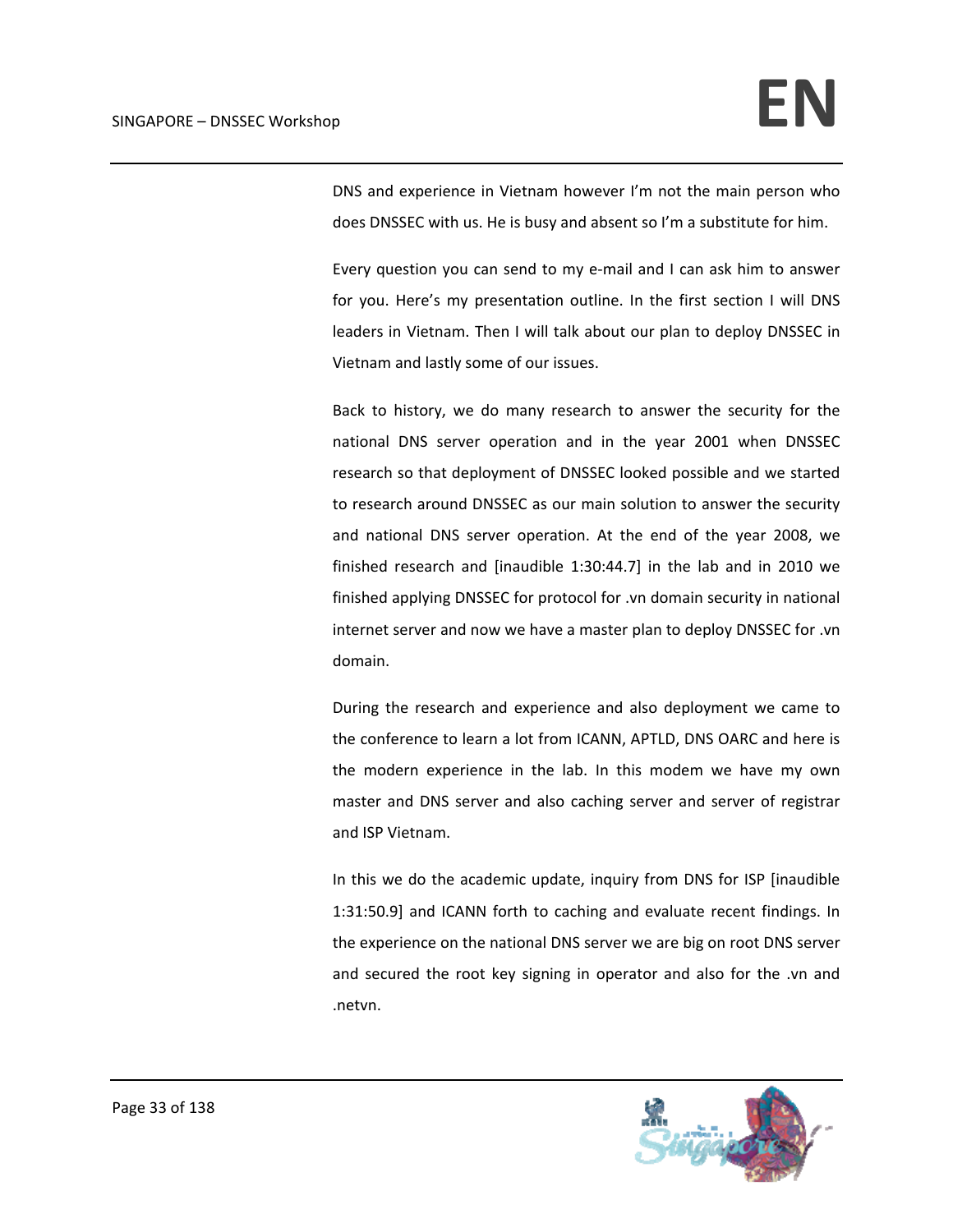We answered the authorized query between client and DNS server and some impact when deployed DNSSEC on the performance. For example, increase approximately four times. The response time and synchronization time and also CPU and memory increased but no signed. Now we are finished the research and experimental period and we have master plan to deploy DNSSEC for .vn domain and we have three main steps in this plan from 2014 to 2016.

The first step is preparation for infrastructure human resource and we promote the core operator activity and [inaudible 1:33:32.0] for Vietnam ISP and also our HR. We view the policy and process for the deployment. The second step, in 2015, we will officially deploy DNSSEC for .vn domain. That contains key generation, zone signing and public cost and we also continue to promote activity and do training. The third step is deployment. We continue to have ISP registrar and DNS owner in Vietnam to deploy the DNSSEC and now we are at the first step.

Here are some of our interests. In the foremost activity, we want to consider the policy to promote DNSSEC for expansion in government and ecommerce and also get with our registrar and ISP and also domain owner to deploy DNSSEC. In the technical aspect, we care about solution to secure the private key, key rollover and key ceremony and disaster recovery and also we want to integrate DNSSEC with our EVP system and lastly we want to know best current practices and ICANN and answer ccTLD and TLD registry. That's all.

XIOADONG LEE: The next speaker is from IP Mirror, Patrick.

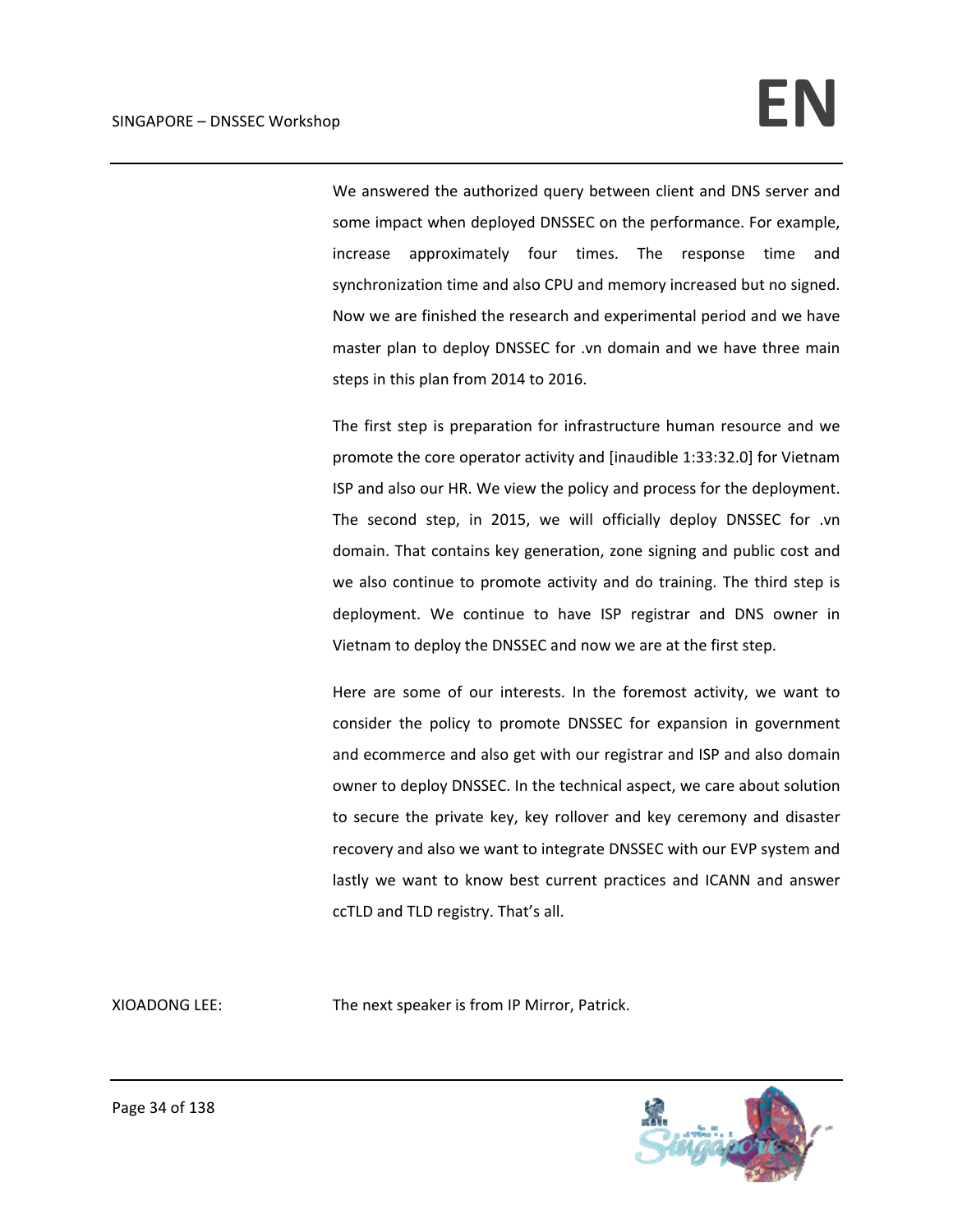PATRICK VAN HOUT: Thank you. I think I am a bit outside here because most of you will be on the registries. We are a registrar localized in Singapore. I started working with IP Mirror back in 2005. One of the first tasks I was asked to do was to join our CEO to go with her to Argentina. At that time there was a DNS workshop and it overwhelmed us.

> Knowing a little bit of DNS, DNSSEC workshop was too much information to get at that time mainly because we are using BIND and BIND was not really automated as it is now. In 2012, we were asked by Malaysia and [inaudible 1:36:46.0] to join them for a workshop which is seven years later and at that time we gathered more interest and got more understanding about DNSSEC. Our team also joined the ICANN Workshop a few days ago here in Singapore.

> As G operator, most of our customers are from Singapore. Most domain names are from Singapore and as mentioned just now by Geoff, Singapore is lagging behind in DNSSEC. The .sg master zone, root zone is not signed and as far as we know there are no plans for them to do so. I'm not sure if DNS is present here but it would have been nice if they could have presented their plans for the future. My reason for saying that is because .sg is our largest customer, we see little to no demand at all from the public here in Singapore.

> As there's no demand from the public, we are not eager to continue because why should we put in the resources as there's no demand? Furthermore, when putting in the DNSSEC into our system we faced a few implementation challenges.

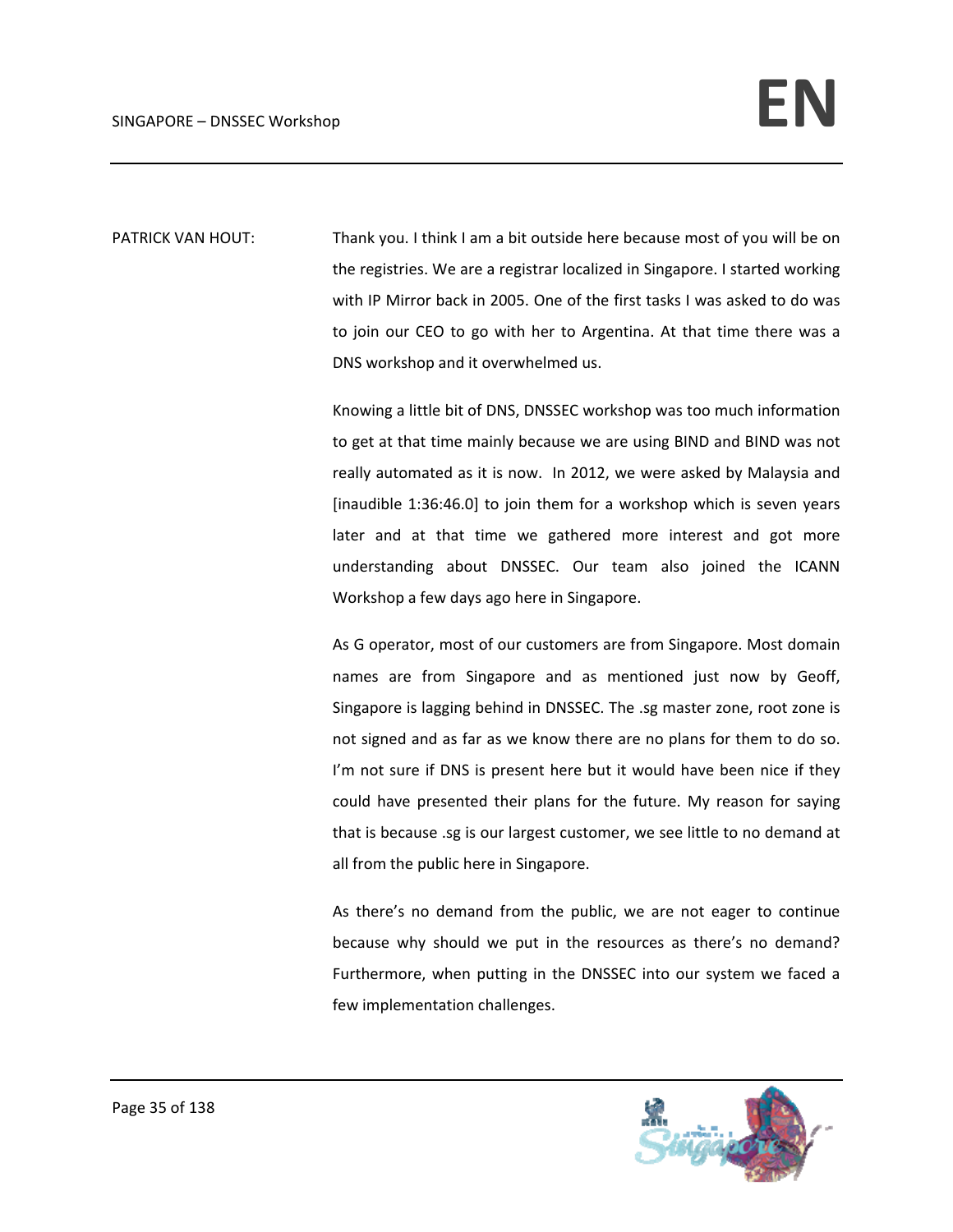One of them is the turnover of staff and because DNSSEC is not that easy to understand it takes staff time to learn to know how it works and to make sure that they can follow up with the changes presented by BIND and by DNSSEC itself.

What we would have hoped for is that one way or the other ICANN is able to "force" the registries like SGNIC to become DNSSEC compliant because without the registry, we cannot complete the chain of trust and secondly what we would like to see is what happened with IPV6 two years ago. IPV6 had a world launch day announcing the use of IPV6 through the whole world. It would be nice if ICANN or the DNSSEC community can do something similar to generate demand, to tell the public what DNSSEC is about so that they can start using it.

It's nice that, like Barry said, he goes out himself to Radio .nz to get them DNSSEC compliant but it would be better if those people would come to you because one to many or many to one makes a difference especially to us as a small registrar. We don't have the resources to go out to every single client and ask them, "Will you become DNSSEC compliant?" I'm not sure if you can do something with that. It would be nice. It's quite short but I hope we can do something with it. Thank you.

XIAODONG LEE: Short is good so we can have much more time for question and answers. May I invite the panelists here. Open the floor for questions.

MICHELE NEYLON: The gentleman from IP Mirror, this isn't really a question. It's more of an observation. Please be very, very, very careful about what you wish for

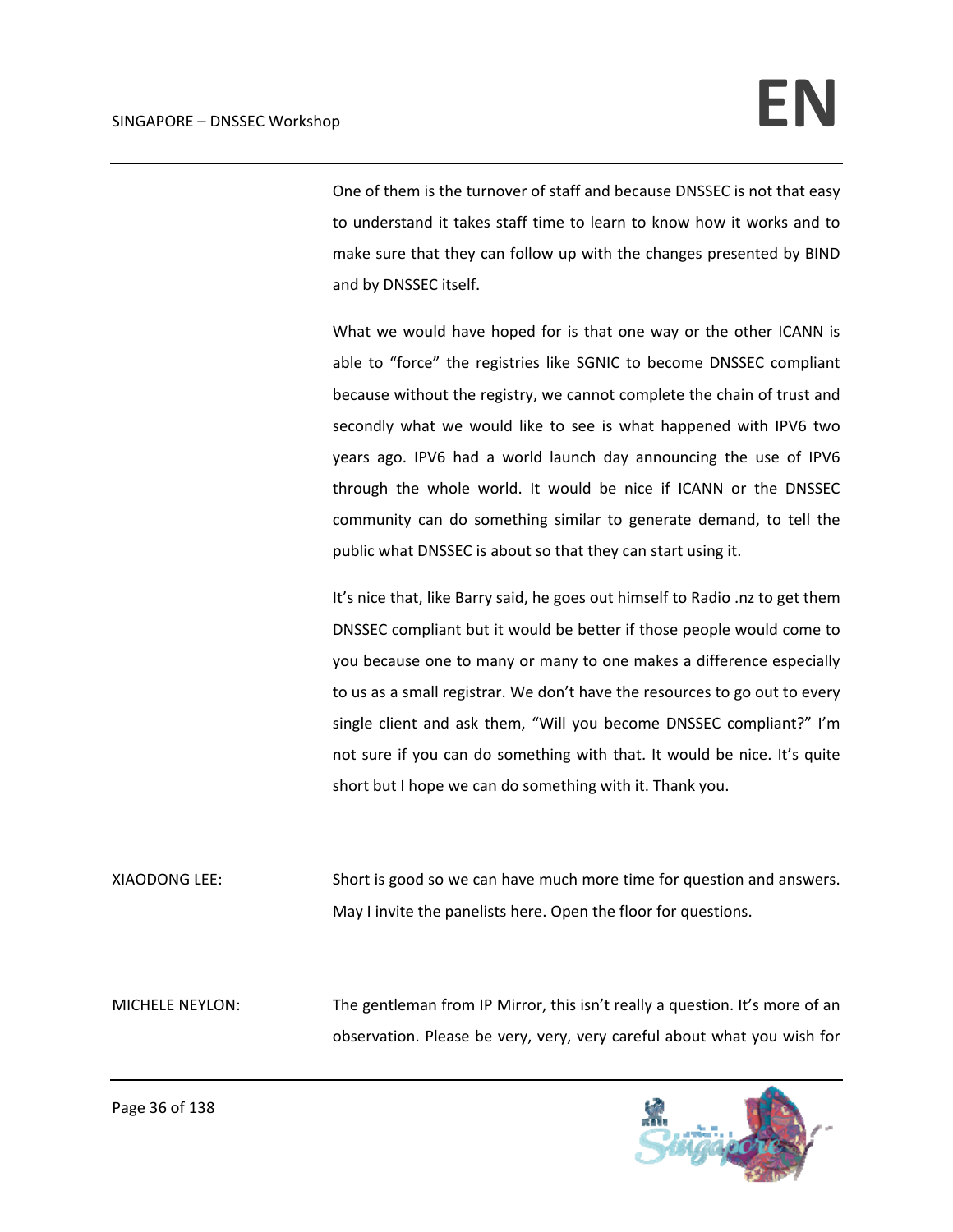and try not to establish relationships between ICANN and ccTLDs that do not exist because this ccTLD operators will take you out the back and they will shoot you.

You cannot even suggest that ICANN will force a ccTLD operators to do anything. Don't even think about suggesting it. You might wish to consider suggesting to ICANN that they look towards encouraging registries to do something. It will go in the transcript as something else. Bear that in mind so please be very careful.

[MALE SPEAKER]: May I add something? I just want to make sure that one point is covered. This comes back and back in different venues regarding ccTLDs being forced by ICANN. ccTLDs do not have a direct agreement with ICANN so we can talk about new gTLDs but you can't really talk about something that existed before ICANN existed. I don't think DNSSEC should be something that is deployed by enforcement. I keep saying this. It is job security for DNS engineers so the smart ones will go ahead and implement it. Just my thoughts.

DAN YORK: Thank you to all the presenters for the sessions you had. These were quite interesting pieces. To respond to the last gentleman there from IP Mirror, two comments. One is we're seeing a lot of interest from ccTLDs for doing more of this. The advent of the new gTLDs and the requirement that they have to do DNSSEC has raised the level of interest from some ccTLDs have been saying to us, "Well, they don't want to get into a position where all of a sudden the new gTLDs are more secure

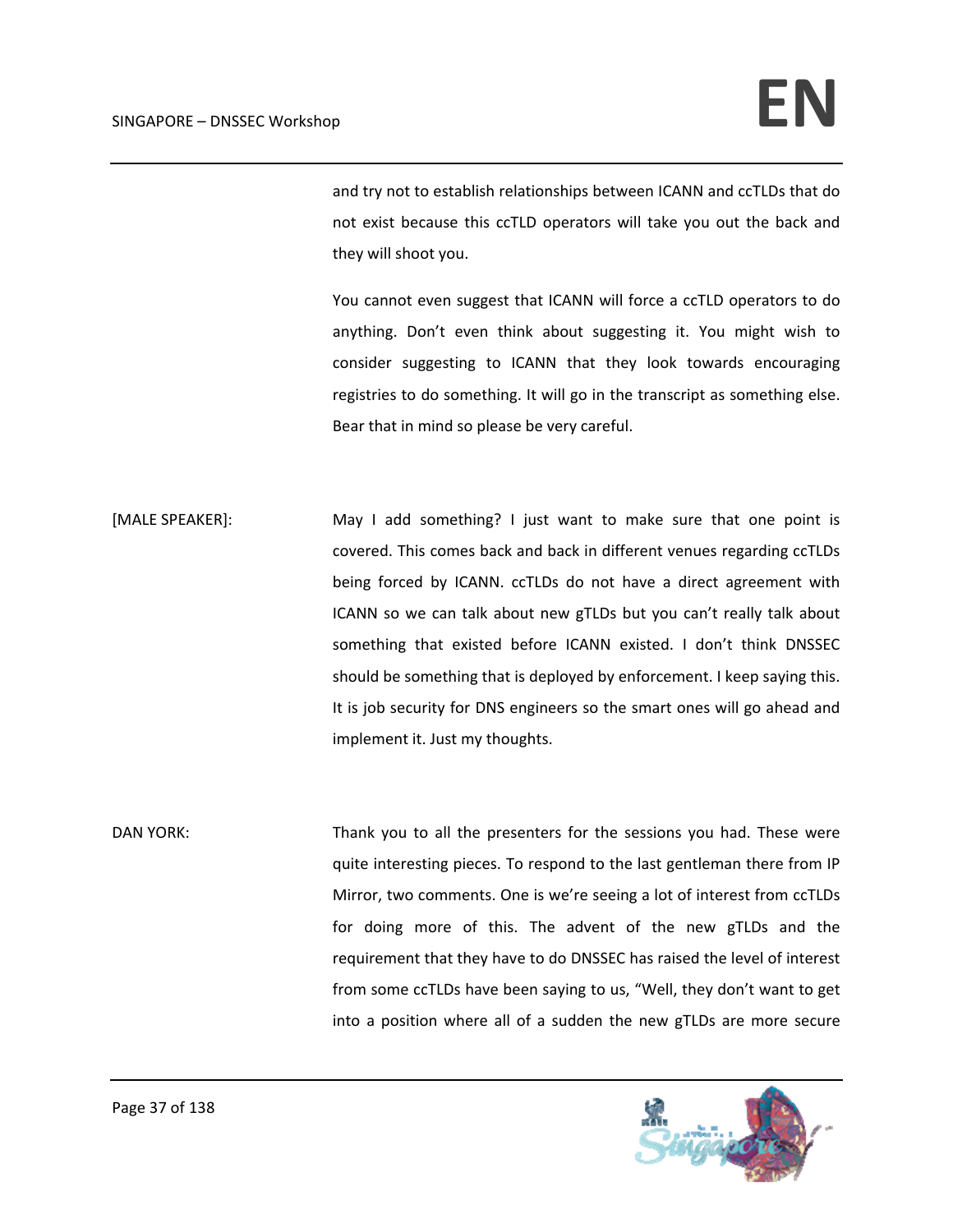than their ccTLDs and so we're starting to see some interesting dynamics around that. People starting to ask questions of maybe we should get in around there and do something about it.

We'll see how that plays out in some of the space around that. The second piece around day around that is we've been talking about for a bit. The challenge we've had is how to create a certain level of momentum or how to measure it and how to address both sides of it. One of the ideas we've had recently is an idea around perhaps having a day that we try to focus on one side of the equation. Like validation and we work with some large names and some large space around that. Part of the thing to do an event like that is you need to collect a good number of names.

World IPV6 launch for instance worked really well because we had Google and Facebook and Yahoo and big names that people knew who were behind that. We are thinking about that. I'd love to talk to people more about that not in this session because that is not the point of this but it is something we are talking about in some way.

RUSS MUNDY: One of the things that has hit some publicity, maybe more in the U.S. than elsewhere in the world. There have been at least two or three attacks that were based on being able to attack DNS, primarily in home routers but elsewhere in some instances.

> There was one from Poland where specifically they went after home router configuration changes that resulted in the people in the homes going to the attacker's DNS server which then created themselves man

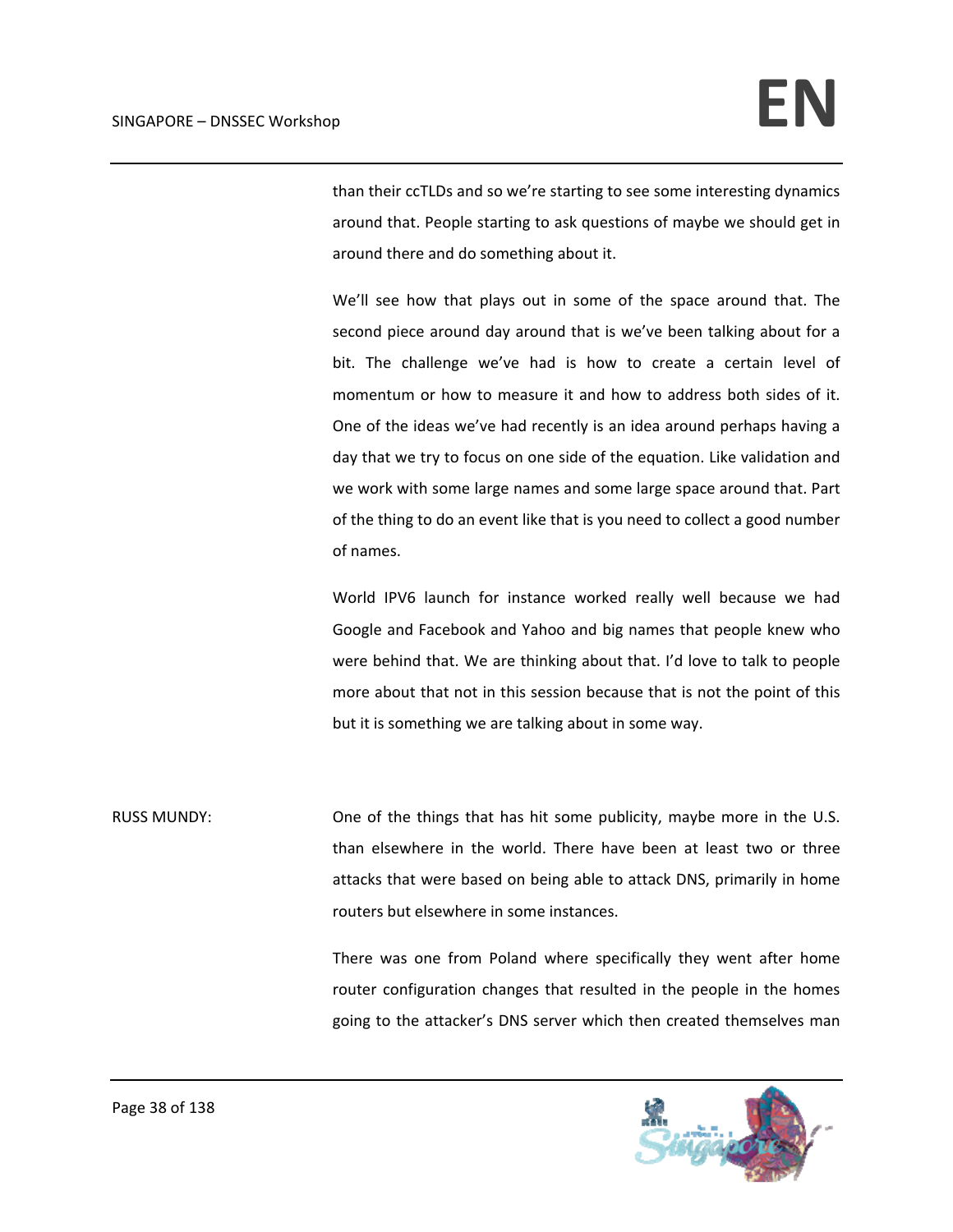in the middle situation. Having the ability to do DNSSEC on the end application…I'm not sure, somebody mentioned DNSSEC aware browsers, seizing the plugins and there's the Bloodhound browser.

Some of those are available but attacks such as this really emphasize the need for having DNSSEC in the end application. This is something that I think is going to become more important because the bad guys have really figured it out. Some other things have been plugged off so they're going after building attacks based upon DNS mechanisms.

One other thing that I've noticed in the last…It was really from GoDaddy that brought this to my attention. What they've done, what Comcast has done in terms of packaging DNSSEC. They did not package DNSSEC as an explicit thing. They packaged several capabilities together as an enhanced security service so they have stronger security from several perspectives. This is something that you might also think about and look at whether it's adding a virus protection or adding services that are stronger at the SSL level. Not selling DNSSEC straight out but combining it with other things into a security package.

RON AITCHISON: One observation about China. I don't know if there's a Guinness Book of World Records for the number of KSK rollovers yet but fantastic, really very impressive number. 102 KSKs, 51ZSKs my question is – you mentioned 20 some bugs, with the current discussion about key rollover within ICANN, the root rollover, can you make any observation about the bugs? Were these bugs based on repeat cycles, were they based on new releases of software, do you have any feel for the type of bug you were getting? Can you classify them in any way at all?

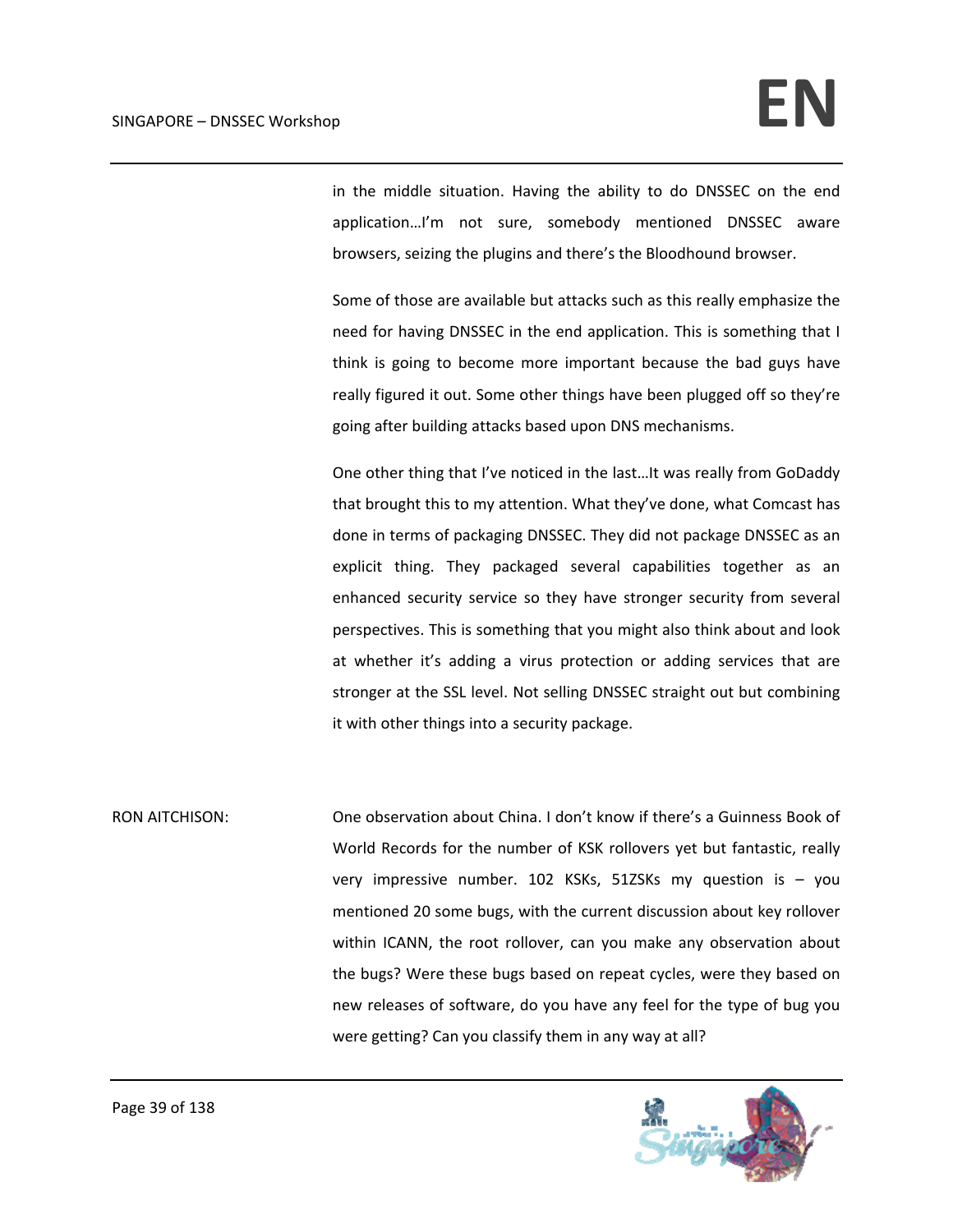XIAODONG LEE: I I think that is a good question but I cannot answer you as there were 20 bugs. I will need to bring this message to my engineers so we can respond to what the bug is exactly.

RON ATCHESON: My reason for asking the question is not purely interest. It seems to me that one of the key questions about the ICANN key rollover being proposed is what good does it do? I'm somewhat skeptical about it. The reason being that new software's coming on all the time and a one off hit in time and space is not really what we're after and that's why I'm curious as to where your bugs were coming from, what the characteristics were?

> It seems to me that of all of the presentations, yours was the most thorough. Maybe other people have got similar experiences with bug finding and so forth. Maybe one of the things we ought to do is to look at the kind of bugs we are getting and whether they can be classified in any particular way?

XIAODONG LEE: I think in the present years, a lot of TLDs deployed DNSSEC but of course also some charities face some problems. I think if possible, we share the bugs. I think it's not only because of the key rollovers, maybe software bugs and what were they.

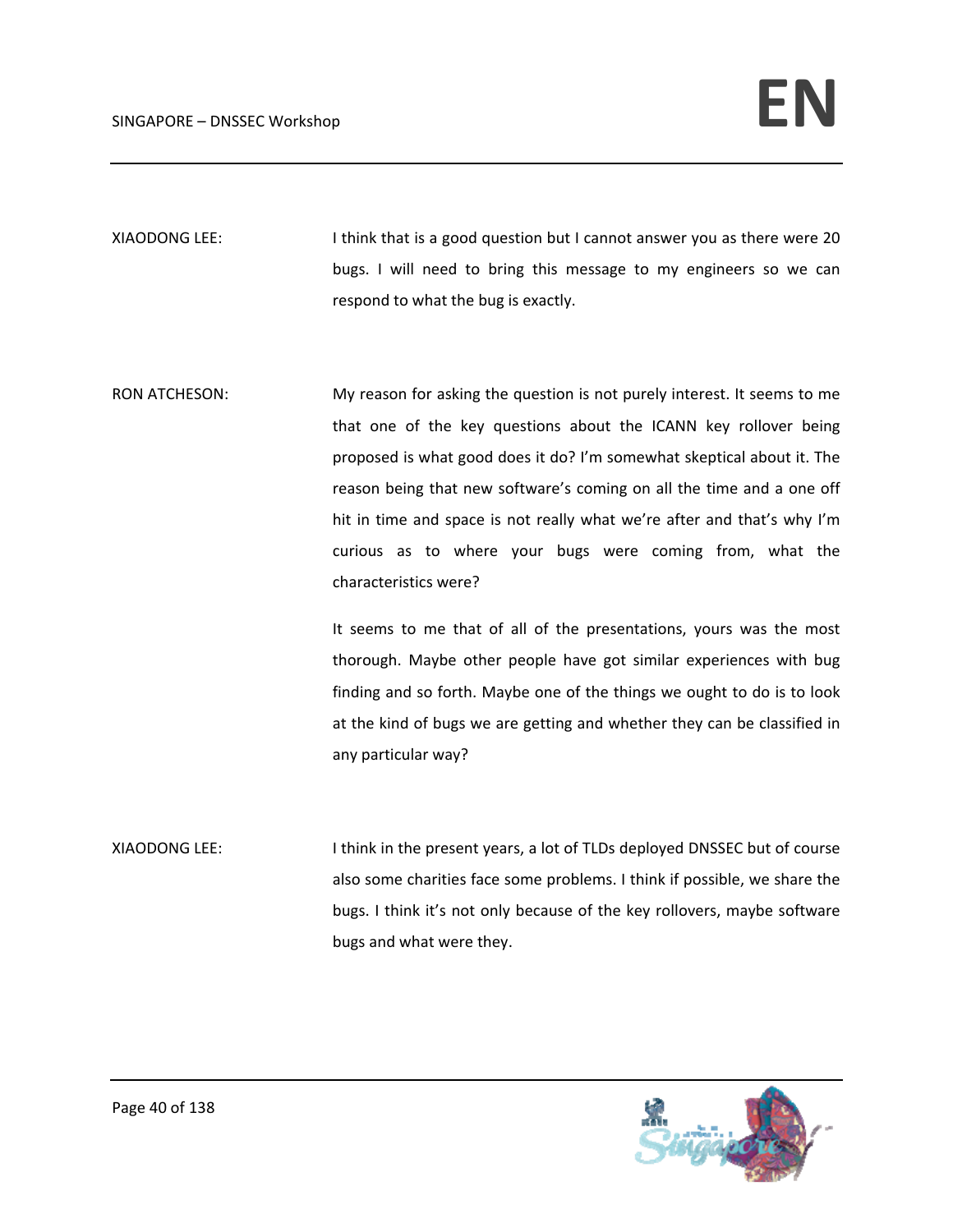| <b>DAN YORK:</b>      | I'd like to just quickly thank Jeff Houston for the excellent measurements<br>you provided and we don't really have time to talk about it here in this<br>session but I do want to chat with you at some point about how we<br>could do more with that or make those results available on a more<br>regular basis. That's great info so thank you for bringing it.                       |
|-----------------------|------------------------------------------------------------------------------------------------------------------------------------------------------------------------------------------------------------------------------------------------------------------------------------------------------------------------------------------------------------------------------------------|
| XIAODONG LEE:         | I think soon to finish this discussion in five minutes so take some<br>questions from chat room.                                                                                                                                                                                                                                                                                         |
| <b>JULIE HEDLUND:</b> | There's a couple of questions in the chat room and I think it might also<br>be helpful for people to take a look at the chat room on Adobe Connect<br>as well. The first was immediately following your presentation Xiaodong<br>was Sebastien Castro had asked, "If you were to switch to the non-<br>DNSSEC system, how would you change the DS record at the root quickly<br>enough?" |
| XIAODONG LEE:         | I think it's not necessary to change that. Switch to traditional one is okay<br>because require not necessary to change the DNS root.                                                                                                                                                                                                                                                    |
| <b>JULIE HEDLUND:</b> | This was a question from Geoff Houston to you in the chat room. Rather<br>than reading it here, I would suggest since it's not to the panel in general<br>that you go in and type your answer in there so we won't take the time.                                                                                                                                                        |

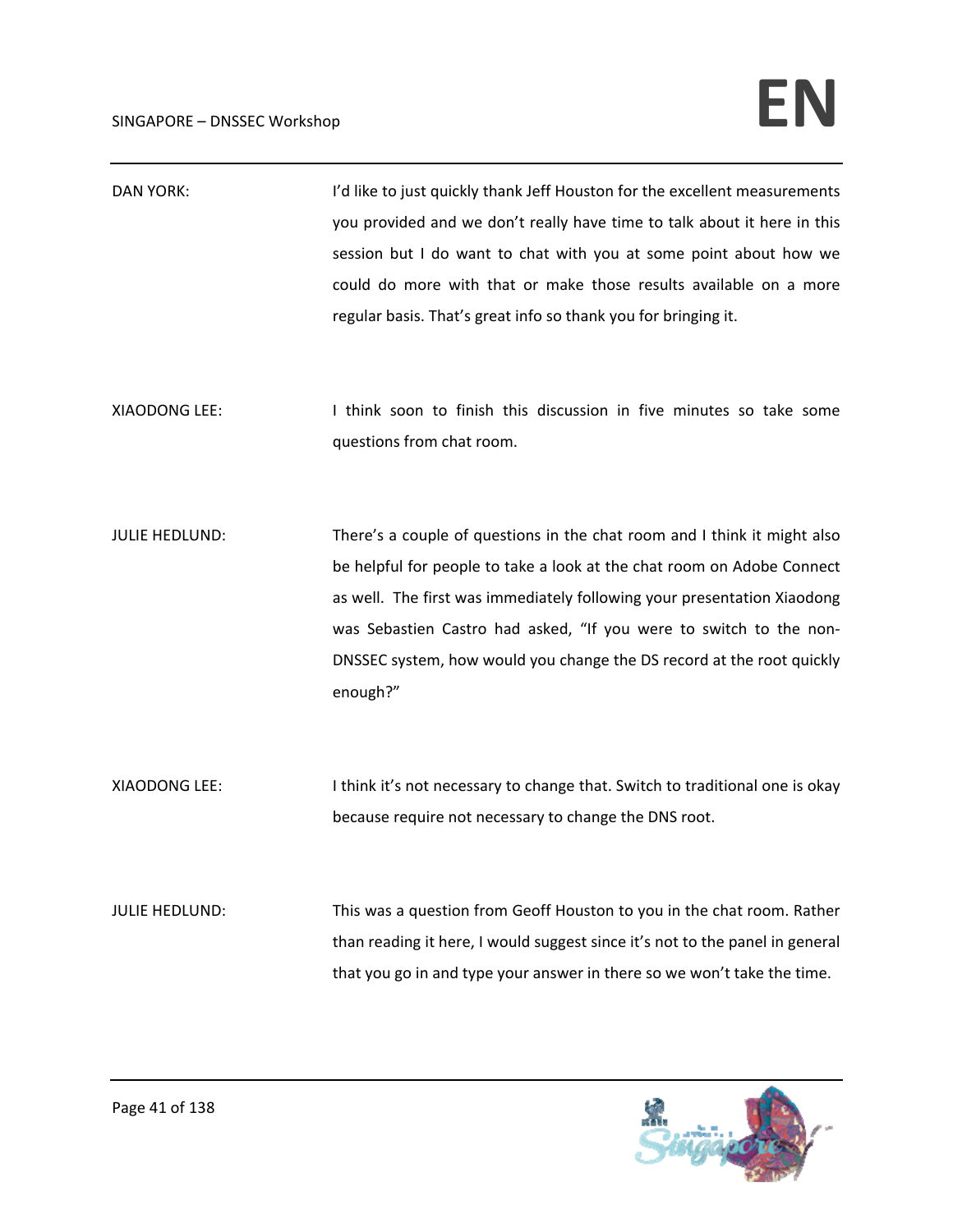## RUSS MUNDY: Will do.

XIAODONG LEE: I want to give the last comment. I think that other presenters mentioned there's no demand from any users. From my point of view is no demand from users because the users don't know what DNSSEC is and how they need to deploy the DNSSEC. They just want to make sure that their system is safe and stable but they don't know DNSSEC influences the security for their system. They need more education for the users. Maybe it's the responsibility of the registrars how to tell people what the DNSSEC is and how to deploy the tools for them.

JULIE HEDLUND: Please join me in thanking our panel. That was an extremely interesting discussion. I would ask Timo Vohmar to please come on up. Welcome Timo Vohmar from .ee who will discuss deployment of DNSSEC at .ee to please come on up. Thank you.

TIMO VOHMAR: I'm head of development at Estonia Internet Foundation. In January this year we launched DNSSEC in Estonia. As it comes out, we weren't the last ones so I'm here to share our experience and hopefully help somebody. I'm going to give a brief overview about the foundation and then I'm going to speak about DNSSEC, why we did it, how we did it and where we are right now.

> It was founded in 2010 together with domain reform in Estonia. Before that, .ee was managed by government institutions and it was only

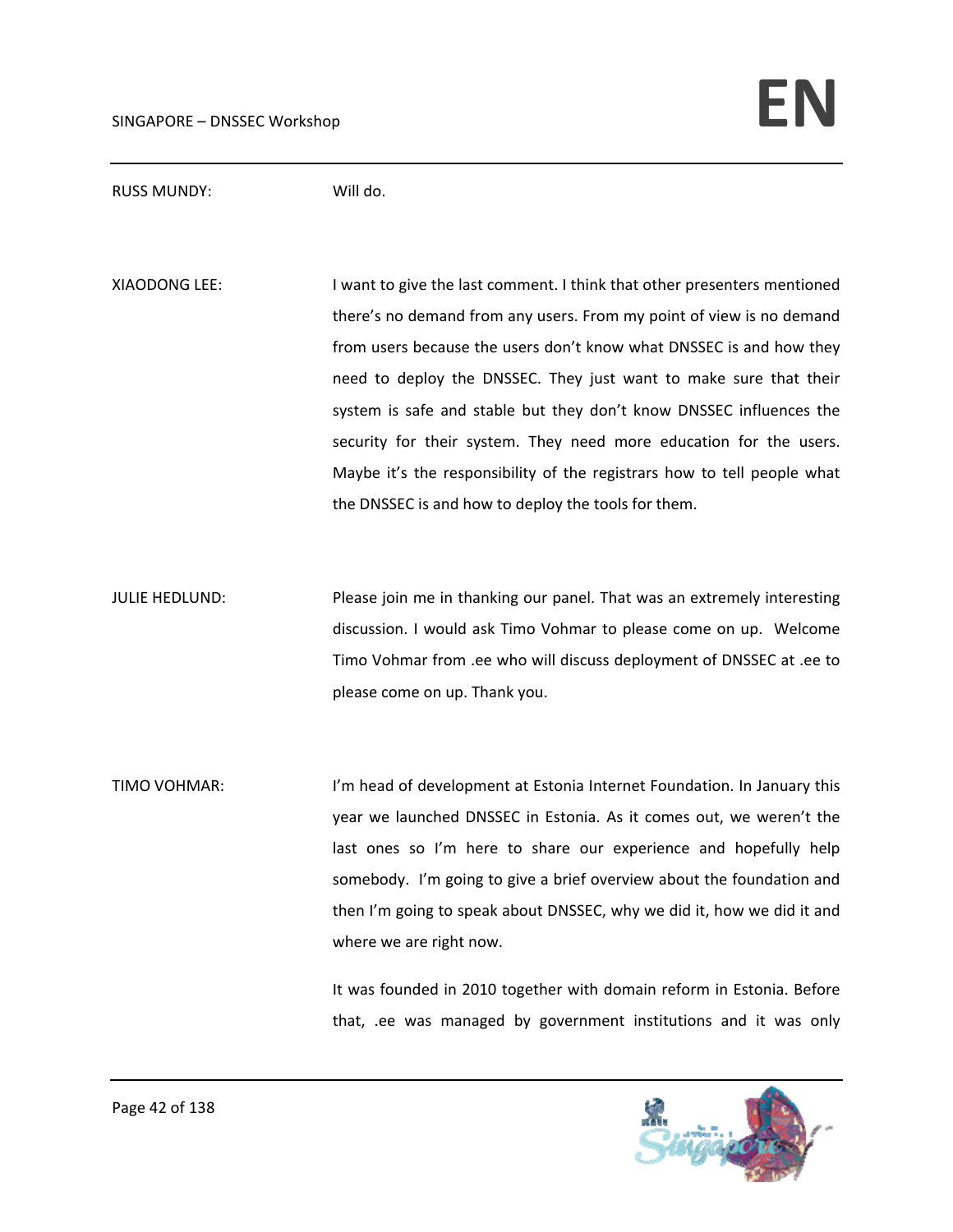available to locally registered businesses. With the domain reform basically freed and registry/registrar model was introduced. We are a team of 11. We have close to 75,000 domains. Currently we have 38 registrars out of which 28 are local and 10 are international foreign registrars.

More than 40% of the domain market belongs to one local registrar so the balance is a bit off. There's good and bad side to it with every new thing change development we have to discuss this with this single registrar but the good side is if they are on the same boat with us, all the other registrars will follow.

Zone updates are done every 10 minutes. There's a good reason for this because it takes about 50 minutes to establish a company in Estonia so we can't be any slower than that. IDNs were launched in 2012. There are more than 1300 IDNs right now in the zone. They are not very popular because of the problems with e-mails and DNSSEC was launched this year with the first two and a half months we have gained 37 signed domains.

When we first sat down about DNSSEC the first question of course was why do it? There's no demand from the market, no business case for registrars nor ISPs. Big international domains weren't using DNSSEC like Google, Facebook, Amazon so if no one's using it and no one wants it ‐ why do it? We found two reasons for it. First was competition, we are competing with gTLDs, namely .eu and .com in Estonia.

As we cannot compete with them on a price level, we have to compensate this with better service and additional services we can provide. As both of them had all ready deployed DNSSEC we really had

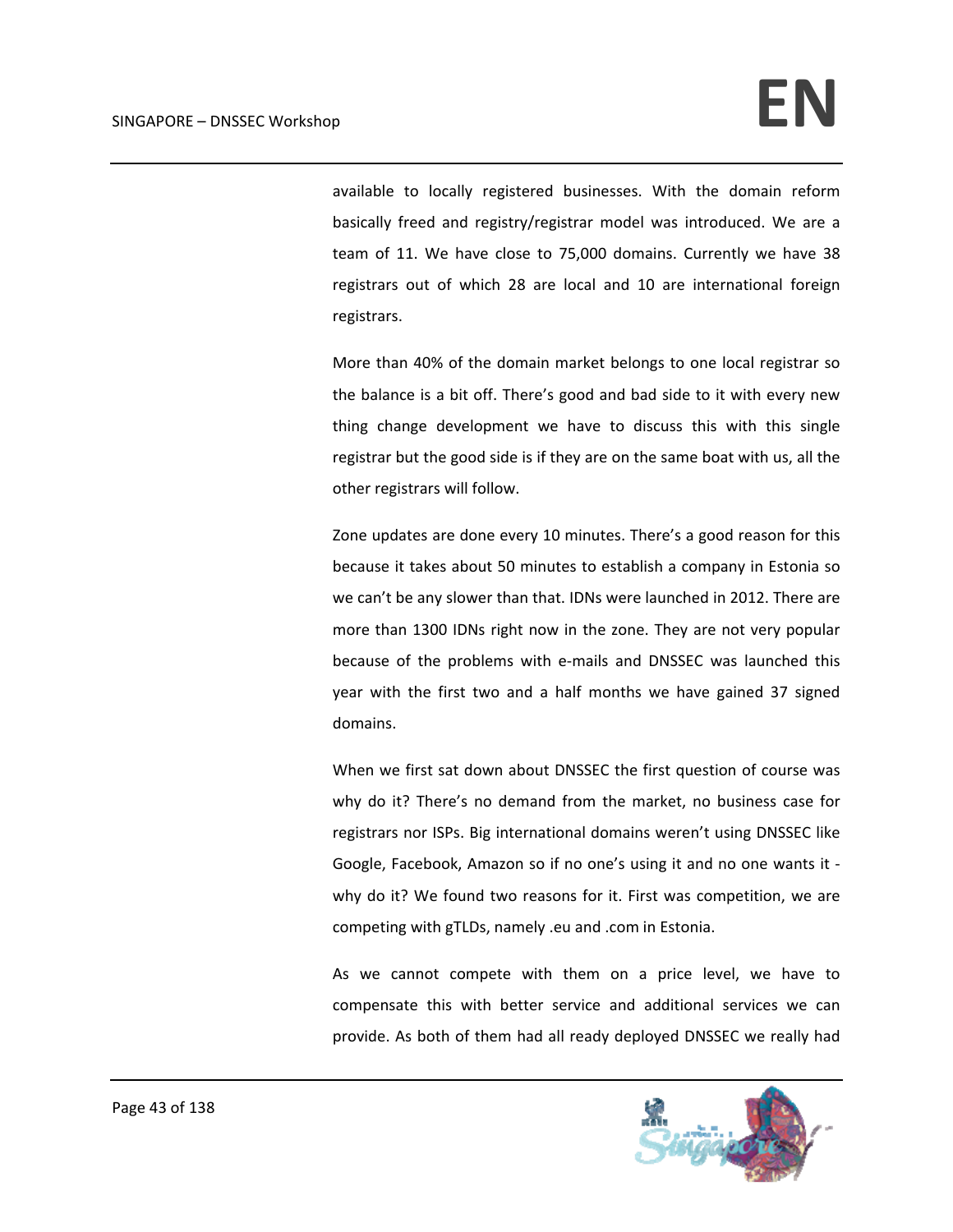no choice. The other reason was prevention. Although we haven't had any publicly known man in the middle or cache poisoning in Estonia, looking at today's IT world, it's evident that if we don't do anything it will eventually happen. It's kind of stupid to just sit and wait for it to happen.

That settled, we started to think for whom we are going to do this, to set a goal for this project. It's a cool idea to target everyone, to make a goal to sign the whole zone but first of all it's unnecessary because for most of the domain owners, they don't care about the DNSSEC and they don't need it either. The other way would be to just do it, do everything right on the registrar's side and let the market decide when, if and how they will deploy it. This also seems like a waste of time and money because market will not pick it up on their own because it's just a business.

We started to think who would benefit the most from DNSSEC? These aer the organizations that deal with money and sensitive personal information. These are banks. These are government institutions. These are internet stores. In addition to that, we also decided that if we launch DNSSEC, we want to do it with working trust chain meaning that there has to be at least one high profile domain all ready signed. It would make communication that much easier because instead of just telling everyone we did it, we can also show that it works and how it works.

It took us almost two years from the first meeting until the launch in January. This is a long time and it can be done a lot quicker but we didn't want to rush it. We took it very slowly. We turned directly to the companies we saw using DNSSEC dealt with opposition and we didn't want to force it on anyone either, namely registrars. The only thing the

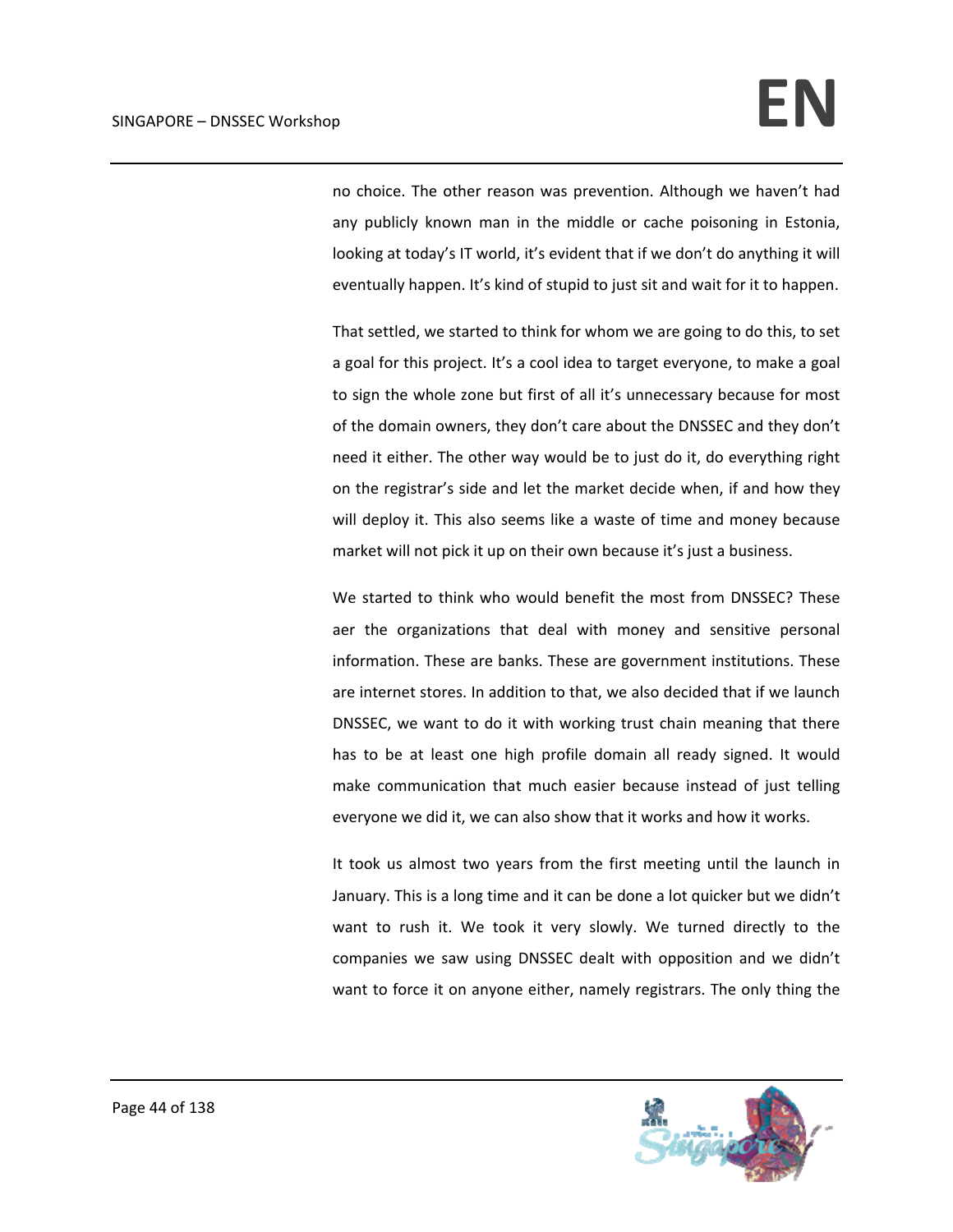registrars had to do regarding DNSSEC is to start forwarding DNS keys from registrants to us. This is to preserve the registry/registrar model.

The alternative would have been that we would have to create our own registrar and this motivated them all very much. Technically the DNSSEC is very simple to implement. There are a lot of very good, well documented software solutions out there. There are even complete DNSSEC appliances so you can take it out of the box, connect it to the network and with a few clicks off you go.

For our system we tested open DNSSEC and BIND and we went for BIND because of its inline signing feature. We didn't want to resign the whole zone every 10 minutes. For HSMs we are using [inaudible 2:01:04.3] cryptic servers. We have three of these. Two are in the live system and one is for testing and acts as a spare in case something happens with the two live. In case something happens we can exchange the faulty one really quickly and then deal with the [inaudible 2:01:27.6] later. This also allowed us to go for cheaper maintenance plan.

Although DNSSEC is technically simple to implement, the testing is very important. We launched our first test system in 2012. For this we registered domain under .net and anyone who was interested to do the tests on their own, they could just register a third level domain with us and test it like that.

That wasn't very popular. There are only two registrars that ever used this system but luckily one of them was the one that manages the domains for the government. They found it very useful and to test the final solution we went for the DLV. We saw it as a very good way of testing our live system because by then of 2013 Google and also the

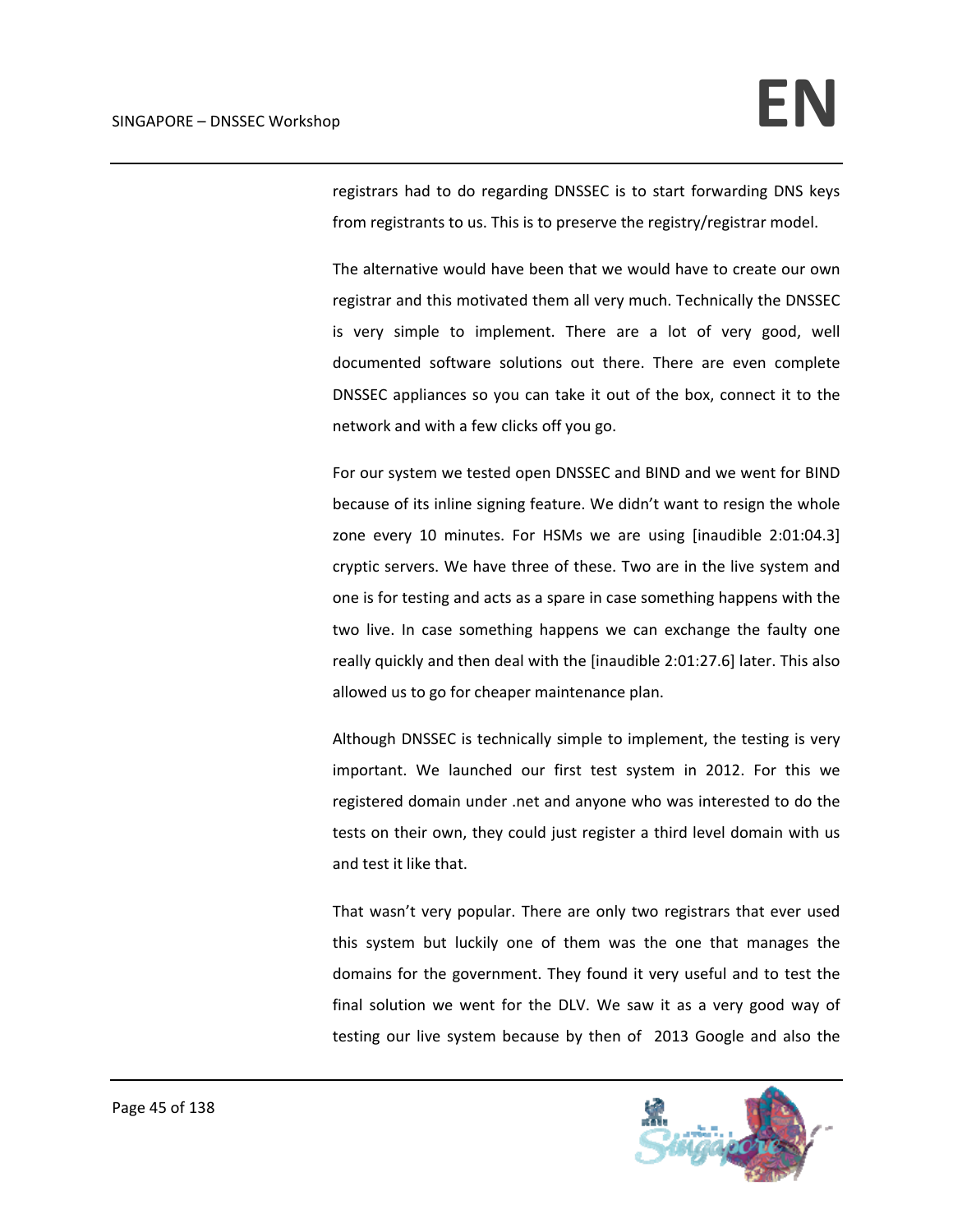biggest ISP in Estonia had already enabled the DNSSEC validations in their servers so we could do the tests on the live system without the fear of making our zone unavailable for a big part of the world. Within these tests we actually found few more problems that didn't appear in the test system so now I'm a big fan of DLV.

Below you can see a small and very simple schematic of our system. I guess there's nothing unique there. We have two HSMs, load balancers, BIND 9.9 as a signer. We use [inaudible 2:03:40.3] as the registry system and hidden master is also BIND. In reality, DNSSEC is actually really hard and this is because of the procedural part. There's a lot to think about from Guy and signature overlapping, rollovers, domain transfers. You have to test all of these things like there's no tomorrow.

 It's also very important to point this out to all the registrars and registrants because one of the pioneer registrars that we had with us from day one actually stopped their service after a month because during some server maintenance they broke their DNSSEC system and couldn't restore it for a couple of days and this is when they realized that they had missed a lot and underestimated the system so they dropped the service altogether.

There are also a lot of parties to deal with. Registrars, registrants, ISPs and internet users and you should be ready to approach them all. It's a good idea to speak with registrants to create some demand so the registrars would see there's some potential. You should approach internet users or organizations representing internet users so it would create some kind of demand to ISPs and registrants and so on.

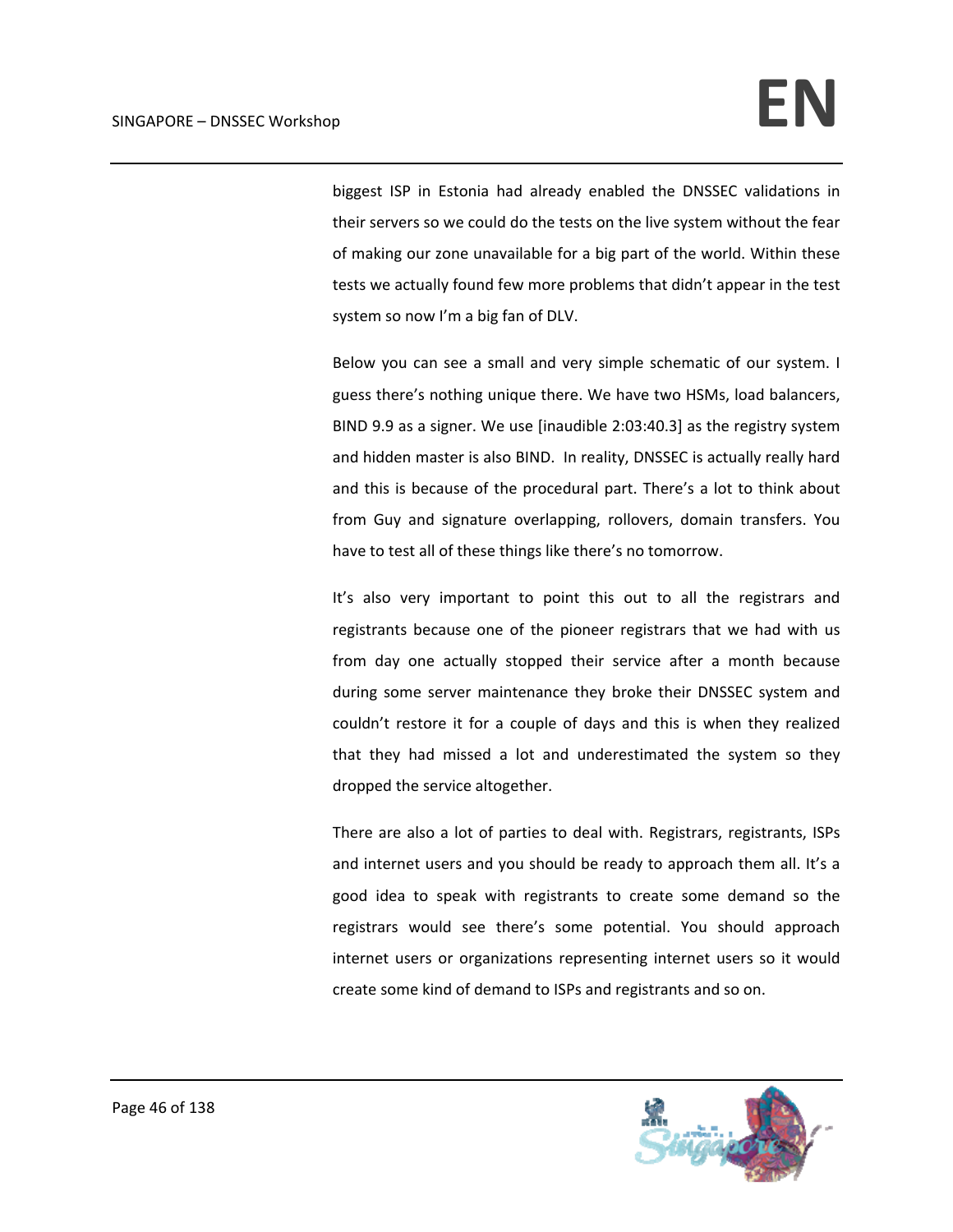We did as much as we could to support anyone interested in DNSSEC. In addition to the test systems and documentations and guides we had a lot of meetings and to break the opposition we created a DNSSEC expert group. In this group we had two of the biggest registrars, two of the biggest ISPs, two of the biggest banks, government was represented and me of course.

All sides were represented. The skeptics and the one who liked the idea and this expert group worked amazingly well because after only two meetings the skeptics were gone. There was a unanimous to go forward with DNSSEC in Estonia.

As we are very small registry we don't have very much funding for big marketing campaigns so we cooperated with Estonia Information Systems Authority. They are also running local cert and together we put together a small budget and bought a small animation for general public to introduce the DNSSEC. Unfortunately it's not ready yet so I cannot present it today. When we launched the DNSSEC on the same day we signed the central government portal and this helped to break the news barrier so we got a lot of free radio coverage, news coverage and it worked better than we expected.

Today we have one local and one foreign registrar offering DNSSEC services. The biggest registrar in Estonia is preparing to come out with their services next month. We are expecting this because they promised to do it free of charge and the third biggest registrar is also considering coming out with their service because there appears to be some small demand from the registrants.

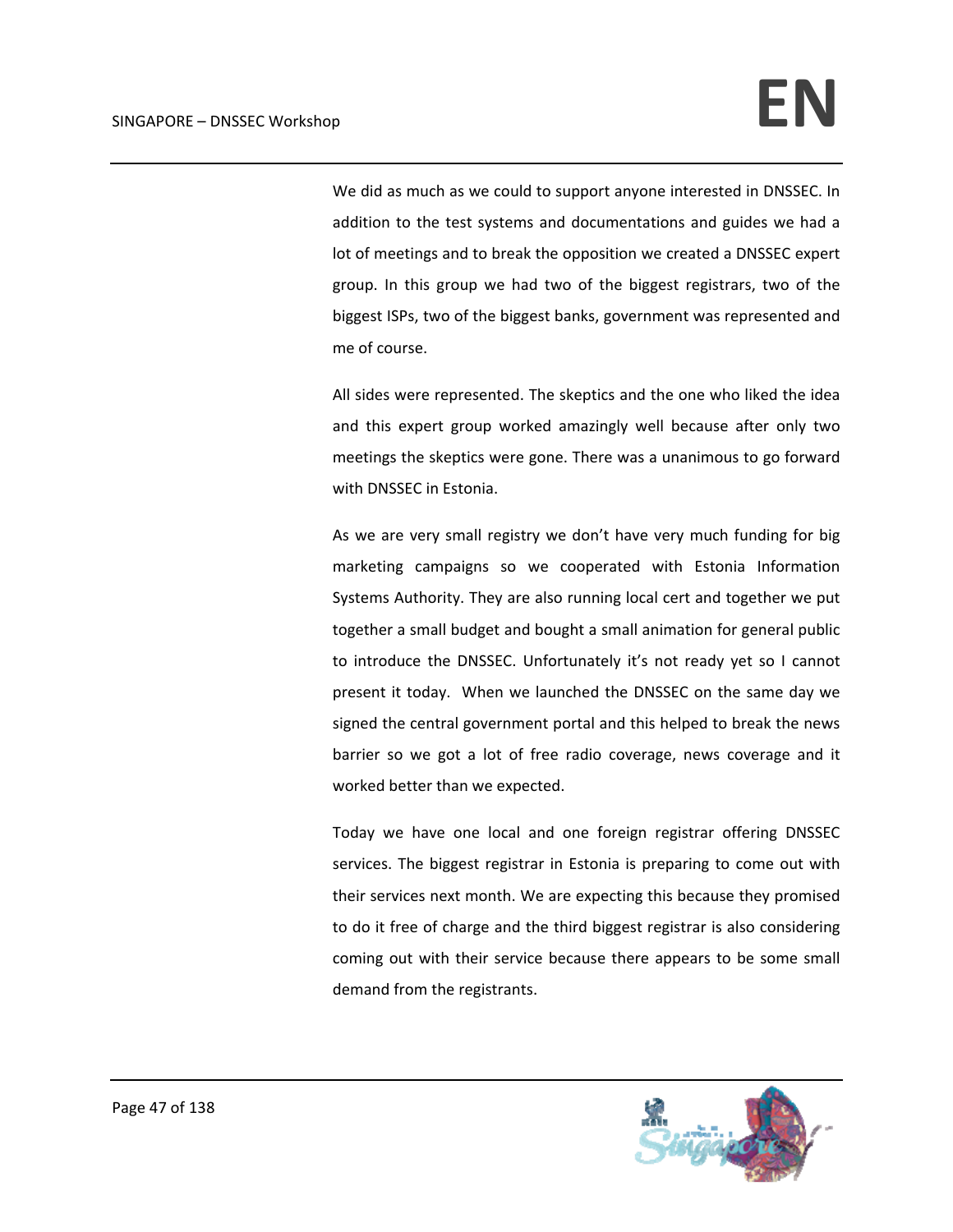Google made it very easy for us for the ISPs because after they enabled the DNSSEC validation, the biggest ISP in Estonia followed and the rest will follow them. Out of 37 signed domains we can be considered high profile. We are still waiting for the banks and Estonian union of eCommerce to put DNSSEC in the requirements to get the so-called safe place to buy quality tag. That would make DNSSEC necessary for all Estonian internet stores.

We have set the deadline for the project to 30<sup>th</sup> of June but to be honest I think that we won't get any banks using DNSSEC by then so we are kind of on a road to fail on that one. What did we learn? We learned that it's all about communication. You shouldn't be afraid of opponents and it's a good way to find someone who has the different opinion and put these two sides together. If you are trying to protect the idea of DNSSEC, you will eventually sound like a salesman and no one will take you seriously but if these two sides can talk about his on their own it will go much better. As a project – set realistic targets. Take it easy and test hard. Thank you.

JULIE HEDLUND: Let's take a few questions now. Ed.

ED: It's not so much a question but there was something you said Timo that I think was very important in the middle of your talk. You were describing the use of DLV to test your zone. I remember now when you did that there were a lot of people out there who ran around screaming that DLV is supposed to be dead. I don't know if you were aware of that thread.

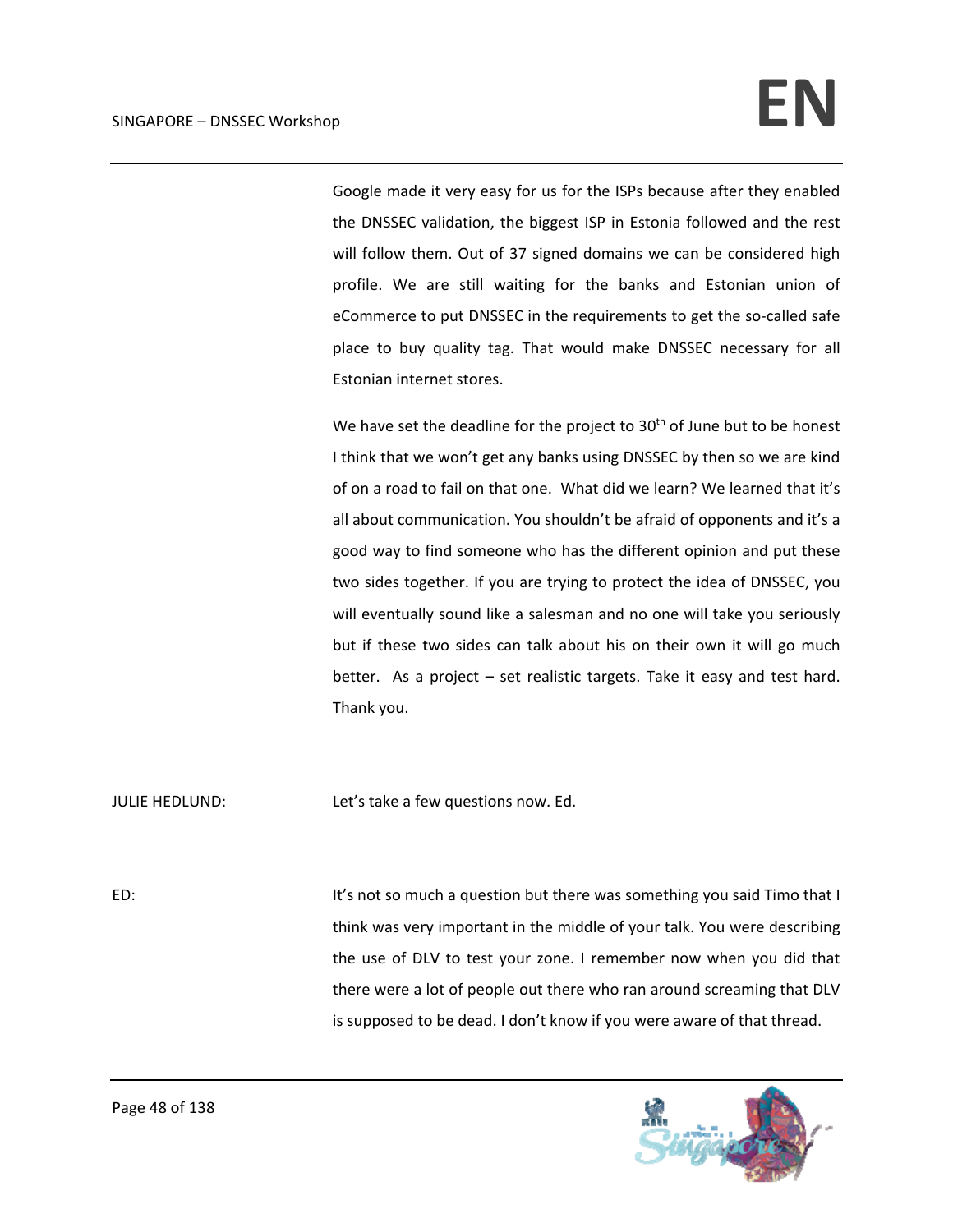Some of the DNS operations manuals were saying, "Why are they using DLV. That was supposed to be gotten rid of before we signed the root zone." At the time I was defending it saying operators need to have more tools to do some testing but you gave a rationale in your talk. I think that was very subtle but I would like to say as the world of DNSSEC gets larger, it's hard to have a scope test without something like the DLV out there. I think that's very significant.

You want to test in a real live environment without bringing down all of the big attention you're going to get from Google. What if something goes wrong with something that's a smaller operational tool out there. I think that's an interesting consideration that some of the operators are not considering that you have to do these steps to get to the final stage. Testing in a limited way with real live data is an essential step to what you're getting. I think people generally forget about that. I wanted to make sure that got back into the transcript again.

DAN YORK: As one of the people who has been saying, "Die DLV. Die, die, die," accept that you're right. There are test situations where it may make sense.

JACQUES LETOUR: Do you have an EPP web interface for your registrar?

TIMO VOHMAR: For the registrars we currently have only the interface.

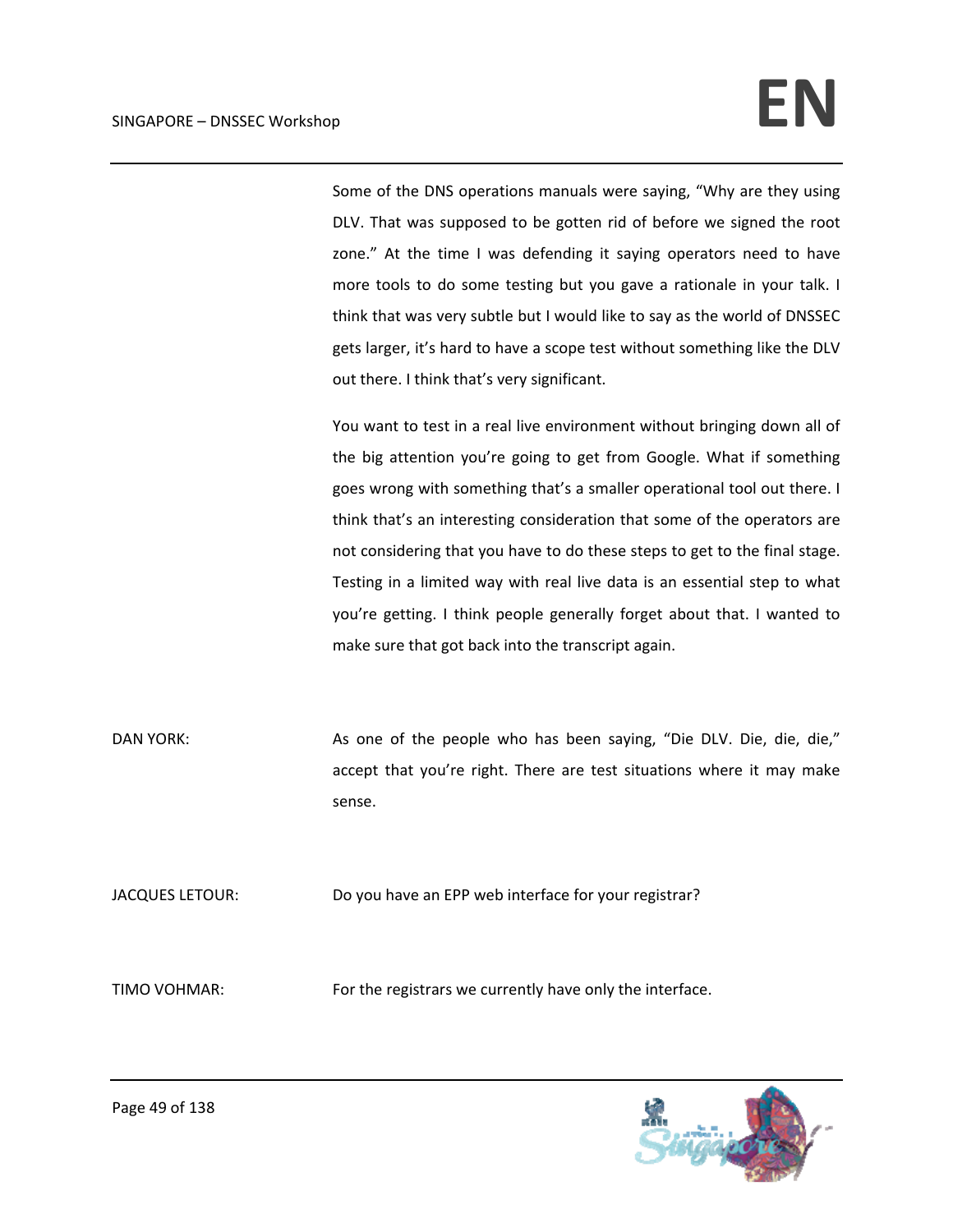| <b>JACQUES LETOUR:</b> | If you want them to do it. It might be an option if they want to do a web<br>interface of to start with to play?                                                                                                                                                                                                                                                                                                                                                                                                                                             |
|------------------------|--------------------------------------------------------------------------------------------------------------------------------------------------------------------------------------------------------------------------------------------------------------------------------------------------------------------------------------------------------------------------------------------------------------------------------------------------------------------------------------------------------------------------------------------------------------|
| TIMO VOHMAR:           | Yes, we are working on it currently but it's not ready yet.                                                                                                                                                                                                                                                                                                                                                                                                                                                                                                  |
| MICHELE NEYLON:        | I'm just going to be awkward because I like doing that. Do you as a ccTLD<br>offer a registry lock?                                                                                                                                                                                                                                                                                                                                                                                                                                                          |
| TIMO VOHMAR:           | What do you mean by that?                                                                                                                                                                                                                                                                                                                                                                                                                                                                                                                                    |
| <b>MICHELE NEYLON:</b> | That actually is the problem you see. Could someone please explain<br>using terminology that - because Warren is the expert on this. I will let<br>you explain.                                                                                                                                                                                                                                                                                                                                                                                              |
| <b>WARREN KUMARI:</b>  | Wow, you're awfully kind. I'm far from expert. Registry lock is an<br>additional level of locking that a number of registries provide. Dot com<br>does it. I can't remember what they call their special option but it's<br>something where actually you have to speak with the registrant in order<br>to unlock the domain or the registrar has a two-factor system that they<br>then send the info for.<br>That way, even if the registrar tries to initiate a change it doesn't go<br>through unless there's some other band thing. Does that explain it? |

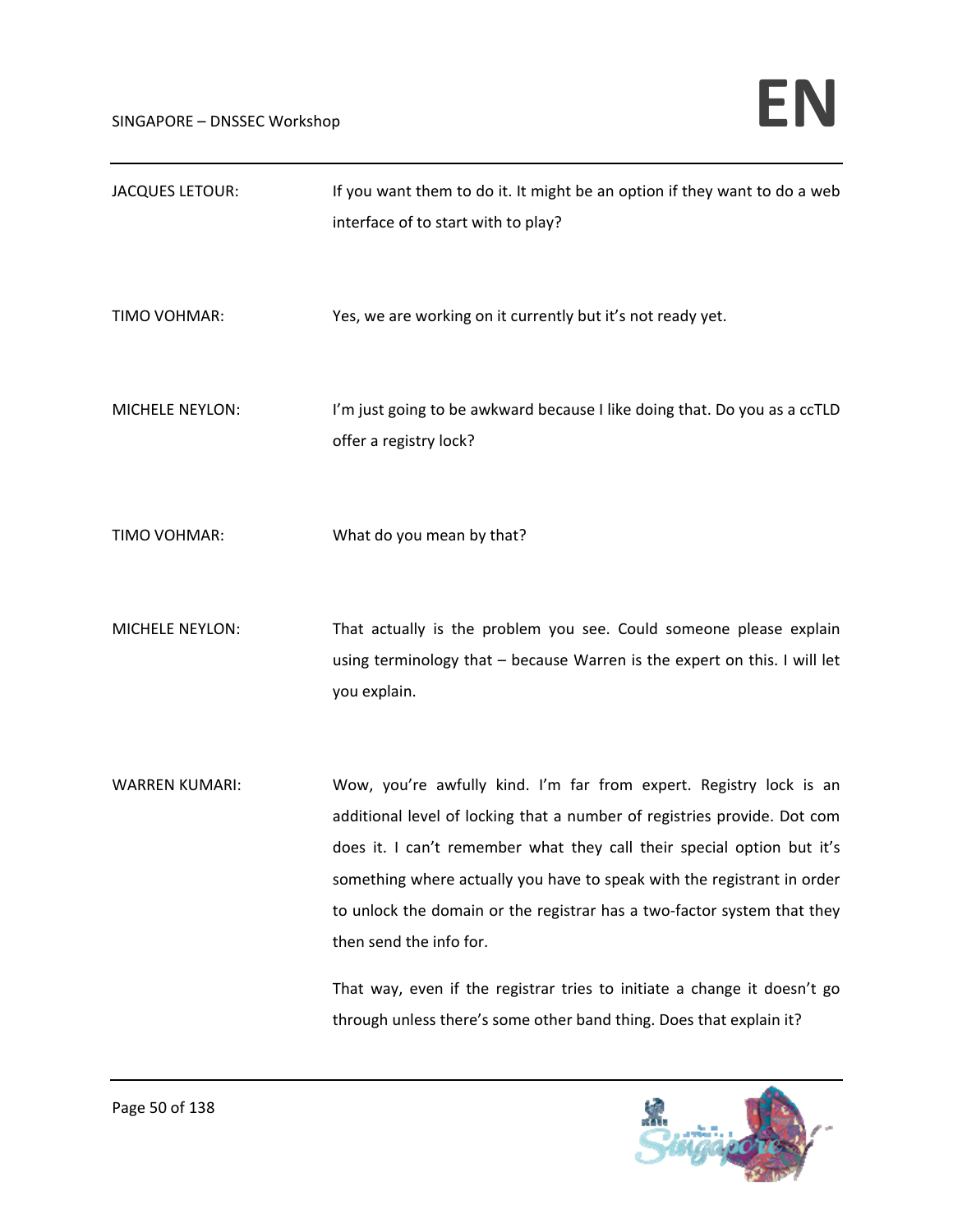MICHELE NEYLON: Sort of. It's a way of mitigating against domain hijacking so the reason I pick on Warren is because he works for a company that is targeted for hijacks. The reason I raise this is because I see a lot of ccTLDs going on and on and evangelizing about something where there's no demand, DNSSEC whereas they don't offer registry lock where there is demand because I have customers coming to us looking for registry lock and a lot of you ccTLD people don't offer it.

> Several of the existing gTLDs don't offer it whereas I am yet to feel an overwhelming surge of interest with respect to offering DNSSEC and you registry operators still haven't come together to offer a standardized way of offer us registrars to do it.

TIMO VOHMAR: The answer is we don't currently offer registry lock but we have thought about it and we are probably going to do this sometime, maybe next year.

JULIE HEDLUND: Any more questions? Please join me in thanking Timo for a very interesting and helpful presentation. Now we're going to move on to Michele's panel. Please come forward, Michele is the moderator and we have Joe Abley, Jim Galvin and Dan York.

MICHELE NEYLON: Good morning. As many of you know, under the 2013 RAA which was adopted by ICANN's Board of Directors in June of last year there are now

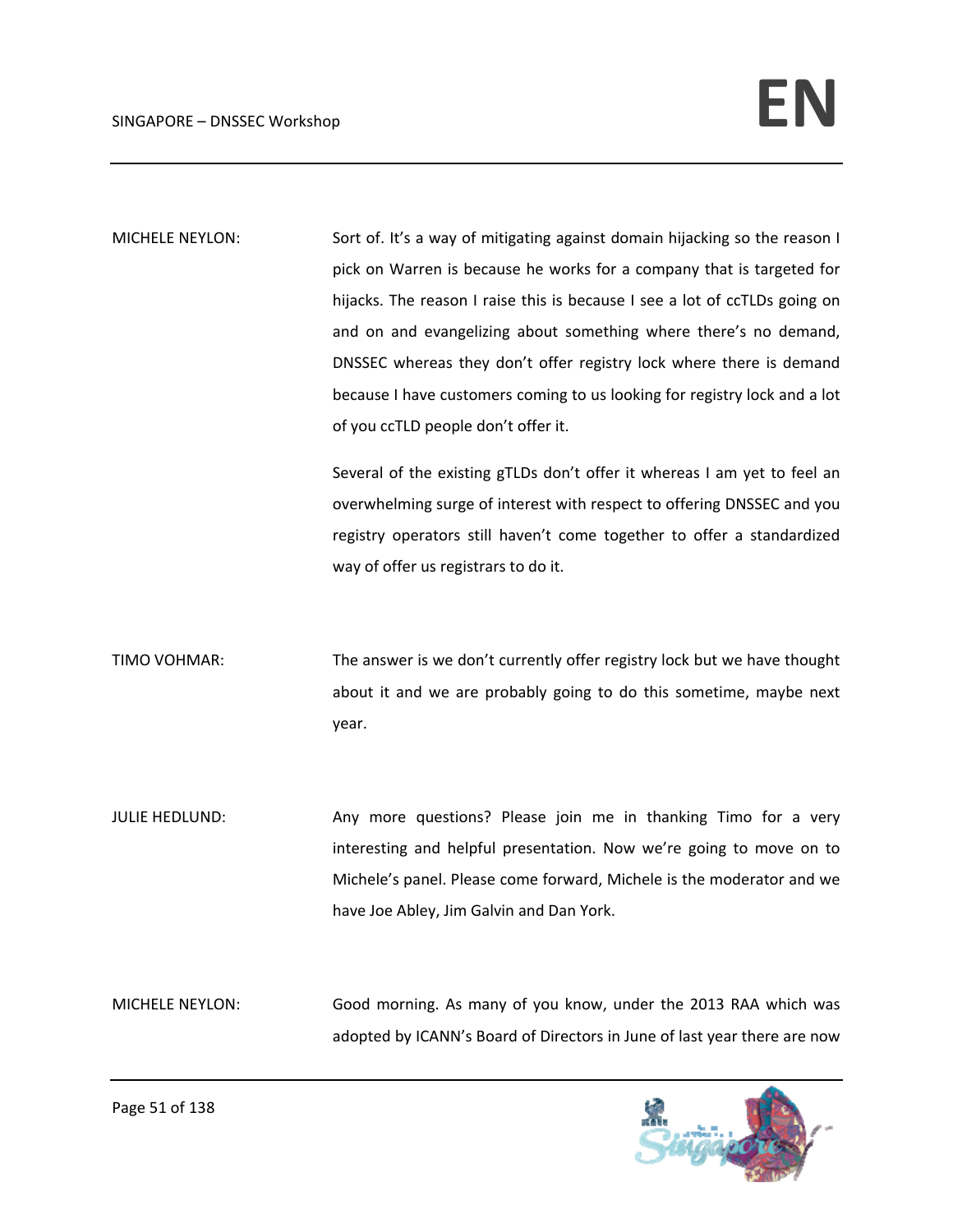some light obligations for registrars to support DNSSEC. In the context of ICANN, when I say registrars I mean ICANN accredited registrars for gTLDs, not registrars for ccTLDs or anything else.

This morning we have three panelists. Mr. Dan York you all know, if you don't know him he'll introduce himself at least three times. Dan York from ISOC who evangelizes DNSSEC and IPV6 for a living. Dr. Jim Galvin, I'm not actually sure of his job title. He's that kind of Afilias' super duper DNS tech guy. I'm sure he can explain his job title better, Joe Abley who has a variety of roles in a number of different organizations and has one of the those CVs that goes on for miles and who is currently with Dyn.

The three gentlemen have some slides. If any of them say anything that you think is weird or odd, please do interrupt them because I think it's meant to be a workshop not…We don't fly half way around the globe to look at a bunch of PowerPoint slides unless of course you're just trying to write off your company's profits somehow. I'll hand over to the first speaker who is Dan.

DAN YORK: The point of this discussion was to talk about what our registrar is required to do. This comes to the point that was raised earlier by the gentleman from IP Mirror talking about what ICANN doing, where registrars and registries need to be involved. This is specifically about registrars and what's in the 2013 Registrar's Accreditation Agreement.

> As a way of framing this discussion, to begin with what we're talking about here is when you think about DNSSEC there's the signing and the validating side and we're specifically focused on the registrar portion of

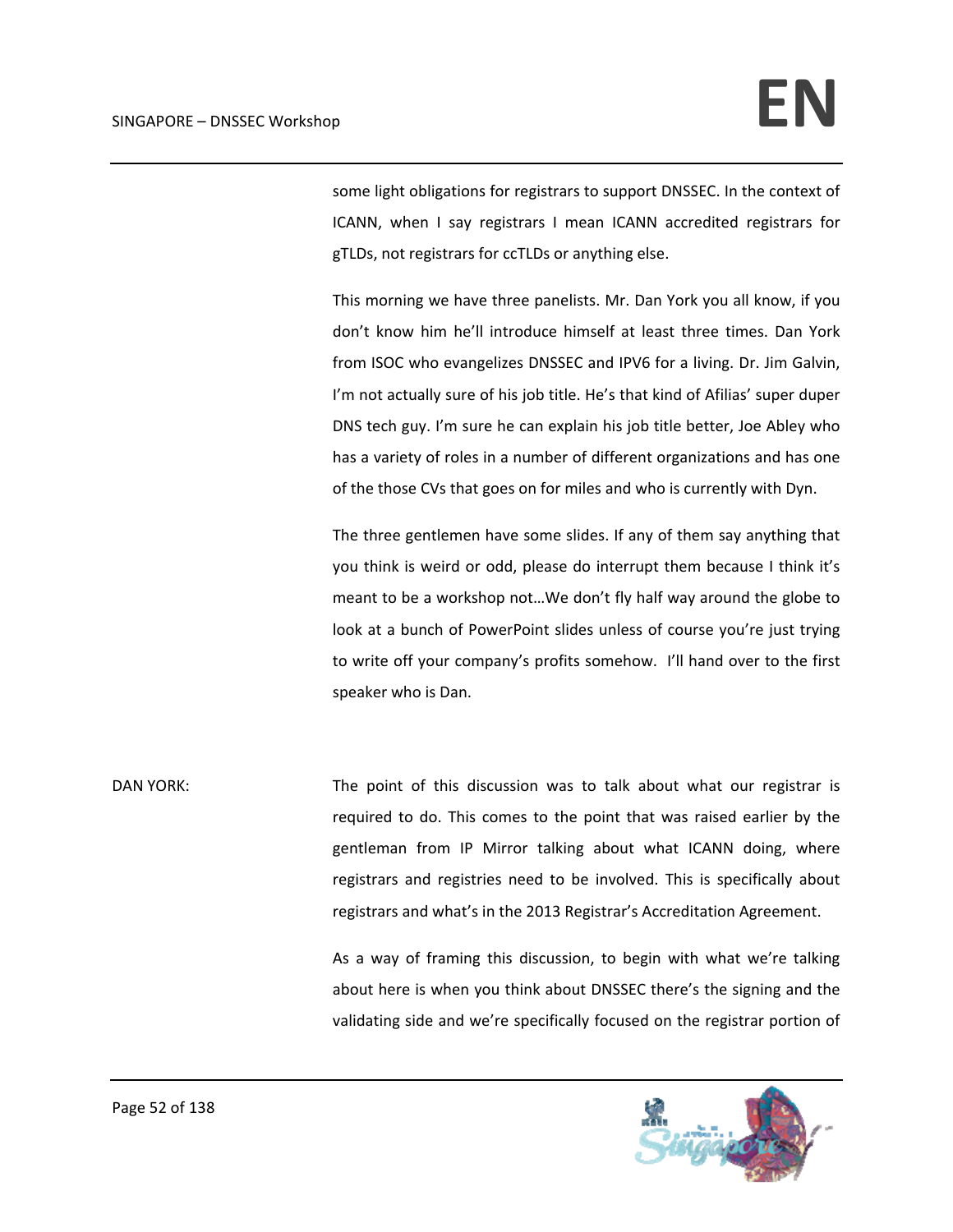that. The Registrar Accreditation Agreement or RAA has a section on DNSSEC. As I state here in the slide, it's the additional registrar operation specification and it has three components, DNSSEC, IPV6 and IDNs.

The key point about this is for registrars to work with, to register domains in any of the new gTLDs they have to sign the 2013 RAA. If they don't want any new gTLDs they can continue on the 2009 or the other ones but.

MICHELE NEYLON: There is no way to renew a 2009 RAA so a lot of registrars will have switched to the 2013 contract all ready in order to offer new gTLDs but as their contracts come up for renewal, they'll switch.

DAN YORK: Eventually we'll see everyone move to this model. The specific thing says that the registrar has to be able to accept keying material – either a DNS key or a DS record and pass that on to the registries. That's the key part of what it is and it says it has to use EPP in order to do that and communicate with the registries. That's the key part of that.

> If we think about the way signing works and the path that things go through you have the registrant who interacts with the DNS hosting provider or does that function themselves. They're signing the zones, they're publishing the records, they're providing the DS record to the registrar who is then passing that on it to the TLD and the registry. I say DS here. It could also be DNS key depending on which registry is accepting which. The challenge we have in our terminology is that many times the registrar and DNS hosting provider are the same entity.

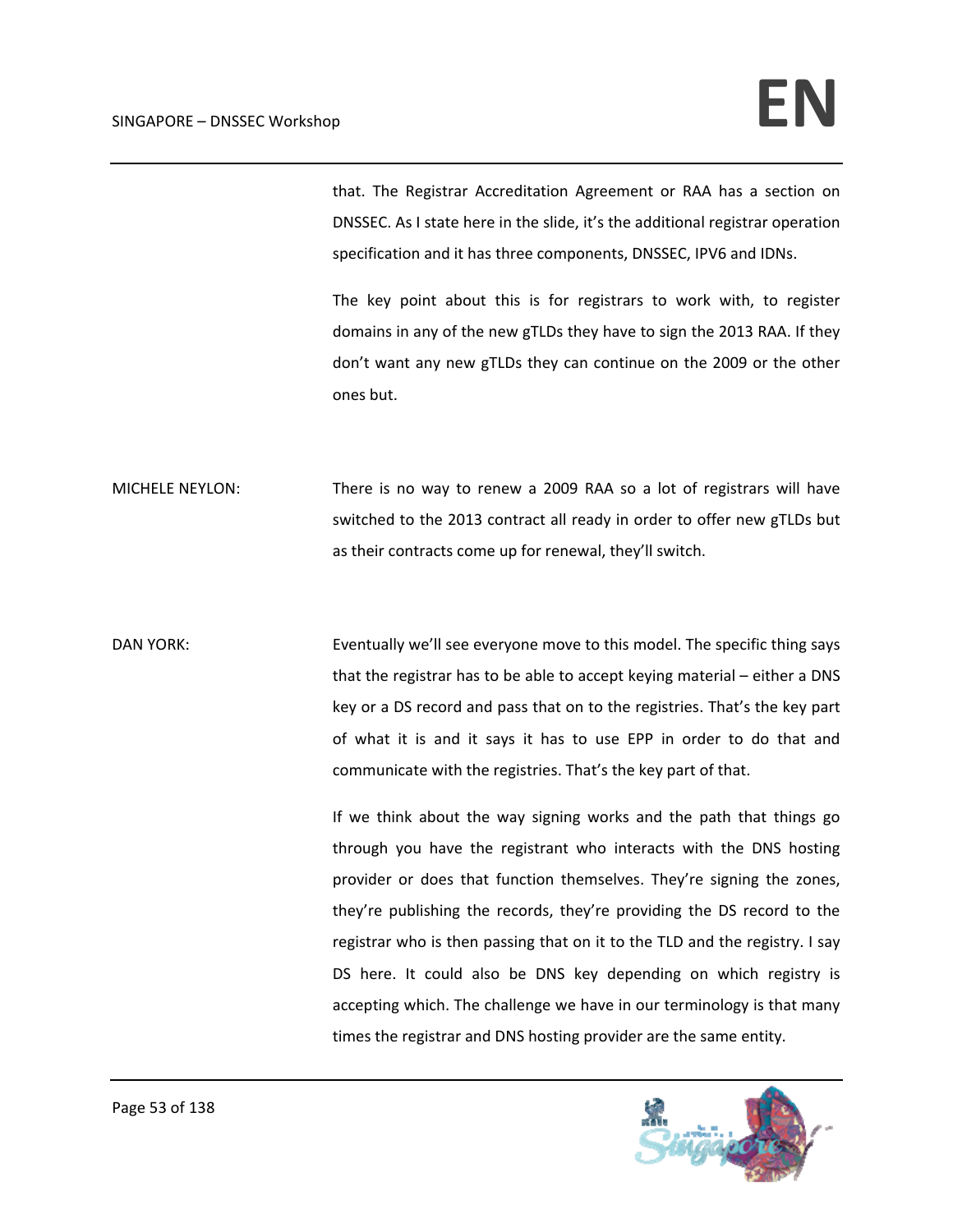If you register your domain with a registrar they are very often doing the DNS hosting for you in which case it's kind of simple. They can sign into domains. They've got the record they need. They can pass it up to the TLD. The challenge we get into and we've talked about this at a couple of things is when these are different functions, when you are providing your own hosting, when you're using another provider for the DNS how do you transfer that up to the registrar and Joe's actually going to talk about that somewhat specifically in his presentation around a couple of proposals that are out there.

Again, the key role that the registrar has is that they are passing this material up to the TLD which creates what we call the global chain of trust, it's intact. We often use slides like this. Many of us have different slides that picture this but the key point is that when the DNS resolver goes out and pulls down its information and comes with an answer to go back it can validate that answer is in fact the one that is there based on this global chain of trust going back up to the root zone with these DS records that are here. Registrars play a very important role with that.

What the RAA requires is the registrar must allow its customers to use DNSSEC and must and to interact with the new gTLDs. They must add, change, remove, they have to have some mechanism to accept it and they must communicate those using EPP extensions that are defined in 59.10.

It does not require, if the registrar, if they also do that hosting side, they don't have to sign domains. It doesn't say you have to. It says you have to accept the keying material and pass it on up to the TLD. It also doesn't

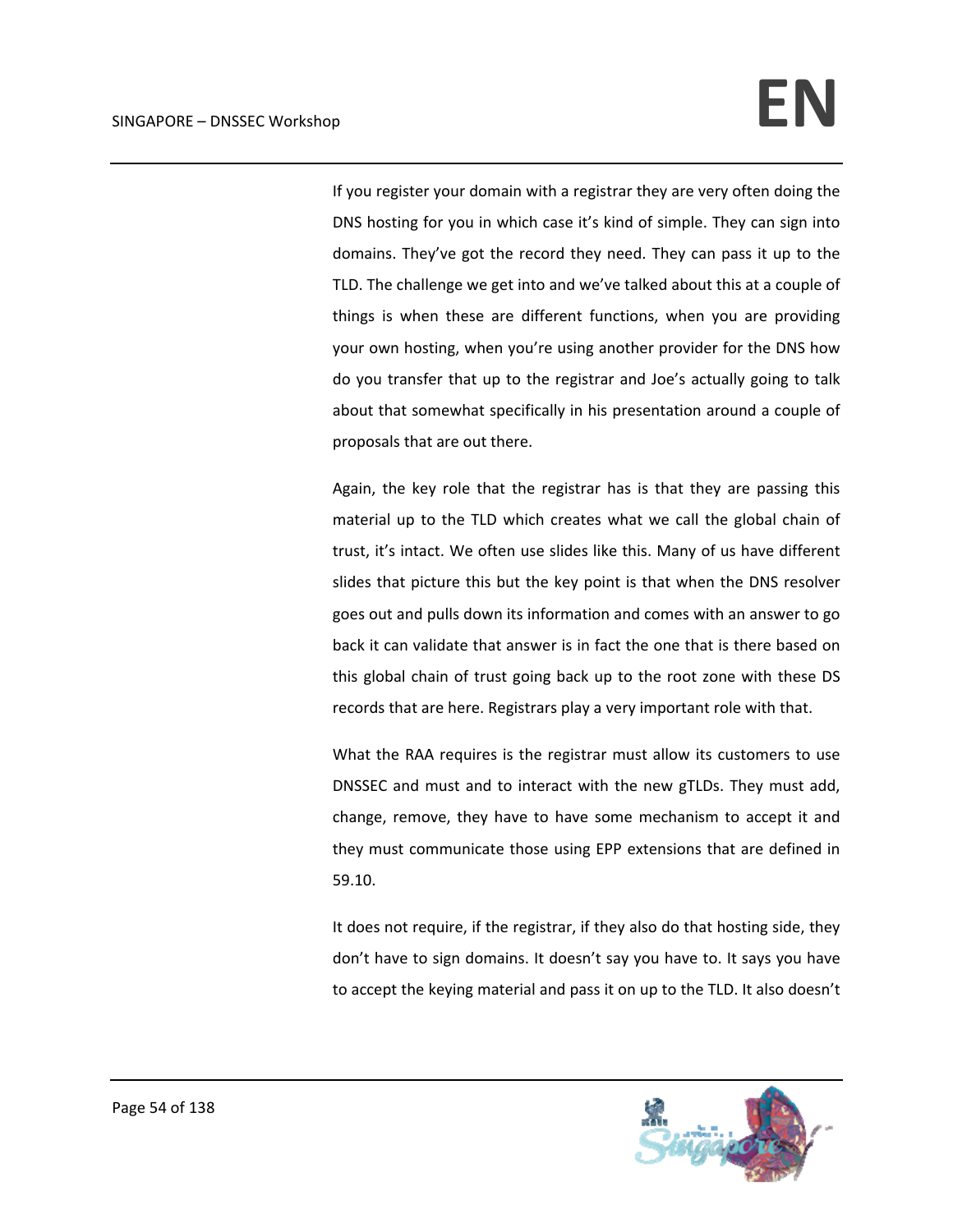require the registrar to sign their own domains although it would be logical to do that is you're offering DNSSEC as part of that.

MICHELE NEYLON: Could you go back up one slide please? One thing to note here you will see other presentations people talking about different ways to exchange material. We're going to see some more of this on this panel. You'll note here that it references specifically to EPP – specifically which is a little bit of a problem.

DAN YORK: Yes, it specifically mandates in this that EPP is the mechanism for communication with the registries.

The question is why is EPP a problem. You want to expand on that?

MICHELE NEYLON: I'd be happy to. There are multiple issues here. If EPP is the only method which is supported, that means that as the registrar you have to do extra development. If all registries all are supported exactly the same EPP implementation of DNSSEC then one could do the development once. Unfortunately, the registry operators, each one of them, has gone off and done it slightly differently. If I offer one TLD, I have one implementation, for two TLDs I'll probably end up with two implementations and as the number of TLDs expands then the number of different sets of code that my developers have to write and maintain expands almost in line with the number of extensions.

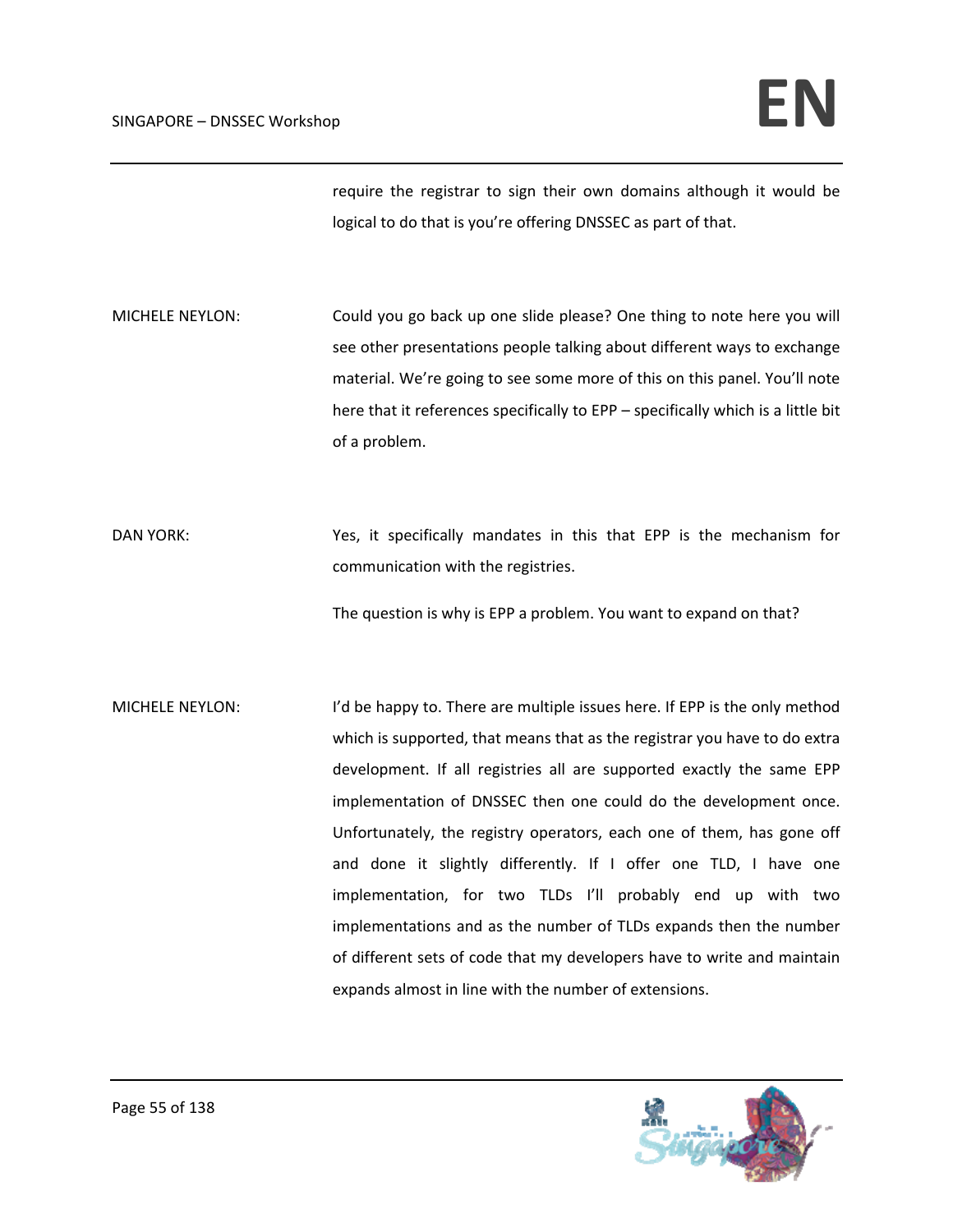Now, changing name servers, updating contacts, those kinds of functions are things that our clients use. Our registrants use them on a day to day basis but doing anything with DNSSEC is way down the priority list and as I have repeated in the past, I think today we've had four requests for DNSSEC support.

Our customer base is about 60,000 direct customers or something like that. You can ask registrars with a larger customer base and they'll give you similar numbers. The fact that it's uniquely EPP, if it was using a carrier pigeon or whatever method was available to you then that would allow for greater flexibility. Some of the ccTLDs have come up with their own DNSSEC signing service that registrars can use which moves it along a bit faster and reduces the amount of development on our side.

DAN YORK: Just to build on that, this part about EPP specifies there are some very specific extensions for EPP in RFC 59.10 that are around DNSSEC. It says these are the ones that are required and to Michele's point, there is a new group within the ITF called the EPP EXT which is looking to standardize some of these extensions so for registrars there's not a bazillion out there but there are.

ROY AITCHISON: With regards to very slightly different EPP implementation to the registries. As a registrant I have the exact same problem. For a set of registrars that offer me DNSSEC, each individual one does it slightly different. It would be good ifi the registrars would come together and provide a uniform way of registering DS records through their interface.

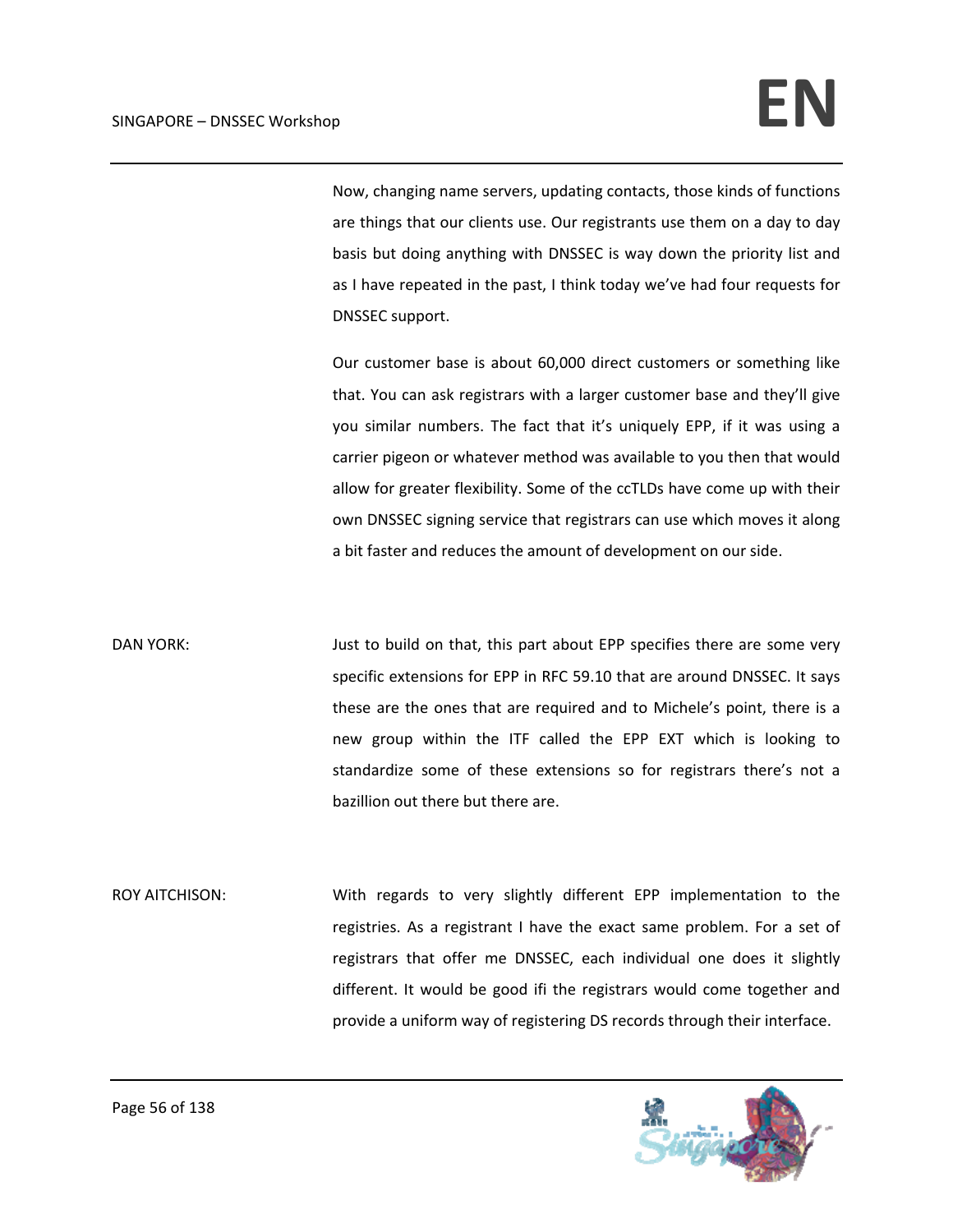DAN YORK: I agree with you, Roy.

MICHELE NEYLON: I disagree with you. We 've got potential anti-trust issues. If a group of registrars band together and actually…I'll explain that. If you keep it as a technical thing in terms of coming up with technical standards and trying to encourage people to do it but he said for a group of registrars to come together and do the same thing.

> That's not the same thing. I'm not a lawyer and I don't give a damn but any time within the registrars that we've talked about a group of registrars coming together in terms of offering some kind of commercial product, at least one American lawyer will go, "Anti‐trust, anti‐trust, you can't have this conversation," which I don't full understand but it's something they get very, very testy about. It's both sides, though. The registries aren't helping.

DAN YORK: In general we have seen this comment. To this point Roy, you are absolutely right. Any automation centered on the chain will help things move along so just the comments we can discuss around here, learn more about DNSSEC, identify how you can provide user interface. To Roy's point, what can be done in that regard.

> A couple other points to just mention, This is one of your bullets, TLDs have different requirements for EPP extensions. There's also this issue around secure transfer once you have a domain signed with DNSSEC,

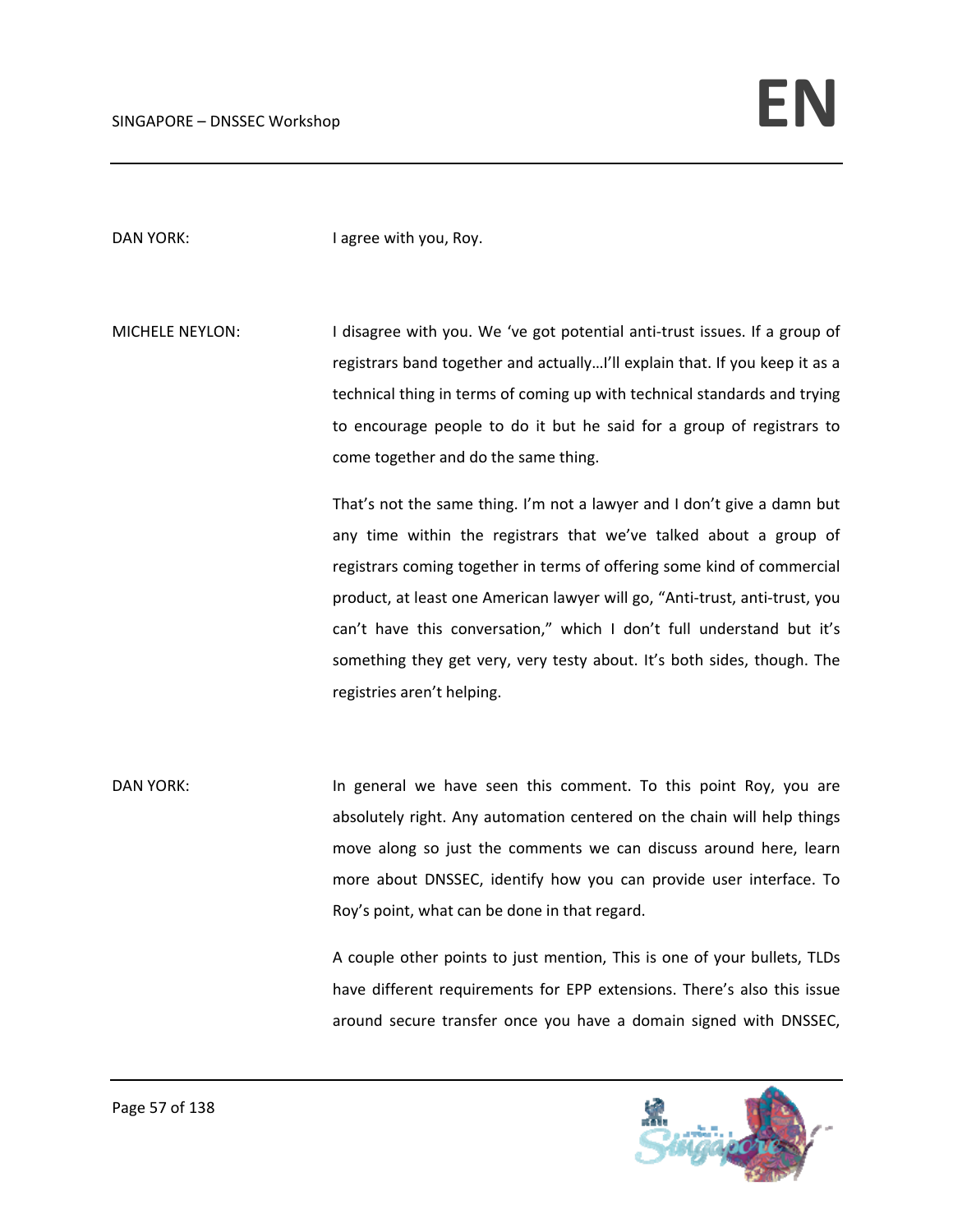how do you transfer that securely to another registrar. There is one way promoted by SIDN. It's a draft that's out there. It's actually in use. They're using it already so that's one way that can potentially solve this particular issue.

Then we have a larger question at the bottom. Some TLD's registries have asked for DS records, others ask for DNS key. The rewording of the RAA is that you need to support whichever one the TLD does. There's a longer discussion we could have beyond that.

For the slides, we've got some resources up here. We have some info on Deploy 360. There's a number of other different pages, Michele's Stakeholder Group is another place to go and talk about this.

That's all I had because I was just supposed to frame this discussion.

JIM GALVIN: I don't have any slides. The shape of this panel has changed a number of times but I really only have two points that I want to make that I want to put a little historical context first. I think I can get through those points relatively easily.

> First, picking up on something Dan said earlier in his presentation about EPP extensions and that new working group in the ITF. I'm Chair of that Working Group and I want to clarify one particular point about what it's doing. It's not standardizing on EPP extensions. It's about creating a registry of EPP extensions that are commonly in use.

MICHELE NEYLON: That's all EPP extensions then, not just DNSSEC extensions?

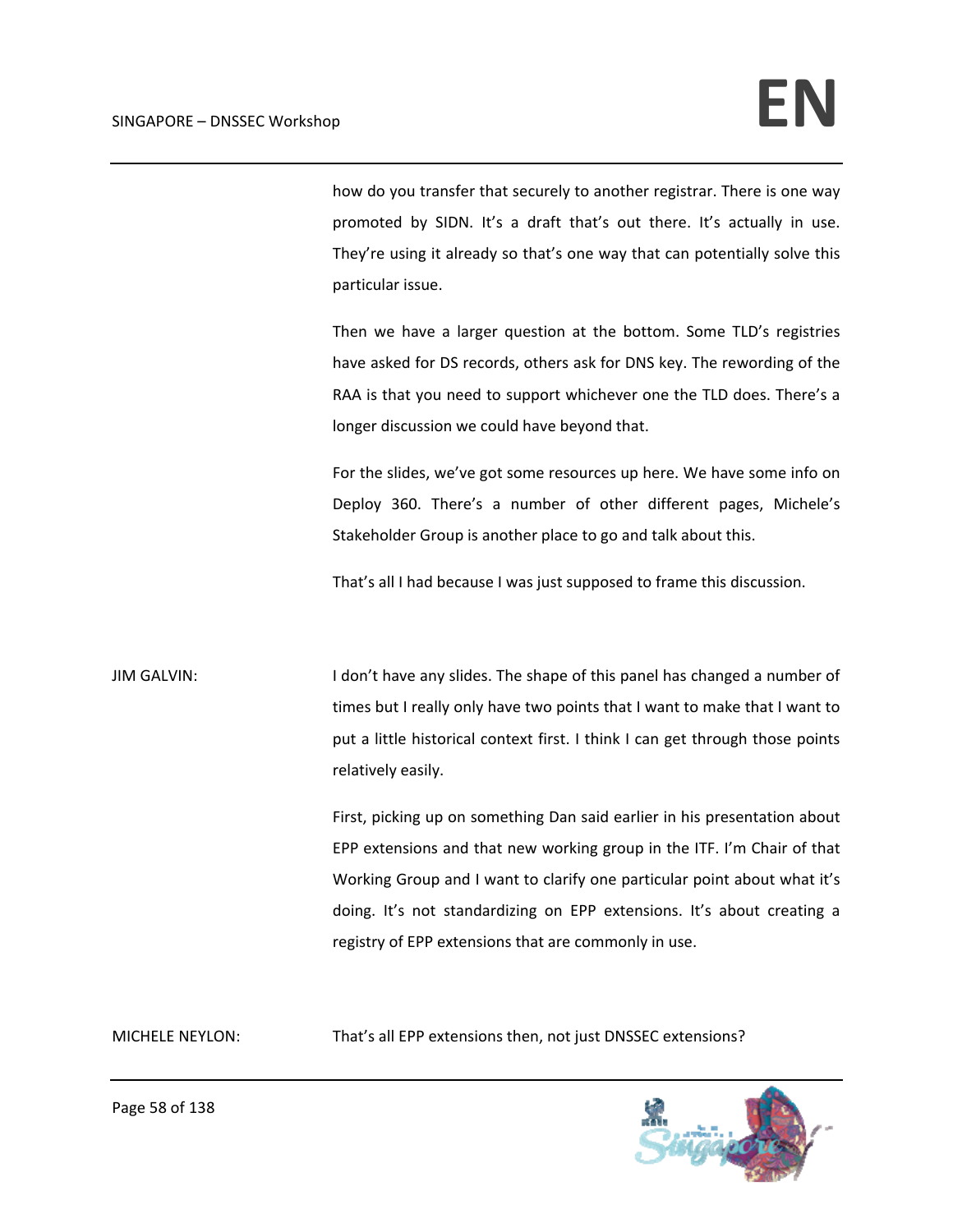JIM GALVIN: Correct and that is all EPP extension, any being brought to the group. It has a small set of them on its agenda for now and then what happens after those are done is a new work item would require some different chartering just to clarify that point, EPP EXT.

MICHELE NEYLON: Just to explain a little here for those of you who may not be familiar. The way EPP is implemented by registries means that more often than not you have the same functionality offered by three different registries in three different ways. Whether it DNSSEC or registering trademark material, one of the issues is there's no coherent repository of all options.

ROY AITCHISON: Most often, for instance when [inaudible 2:34:32.9] has to provide certain extensions on EPP it is because the established registrars all ready have different ways of doing this and we're just trying to comply with those different implementations. That's why you get this growth.

> One other thing, I find the acronym really amusing. It's literally EPP extensions so Extensive Professional Protocol Extension. Good luck there.

RON AITCHISON: Just for clarification, does the current extension set include full support for DNSSEC or not?

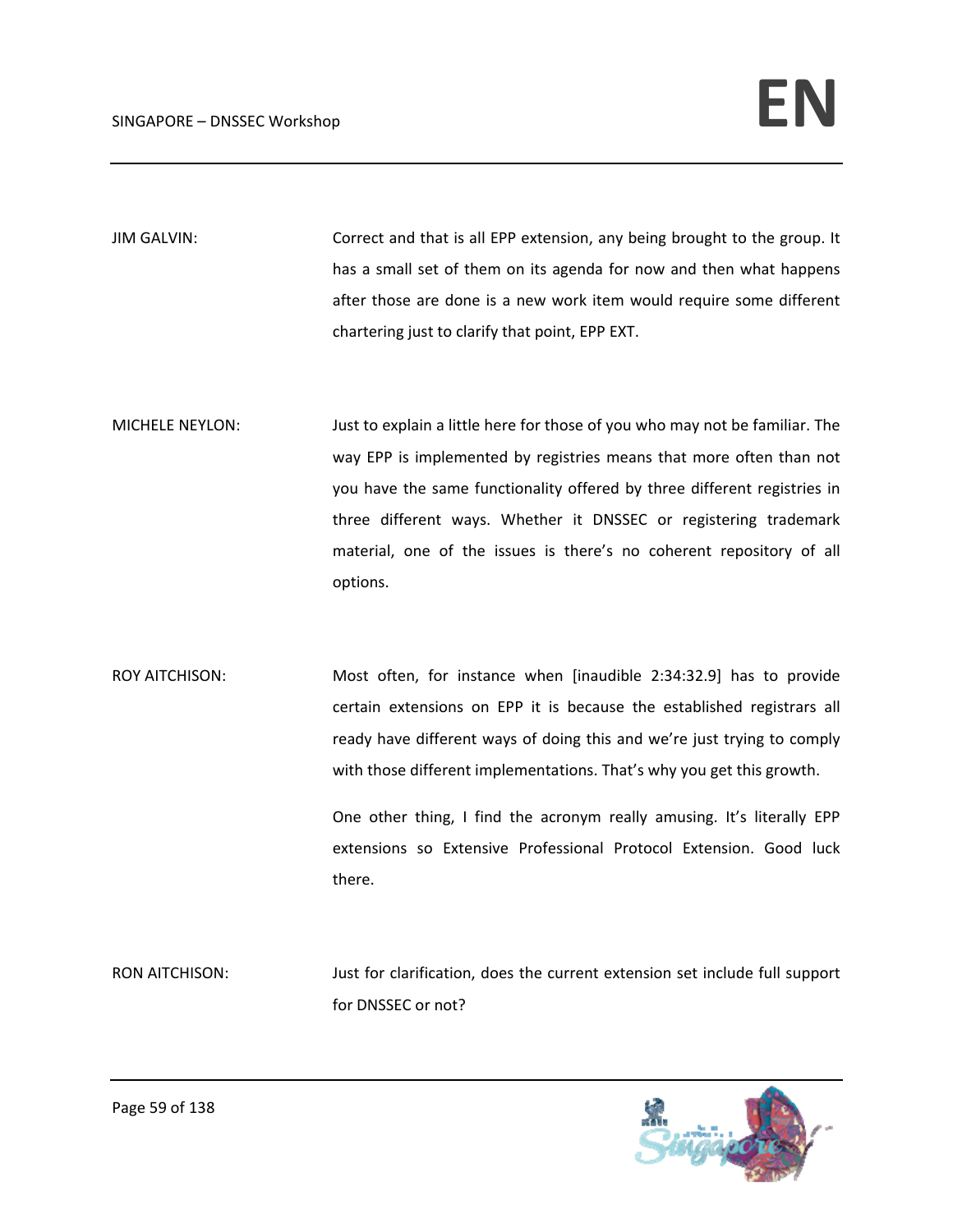JIM GALVIN: RFC 59.10 does. It includes full support for DNSSEC. For historical context so you know where I am coming from. I represent a registry service provider. We are, in fact, the back end for dot org in particular which I bring up here because Afilias signed .org and they were the first gTLD to sign and the largest TLD at the time.

> The place that I wanted to get to in that discussion was having signed the TLD zone, the next step was to offer signed delegations. All of this was being done even before the root was signed. We actually did some work with registrars and I'll just pass the kudos to [inaudible 2:36:33.9] and Dyn over here on the end who were the two registrars that we worked with. We worked extensively on being able to offer signed delegations and what it would mean to registrars to make all that happen.

> In fact two things came out of that. One was RFC 59.10 because we discovered a bug in RFC 49.10 and the predecessor to 59.10 that needed to be fixed in order to support DNSSEC from registrars. The other thing was we spent a great deal of time talking about the transferring of registrations when DNSSEC is active in the domain.

> So far the discussion has focused a great deal on DNS and DNSSEC and worrying about moving DNSSEC services from one hosting provider to another but what's interesting in the context of ICANN is there is a relationship, obviously, between registrations and the DNS services and the ability to transfer a domain from one registrar to another. Transferring a registration from one registrar to another and thus potentially moving the DNS hosting services.

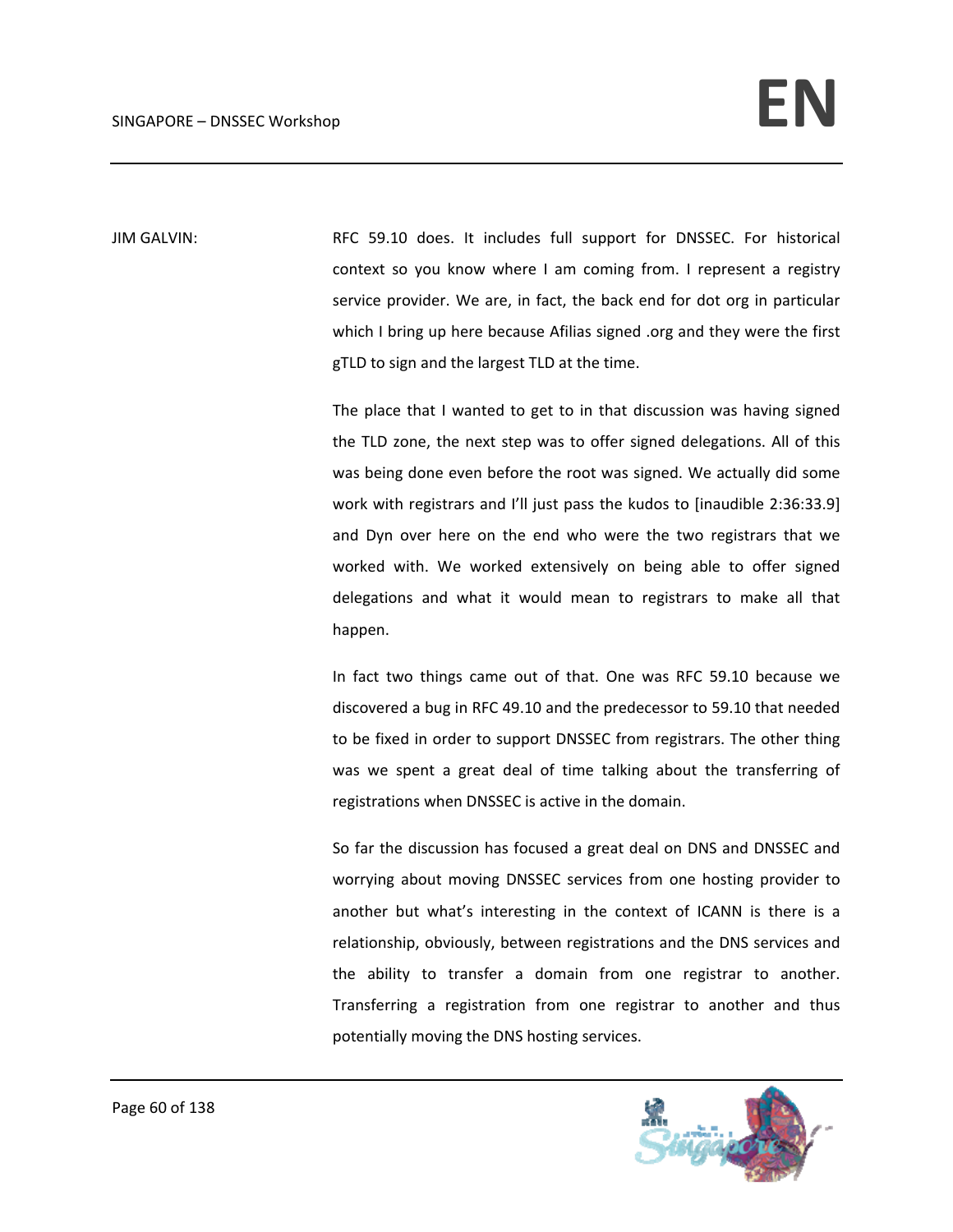There are some very real issues there and some technical issues that even the proposal that Joe is going to talk about and even the proposal that exists from SIDN don't cover all of the issues. I want to point that out at the moment and highlight some of the issues that are there. Again there's no solved problem here yet.

The two points that I want to make about supporting DNSSEC when you are a registrar so you also have registrations is there are two things one really needs to keep in mind in order to do this effectively. The first thing you really need to do is functionally you have to think about your registration services different from your DNS services and you really have to separate those and be able to work with them differently.

There are reasons why this is essential in order to transfer DNS services at the same time as the registration. One of the things that we had found in doing all the testing that we had done before and some of this has come out over the years and more directly there has been more discussion with people about the right way to do this.

There are a variety of behaviors among resolvers that are out there and it is because of these categories of behaviors, at the time there were four and we're down to three. There are three distinct resolver behaviors that will affect your ability to transition your DNS hosting services from one provider to another when a registration transfer is also active. That's what's critical here and it is those behaviors of the resolvers that put you at risk of your domain being unable to validate so you essentially lose services.

It's something that a domain owner would want to pay attention to or at least some high value domains would care about a great deal. 80% of

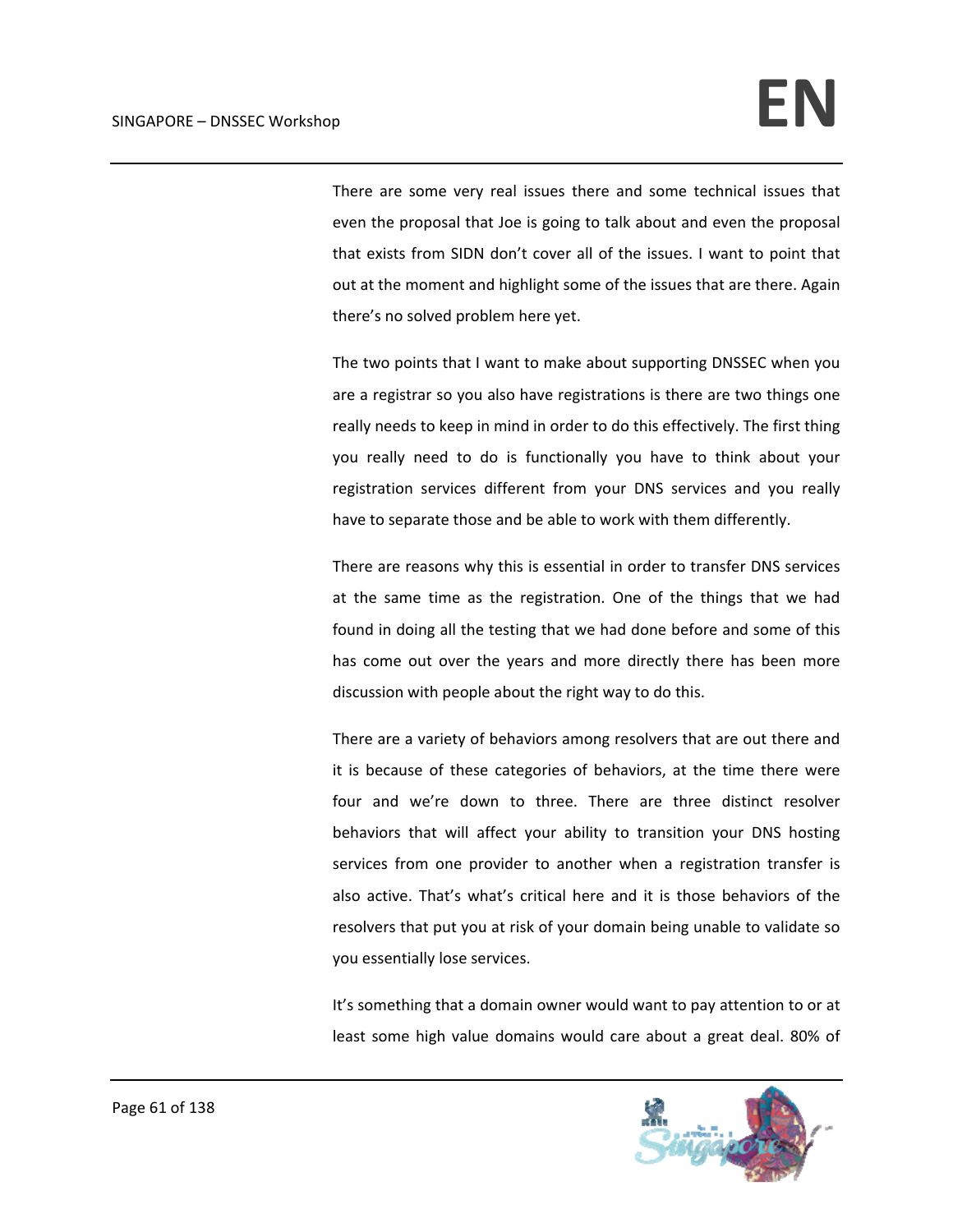the market probably doesn't care if they go dark for three days while their transfer is occurring. If you think about your DNS registration separately…

MICHELE NEYLON: Sorry, back up a little bit. I think you need to say – you're talking specifically about signing and unsigning. I can assure you as a registrar and hosting provider that my clients wouldn't be very happy if their DNS stopped working for three days and by not very happy I think we'd be talking coming after us with pick axes.

JIM GALVIN: Excellent, I'm glad to hear that because that just highlights the fact that we have a real issue here that needs to be handled when registrations are moving. The functional separation of your registration services from DNS services allows you to be able to do things. You need to be able to import new NS sets from new DNS hosting provider when your registration is moving. You have to be able to continue DNS services until you're explicitly told to turn them off.

> One of the things we have found amongst gTLD registrars is when a transfer of a registration is initiated that frequently means that the DNS resolution services are automatically turned off and they're disabled. In fact, it is that critical step that from a business point of view makes perfect sense. That crushes your registrant as the losing registrar if you will, you probably don't care very much but as the gaining registrar you care a great deal about that because there's no smooth transition there.

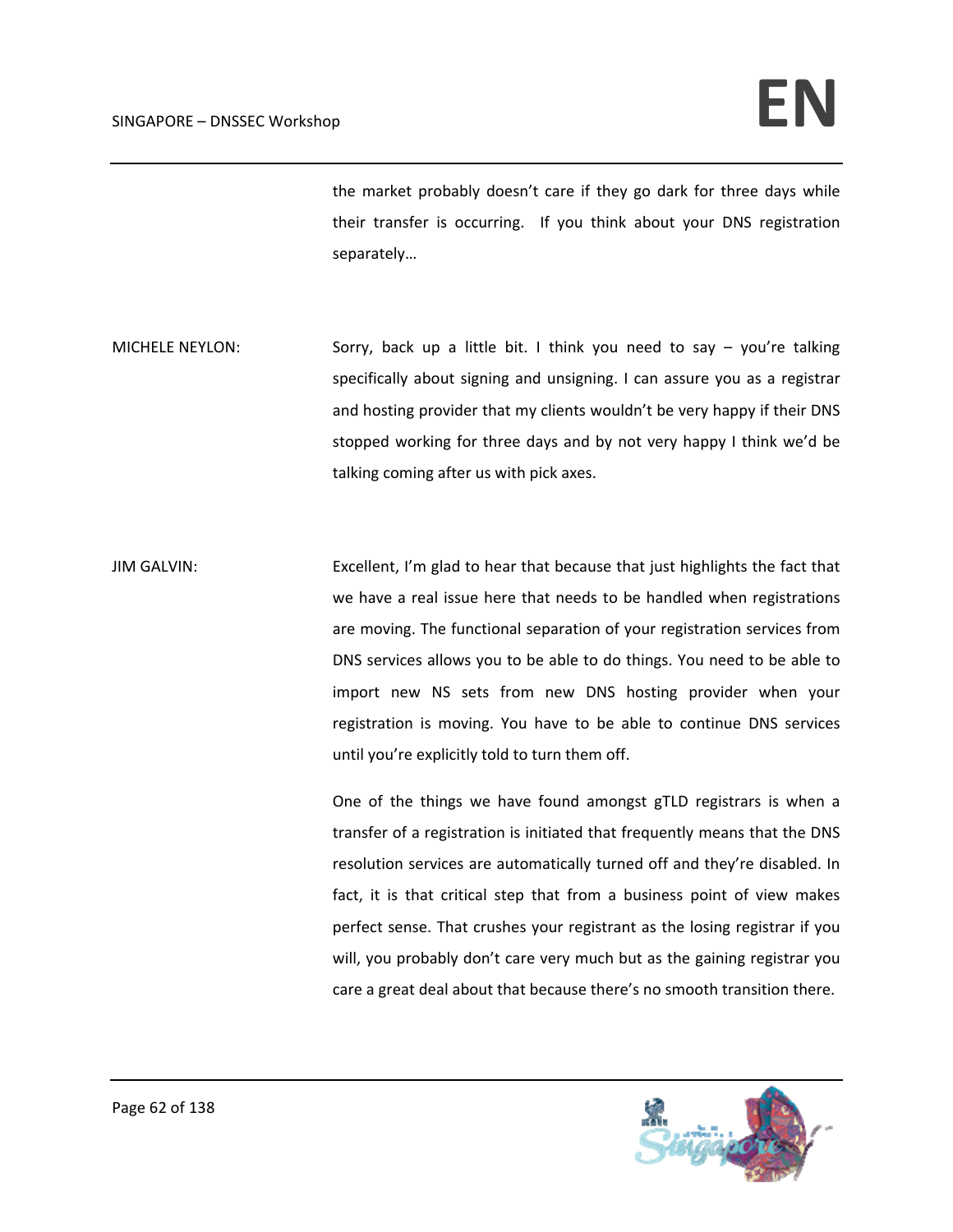That brings us to the idea that in this category of separating your DNS from your registration services as a gaining registrar, you want to set up new DNS services in advance of actually moving the registration which also puts you in kind of a business model, new requirement which doesn't really exist. Then of course as the losing registrar, any registrar should support the export of the zone file in such a way that you can actually move it from one hosting provider to another in a convenient way. This is another one of those things that needs to exist.

MICHELE NEYLON: This is where on some of the DNS operations mailing list that we have this beautiful schism between those of you from technical operations and those of us who are actually trying to make a living. Being able to export data and everything else is a nice idea but obliging registrars and DNS providers to support that functionality might be a step too far, surely or is that what you're actually trying to say? You're actually trying to oblige us to do it.

JIM GALVIN: Yes, to a first order you've got to output a configuration file with the zone contents in it. You have to have a way to move that. Either someone as a gaining hosting provider, this problem exists anyway. As a gaining DNS hosting provider, I have to be able to get the existing zone file in order to offer new services. Somebody has to recreate it. You have to get it somewhere.

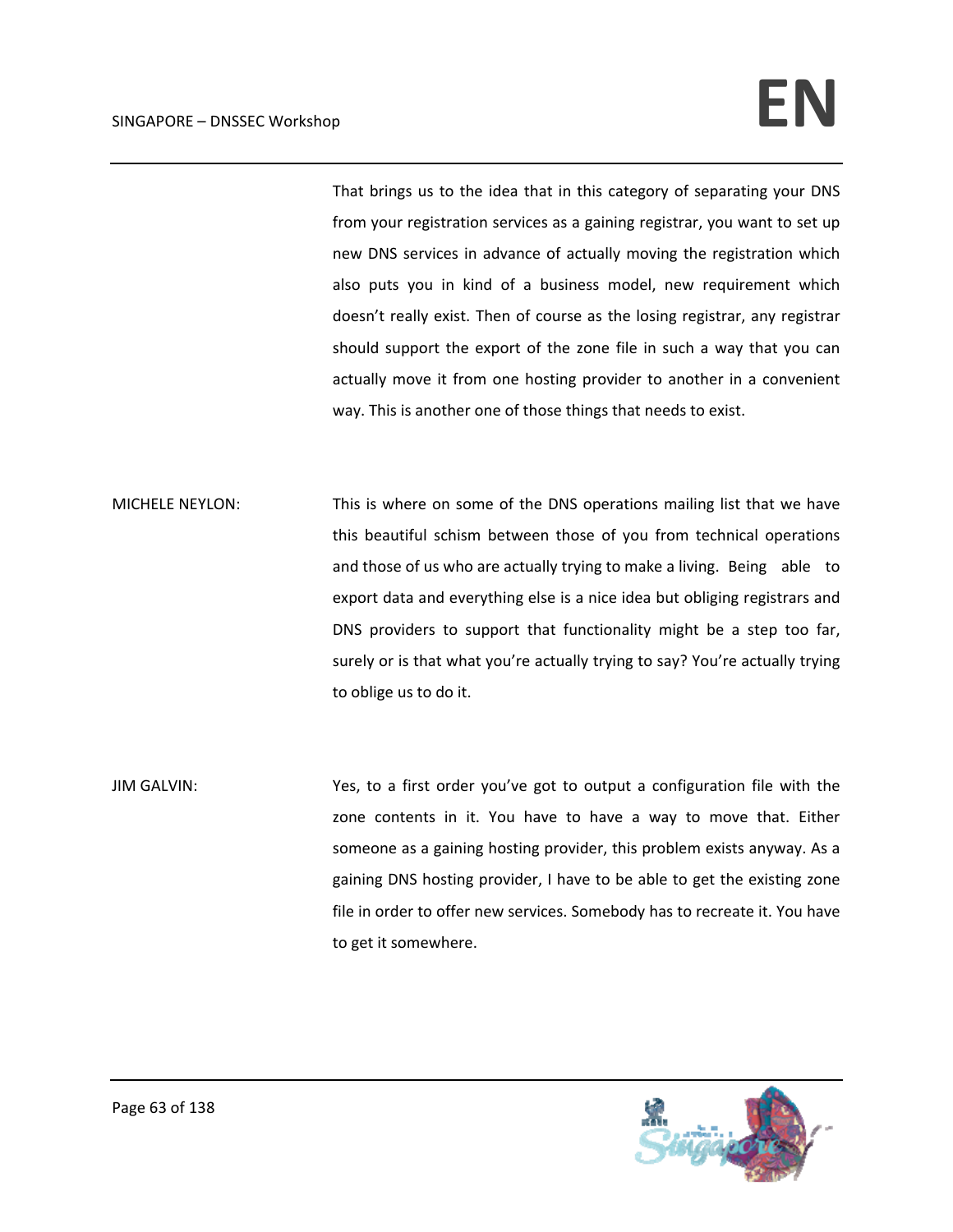| <b>MICHELE NEYLON:</b> | Not necessarily because if the services are unique to the service I'm                                                                                                                                                                                                                                                                                                                                                                                                                                                                                                                                                                                                                                                                                                      |
|------------------------|----------------------------------------------------------------------------------------------------------------------------------------------------------------------------------------------------------------------------------------------------------------------------------------------------------------------------------------------------------------------------------------------------------------------------------------------------------------------------------------------------------------------------------------------------------------------------------------------------------------------------------------------------------------------------------------------------------------------------------------------------------------------------|
|                        | offering then why on earth would I export the data?                                                                                                                                                                                                                                                                                                                                                                                                                                                                                                                                                                                                                                                                                                                        |
| <b>JIM GALVIN:</b>     | The names so you're right. Fair enough.                                                                                                                                                                                                                                                                                                                                                                                                                                                                                                                                                                                                                                                                                                                                    |
| <b>JOE ABLEY:</b>      | I have a question. I haven't said much so far $-$ on the microphone<br>anyway. Isn't the basic problem here that registrants have been<br>conditioned to think that registration services are something you pay for<br>and DNS and subsequently by extension DNSSEC is a freebie you get by<br>just clicking a box at the end because if DNS services were something<br>you paid for, particularly if you pay for it separately then you could<br>cancel your registration and continue to pay for your DNS hosting and<br>you wouldn't have this problem.                                                                                                                                                                                                                 |
| <b>JIM GALVIN:</b>     | The problems that I'm highlighting and the reason why we got into this<br>was realizing that if you functionally separate your registration from DNS<br>services and if you actually have a separate DNS service provider as<br>opposed to bundling services, you in fact don't have these issues. You<br>can transfer your registration at will and it's straightforward to do that.<br>I agree with you, Michele, if I'm only dealing with bundled services and I<br>want to get my bundled services on one side and get essentially a similar<br>services on the other side maybe I don't actually need to move the<br>configuration file because I'm going to be using the same names and<br>you're right, the new bundled services will assign everything that I need |

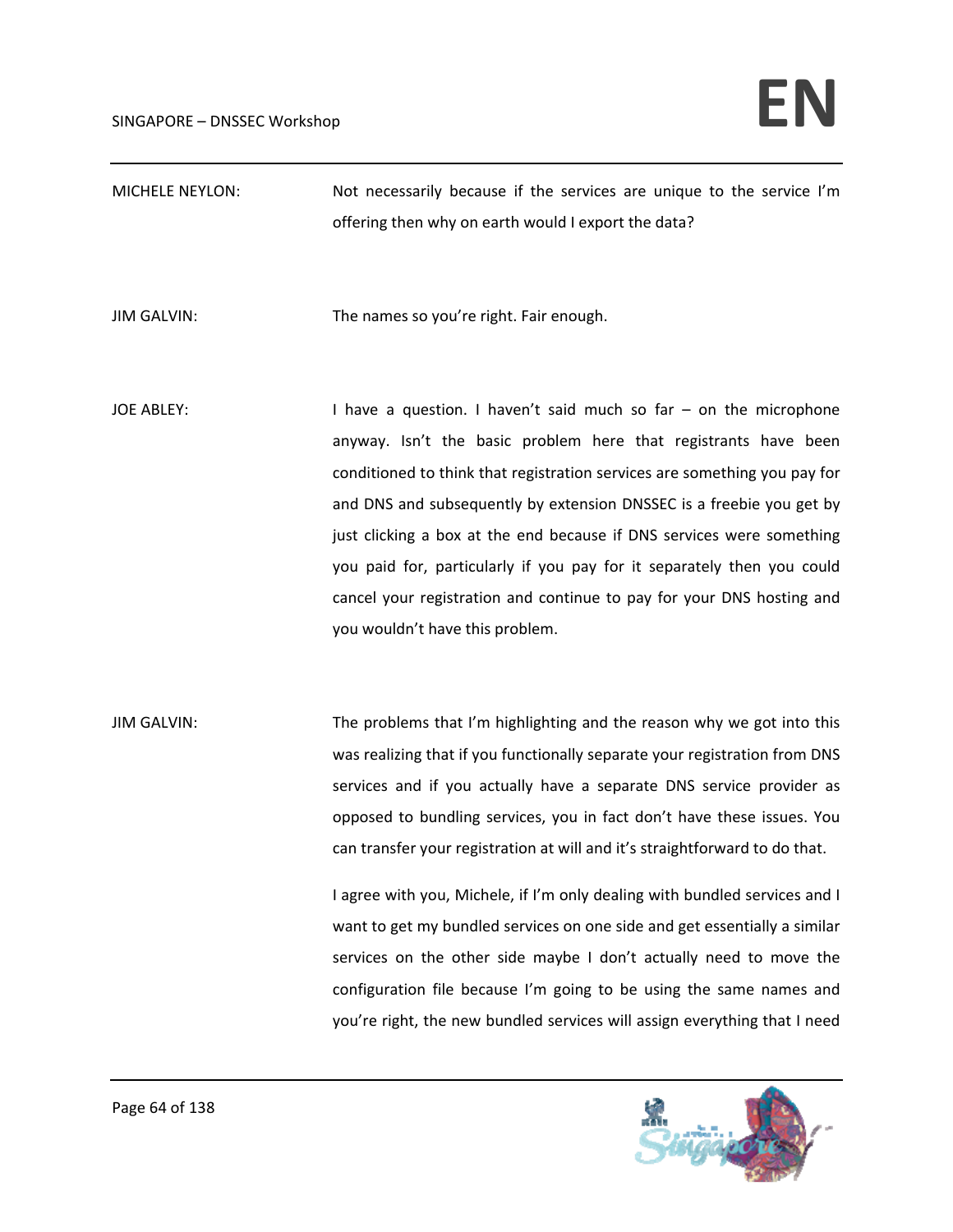but as a principle you do need to have configuration movement. That movement might be not actual movement because it's part of the bundled services but I don't want to lose the principle of the fact that the DNS zone file is different on both sides.

RUSS MUNDY: When a group of us from the DNSSEC initiative started to look at this challenge, it's a situation where you have on the engineering and specifications side you've got a set of things that are all written down. They're supposed to look a certain way and act a certain way but in the real world it turns out that people didn't actually build them and run them that way. When you look at it from the engineering and specification part where you've got these separate pieces then in reality it is easier to do the movement if the owning activity of the name is actually operating the main service itself.

> If the registrar services that they're getting from the registrar are strictly the input to the name system but that's such a small proportion of the cases that we have to think about. How does it work, this cross product of the real world and what the engineers and spec writers came up with to begin with.

JACQUES LETOUR: Is this a problem on paper or is this a best practice problem because right now I don't' think we've had a lot of experience in transferring domains.

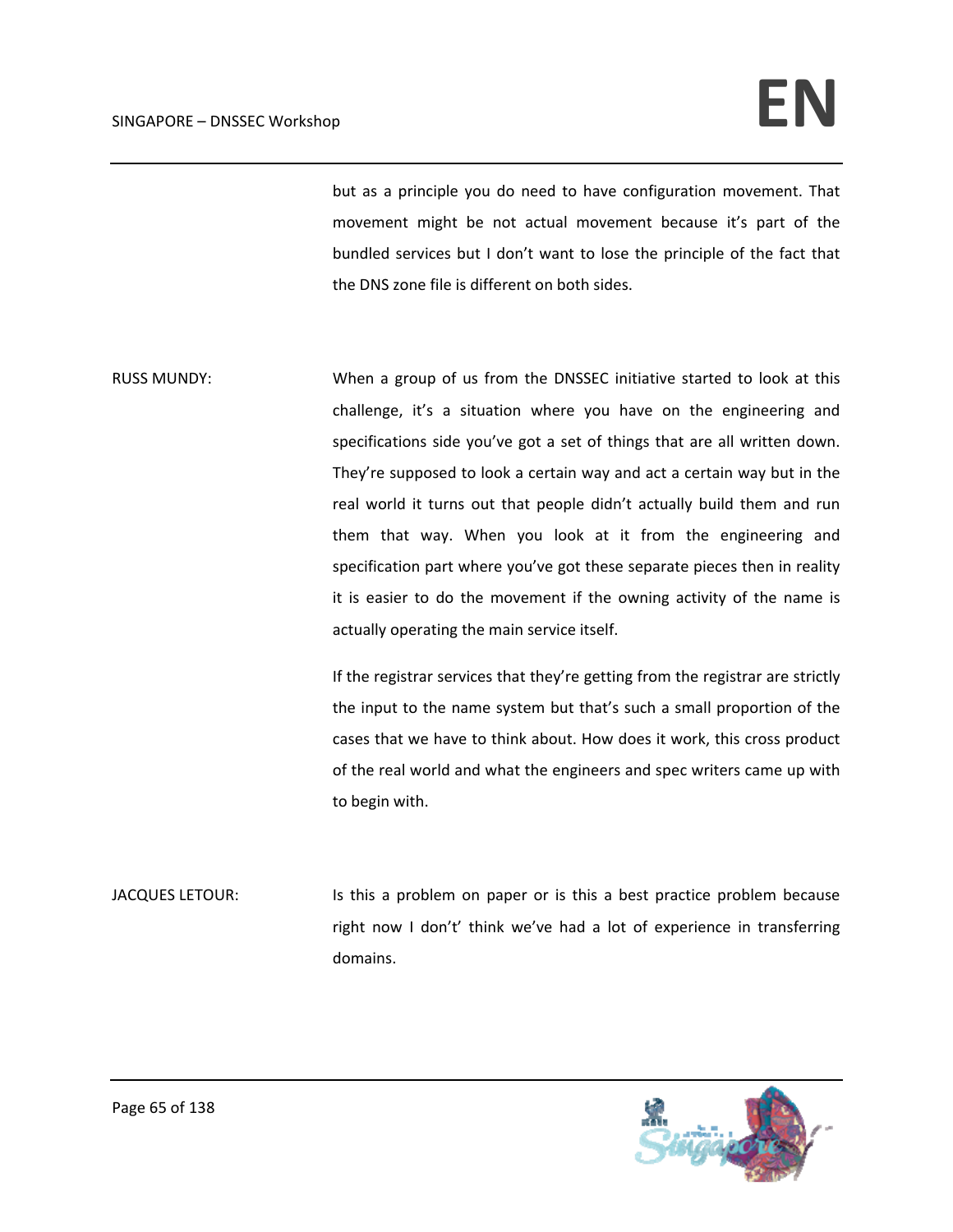JIM GALVIN: I would say that it is in fact a best practice problem, very definitely. Actually there are two issues. There's the technical problem. Some of it Joe is going to talk about here because there is the issue of when you're transferring the DNS hosting, you do have the issue of the key relay. You have to get the key from one registrar to another and in and out of your registrar but the observation that I'm making is there's a lot of focus on transferring DNSSEC services and we're always talking about the DNS hosting. Since this is the ICANN community the most important thing to keep in mind is there's an interaction with your registration services and moving

your registration at the same time you're moving your DNS is fundamentally flawed because they are not coupled. They are not related and it is in fact most definitely going to happen to you without some best practices that if you try to move both at the same time your zone will in fact be invalidated and go dark for a period of time. It's actually pretty much guaranteed if you don't do it right.

RUSS MUNDY: The challenge of what we envisioned originally as separate pieces together in a single bundle of things. If you're not going to take steps that would allow additional DNSSEC keys to get produced and be somehow present in both the present and the gaining name server operator facilities.

> You talk about cooperation and when there's not a desire for cooperation because somebody's losing a business that's not a very logical thing to try to use to approach it. The choices seem to come down to being able to functionally think about your name service as a

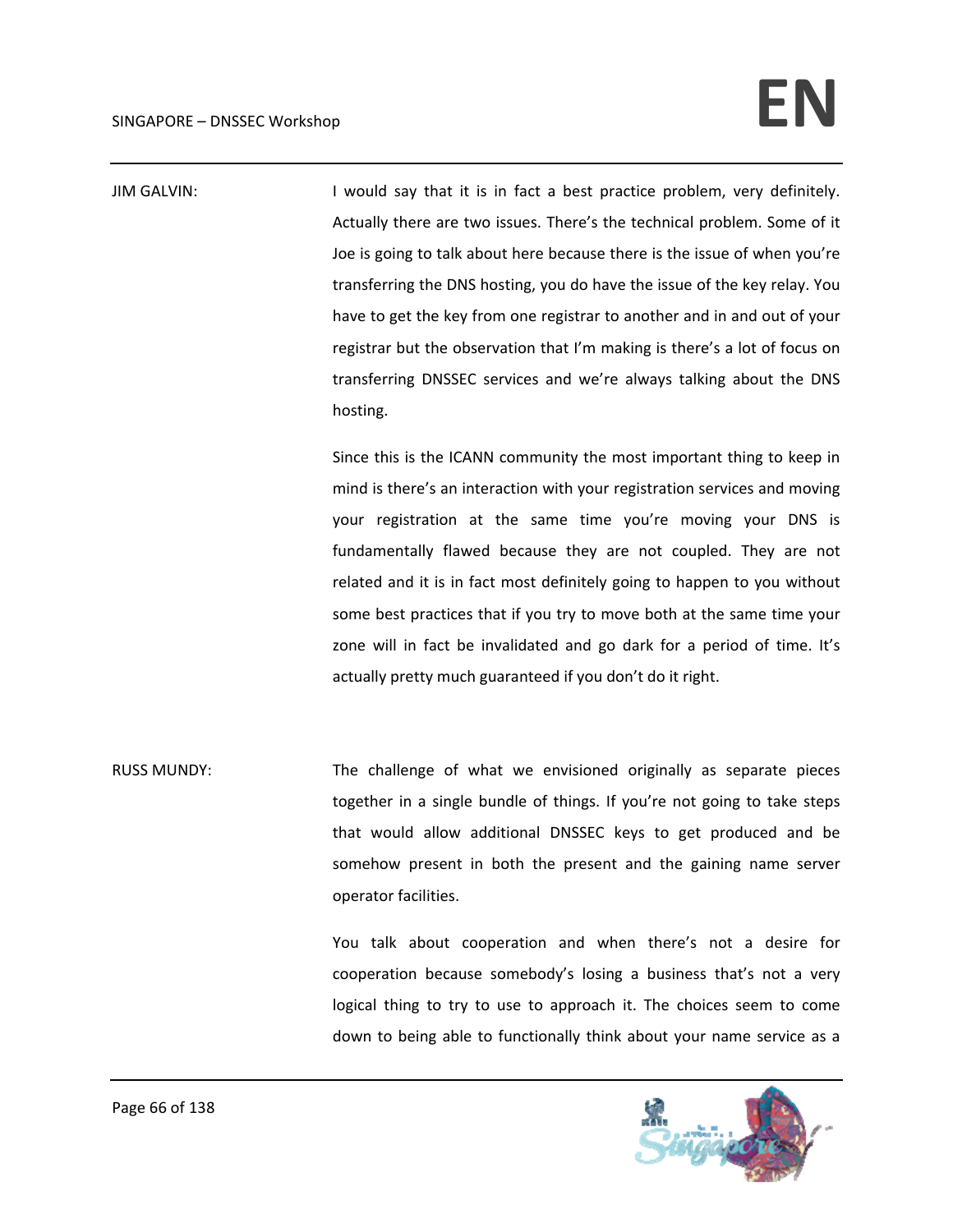## $SINGAPORE - DNSSEC. Workshop$

separate functionality from your registration services and then move them in a way that they are separate from the registration or you can unsign your name for a length of time and just not use DNSSEC for the period of the transfer. It really comes down to those two choices I think at this point.

JIM GALVIN: I'm trying to stay away from the option of unsigning the zone. You're right, if you allow that as an option then you just unsign, do your transfer, get everything set up on the new side, resign and the world comes back together. If your goal is once your signed you want to stay signed then the fact of the matter is that you cannot move them both at the same time because moving registration and DNS at the same time requires cooperation and very tightly coupled cooperation between the losing and gaining in order to make that work and ensure that your zone does not invalidate.

> If you're going to say that you don't want to tightly couple them and you don't want the cooperation then you move one or the other first. You move your DNS first and then you move your registration but the problem with moving the DNS first gets to the point that Michele was making earlier which is  $-$  if I'm dealing with bundled services, I'm going to have my bundled services at the gaining registrar and bundled services at the losing.

> Even in that case if I don't cooperate on the zone configuration I have to bring up DNS services at the new registrar which means I have to point to the old services at the old registrar in order to move the registration

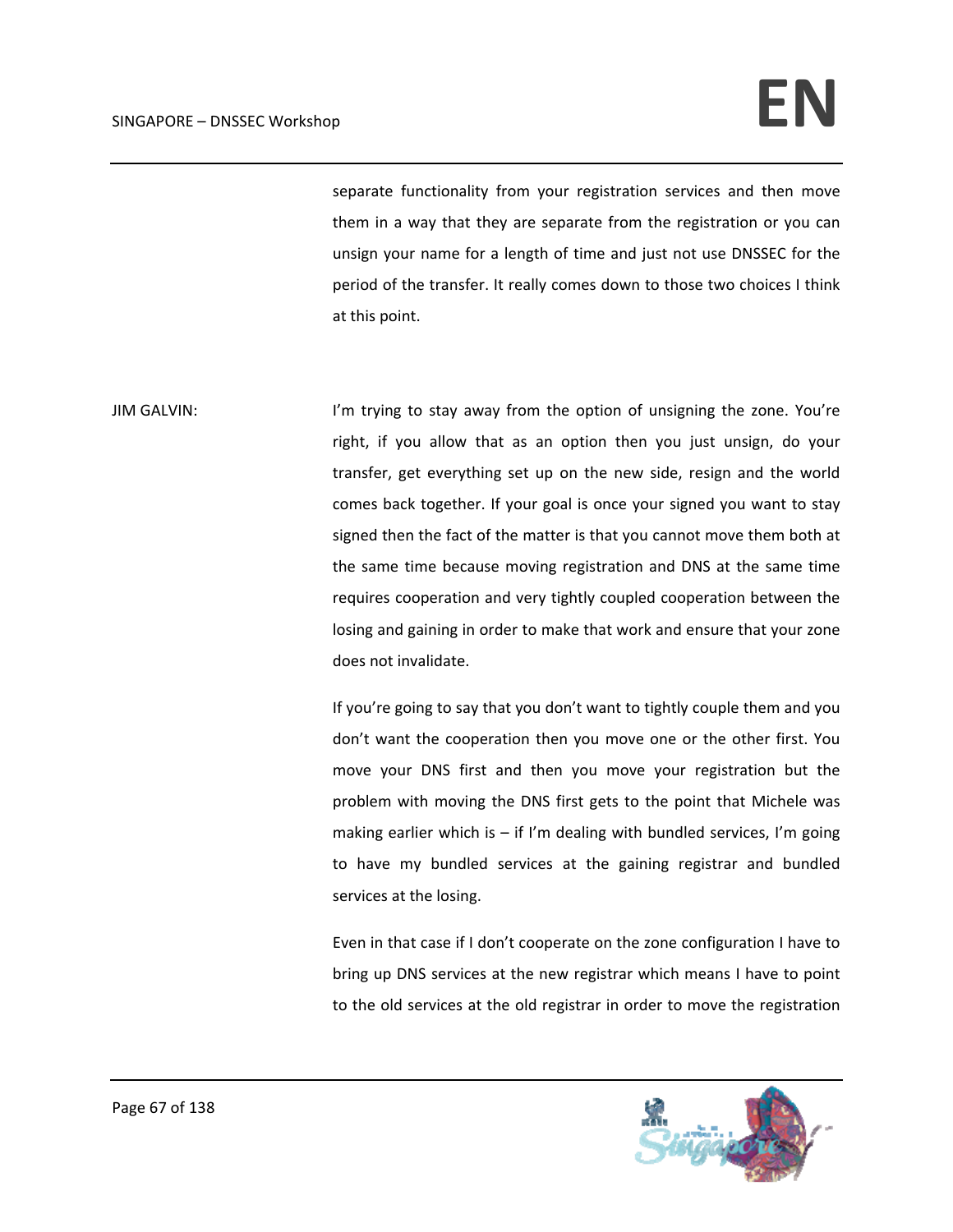transition and effect all the changes. I'm getting a little too technically into this but trust me, it doesn't work and that's the point.

MICHELE NEYLON: I don't' doubt you at all and what I'm going to do is take one more question and then we have to move to Mr. Abley.

MARK SIDON: May I just point out that stock brokers are instructed by their shareholders to transfer vast amounts of assets every day from sending losing to winning firms and they do this using automated systems with no problem. It's not rocket science. They're just required to do it by the regulators and they do it.

[MALE SPEAKER]: But if they were convinced to use DNSSEC they wouldn't be able to.

JIM GALVIN: I had two points that I wanted to make and we've only covered one. Functionally separate registration from DNS and we've had a long discussion about why that's important. The second point here and we've heard about it a few times is you do need to be able to support the import and export of a key. On the registration side, you have to be able to import keys from other DNS operators. On the DNS side you have to be able to export your key information so that you can take that in as a registrar.

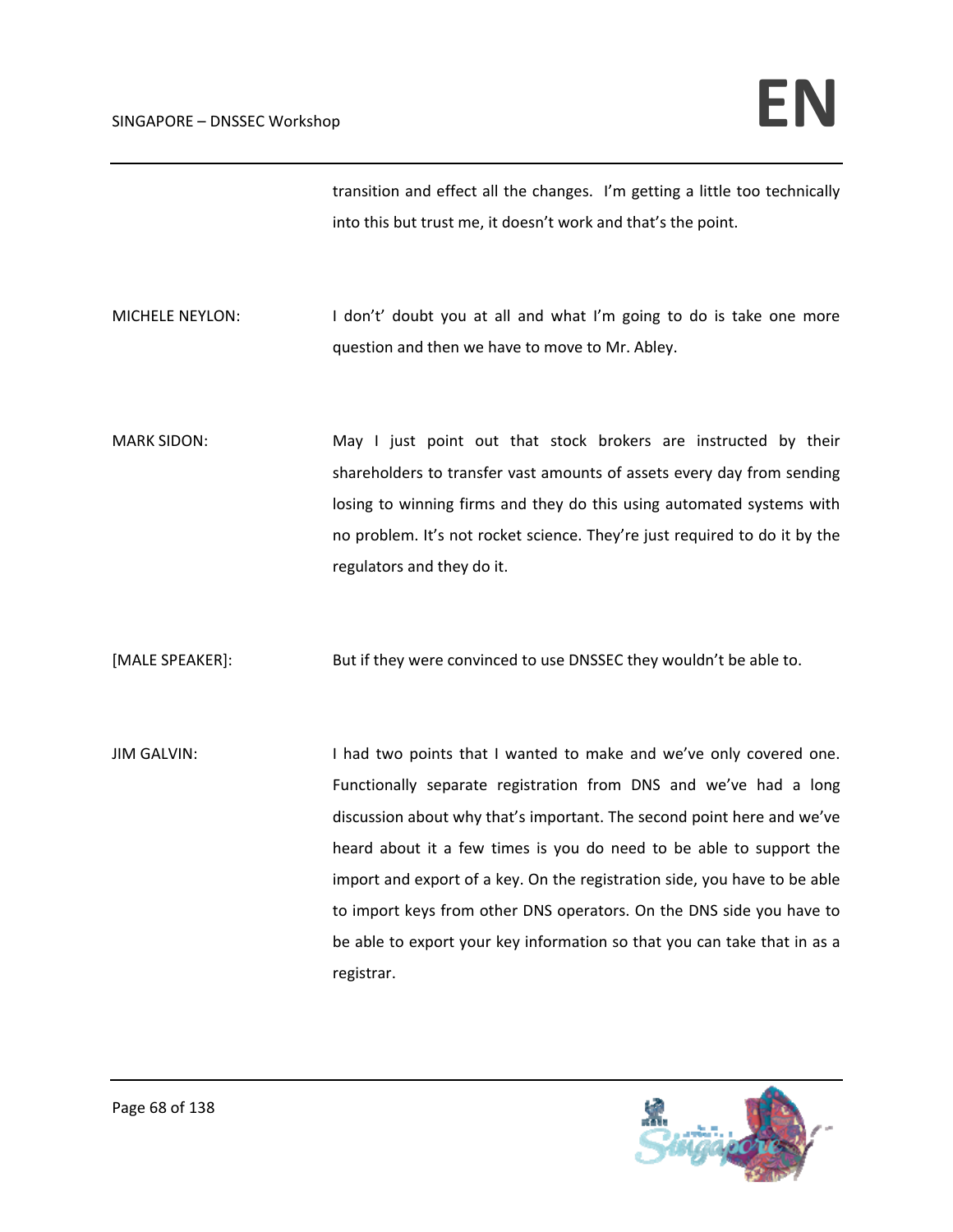## $SINGAPORE - DNSSEC. Workshop$

Those are the two minimal functional things that you need to do as a registrar to support DNSSEC, to support the existence of DNSSEC as opposed to actually signing yourself which is a whole different set of issues.

RON AITCHISON: Point of clarification, you're talking about importing a private key?

JIM GALVIN: No, more specifically just the public key information. You need the DS or DNS key record.

JOE ABLEY: I'm not here to describe reasons why any registrar should support DNSSEC. I think we have enough of that going on already. This slide set is really recommendations or some ideas that registrars may not have heard of for how they can make life easier for zone administrators. I haven't said registrants. I've said zone administrators for a reason.

> Let's assume we have tool chains that exist and zone administrators have people who know how to run them. Examples are [inaudible 2:52:39.1] not open DNS, to do things like key generation, signing zones, KSK rollovers. I don't think anyone would claim that the quality of these tool sets are perfect but they do exist and they do simplify a lot of this and certainly a lot more practical to use these tool sets than to do any of this stuff by hand unless your really good at base 64 in your head.

> When you initially sign the zone or you do a KSK rollover, as a zone administrator related to a registrant in some way there is a need to

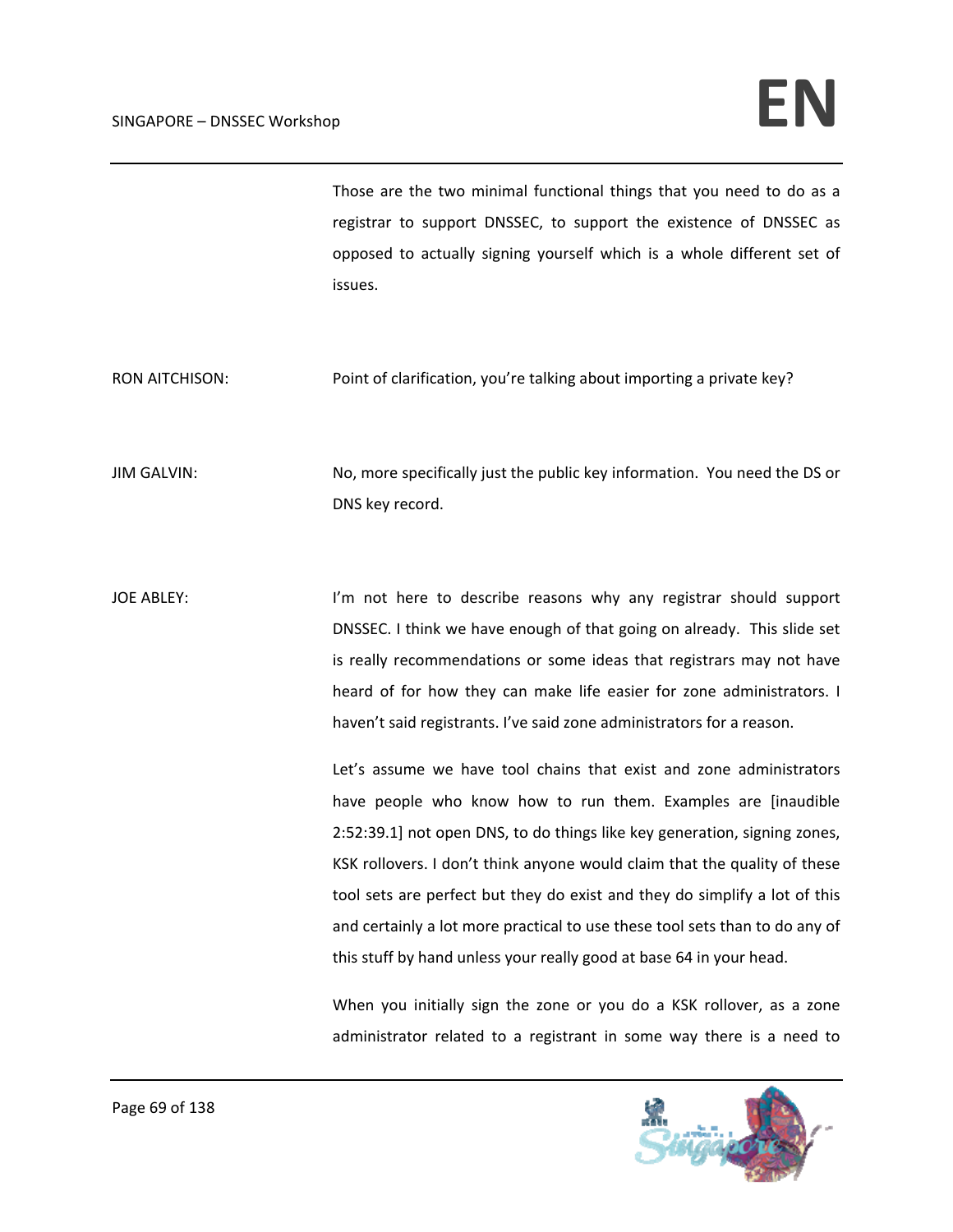publish a DS RR set in the parent zone. There is no standard protocol or mechanism for this. In fact what happens today for name spaces that incorporate registrars, you first figure out whether what your parent wants is a DS RR set or a DNS key RR set. I'm told it's about half and half. You open your terminal window.

You figure out how to run the command to create whichever of those is relevant and then you cut and past the multiline base 64 data with various integers in various orders, sometimes with line breaks, sometimes not, sometimes with spaces in between, sometimes not. You paste it into the form that looks different and every single registrar that supports DNSSEC and then you try again because you did it wrong the first time. You keep trying and eventually you either call the Help Desk or you give up. That's the current user experience.

What I'm going to suggest is that sort of thing there, again with and without line breaks, those are DS records. DNS keys are much bigger generally. This is not a useful thing for a customer who generally struggles to figure out what domain name means. This is nonsense. There is no direct way for the tool the zone administrator is using to get that stuff into the parent zone.

There is this draft in the ITF, if you're not familiar with the ITF and you don't know how to find drafts, you can just Google for that thing in gray. That's the name of the document. The idea is that you publish the information that needs to go in the parent zone in the child zone and you can sign it. Again, doing these things manually doesn't make a lot of sense but imagine for a second, suspend disbelief and imagine that the

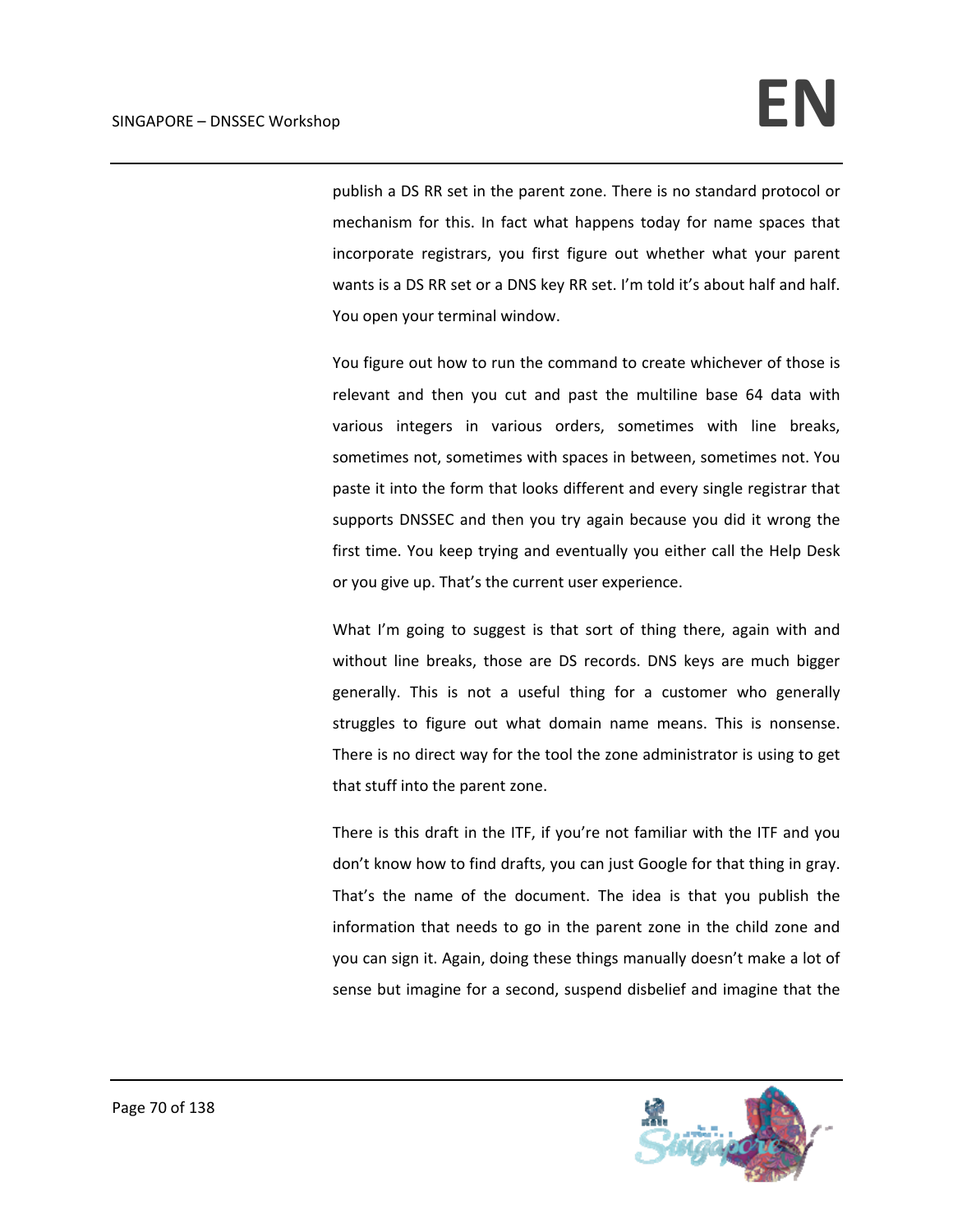tool chains that people currently manage to sign zones with were able to insert these things automatically in the zone.

What we've done at this point is that complicated base 64 nonsense which is effectively binary data is being published as binary data using a protocol which is used handling binary data called the DNS. This gives a means for anybody on the internet to be able to look this stuff up without having anybody cutting and pasting it.

WARREN KUMARI: It's been adopted by the Working Group and I think it's being last called in the next week or two.

JOE ABLEY: If you're interested in the specifics of the document and providing support for it or not or reviewing it and giving comments then Warren will be happy to talk to you afterwards.

> There have previously been some suggestions that if your zone is all ready signed and so your interaction with your parent is as a result of a KSK rollover then your parent might be automatically able to retrieve information. I believe it's true to say that this is a little contentious, the idea of automatic changes without a specific request from a client or from a registrant but at the very least and Warren's draft goes into some detail in this.

> You could use the data that's in the DNS to at least pre-populate these fields on web pages which otherwise cause problems for cutting and pasting. You could ask the registrant clearly to compare this perhaps or

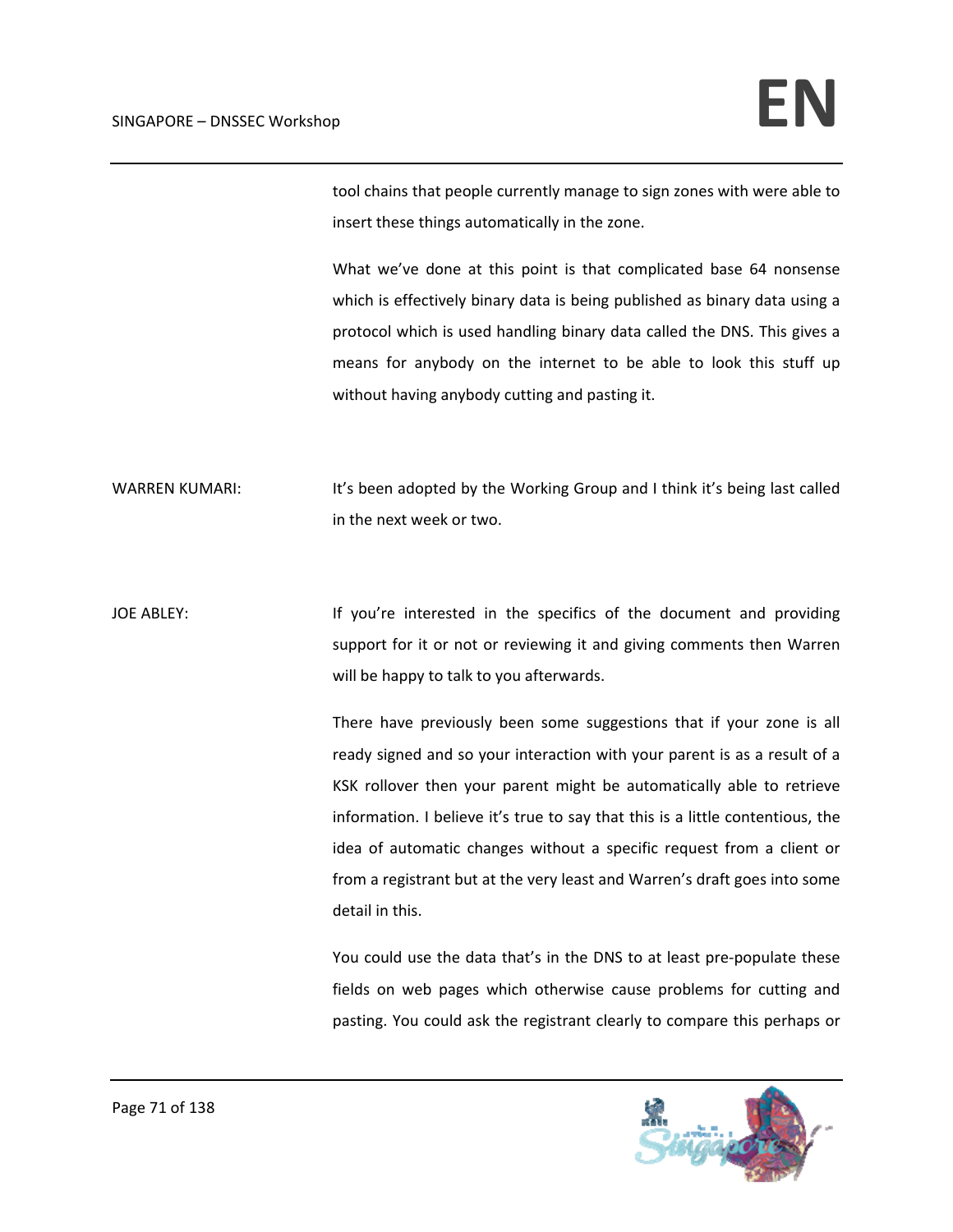just confirm that this change has happened rather than having the cut and paste nonsense. There is a related draft written by Wes H and this is called CCYNC and if you like the idea of being to pre‐populate forms as a registrar for what the child should be asking for, then this is a way of doing that for NS records and any records for the [inaudible 2:58:08.5] so host objects in some registries.

It's related and if you think the first idea is interesting but this one is not specifically related to DNSSEC. DNSSEC has been taken out of that. The recommendation, if you weren't aware of it, perhaps have a look. If you intend to do DNSSEC anyway and I said this is not DNSSEC advocacy. If you already intend to do DNSSEC for perhaps some of the reasons Dan York came up with, then this might be worth looking at. Show your developers this thing. As I said, you can Google which is a verb the draft if you can't find it otherwise.

- JACQUES LETOUR: With the CDNS and the other proposal to pre‐publish information in your existing zone, is there a way in there that we could pre‐publish information from the gaining registrar, gaining DNS operator, DNS keys and then do without the key relay stuff Mike talked about?
- [MALE SPEAKER] I haven't seen any specific proposals. Off the top of my head you're talking about potentially two different zones being published by two different providers. You only get to delegate one of them. It's not obvious exactly how you'd communicate both sets of information but I suppose if you look at it in the sense that you want to be able to publish

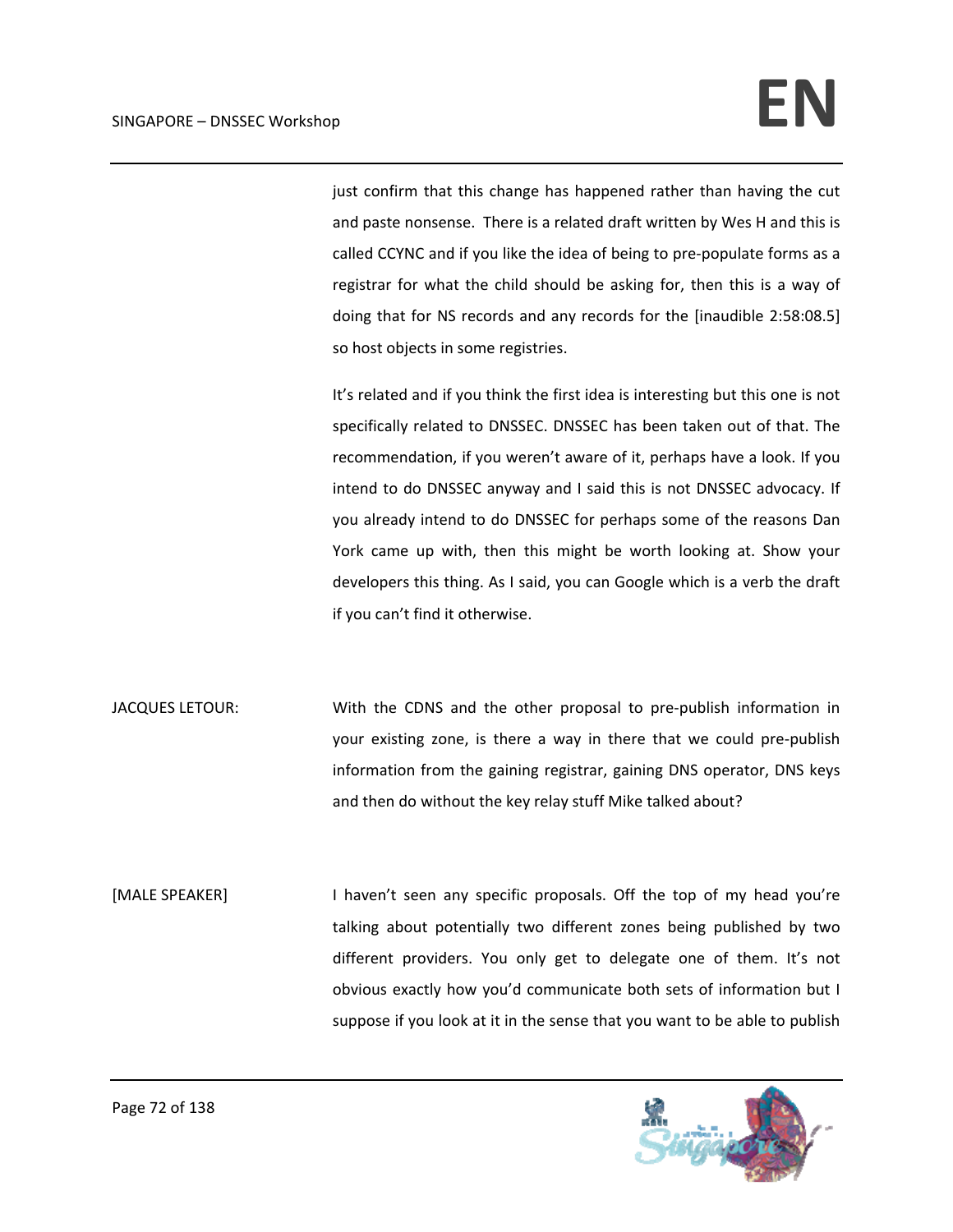two DS RR sets, one for the key that the previous signer used and one for the new one then that would be a way of doing it. That's not specific to this. You can do that in any case.

[MALE SPEAKER] I'll give a partial response, too. What you would do in that case and this gets to one of the issues that I talked about. You have to be able as a losing registrar also DNS hosting provider. You have to be able to import the key information into the old zone so that you can do this mechanism and trigger it up so the registry will come back and get a new key set, create new DNS record.

> What you want is to be able to put an on deck DS record into the zone and get it upstairs. The only way to do that would be to get the new provider to export it in such a way that the old registrar. The new DNS provider has to export it and the old registrar can import it into the zone so you can trigger it up.

[MALE SPEAKER]: I think the general answer is it makes things easier in the way that I've described but it doesn't make that problem easier, only the component for publishing DNS records.

JACQUES LETOUR: I guess the point is if we are going to change the process here to do some automation, we might as well do the use case for the entire automation and do it once and get it over with.

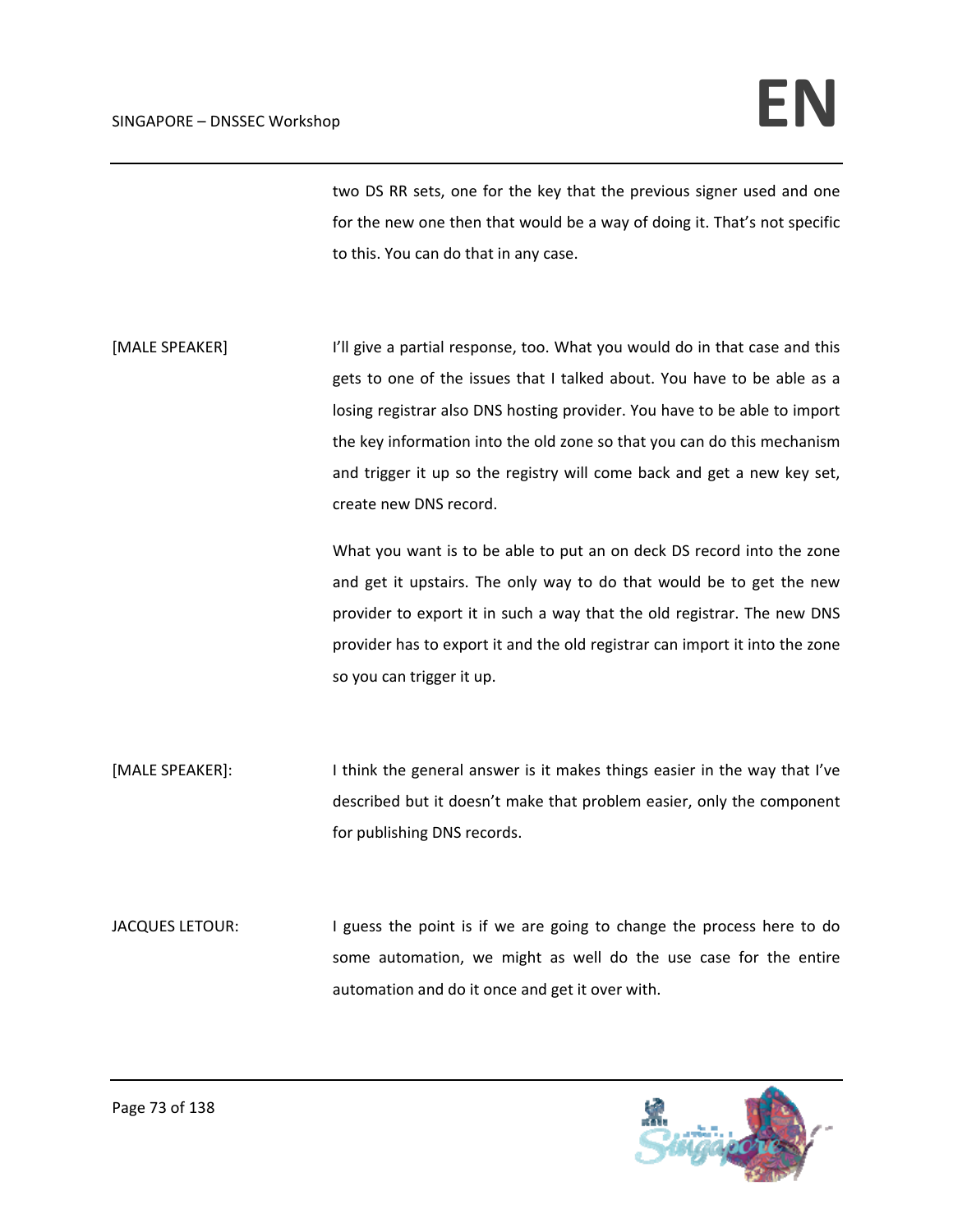## $SINGAPORE - DNSSEC. Workshop$

- WARREN KUMARI: That's purely an administrative thing. There's nothing really technical there. The gaining person just says, "Please publish this as well," and that's an out of band otherwise you're going to have some weird, funky new protocol where gaining operators can speak to registrants and something. I think they just e-mail them a record saying please stick this in your zone as well. There's no way to screw that part up, I think.
- [MALE SPEAKER]: The observation that I make is yes, to a first order all of this seems simple but what it highlights is the fact that there's a relationship between registration services and DNS services and it's a pretty deep one. The problem that you have while you're right it's just an administrative step and it seems pretty straightforward to get it into the registrar, one of the things we observe is registrars don't always – and Joe highlighted this, there are various mechanisms for importing that key and pushing it up.

That even presumes that they let you do that. If you're using the registrar as a DNS hosting provider they may not give you the ability to upload arbitrary records and in particular they won't let you put some other key in there because they're already doing the DNS. There's no reason for you to put a key up there. That becomes part of the problem, too.

WARREN KUMARI: Yes but that seems very far removed from the DNS? That's very much an interaction between registrars or providers. That's a different set of protocols, nothing that can fit in here.

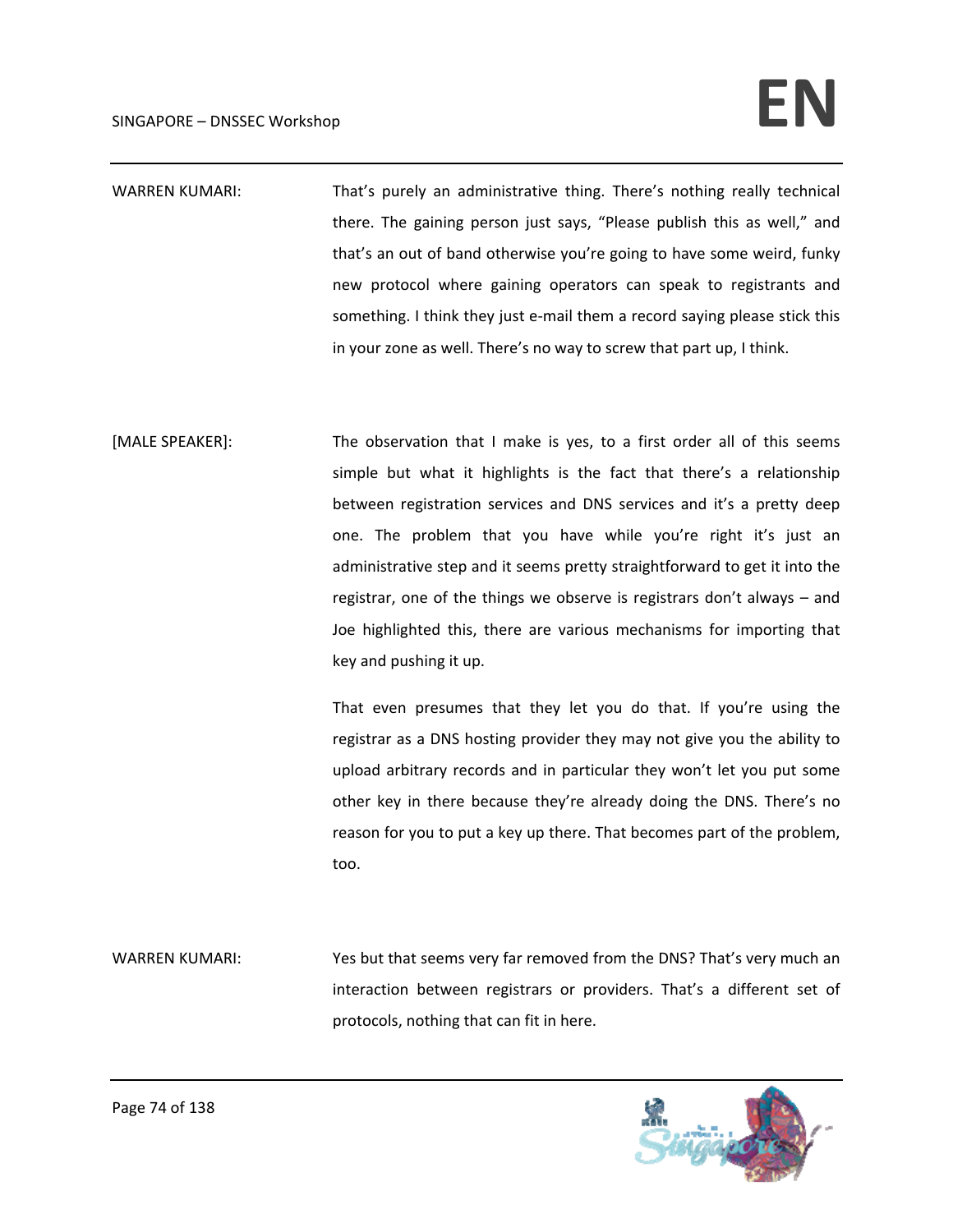[MALE SPEAKER]: You call it far removed and I'm trying to say that it's not far removed. There's a relationship here that the people need to know about. Registrants need to understand that. There's a coupling that's simply not getting traction.

[MALE SPEAKER]: An extreme example of it is if you have DNSSEC being done by your hosting provider which is also your registrar because there was a convenient button to check at some point. It might even have been checked by default so you perhaps as a registrant don't even realize that you're doing it and then you decide to transfer things to another registrar that doesn't even support DNSSEC. Then you end up with DS records in the parent zone. You have no ability to remove them so you can go unsigned.

> The whole thing sounds a lot like market confusion about what services people are actually buying. My experience as someone who allegedly knows what he's doing is that you can go to some of the more popular registrars and get so bombarded with marketing that you can't actually find any of the actual DNS to even know what it is that's going to happen when you click Next. That's hard for someone who knows what they're doing. It's extremely hard for an end user who doesn't.

[MALE SPEAKER]: Exactly, which gets us back to the point that Jacques made earlier. At some level, this could just be about best practices for registrars in order to make the right thing work but the best practices that are necessary

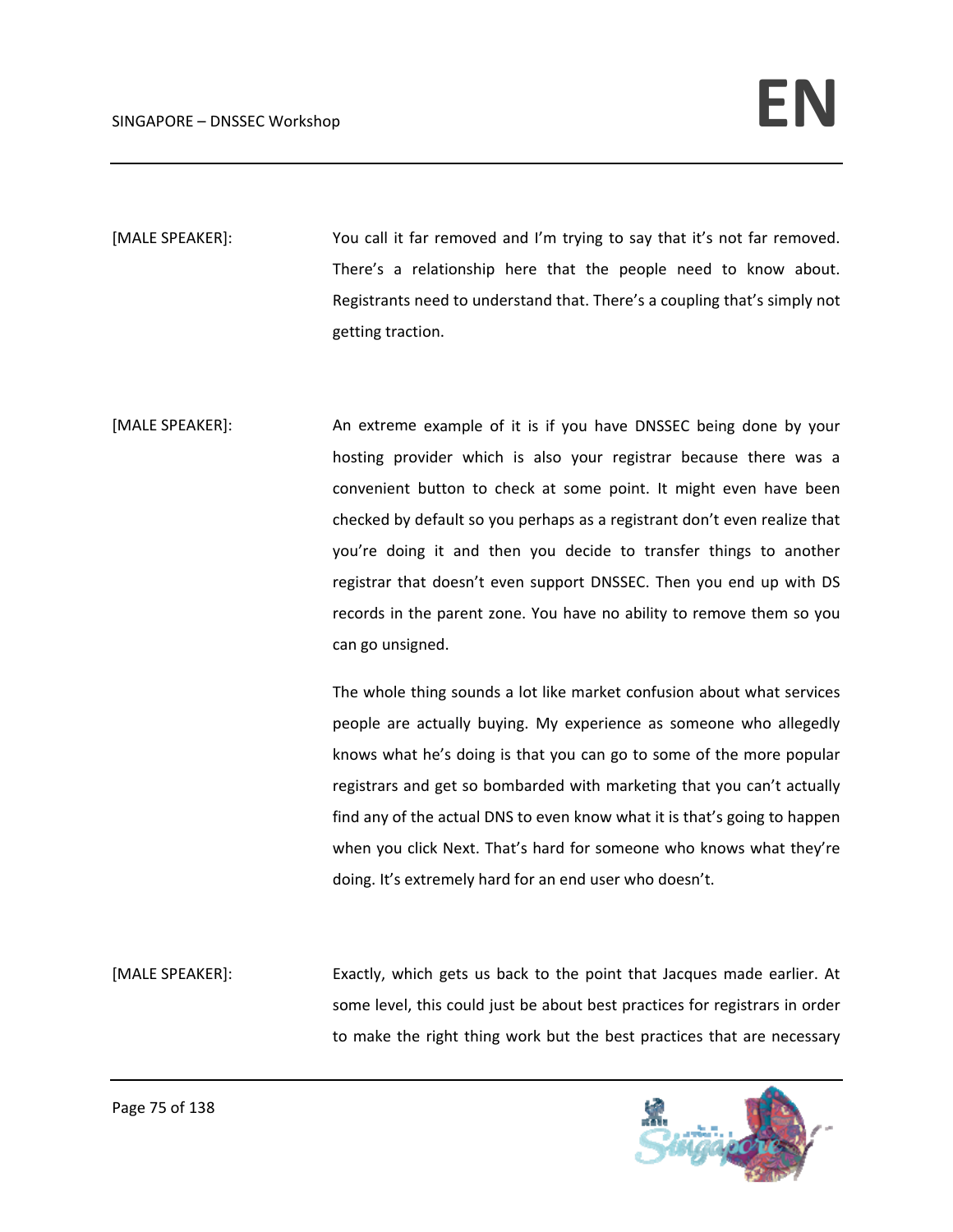really are a change in business model for registrars and they might not like that too much and that creates its own set of issues.

MICHELE NEYLON: That was so easy and such a nice segue. It's not that I totally disagree with you all the time, just a lot of the time. How I ended up coming into these DNSSEC things was because I remember sitting through a presentation several years ago from Dr. Crocker going on about some shiny stuff in DNSSEC and I followed the presentation all the way through. The entire thing was done from a DNS operator's perspective and totally ignored the contractual obligations that registrars have. That was the disjoint.

> As an ICANN accredited registrar you are bound by a contract. The contract contains a whole set of provisions and also pulls in a bunch of other policies. These are binding policies. They are not open for debate or discussion unless you want to redo them completely. Domain transfers is one area there. It's as if in the technical community you went off on one track and on the policy side they went off on another track and the two sides weren't really talking to each other which is a little bit of a problem. I'm being told time so I'm going to do something I hate doing which is give Dan York the last word.

DAN YORK: Michele, thank you for moderating this entertaining panel. I guess a question I would have for you but I'm seeing the same note from Julie that we're out of time. You're here with a group from the technical community. One of the things I would like to ask from you is what can

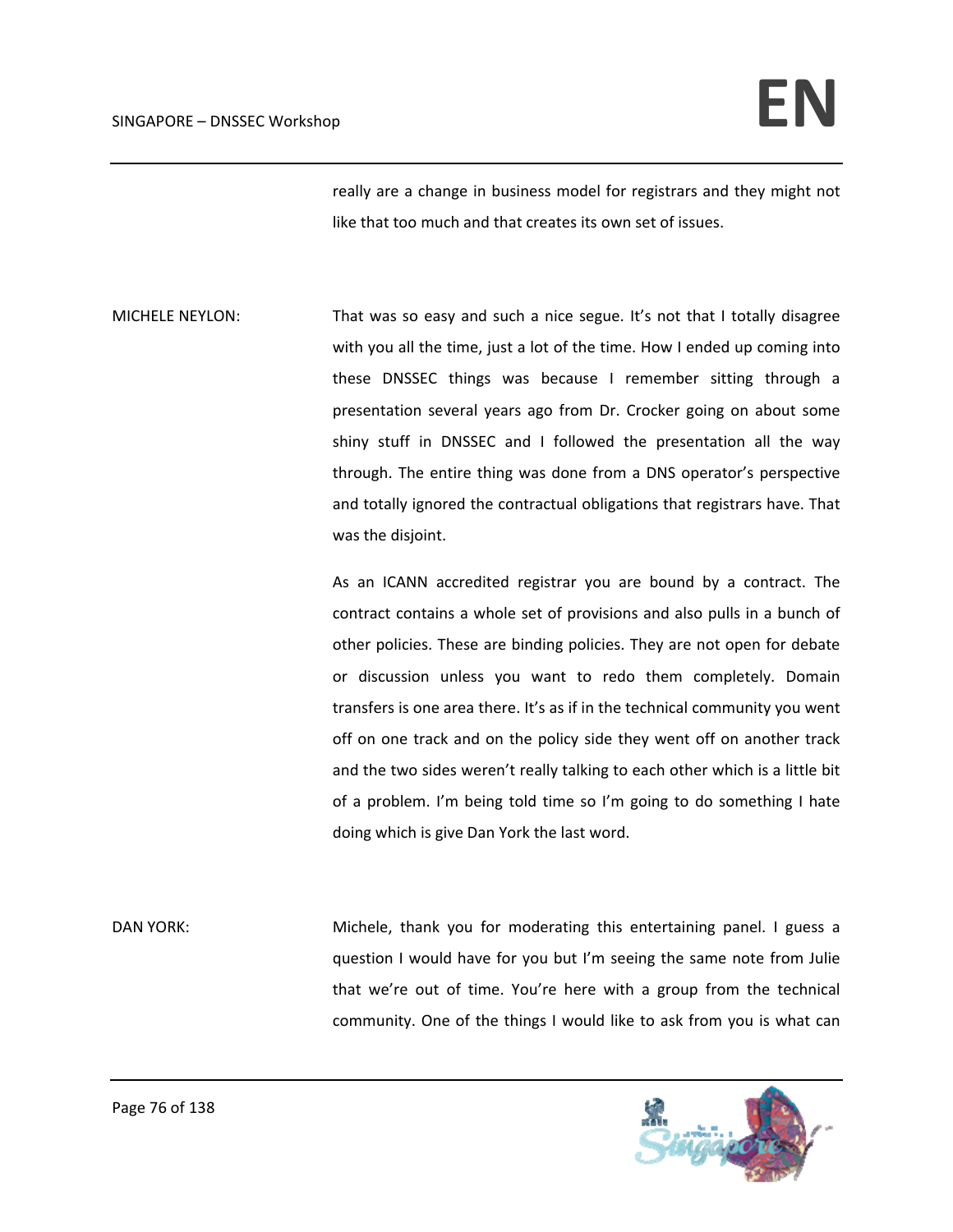we do to interact with the registrar community to get more registrars involved here or to get more feedback from registrars as we do this? How can we work with you?

MICHELE NEYLON: That's a fantastic question. It's one of these things that I think we've all been struggling with. I think it's an ICANN problem. The silos of interest, it's like the ccTLDs are in one place, the hardcore geeks are somewhere else. The Infosec people are off in a corner and while an exchange of ideas and discussion and cross communication would really help remove a lot of headaches from time to time, it doesn't seem to happen. Unfortunately, I don't have the perfect answer.

> I think what is helpful is maybe to get the message out that you guys aren't trying to ram DNSSEC and other things down people's throats because the message we were getting from some quarters was, "Oh my God. You have to do this or the end of the world will come about within the next 30 seconds." It's the end of days.

> There is definitely a disjoint between the technical operations area and the non‐technical operations. There are very few people who play in both camps and a lot of the registrars who come to ICANN meetings send their sales staff. They send their legal teams. They don't send many of their operations staff. Okay, I will pick on GoDaddy because they have sent more of their technical operations people. I see Ben Butler over there but that's an exception to the rule.

> I'm not sure what the solution is but if any of you want to talk to registrars in general, want to buy registrars drinks which I would

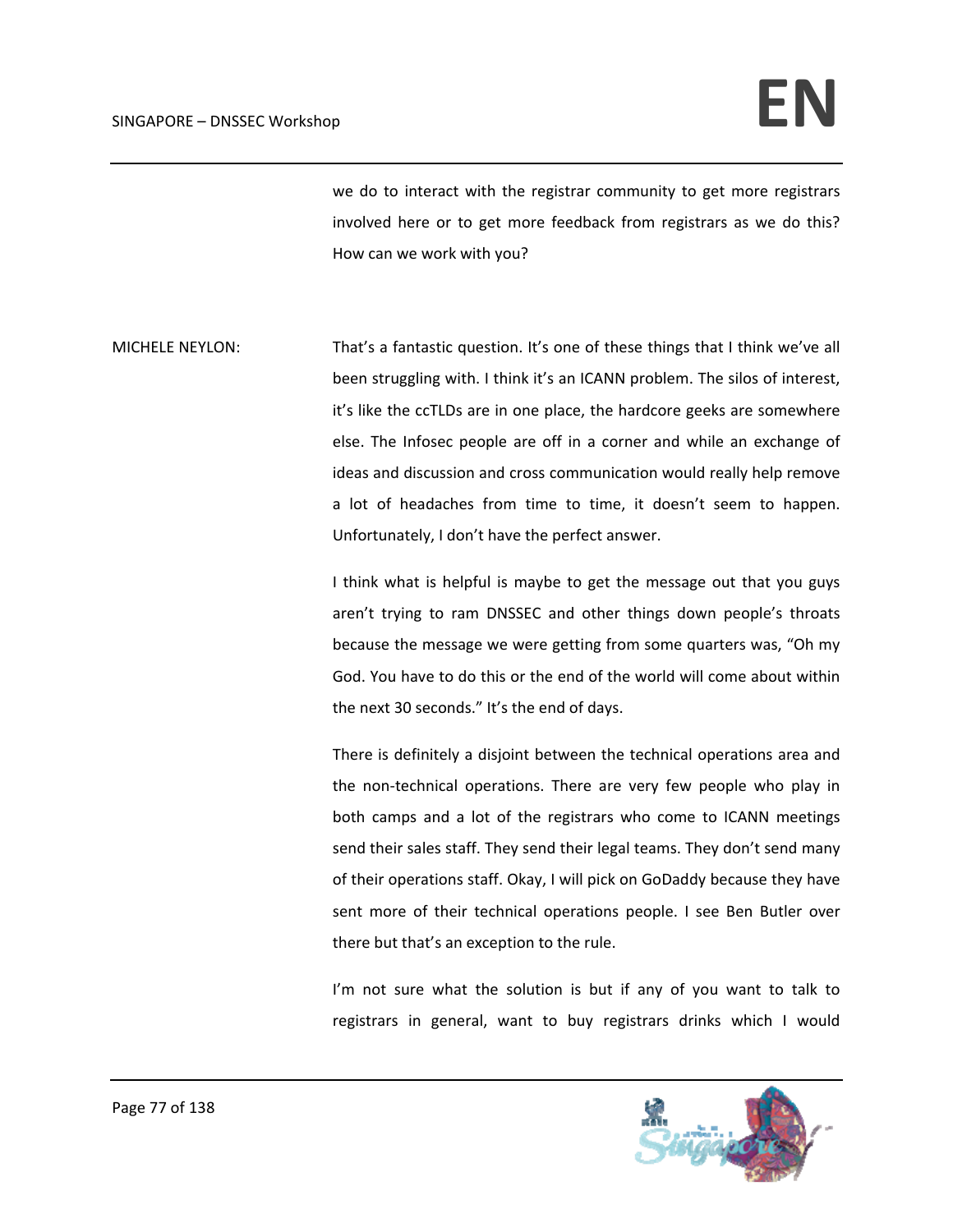encourage. I'm not hard to find. I'm currently the Chair of the Registrar Stakeholder Group and if they choose not to re-elect me I'll probably still know most of the registrars. Thanks for having me.

JULIE HEDLUND: Thank you everyone. Please join me in thanking our panel and Michele. Now we're going to move along to a couple of presentations on root key rollover. I would ask Ron Aitcheson and Russ Mundy to come up please.

RON AITCHESON: This is a discussion. My name is not Al Gore. I don't claim to have invented any of this stuff at all. I'm going to talk about one person's view of what the problems are and going to that last millimeter. Now, one of the points to make here the cultural differences between all of us in this room. The major one is how you spell "metre". Some of us spell it with E‐T‐R‐E. Some of the more ignorant people in the room spell it with E‐R at the end.

> My name is Ron Aitcheson and I publish the DNSSEC for rocket scientists which is visited about 200,000 times a month on the web. That's my interest in this DNS stuff and specifically DNSSEC. Really the title on this slide which is really meant to be relatively humorous is really asking us all to remind me again why we are doing this DNSSEC stuff.

> We tend to focus in on all the techie bits and bytes and all the rest of it and forget about what we're actually trying to do with DNSSEC. It's not really about securing DNS itself. It's about delivering stuff to the people who use the internet, the end users. That's my contention.

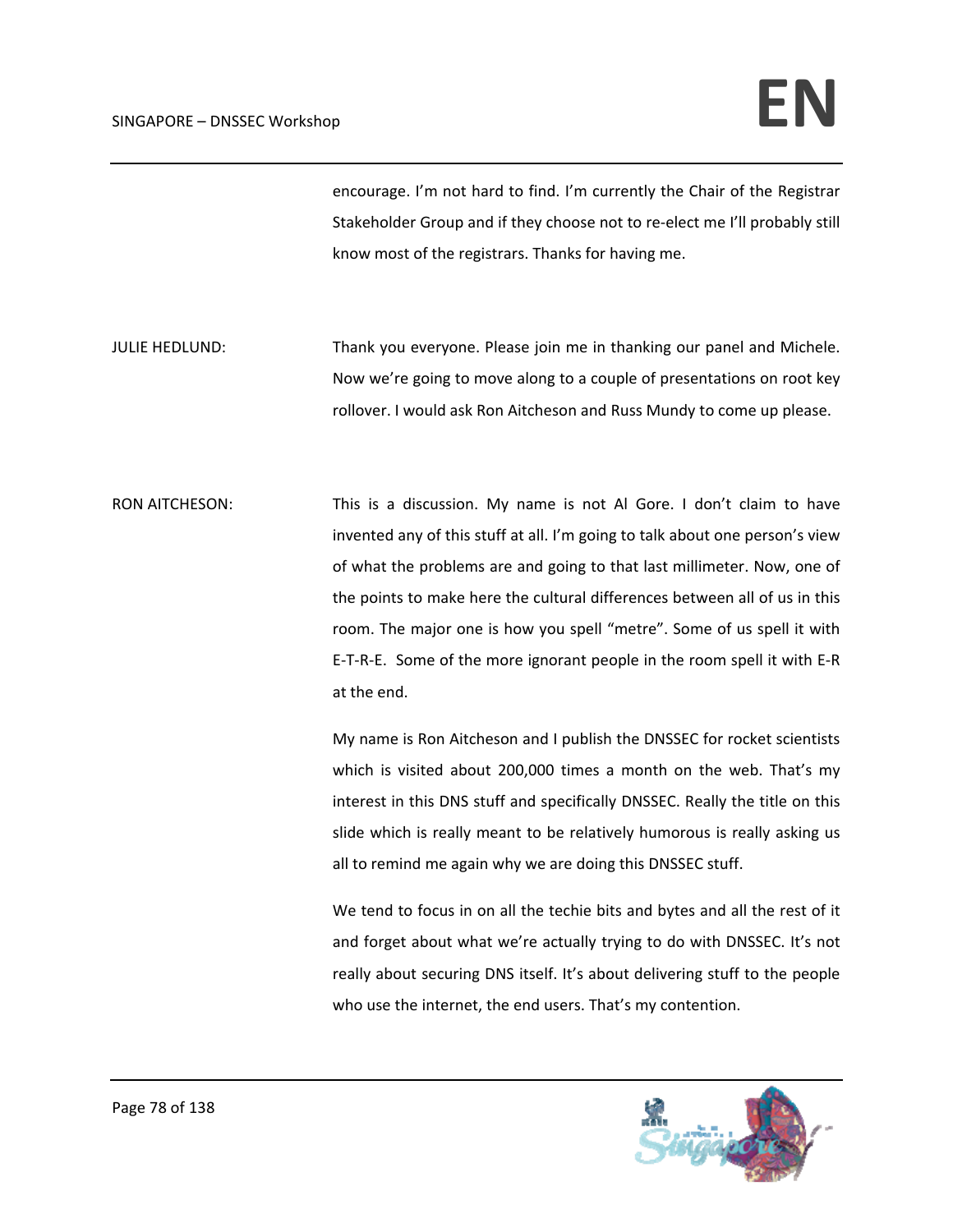If you ask somebody about DNSSEC, it depends who you ask but you get this classic RFC stuff thrown back at you. What we're doing DNSSEC for. It's authenticated, authoritative source integrity PNE all that good stuff. My question for all of us here is so what? No big deal, frankly. Explain that the my grandmother and I'm very happy. You can't explain that stuff to your grandmother, can you and it's your grandmother who will ultimately use this stuff. I don't want to be particularly sexist about this so your grandfather as well.

The reason we're doing this is because applications can use the results. Browsers, mail, LDAP clients, think of any application that runs on your current PC and if there was a secure interface, if there was secure data coming from the DNSSEC they could all do different things. That is my contention. So what do we have to do to make our applications aware of or how do we communicate or how do we signal DNSSEC's ability back to end user applications.

We're really looking first of all at a DNSSEC aware API. There are three issues here. DNSSEC aware API for Posix and Microsoft. DNSSEC aware validating, there's a difference in my view DNSSEC Aware and a validating stub or caching resolver. There are implications for root distribution and rollover and what we can do at an area resolver level is I think very different than the kinds of mechanisms we needed. An area resolver level very different than those to distribute change root keys down to two billion devices.

Just to remind us all about how data gets back to applications – this is one of those reverse numbered things where one odd number stuck in the middle of it just to complicate. When we get data back we're coming

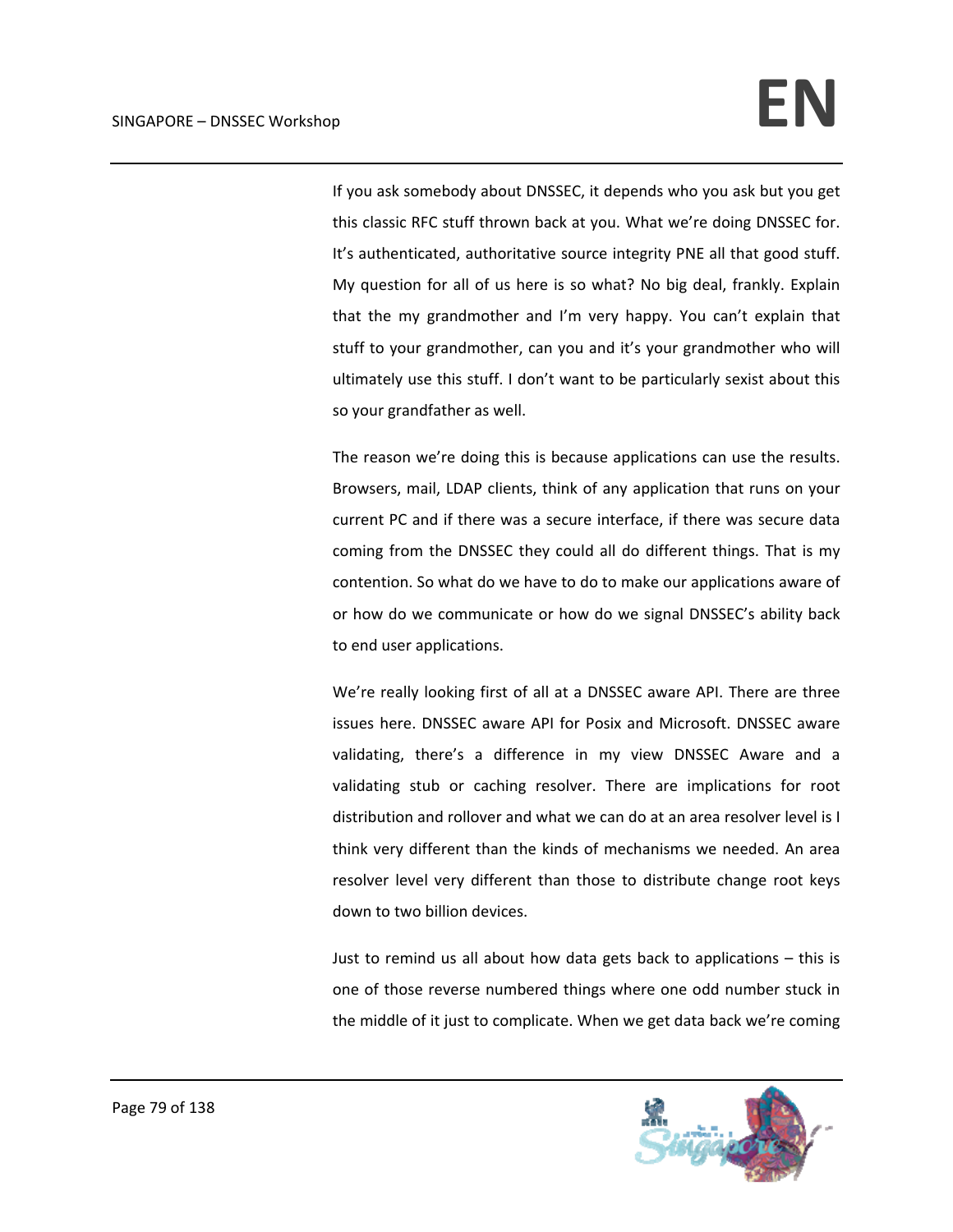through this route here. If we look at the data that signal back it's a DNS query between four and three down to the error resolver typically the TTL data is passed back at that point. 90%, 95% these days of the cases it goes through a DNS proxy of some sort called the DSL or cable modem.

There's another cache in there so we've gone through at least two cache mechanisms. We pop into the stub resolver. Two here in the PC, mobile device, whatever it may be, another cache involved at that point and then finally we have this weird API. At this level it is classic DNS query stuff and in between 1 and 2 we're getting a different API, get host by name, get address info. At that point we lose TTL data and DNSSEC data. 100% gone, finished, doesn't exist. That cache which is maintained in all browsers is a blank cache in terms of DTL and certainly in terms of DNSSEC.

Here's what we've got from my brief research in all of this. There are three approaches providing DNSSEC aware API. The first one is a draft that expired as far as I can make out 18 months ago, has not been renewed but was implemented by DNSSEC tools. It uses an extended val getaddressinfo. No bogus capability, no TTL provided. It's configurable, there's a bunch of issues to do with it. It provides the entire interface that DNSSEC offers but maybe too much.

[Inaudible 3:16:45.5] bound is providing a huge fat interface but one of the things I think is interesting about that is that it's conflating, insecure and indeterminate which means that there are four possible solutions that DNSSEC signals back two of which are interesting to the user. I think Lib Bounds has done a good job there. Lib DNS from IFCs provided a solution but does not signal whether or not the results – it validates the

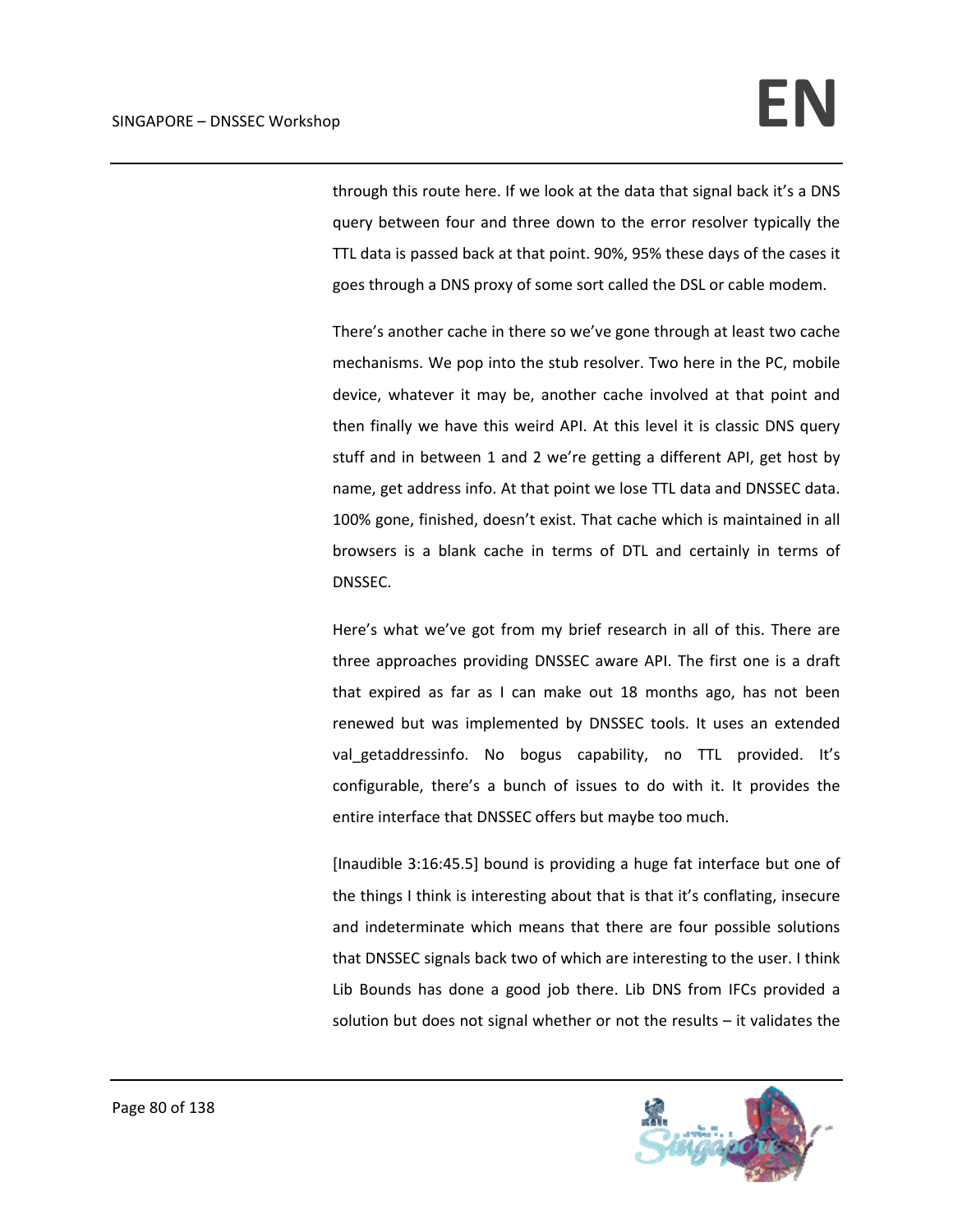results but does not signal back whether or not they're secure. There's no way the application knows that the data was secure or not. It validates it but if it fails to validate it'll fail but that's it. It fails or succeeds, end of story. There's nothing in between.

I cannot tell at an application level whether the data I'm receiving from DNS is or is not secure and that is the only question that's interesting. That's the only question that's interesting. Frankly, what's even more interesting about it is that's a one bit change on current other get info interface. Secure/insecure byte. It's one bit that we're interested in at the application level. If we had one stinking bit different across that interface we could do all kinds of interesting things with it which I'll maybe talk about it this afternoon.

What do we do here? API outstanding, there's nothing standardized. There's nothing in ITF or Posix. What we're missing here is we need a standardized API either through ITF and/or Posix IEEE. It works with and without DNSSEC so that we know that we get secure or insecure data and it won't and it works whether DNSSEC is implemented or not. It's consistent across the universe. Every application knows whether it's got secure or insecure data no matter how it's obtained.

Primary status okay fail as today. The auxiliary status none secure, it is as I said a one bit change but it would also be useful to solve. I have a thing about missing TTL coming back in that interface. That's just a personal hang‐up. Don't take it to heart. If we were to change the interface, if we were to create a new API then I believe it should have TTL data in there as well as DNSSEC data. I'll be happy to talk about that in questions.

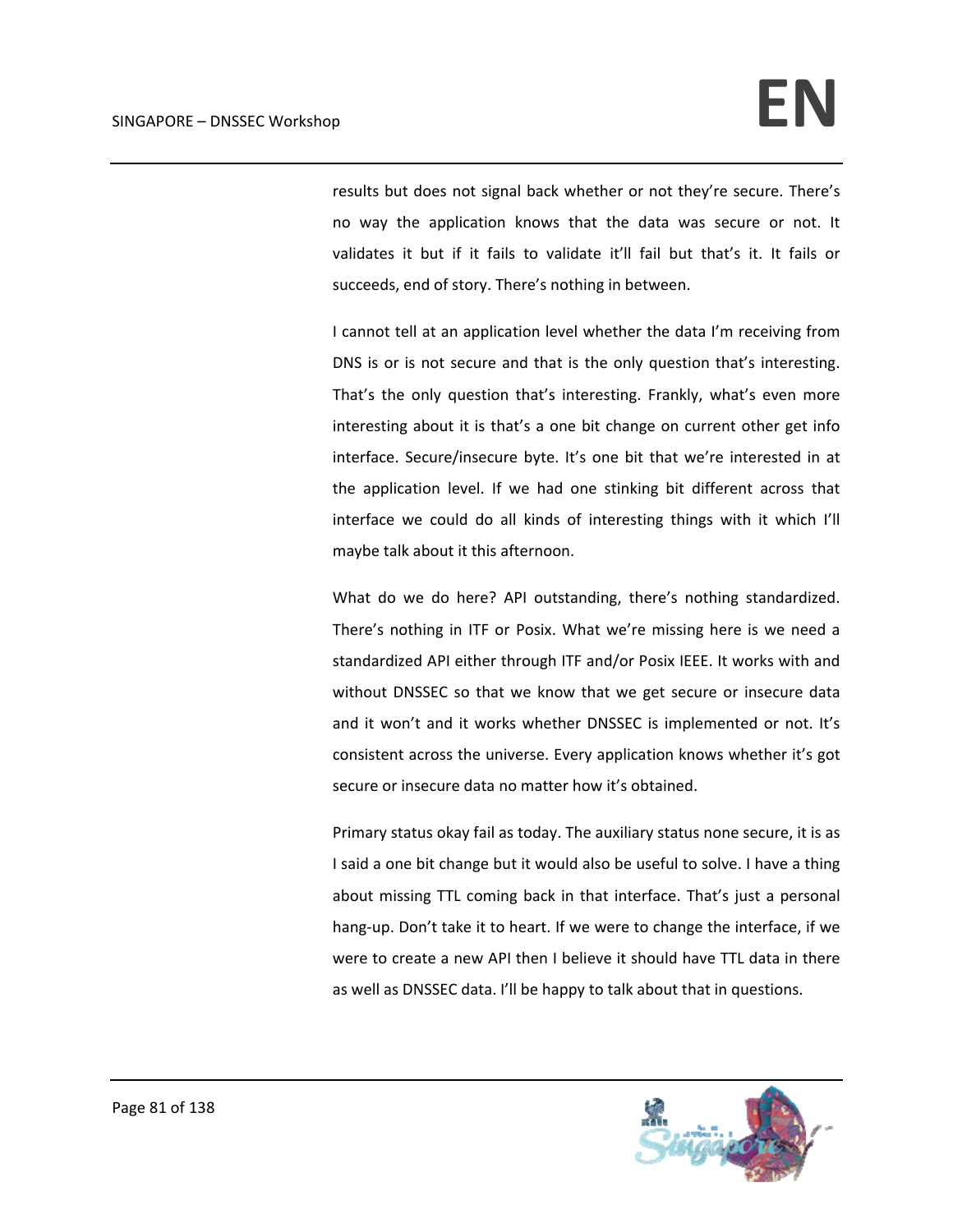The second point is DNSSEC aware or validating stub and/or caching resolver. Sorry for these huge long terms but there are subtle differences between DNSSEC aware and or validating stub resolver most of which today cache so that's why the terminology is as gruesome as it is.

Here are the issues about stub resolvers. Two different architectures in my view – one of them is use AD, interpret the results, pretty simple, needs an API clearly, no trust anchor required. The area resolver does all the work. The disadvantage really is that last point. I have a real problem with validating area resolvers. I believe they're a D-DOS attack waiting to happen and to have all these area resolvers doing all the heavy lifting.

Let's look into the future and hope that one day, one or two or .003% go to 90% validating domains then just think of the work that's being done especially with TTLs these days of two or three or five seconds. We're seeing these lunatic TTLs, we're seeing records. Just think how much work these stupid area resolvers have got to do. It's just a staggering amount of work. Especially when you get idiots – you see them writing on the mail groups on a regular basis. If 204K is good maybe 4084 or 4088 is even better, the theory being that if one glass of wine is good for you, good for your heart then a bottle must be fantastic.

You get people who don't really understand what effort they're putting out there. They just don't' understand DNSSEC even at that trivial level. Secondly there's no work at the local interface. If we look at validations it's fairly complex. We obviously still need the API. There's a lot more stuff to be done there. We can use a full resolver and then BINE, sure.

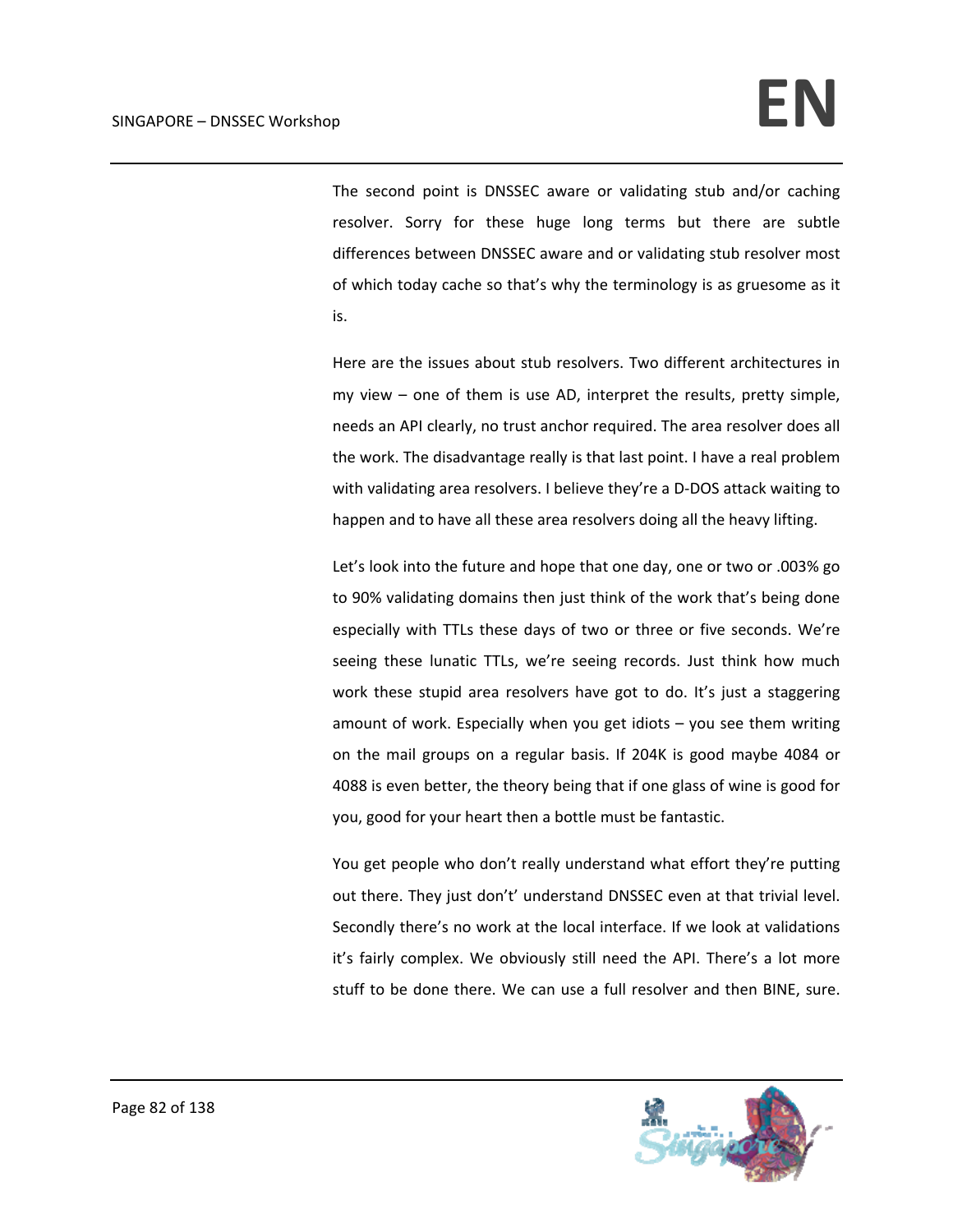Use the CD bit, needs a trust anchor but it does distribute the validation load so each individual PC is not really a source of D‐DOS directly.

Again just looking at this validation, there are two possible solutions there even in validating stubs full resolver and use CD full resolver the code base exists BIND, Unbound, others, does not use the area resolvers for caching purposes. I think that's a problem personally.

Mobile data volumes, we're getting a lot more data coming down to the end user so if we do any validation at the end user's device we increase the data volumes. We've all talked about that. That's fine. Networks are getting faster and faster and faster. Is it acceptable in the mobile world? Is that data volume increase acceptable there?

Finally if we do full resolver at the desktop, every single device is exposed to all the nasty guys on the web. Is that a smart thing to do? That's the job of the area resolver. If we use the CD bit we can use the area resolver, use its caching functionality and more particularly as defense against the nasty guys. Mobile data volumes are lower, there's less data flying backwards and forwards. We're not doing the whole hierarchical search all the time but mobile volumes are lower but it does need code based changes.

My take on the stubs in terms of desktops, their standing stuff there is DNSSEC API obviously and all methods all possibly exist. There are at least three architectural solutions that I've outlined here. We need some code changes for some of them and we may need to solve mass root key distribution problems. Local validating stubs are orders of magnitude change in terms of distribution of the root key.

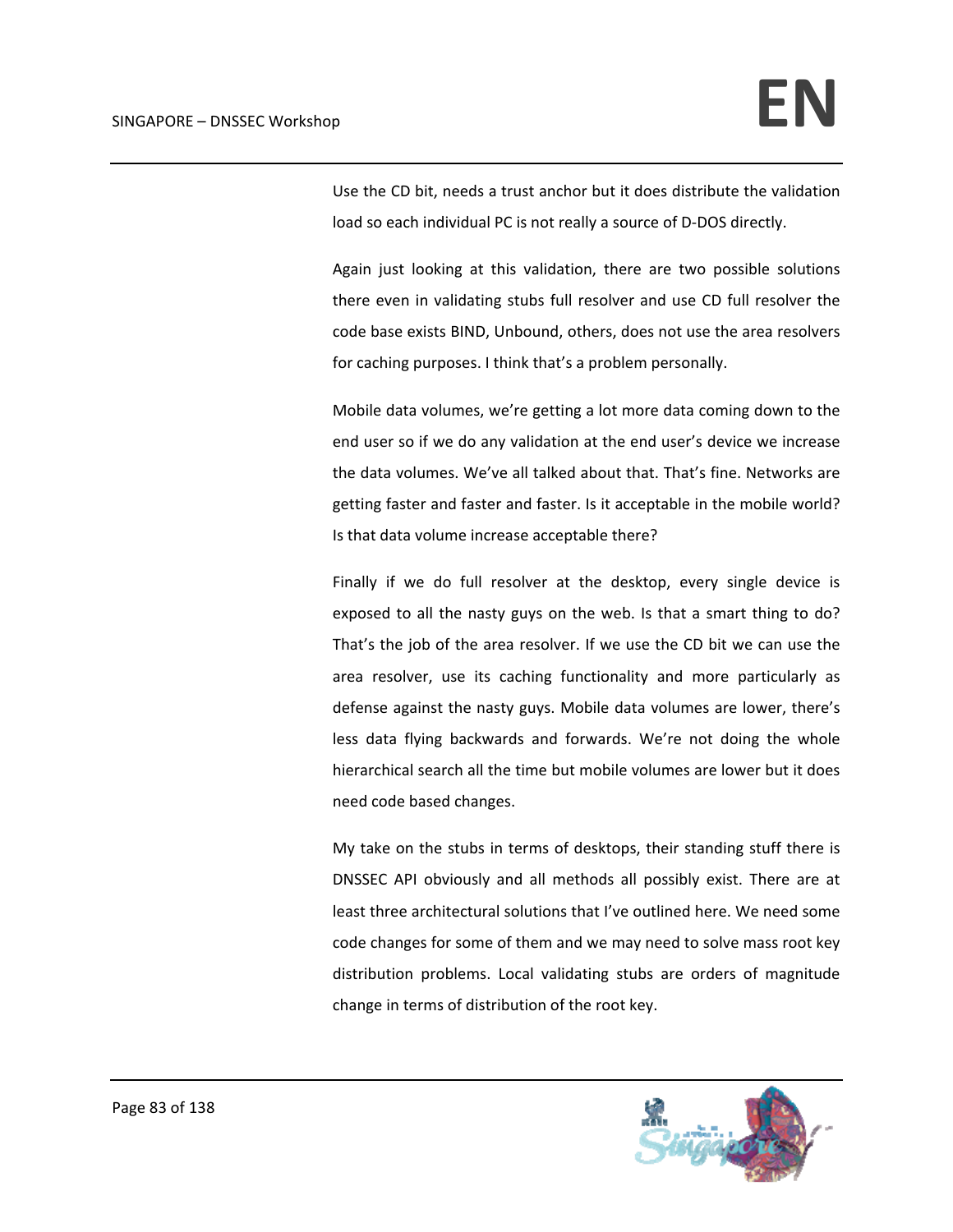Final point, root key handling – let's get down to this one. Here's just a throwaway slide. Sorry it's a very busy slide. Here's my first take. I don't see a difference between getting the root key from DNS and getting the root C sets. I see no logical difference in them at all. I see a lot of people getting uptight about this and I see what the root ca guys get away with and it's frankly terrible. They get away with it because they started it in 1992. You're just more nervous. Getting root keys via HTTPS has got to be someone's idea of a sick joke.

Let's look at key rollover now. My contention and I have changed my view on this. I'll readily admit it. I wrote a book in 2005 for DNS and BIND for where I advocated constant messing around or constant processing and I have changed my mind on that. I don't believe, I think we need a constant test bed is my proposition. It's not unique to me. There are other comments made to this rollover procedure. I think we need a constant test bed, a DLV like approach.

I think not using either/or but within the hierarchy a DLV type system where the .harper that needs to be constantly there so we can test because there is no single point in time when we can make a change. If we do a rollover this year or whenever ICANN has got to do it, in 2027 when half of us in this room are dead, people will be looking back saying, "They did that way back in 2004, 2014 there were only eight people DNSSEC at that point so yeah, it went pretty well. Now that there are two and a half billion people using DNSSEC we're going to have a problem." It's not a realistic proposition. We need a constant test bed in my point of view.

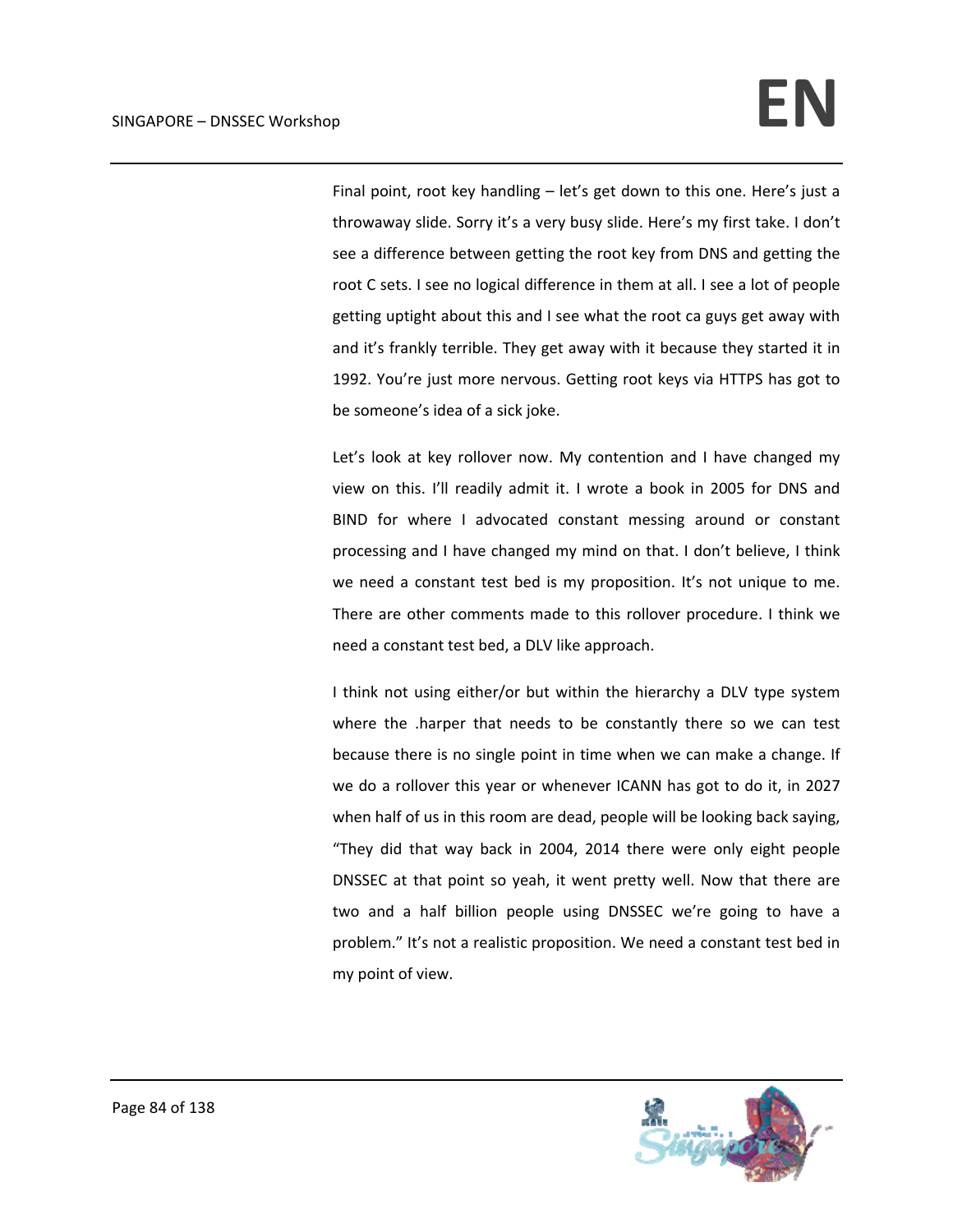I believe keys ought to get stuck under root.harper. You can have different ones. You can have test ones, emergency ones, next ones, backup ones, a whole host of stuff. Stick them under DNS keys or create new RR type if you want. Rollover, you fail to validate use the emergency key. Maybe it's as simple as that – maybe. I'm throwing this stuff out because problems we all know is not the key change but [inaudible 3:28:09/8] in rollover.

That's the big problem because it implicates every resolver out there will support that new algorithm. The [inaudible 3:28:25.5] approach means all the resolvers have caches which means that we can use the area resolvers as ways to minimize the two and a half, three billion devices that will start sucking new root keys when we rollover hopefully at some point fairly soon. Well, maybe not in my lifetime.

In terms of the key, it's either too late depending on who you believe with all this NSA nonsense. It's either too late to change the key because it's all ready compromised or we have until 2027. Why do it before? I'm constantly shocked. Some of you looked at the expiry date on root ca keys on your browsers. Have you ever looked at them? I was staggered the first time I saw it. 2027, 2028 – I don't believe this stuff. Guess what, that's what it is. Why do we have to roll this stuff over? What's the attack vector on a compromised root key?

What is it? That's a question. What's the attack vector? Do I have to suck onto every instance of every root server, all two and a half, three thousand of them? I have a man in the middle on one little area resolver? Tell me what the attack vector is. Are we being realistic? Do we even need to worry about it? Finally if I look at ICANN's security

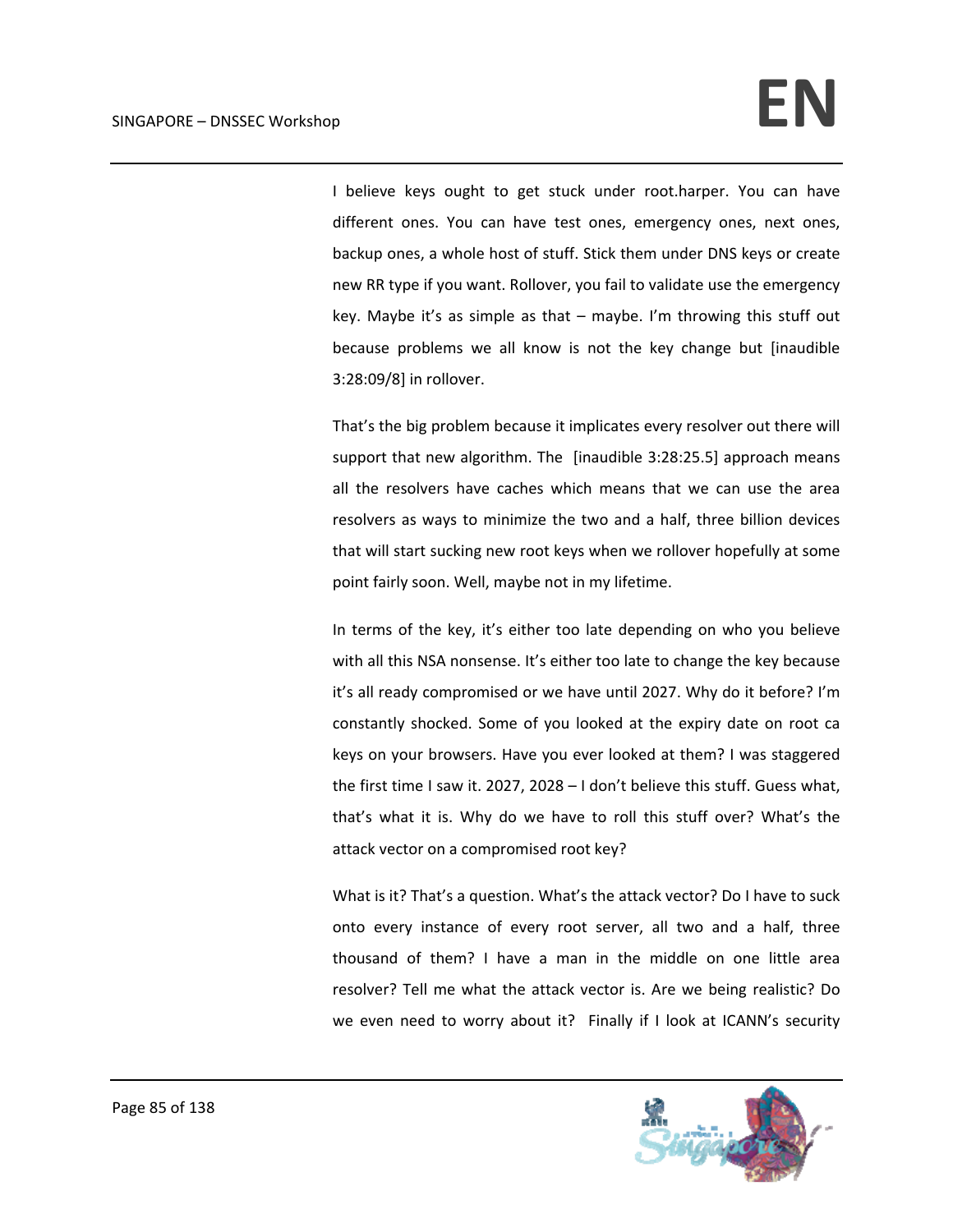process and I compare that with the X509 CA security process it seems to me that ICANN is greatly superior. I think there's an outstanding issue. We need an inbound RFC process for root algorithm changes.

I think we need it. I think it's based on something similar to 5011. I think it made a huge leap forward in terms of regularizing our terminology with keys. I think we need to build on it for the root. That last slide summarizes everything I've said and probably the best thing I could have done was to put that slide up first.

[MALE SPEAKER]: Let's take a couple of questions here. Warren you were raising your hand in the midst of this.

WARREN KUMARI: It sounds like what you're saying is, "I would like a pony," and luckily there is a pony for you. Google sponsored Paul Hoffman to write API specification that largely does everything you've asked for. Then VeriSign and Onet labs have implemented this. It's a DNS API. It's an open source and it's being deployed by the Onet labs and VeriSign and a lot of other people are picking up on it and you can get it today. It provides you Gatehost or something similar, but on steroids.

> It gives you DNS signed gives its own validation. It gives you the TTL. It lets you know which trust anchor set you're using. Basically it's all singing and all dancing and it does most of the things you asked for at the beginning. On the root key rollover stuff, I won't go into that too much because I think Russ has a whole long presentation on that. But on that end the CA stuff, there's also DANE which let's you use either the

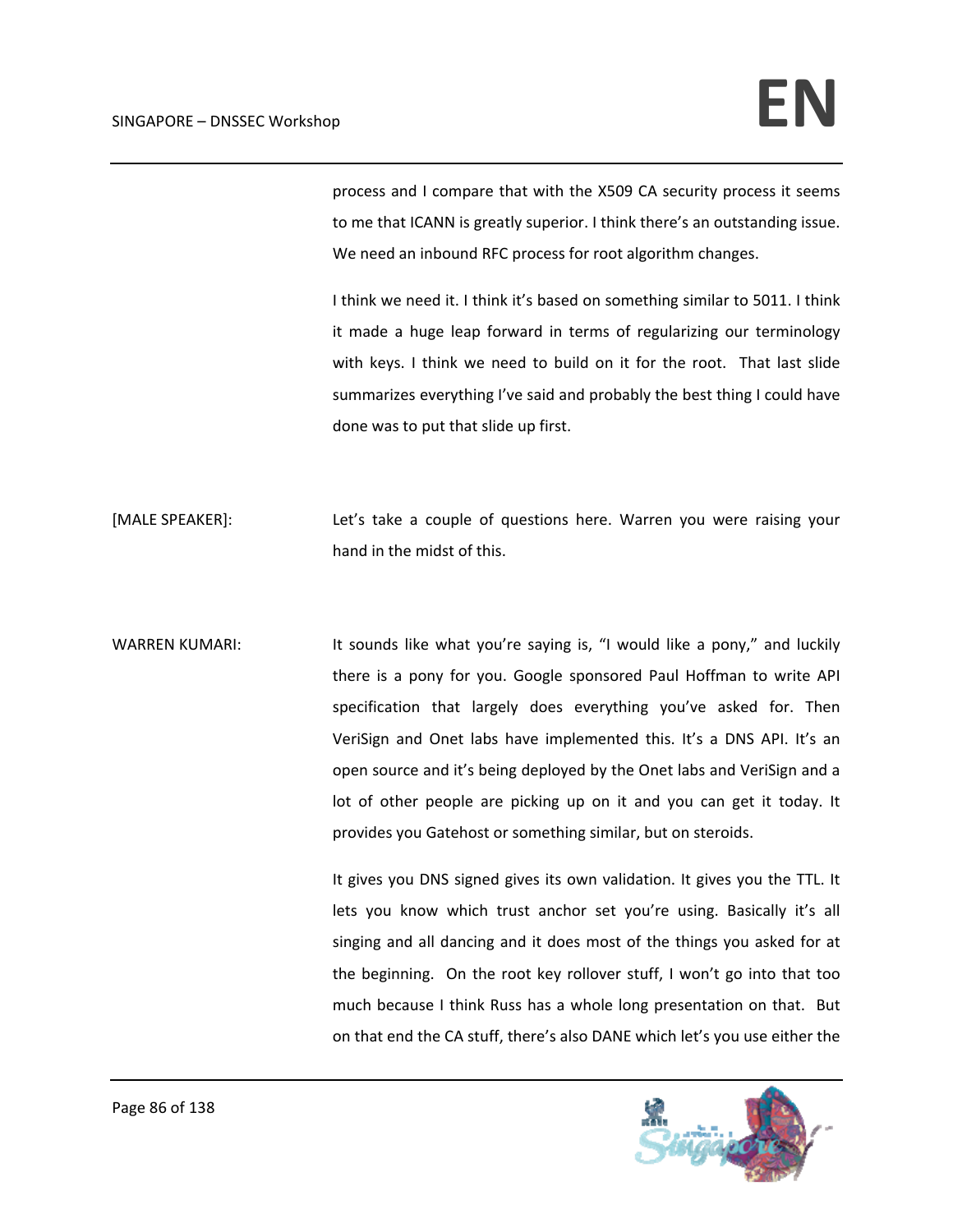|                       | CA type certificates or if you think that the ICANN system is stronger you                                                                                                                                              |
|-----------------------|-------------------------------------------------------------------------------------------------------------------------------------------------------------------------------------------------------------------------|
|                       | can decide to use that instead or you could choose to use both.                                                                                                                                                         |
| <b>RON AITCHISON:</b> | Explain that last bit one more time.                                                                                                                                                                                    |
| <b>WARREN KUMARI:</b> | What DANE does is it lets you publish.                                                                                                                                                                                  |
| <b>RON AITCHISON:</b> | I see DANE as for the perennially paranoid.                                                                                                                                                                             |
| <b>WARREN KUMARI:</b> | Sure, a lot of people are deploying it.                                                                                                                                                                                 |
| <b>RON AITCHISON:</b> | I accept that. There are a lot of perennial paranoids, yes.                                                                                                                                                             |
| <b>WARREN KUMARI:</b> | Okay, sure and for key rollover there's also talk about doing basically<br>something like CDS or CDNS key but for the root anchor or for the root<br>trust anchor instead or as well. Then anybody that's using DNS API |
|                       | would presume to be quite happily suck that in.                                                                                                                                                                         |
| <b>RON AITCHISON:</b> | Two formal questions. Firstly, go through the list of people who are<br>supporting this API?                                                                                                                            |

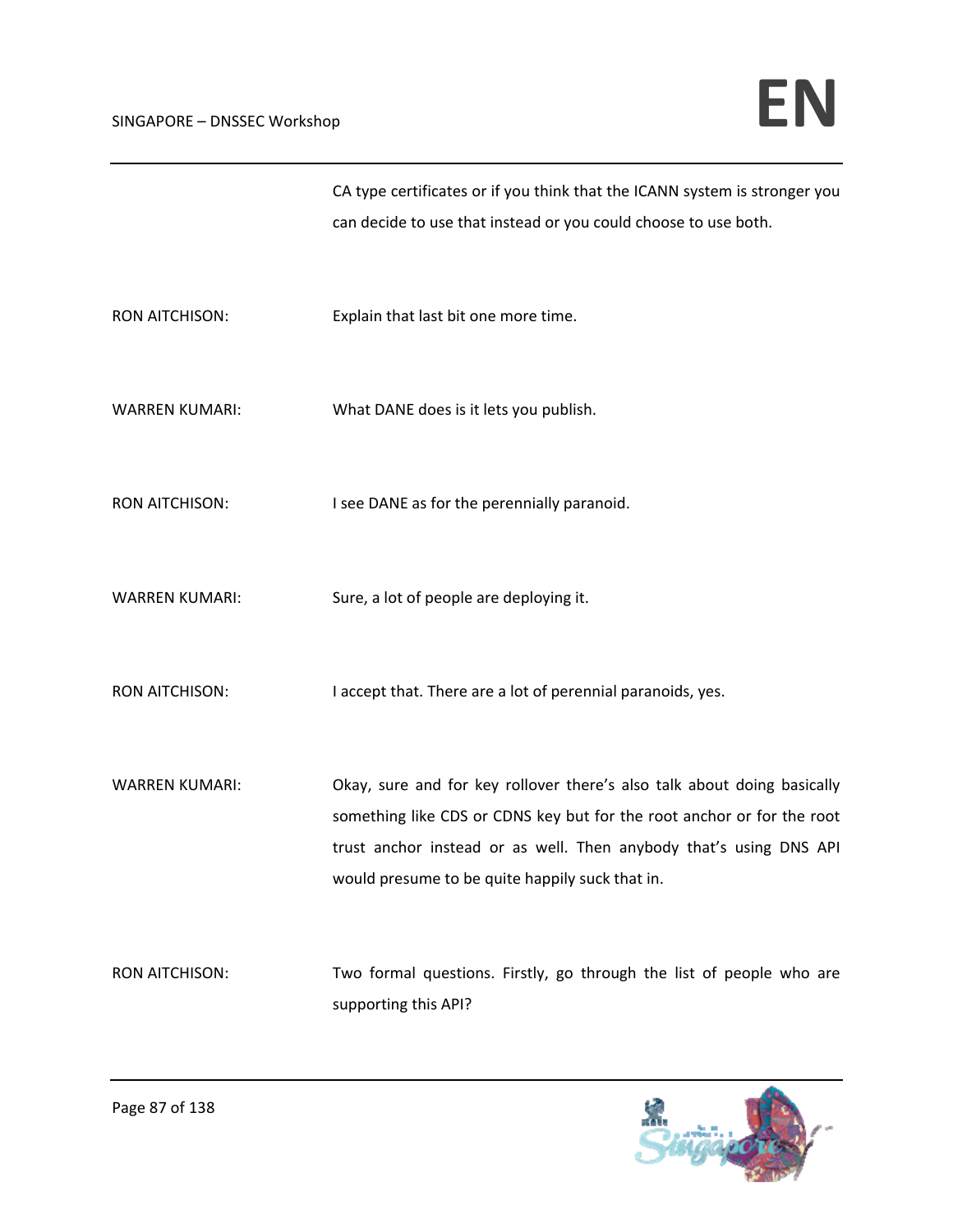WARREN KUMARI: The API was released a week ago and so far there's been a bunch of excitement. You're talking about let's build an API. That's been done.

[MALE SPEAKER]: I have some slides I can show. I presented this on Monday at the Tech Day Talk so you can look for those slides there.

RUSS MUNDY: One comment I'd like to put in with respect to the API discussion, the problem has not been lack of API or lack of effort to create an API. The problem has been more likely multiple APIs none of which have been fully and broadly accepted by the applications community. There are a number of applications and application‐centric things that have elected to say, "We don't like any of them and we want to do DNSSEC and so we're going to develop our own." I think time will tell whether or not the existing ones are good and will become a singular, common thing.

> I'd say it was about eight years ago, the one that's in DNSSEC tools which happens to be a project I'm associated with. We had everyone's agreement they were going to go off and implement that. Everybody started but we got no applications uptake on it other than the applications that we did. We have a group of them including a full browser called Bloodhound that does everything but it's not been community‐wide. People haven't picked up the ball and run with it for all types of different reason.

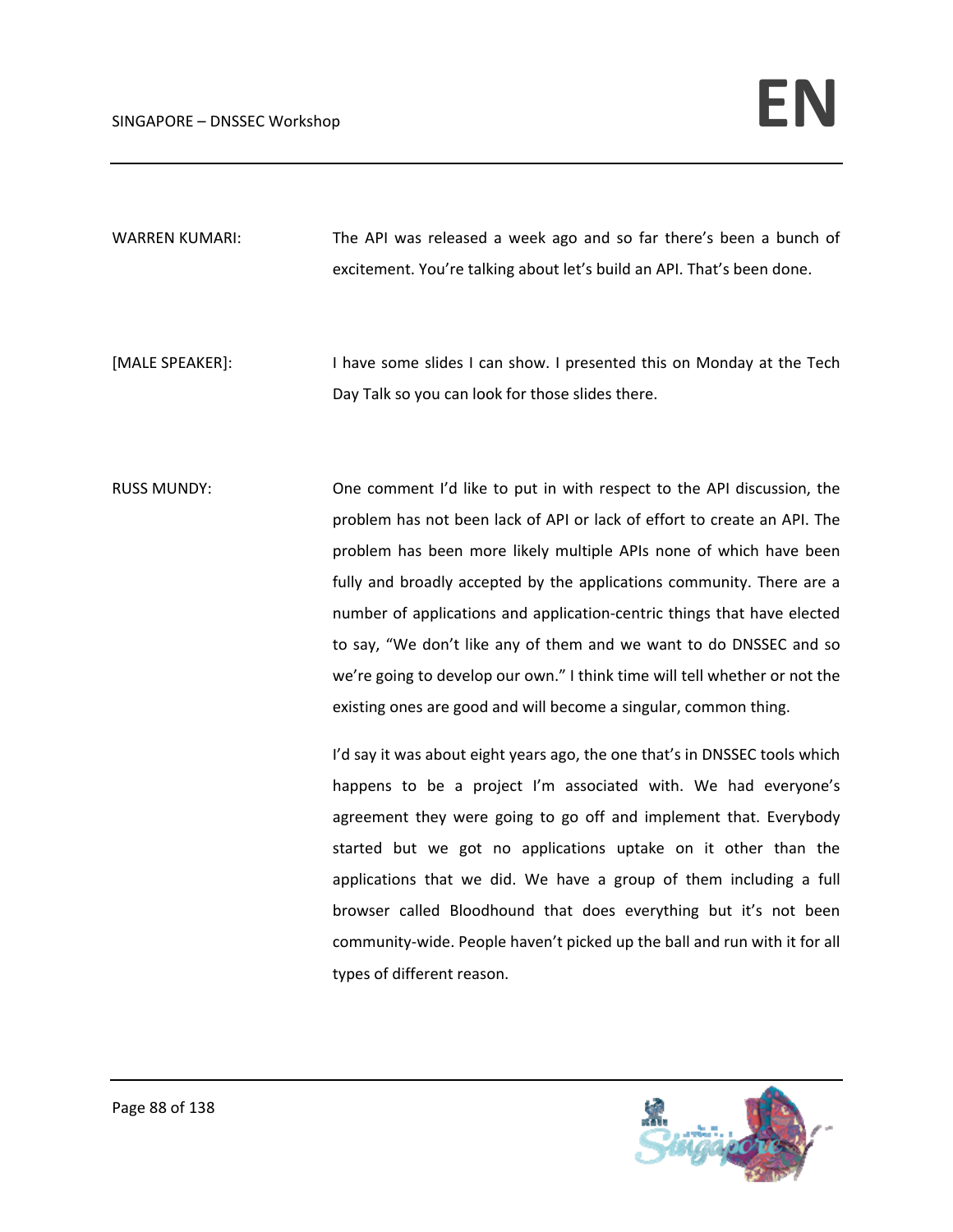## $SINGAPORE - DNSSEC. Workshop$

- RON AITCHISON: I'd like you to expand on those reasons. It seems to me and this is one of the things that I the Google API might have a problem with I'm going to use the historical analogy here. The drive for standard APIs has come mostly through the Posix industry for DNS interfaces been implemented in C standard libraries pushed out CC++ and then a bunch of folk have put wrappers for Python, Ruby, whatever it be on top of that. That's the driving force. What's coming out of Posix with some support from the ITF. I guess my question is why has that not so far happened with the current proposal and two, back to you are you proposing to go down that route or are you just throwing it out there?
- RUSS MUNDY: In terms of the work that we've done and others have done, it wasn't just our group. It really was an ITF related effort that was not actually ever picked up by a Working Group. A lot of it was that the applications folks were more interested in a full replacement for the DNS API rather than just additional API code and specifications that would allow you to do DNSSEC things in addition to the existing DNS things. I think that was one of the impediments to it not going further. Operating system vendors are indeed looking at the DNSSEC API needs at this point in time. We'll have to just observe and see what happens.
- WARREN KUMARI: The plan is that this will either be Posix or open Unix standards or the open group, whatever their other set of names are. That's always been the plan.

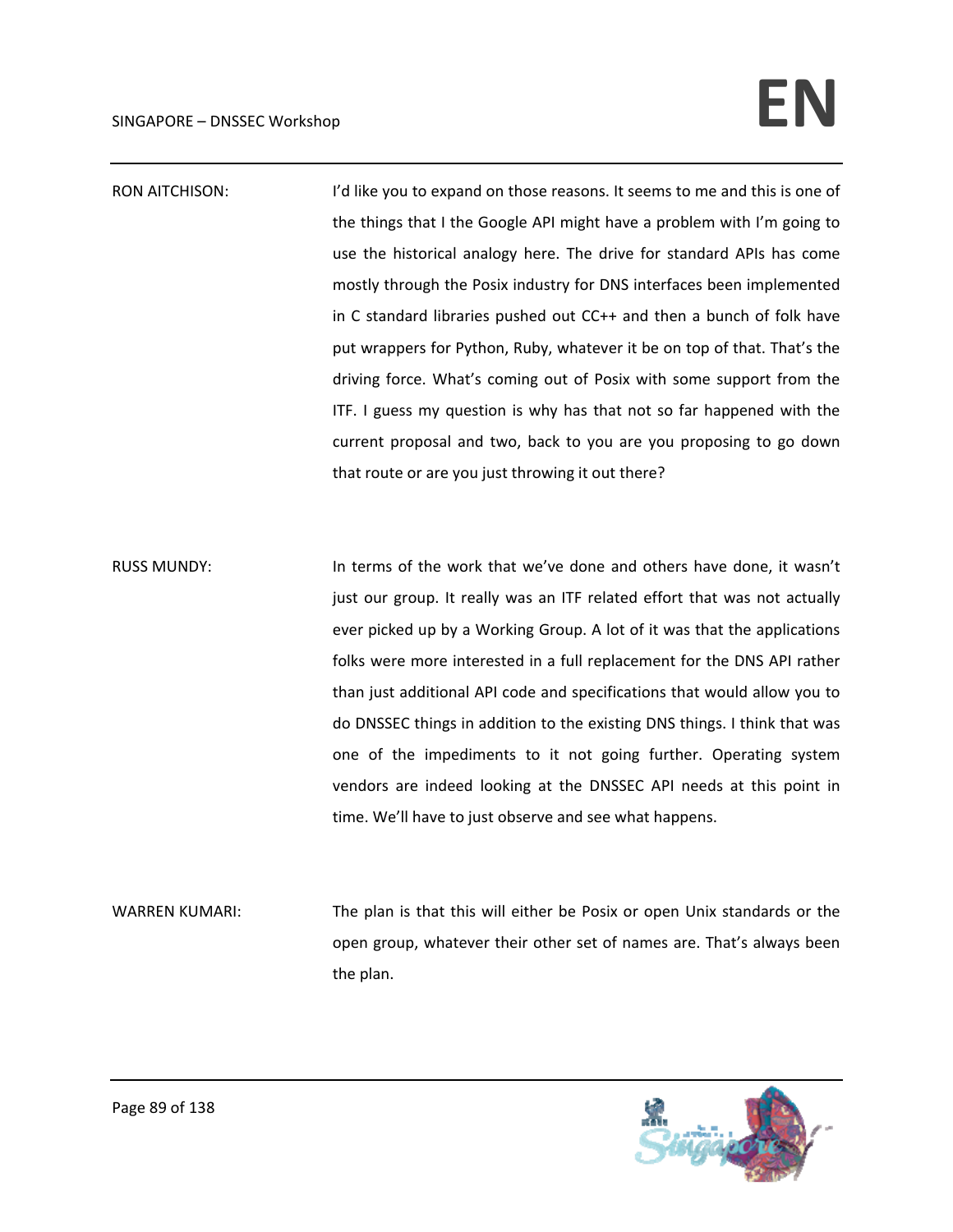## $SINGAPORE - DNSSEC. Workshop$

- [MALE SPEAKER]: I just wanted so say that I think when Paul Hoffman started off his project to work on this API specification, he was very smart that he engaged the applications and browser guys very early on and got their feedback. One of the outstanding features of this is that the API is designed to work with any number of event libraries because each browser uses their own event library underneath. That was a design feature from the start. From our talking to them, they are very excited about the release that was made just last week.
- WARREN KUMARI: This is a presentation on a report that was issued by the SSAC Security and Stability Advisory Committee with respect to the DNSSEC root key rollover. It has been presented before and I'll go through it fairly quickly and then open up for questions. As much as anything I'd like to give folks a chance to ask questions and interact.

The general content of the advisory is it lays out the topics that are viewed SSAC as important things you need to look at, think about and consider as you go forward with the root key rollover. I won't go into the specifics in depth so we have time for questions but you can see the list is moderately long. It's a fairly technical report for SSAC. It's not something you just want to wade into if you're not all ready familiar with DNSSEC.

The first recommendation is that the root key management partners which are the ICANN, VeriSign and NTIA need to undertake a significant communications effort worldwide to get the word out that this is happening. As Ron mentioned there's not many people using it now and in a few years it might be massive numbers. The presentation by Geoff

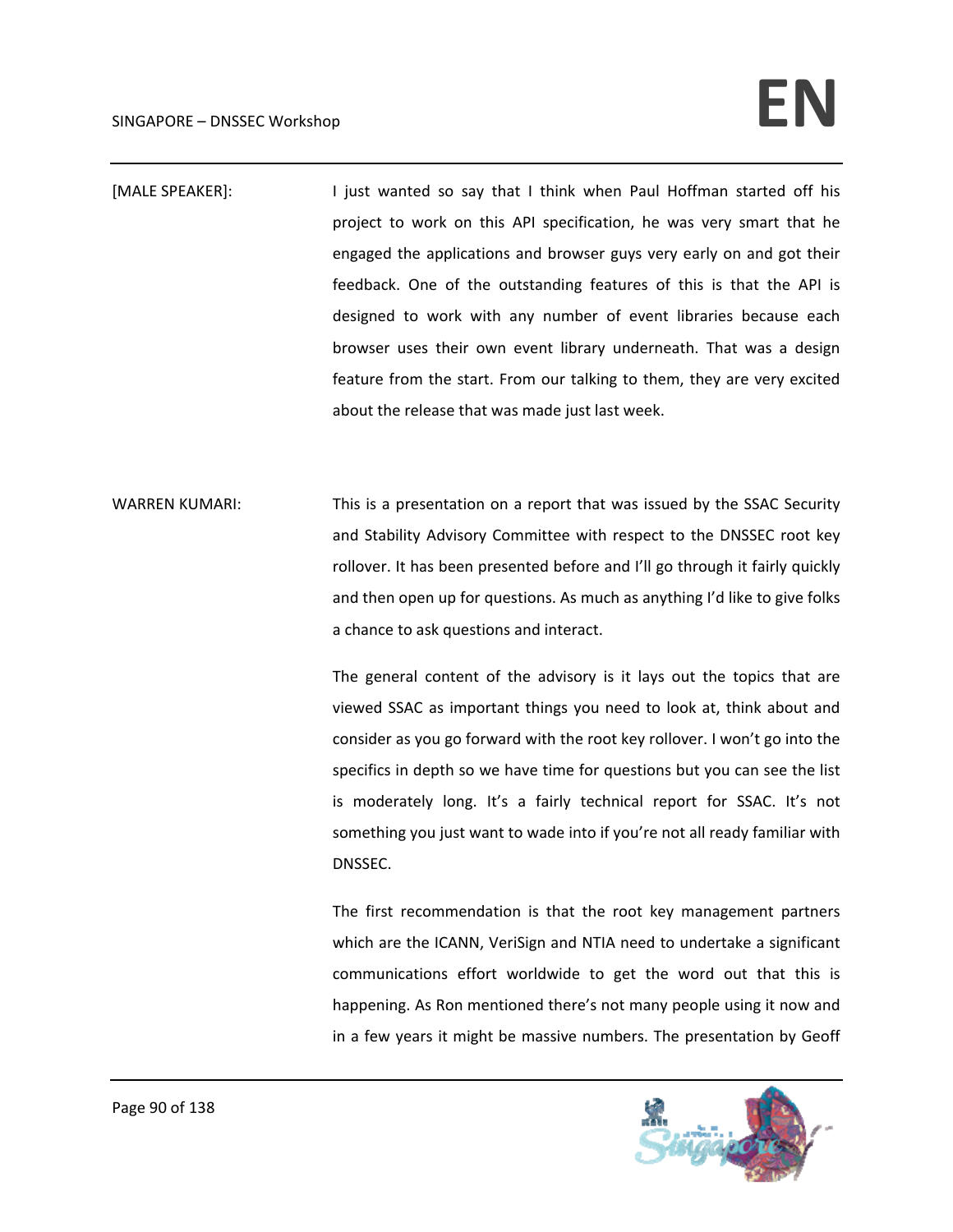Huston earlier today indicates that 6% or so of the Internet is doing validation. People need to know that it's on the way. Communication to the world is a very important effort.

The next recommendations are really pointed at things that are being operated by middle box, by vendor, by home users and when you get into that realm the world grows mighty fast in terms of numbers and counts. Again, this is a suggestion by the SSAC that the ICANN Staff should lead the effort to create a test bed that would provide a place where these could be tested. The third recommendation, we need to have a clear definition of what breakage means. A lot of people use the terminology, "Golly, my DNS just broke." What does that mean? It's really very important to have a definition of it before we start the key rollover things.

Recommendation four is again a recommendation towards ICANN Staff. There might be a need to roll back the root key to the current root key. For some unknown reason nobody can think of why you would want to do that at this point but it is not beyond the realm of possibilities so you should have all ready thought about what the procedures and processes that need to be executed if that did become a reality.

The fifth recommendation was for the ICANN Staff to lead or otherwise coordinate and encourage the collection of as much data as possible and the right type of data with respect to this upcoming root key rollover whenever it might happen so that there would be real data available to examine with respect not only this event but to compare to future similar events.

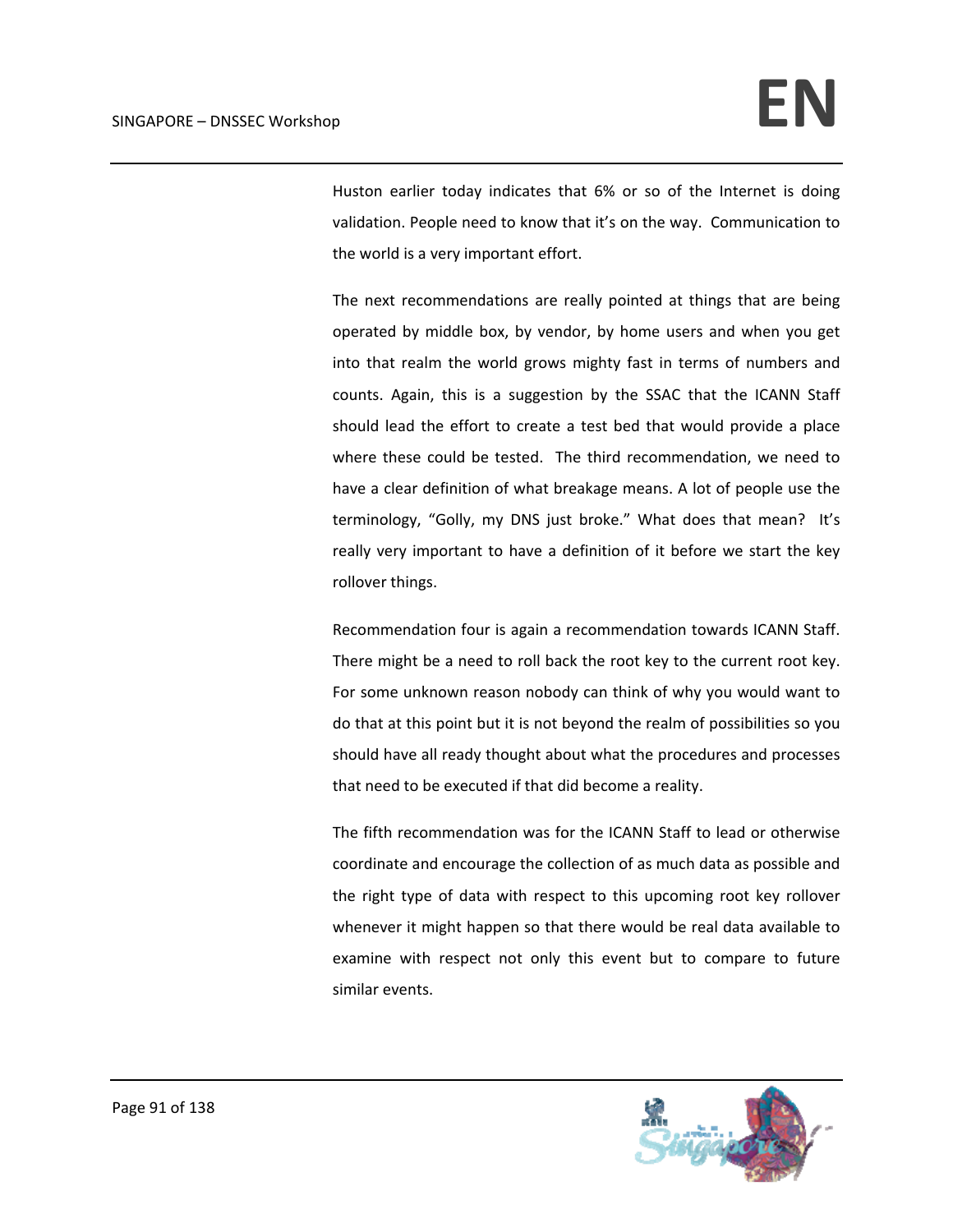## $SINGAPORE - DNSSEC. Workshop$

That is the end of the recommendations. I did want to leave time for questions and we have seven minutes. Do we have questions? We also have Duane from VeriSign who's willing to come up and answer questions in this topic area as one of the folks involved in the root key rollover.

[MALE SPEAKER]: Could you go back to the first recommendation and put up the slide? Just out of curiosity, it says here to talk a lot. Talk about what? I'm being kind of facetious but in a sense what do you think should be communicated besides just communicating?

WARREN KUMARI: One of the challenges involved in doing this is most people who would be using the DNS would likely have absolutely no idea that DNSSEC is there, that DNSSEC is being used by some people and that one of the critical items, the root key itself is going to be changed. We would not expect that it would affect non DNSSEC users but in the wonderful world of uncertainty of DNS, it could. The root key management partners need to get publicity around the fact there is going to be this change that occurs that could cause disruption and problems.

RON AITCHISON: If we look at the current recommendation in terms of key size it's 24K until the year 2030. Now assuming that does not change and something nasty doesn't happen in the intervening 16 years why do we need to change the root – period?

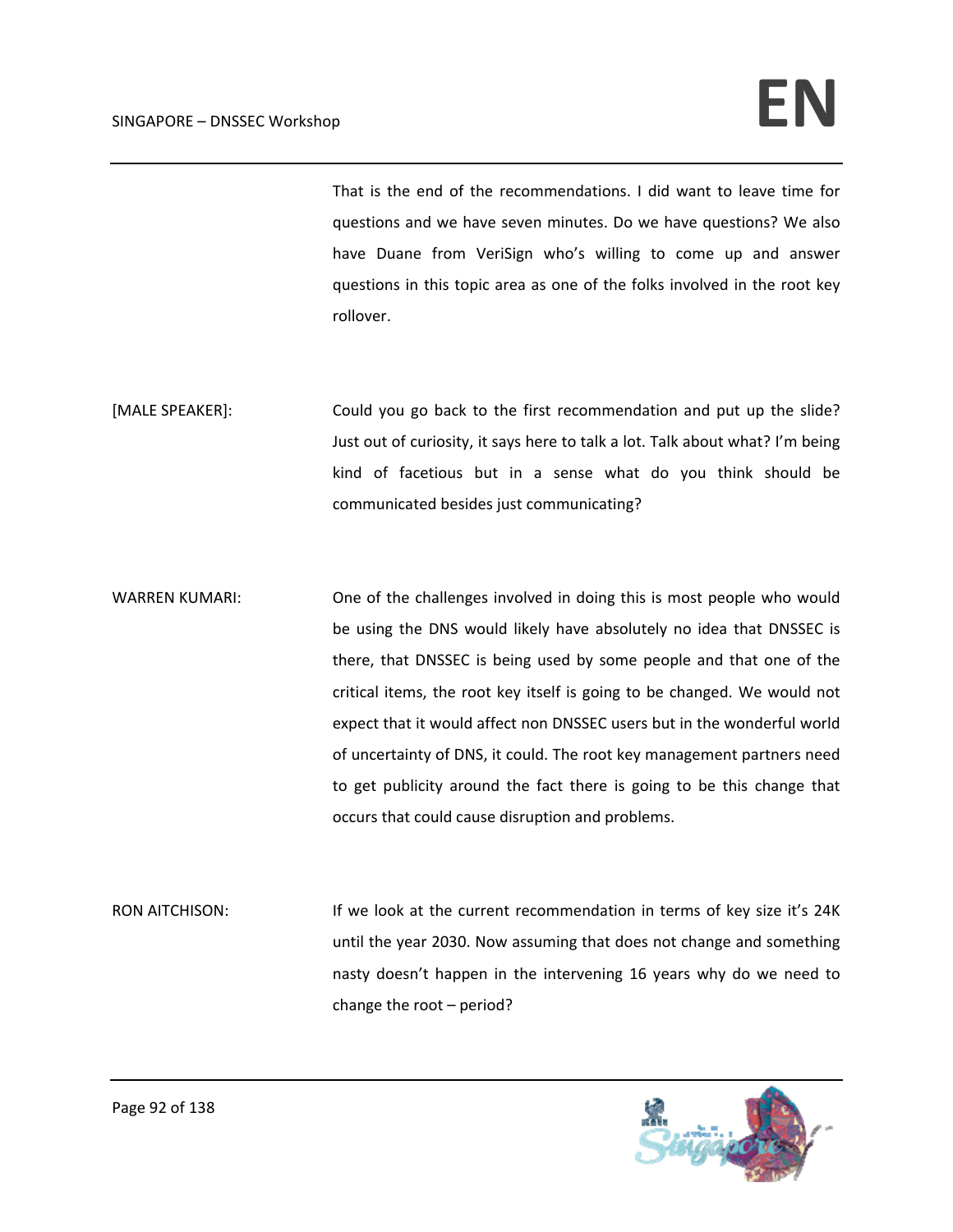JOE ABLEY: Intink there is more than one reason to roll the root zone KSK. The idea of rolling it because the crypto is inadequate is I think last on anybody's list of reasons as to why it should be rolled. The more compelling reasons in my opinion are operational currency. If you've never tried to do it you don't know if you need to do it.

> The second part, however much we might hope that the procedures protecting the KSK secure materials remain impenetrable forever you have to prepare for the eventuality that there is a compromise of some kind or some loss of trust in the current key materials. If you believe that then a roll at some point will be necessary in which case you may as well get practice in a controlled environment rather than having to do it in a panic.

WARREN KUMARI: Two additional things, one the HSMs have a limited lifespan on the battery. Eventually this is going to have to happen. Assuming you can restore it to the same HSM and could still get the same HSM and it's still…It's an entertaining and potentially somewhat exciting job to do.

RON AITCHISON: I don't think there's any difference between creating a new key and recreating a key – none at all.

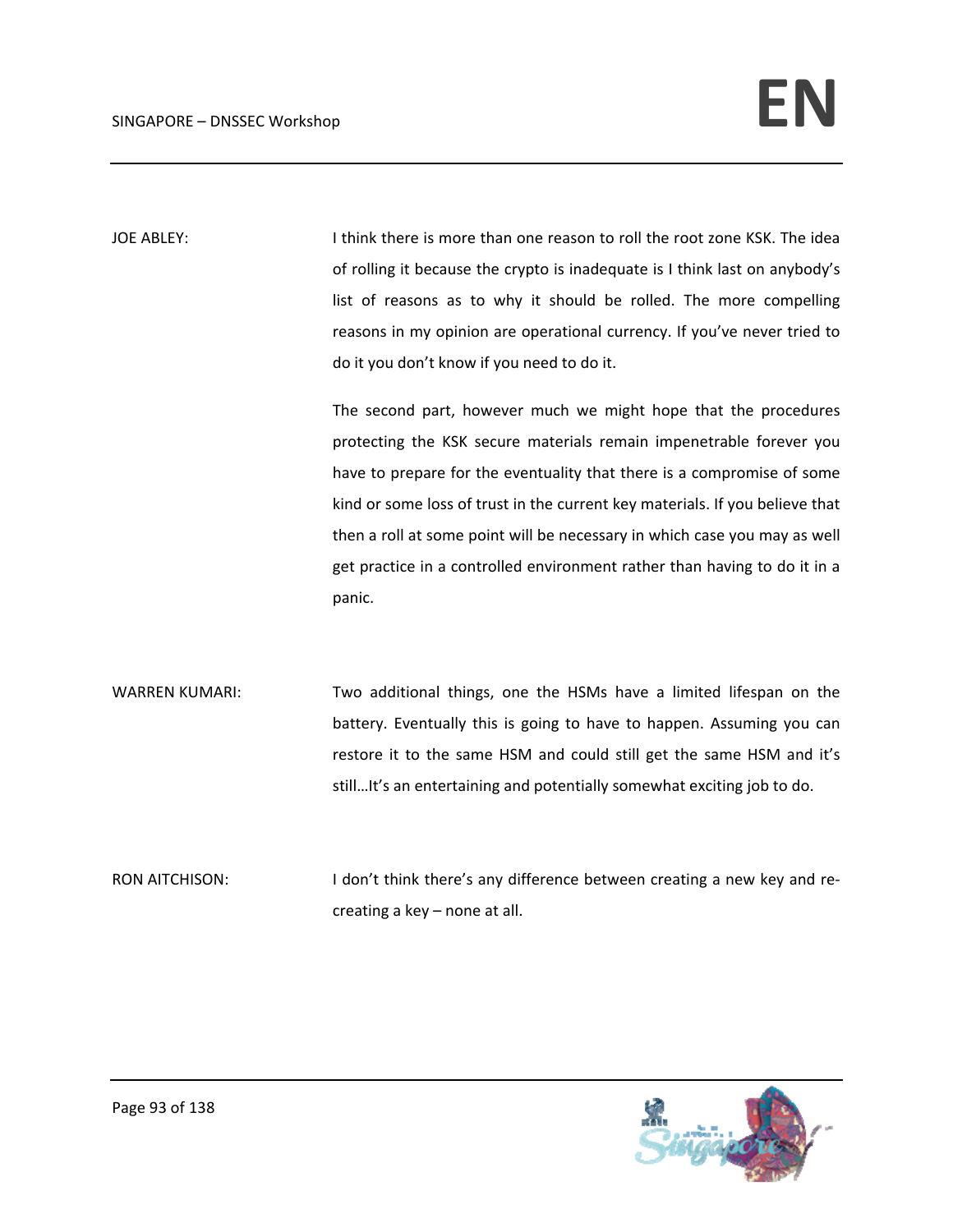- WARREN KUMARI: Actually there is. If you create a new key you're doing it on new hardware in parallel, you're not monkeying with the existing HSMs which gets fun.
- RON AITCHISON: That's not my understanding. If you want to recreate the key because your battery life is exhausted, your HSM is dead then you bring the same group of people together in the same room and do the same fantastic things to create the same key. You must be able to recreate the key – period.
- WARREN KUMARI: No, you do not ever want to be able to completely recreate the key or somebody else could.
- [MALE SPEAKER]: There's a very, very, very, very big difference between transferring the key between two HSMs and creating what amounts to an additional copy of the original key.
- JOE ABLEY: I was somewhat familiar with the processes for doing this because I was involved at the time the root was signed. There is a backup copy encrypted set of key shares that are stored in the same physical protection as the HSMs that can be used to restore exactly the keys that were generated to start with onto the same model of HSM authenticated with these trusted community representatives which are known an RKSH, Recovery Key Share Holders.

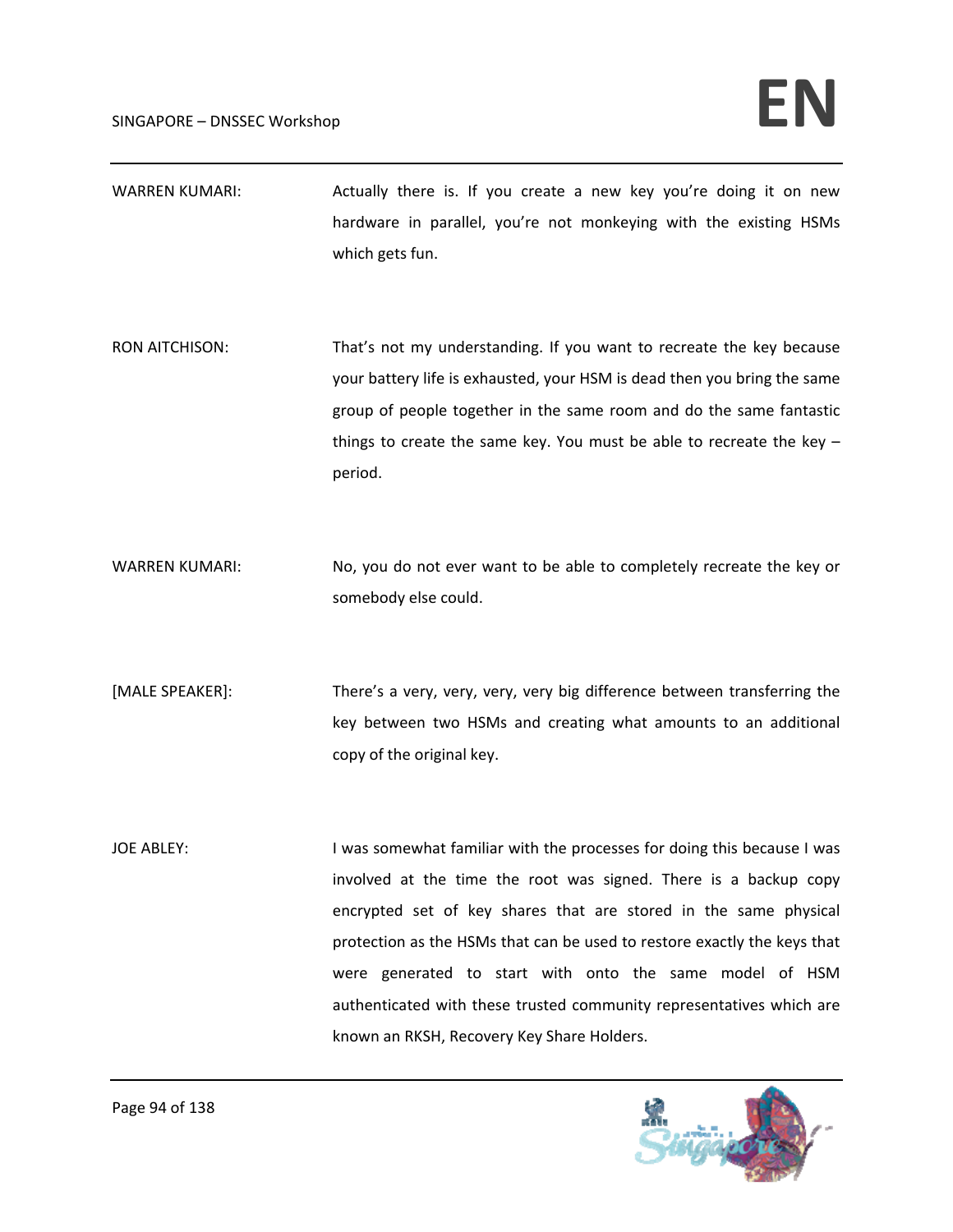There is a procedure and it's documented. You'd fly those people back into the facility. They would make use of their keys and the whole thing could be restored. The last recovery for batteries going bad and HSMs is covered in the existing procedures.

MEHMET AKCIN: I'm quite familiar with the process as well.

WARREN KUMARI: For those that don't know, Mehmet was the person who was striking most of the keys in the original key signing ceremony.

MEHMET AKCIN: I agree with what Joe said and definitely the fact that battery lifetime or HSMs need to be replace is not the real reason. I think one reason that has been discussed is that if you don't change something and keep it as a factor for a long time people are going to embed it in some places and that's going to break things even.

> To get back to your question, security‐wise it's highly unlikely and to us, the rest of the ICANN Staff it also very highly unlikely but the fact that if someone gets this KSK and embeds into a browser and starts doing something, the next thing we know because this has not changed in the last 10 years and suddenly we change, we are going to experience more problems. Now if we change it more frequently then it's another issue. We need to take this time, maybe four or five years.

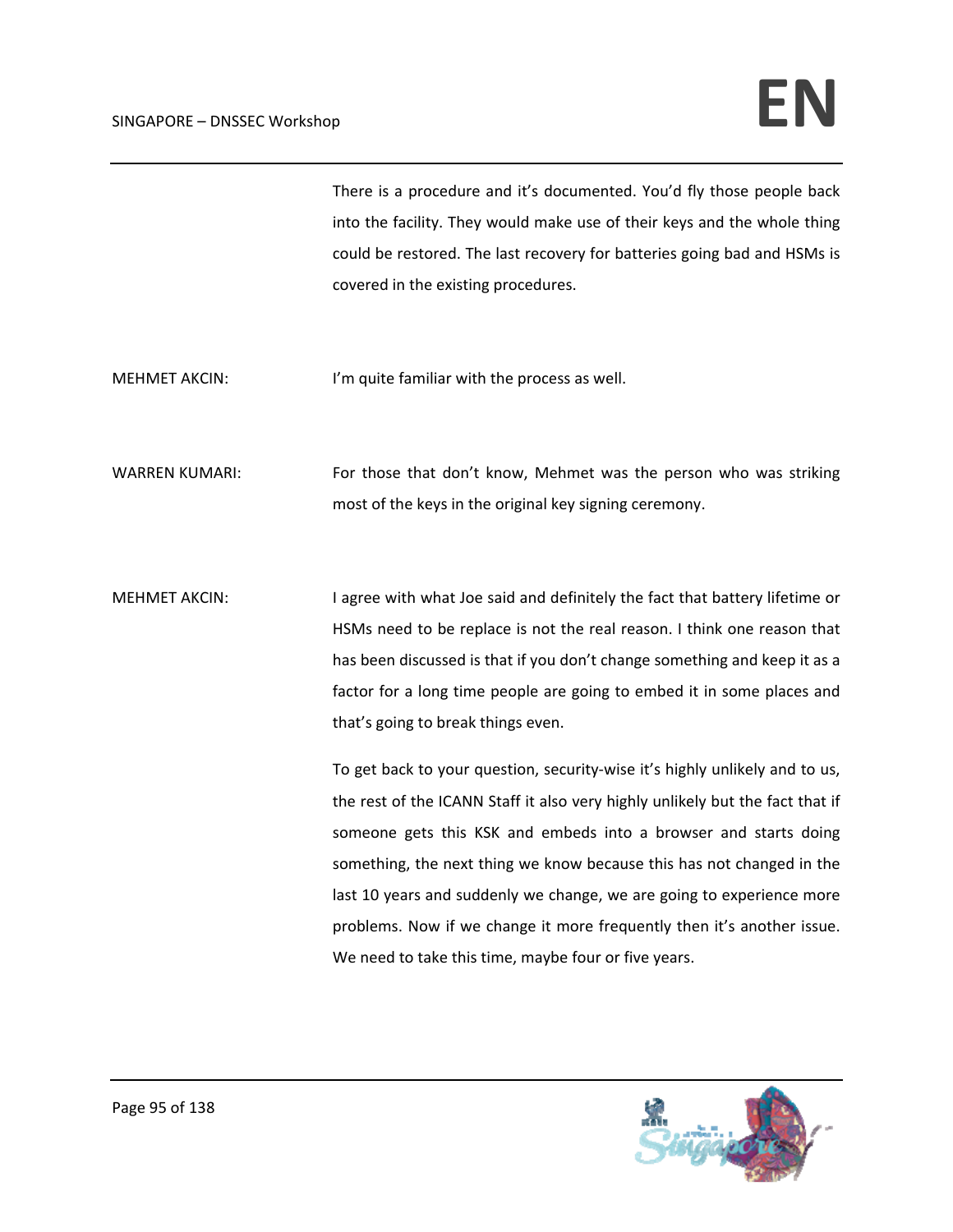[MARY KAY]: I just want to iterate also, I think any of you that have any used any kind of certificate and if you never had a certificate expire and go, "Oops, oh shoot," then I want to talk to you. This really is a process issue and I will agree with Mehmet. We've been very careful trying to figure out how you roll over the root and what do you actually need to do on a step by step basis because you don't want to screw up. You may, hopefully you won't, but the more practice you have at it the better. You don't want to be in the situation where you're panicked about it to try and do I the first time.

WARREN KUMARI: There was also a proposal that wasn't ever followed or implemented that when you first signed the root then the week after that you roll it and then a month after that you roll it and then a couple of months after that you roll it. That way you actually get some operational experience with this. It would be early enough that people aren't relying on this.

> Currently if you roll the root key through some manner and it goes poorly there will be some unhappiness. In five years time or ten years time and this is more widely deployed and you screw it up, there's going to be a lot more unhappiness. There's also having practiced this a few times but also doing it while there's less people relying on it as your first roll.

[ED]: I want to say what he just said. The sooner you do it the danger of it going down. If the population is growing, do it now before 10% become 20%. That's one. The other thing is the current hardware that's being



Page 96 of 138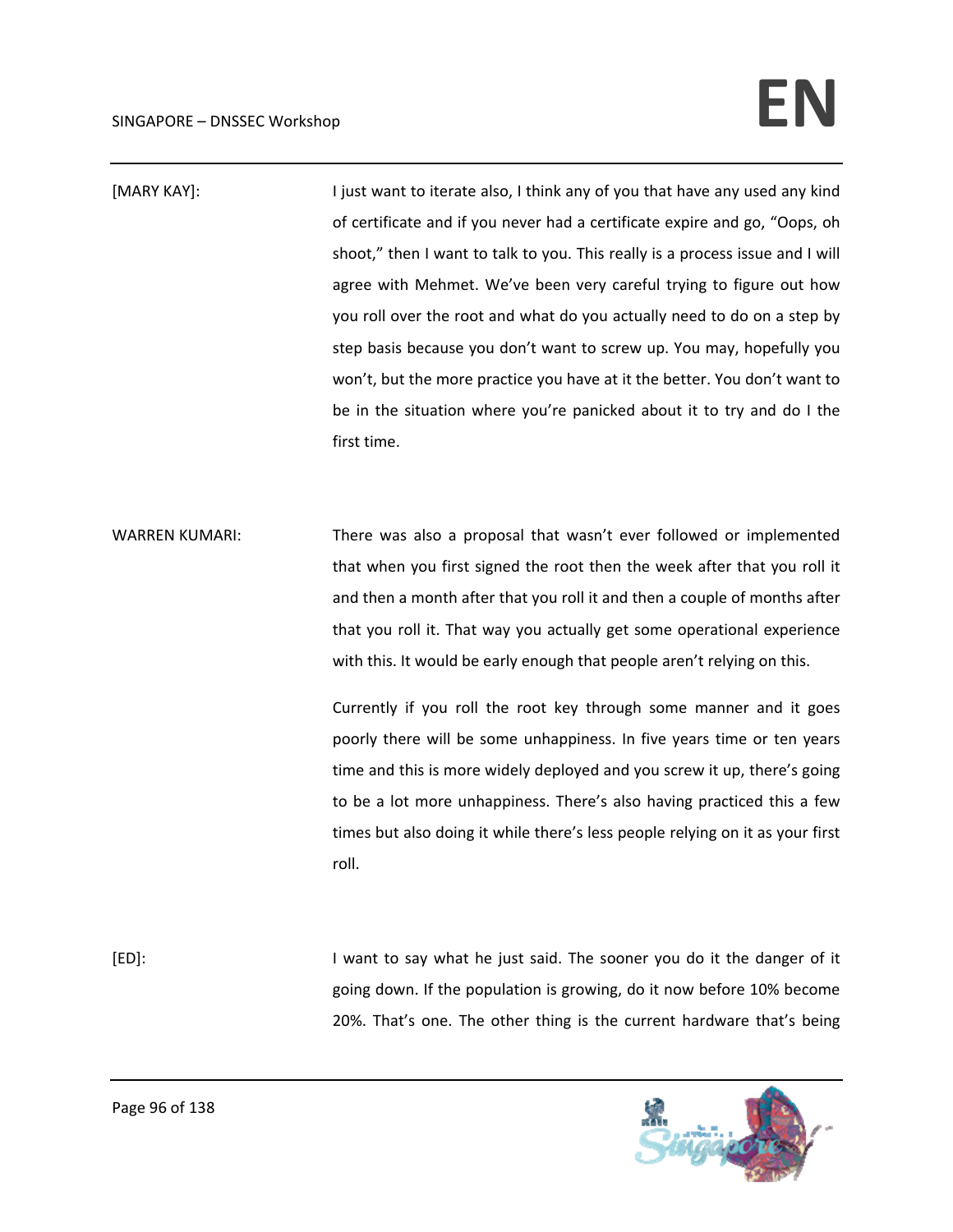used I'm involved with these ceremonies we start losing the HSMs and we are actually able to have a soft crash. We have four of them right now with the keys. If you lose one and are down to three, it's still okay. We can recreate that but we haven't tried it though.

The other reason to roll is that it gives us a change to tech refresh the entire system. Right now it is like satellite years ago it's up in space now, the hardware that's being used right now is technology from at least five years ago. Looking at new laptops, the entire process could be revamped for just generating this. Not changing the procedures and the architecture but the laptops, the hashes we're using, the scripting we're using. This stuff is really old technology that's in the process and coding a new key let's put that aside and just have it over here as a replacement.

RON AITCHISON: First of all, I absolutely agree that we have to do this but my point is this. If we focus on a big bang rollover in 2014, what happens next? Do we have this huge big conversation about the rollover in 2018 and 2020. We need to be able to practice these procedures. We need to have a constant test bed, 100% of the time.

> We need best common practices that define how we will recover from root key failures. I don't think there's a standard requirement there but I do think there's a best common practice needs to be documented there. These things need to be permanently available. I think the DNS tree is perfectly adequate to support that. I think it could be done under the DNS tree that exists right now but we need a permanent test bed. If

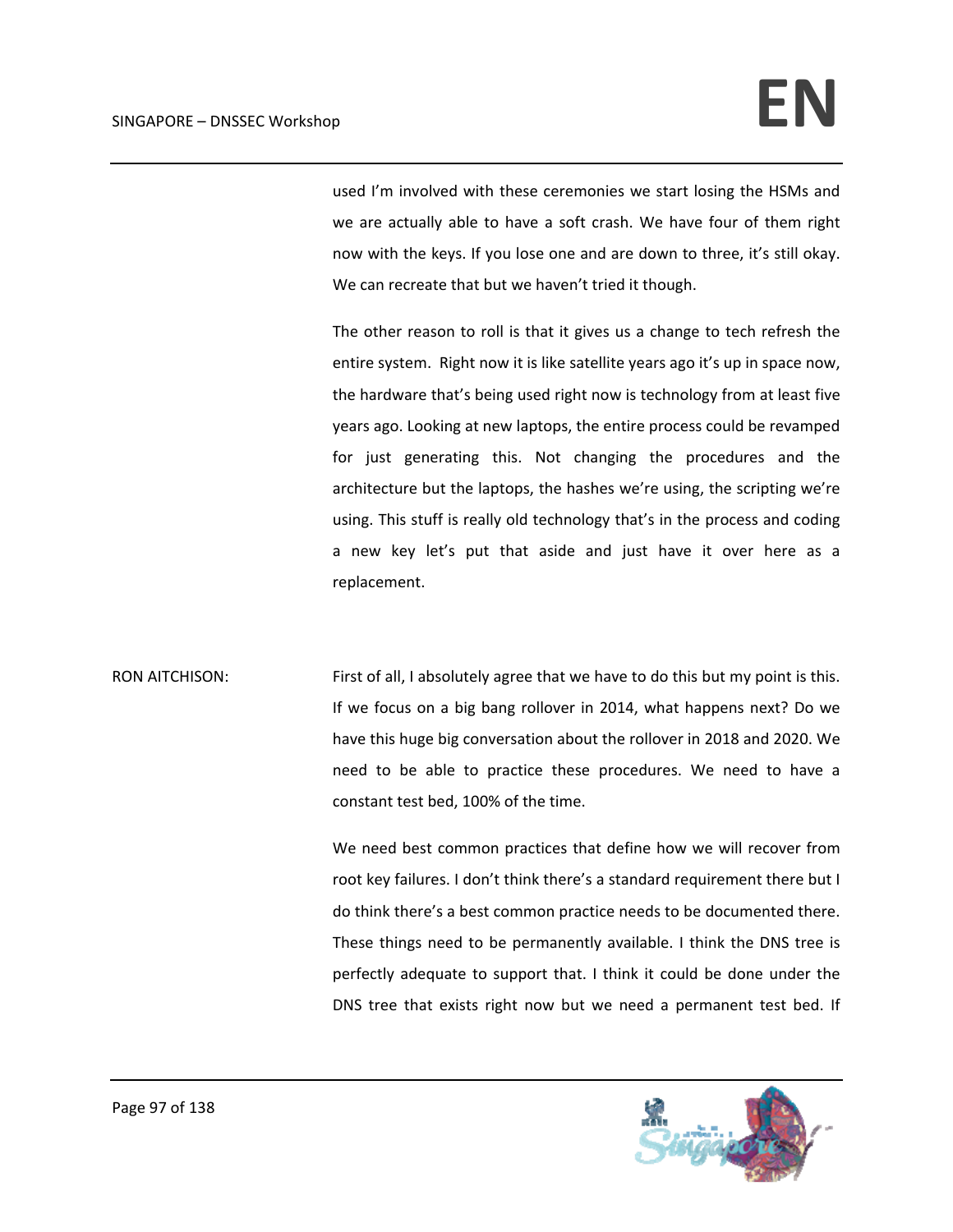anybody believes we know what people are going to be doing 2017, good luck with that.

MEHMET AKCIN: A few things, making things more automated and more future ready. This was actually part of the transparency process where we really did not go that route and make everything step by step even if we could not make it automatic.

> One thing I would have loved to see in the SSAC recommendation is I have utmost trust in the ICANN Staff but I think there should be a suggestion towards a mechanism that validates and checks externally by some non-ICANN staff. Some subject matter experts, some security experts that the process design internally because some of the process when you are outside you don't really know what the process is. There should be some sort of mechanism that mandates ICANN to be checked by non‐ICANN staff.

[MALE SPEAKER]: Thanks everybody. This has been a very invigorating panel. I think it's time to move on to our next one.

JULIE HEDLUND: Thank you everyone and please join me in thanking Russ and Ron and Dwayne. Now we're going to move on to a presentation from SIDN Labs, DNSSEC monitor.

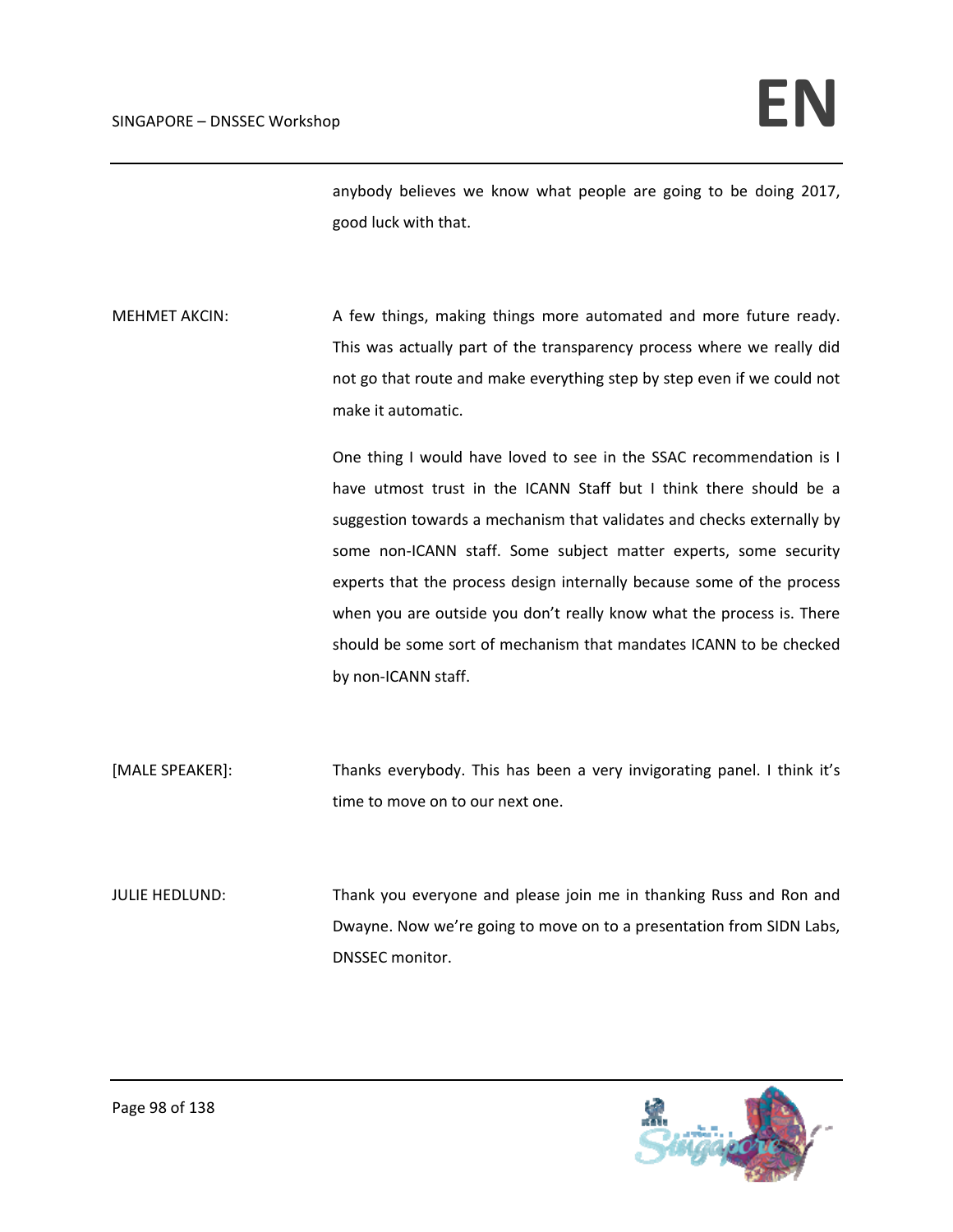CRISTIAN HESSELMAN: I'm with SIDN, the registry for .nl that's the Netherlands. I'm going to be talking about the DNSSEC validation monitor which is work that has been done by my colleague Marco Davids. SIDN Labs is the R & D team of SIDN. SIDN is a large registry in Europe. We currently have 5.4 million domain names and we're currently the largest DNSSEC zone in the world. 1.7 million domain names have been signed at this point. This is also why DNSSEC validation is an important aspect of our work.

> The system I'll be talking about today is the DNSSEC validation monitor. It's basically an experimental service that creates a bridge between the validating side as ISPs and the signing side as registrars. At this point when there's a validation error at an ISP, the registrars usually don't see that. They don't notice and let's say the pain is being felt by ISPs and the place where the errors got created, usually unintentionally. This is where the service comes in. It informs registrars of validation errors that occur at the ISPs and the goal of the service is to reduce validation errors at Dutch ISPs to stimulate adoption of DNSSEC validation.

> We started with this work because we noticed that the number of validation errors rose quickly. This was mostly due to transfers of DNSSEC domain names to registrars that did not support DNSSEC. Back in October 2012 we found out that about 10% of the secure domain names that were transferred to registrars that did not support DNSSEC and therefore validation did not work anymore.

[MALE SPEAKER]: Is that because of DS record?

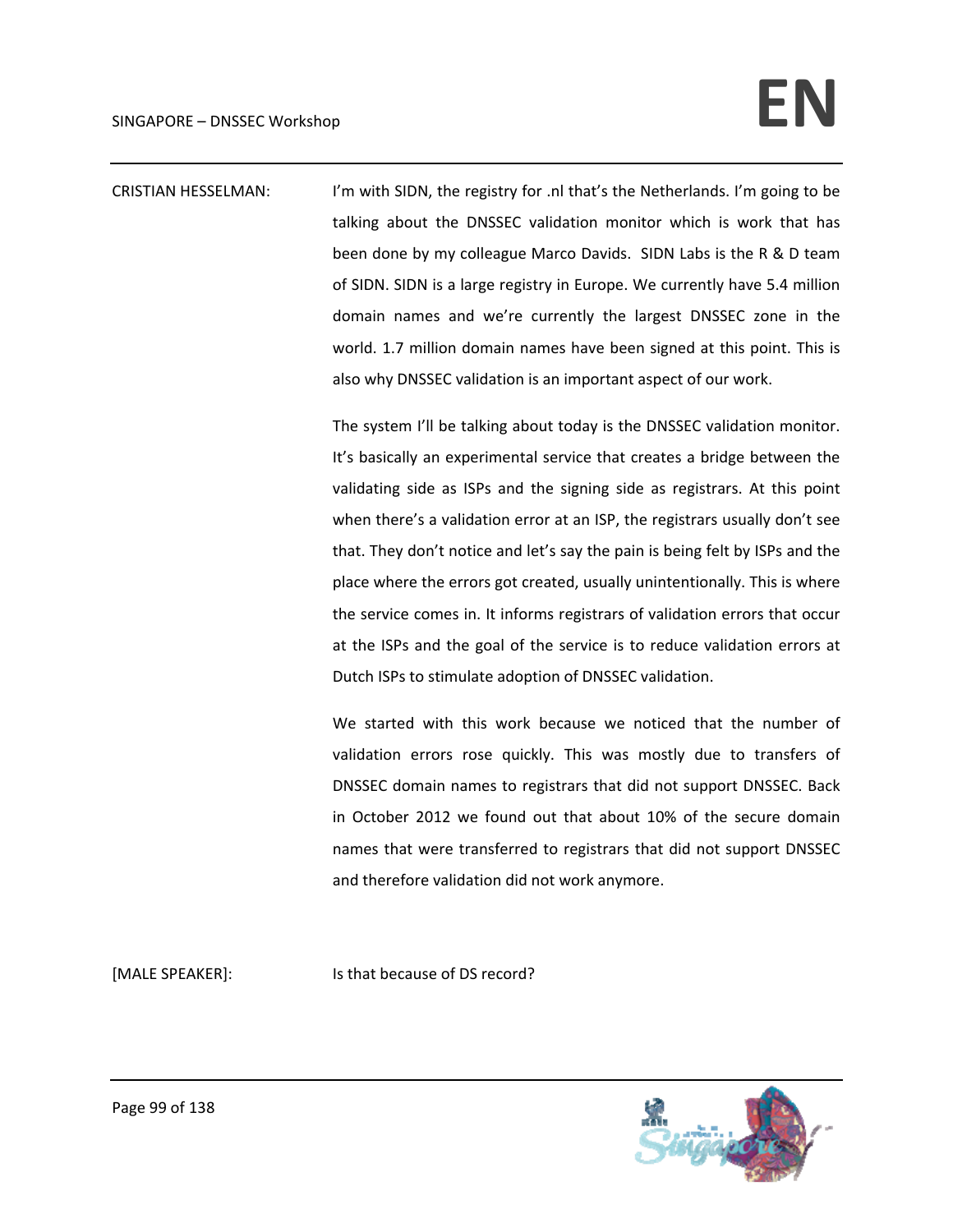CRISTIAN HESSELMAN: Yes. We talked to ISPs and we also have a tool called the DNSSEC Portfolio Checker that enables registrars or other people to check if their DNSSEC domain names actually validate. We used the logs of that to also check how many domain names did not resolve. We know that low validation error rates are important to them for three reasons.

> The first one is validation errors cost money because an error results in a support call to the ISPs support desk. They say usually this costs 50 euros per call. That's roughly \$65 U.S. Another reason is that customers of ISPs don't' really understand why a site goes black as a result of a validation error while the same site still works on the ISP of their neighbor so it's difficult to explain this to ISP customers.

> This is what the service looks like. It's actually pretty straightforward. On the left of the picture are the validating resolvers at ISPs and they basically send a feed of validation error information to the validation monitor server which is a server than sits at SIDN. We use the Unbound resolver by NLnet labs to check again if the domain name doesn't resolve. Then we do two things with it. We generate an e‐mail that we send to the registrar to which the erroneous domain name belongs. We also send an overview of domain names that don't validate to our support desk and they then call the registrars in question.

> We currently have four ISPs signed up to this service. It covers a couple of million subscribers. We're using it ourselves of course. We'll soon be connecting three universities to this system. This is the DNS signing uptake in .nl so we started in July 2012. We gave registrars discounts on domain names on registrations if they turned on DNSSEC signing and as

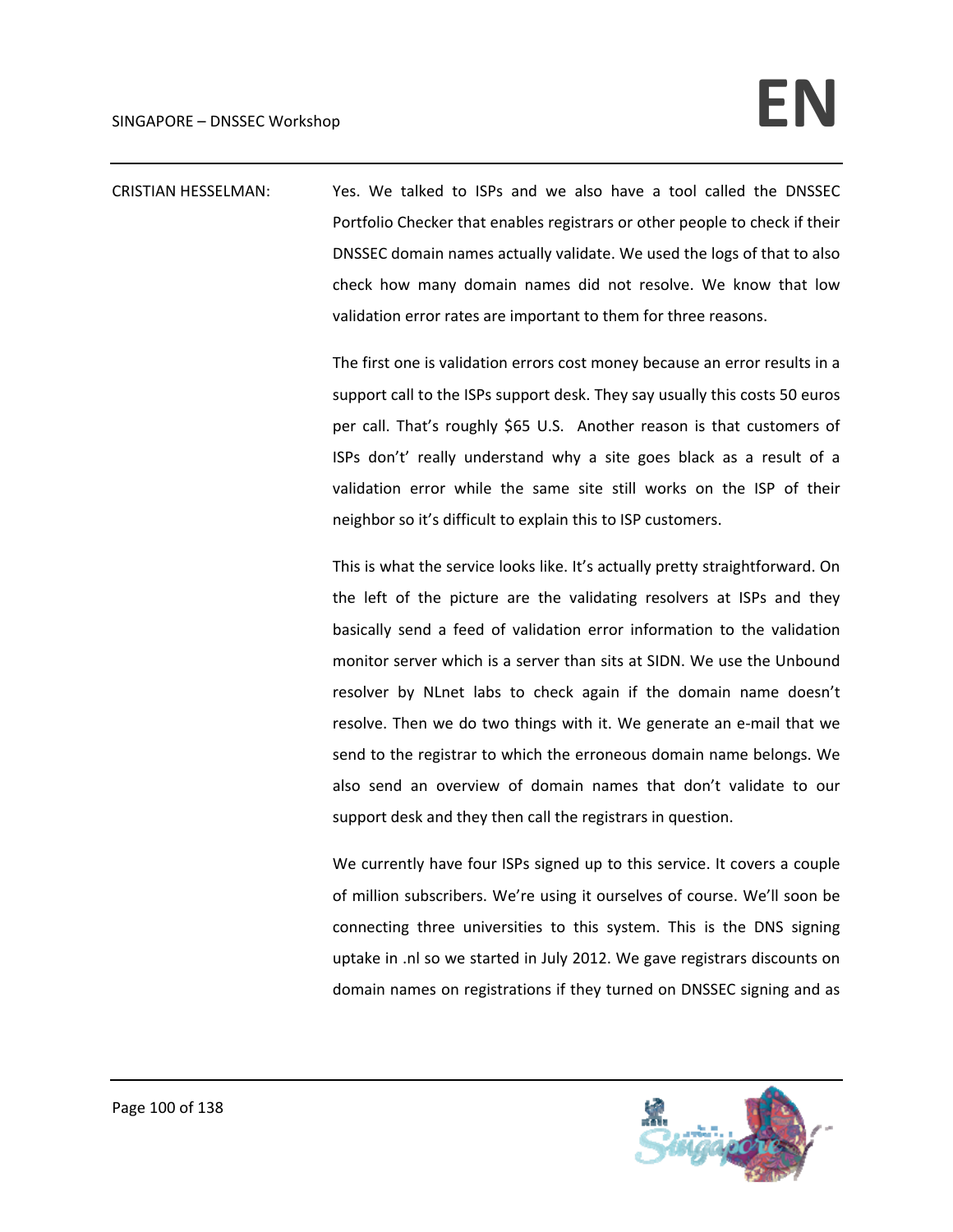a result you saw it increasing quite steeply. We started with the validation monitor in May of last year. It's been almost a year.

[MALE SPEAKER]: Do you still give a discount?

CRISTIAN HESSELMAN: We still do it. If you look at the statistics, this is what it looks like. There's a clear downward trend. These are the number of errors we receive per day. It's going down. During this period the line was a bit lower. As you can see it increases here again. This was because one of the feeds from one of the ISPs was disconnected for a while. This one is a bit too optimistic. It should have been roughly like this. We're down in errors and that's what matters. We're currently at around 200 errors per day.

> The same goes for registrars that had errors. This is the number of registrars with errors per day. You also see it going down from roughly 140, 120 to around 40. These are the types of validation errors that we are seeing. This is what's coming out of Unbound, that's the resolver we use to double check if a domain name doesn't actually resolve. The three most important Unbound specific error types are no DNS key, DNS keys as a result of domain name transfers, which I talked about before. This one is due to domain related errors and the last one is NSEC 3 errors so that's actually quite a few.

> What's also interesting is through this mechanism, we get a feed from the ISPs. We also see validation errors at third level. This is an example. This one resolves okay and this one is a domain that also doesn't validate. What did we learn? It seems that this approach works because

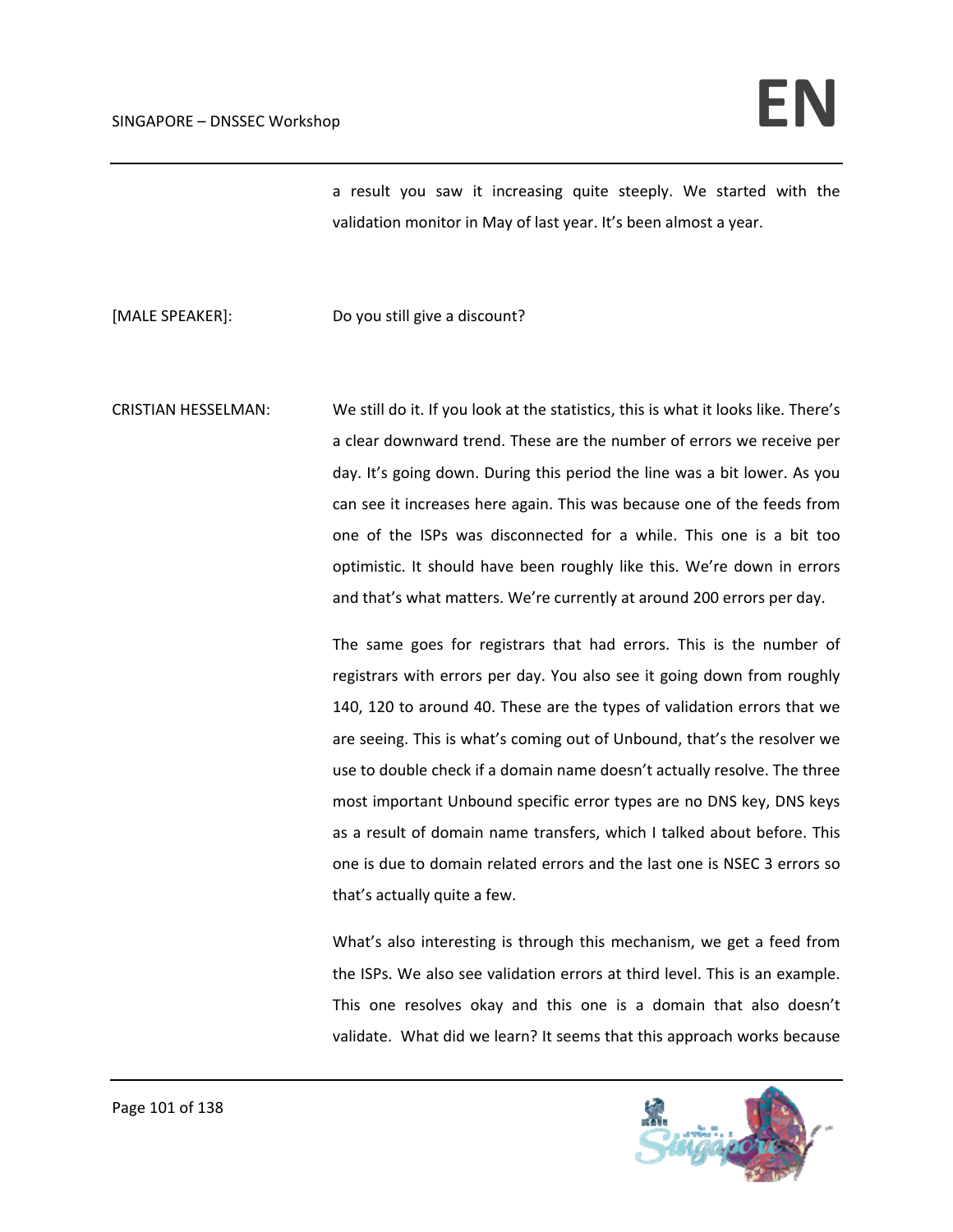we're seeing the number of errors going down and we're seeing the number of registrars with validation errors going down. We also saw validation errors at the third level which is something that we would not have been able to guess ourselves very easily.

We also noticed that sometimes the domain names or sites are broken for weeks because the registrars don't have validating resolvers themselves. They basically need to rely on this type of system to detect these errors. We also discovered that quite a few errors were caused by resellers which means that it's important we stimulate registrars to exercise more control over their resellers.

[MATT]: Matt for .sa, you both send an e-mail to the registrar and call them up. Why do you do both and how much does it cost to have this call center to call?

CRISTIAN HESSELMAN: We didn't check the cost to be honest but we get into contact with registrars quite often and we usually only call the registrars that have quite a few validation errors. If there's one we rely on e‐mail but if it increases or if there's something unusual we give them a call.

JULIE HEDLUND: I have a question from the chat room. This is from Sebastien Castro. He said, "Could you ask if they charge for this service?"

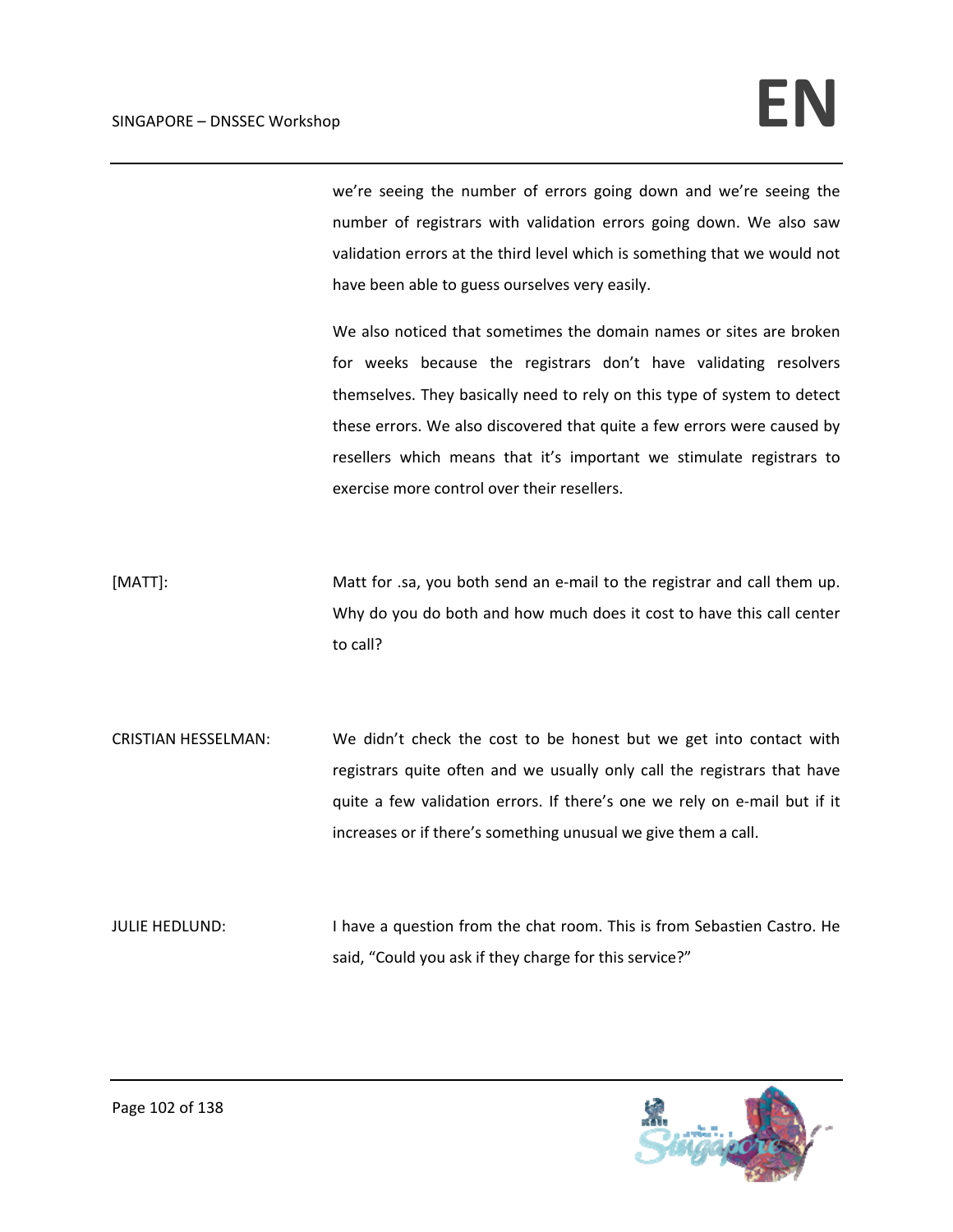| <b>CRISTIAN HESSELMAN:</b> | No, we don't.                                                                                                                                                                                   |
|----------------------------|-------------------------------------------------------------------------------------------------------------------------------------------------------------------------------------------------|
| <b>RON AITCHISON:</b>      | You put up the types of errors, what sort of corrective actions were you<br>seeing at the registrars?                                                                                           |
| <b>CRISTIAN HESSELMAN:</b> | Basically the corrective action is that we call the registrar and we ask<br>them to fix these problems.                                                                                         |
| <b>RON AITCHISON:</b>      | What's their corrective action? Have you followed through on that?                                                                                                                              |
| <b>CRISTIAN HESSELMAN:</b> | We monitor, let's say the number of errors actually go down.                                                                                                                                    |
| <b>RON AITCHISON:</b>      | What I'm trying to get at is do you know what's causing the problem?<br>You know what the symptoms of the problem. I understand that. Is<br>there some root cause? Is there a procedural error? |
| <b>CRISTIAN HESSELMAN:</b> | Usually it's people who are not familiar with the technology. We have<br>experts as SIDN and we also often help the registrars to get these errors<br>fixed.                                    |
| <b>RON AITCHISON:</b>      | You've not tried to build up a category of corrective action.                                                                                                                                   |

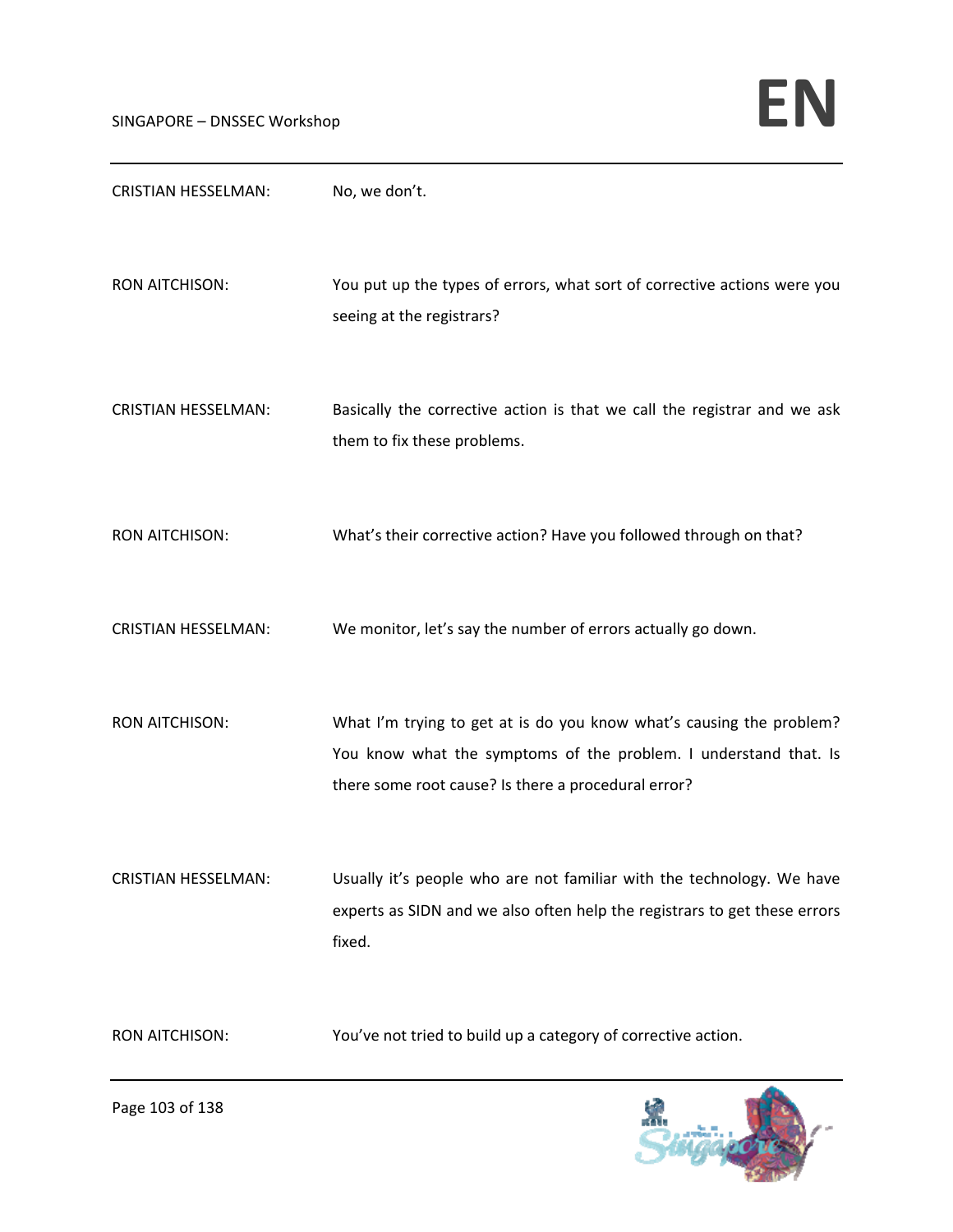| <b>CRISTIAN HELLELMAN:</b> | No, no, I would need to check with the person at the support desk. |  |
|----------------------------|--------------------------------------------------------------------|--|
|----------------------------|--------------------------------------------------------------------|--|

- [MALE SPEAKER]: Do you find the registrars reactive when you submit bugs or an error?
- CRISTIAN HESSELMAN: Do you mean responsive? Yes, because as you can see the number of errors is going down. Usually they respond quite well.
- [MATT]: There are two ways of solving problem. One is to remove DNSSEC and the other one is to fix it. Do you have any picture of what to do?
- CRISTIAN HESSELMAN: That's a good point. Again I would need to check that with the guy at the support desk but we know that one problem that causes validation errors is because of the secure transfers. Initially when you register a domain name in our system, the DNSSEC box is set to yes by default. That actually creates problems because people don't look at it. This is what we opted for initially because we discussed this with the registrars and we asked if they wanted to enable it by default.

Yes, let's do it but if a domain name is being transferred to another registrar that doesn't really support DNSSEC but the check box is still enabled you still get all these validation errors. Now we're in the process of really doing this the other way around and disabling it by default so at

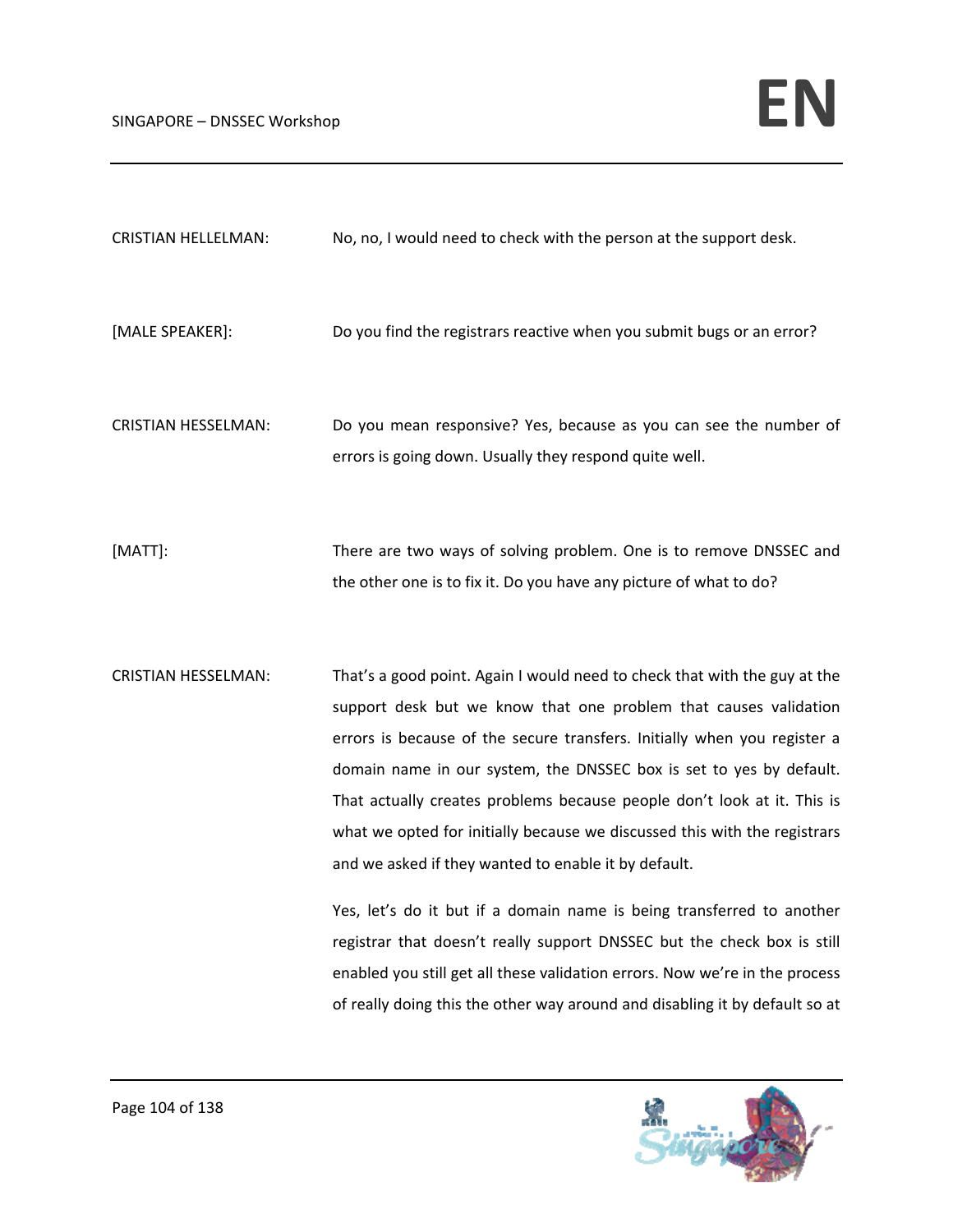least we get of the validation errors caused by transfers. I hope that answers your question.

JULIE HEDLUND: Any other questions? Then join me in thanking Cristian Hesselman for a very interesting presentation. [applause] Now the moment you've all been waiting for, the great DNS quiz.

DAN YORK: You should find a copy of the agenda, because on the back of that you will find a place for you to enter in your answers.

[MALE SPEAKER]: Does everyone who wants one has one? I think we've got extras. There are in fact ten questions. The way this works is you can either play on your own and keep all your answers to yourself, or you can get together in a group and try to collaborate on answers. The top of the form has a spot for you to right your name in it. Please write your name on it. When you've finished answering you're going to be handing your answer sheet to the person next to you and then you'll try and grade each others answers.

> Then we'll go over the answers. Sometimes there will be more than one correct answer. This means that you can get multiple points for each one of your questions. If you get a single answer wrong in the set that means that you'll lose the points for that particular question. There are some smart people here that would mark "A, B, C, D" for each of the question. Let's get started.

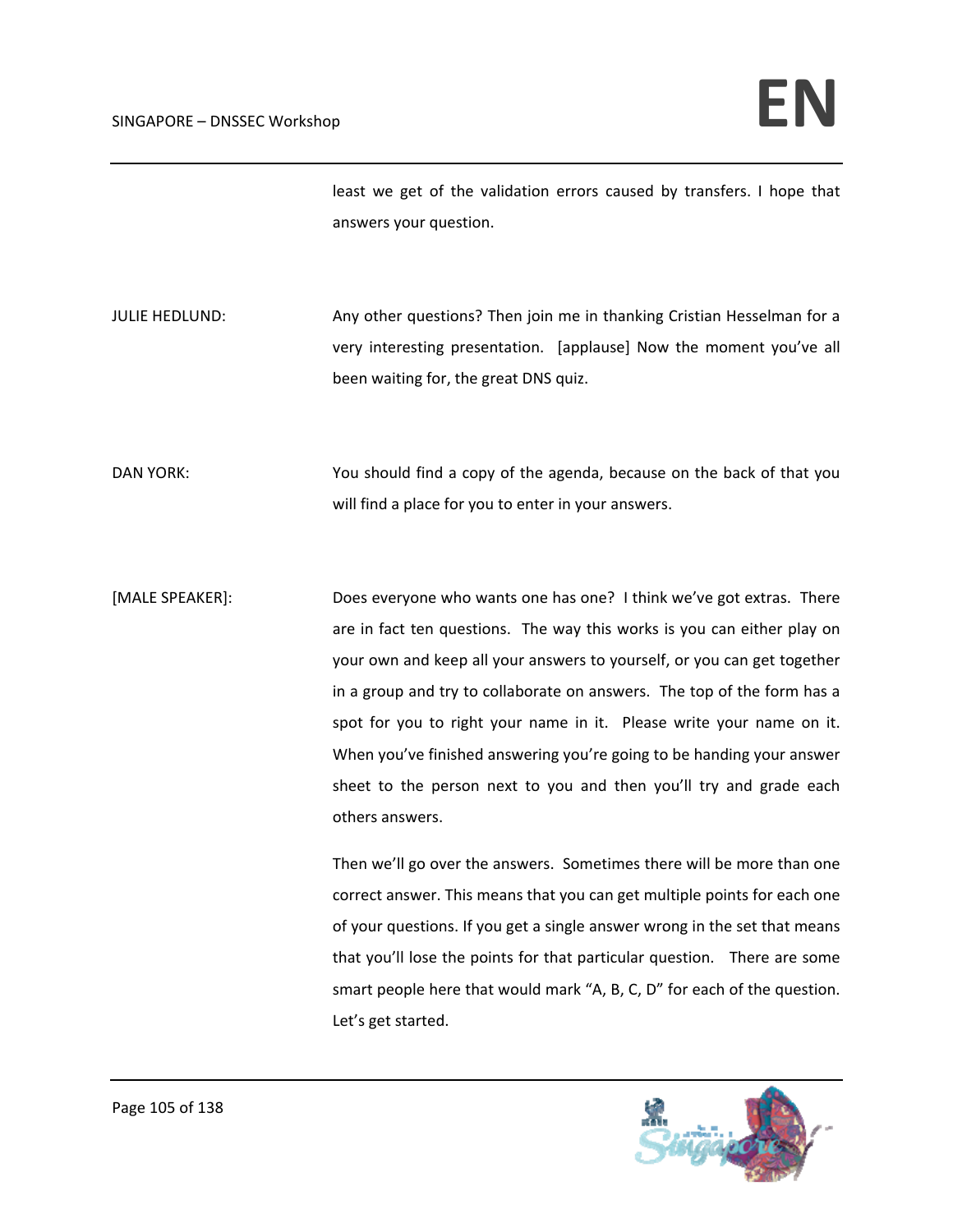| Question 1: which of these TLDs deployed DNSSEC?                     |                                                         |                                                 |                  |                |  |                                                                      |
|----------------------------------------------------------------------|---------------------------------------------------------|-------------------------------------------------|------------------|----------------|--|----------------------------------------------------------------------|
|                                                                      |                                                         | A) tel B) ero C) corp D) xxx                    |                  |                |  |                                                                      |
|                                                                      |                                                         | Number 2: In a response what does AD stand for? |                  |                |  |                                                                      |
|                                                                      | A) Authentication denied<br>B) Ano domini               |                                                 |                  |                |  |                                                                      |
|                                                                      | B) Access denied                                        |                                                 | D) Authenticated |                |  |                                                                      |
|                                                                      |                                                         | Number 3: Next, the D in a DNS query, is that:  |                  |                |  |                                                                      |
|                                                                      | A) DNSSEC off                                           |                                                 |                  |                |  |                                                                      |
|                                                                      | B) DNSSEC on                                            |                                                 |                  |                |  |                                                                      |
|                                                                      | C) DNSSEC okay                                          |                                                 |                  |                |  |                                                                      |
|                                                                      | D) Data out                                             |                                                 |                  |                |  |                                                                      |
|                                                                      | Remember, multiple answers could be correct. [laughter] |                                                 |                  |                |  |                                                                      |
|                                                                      |                                                         |                                                 |                  |                |  | Number 4: Next, the QR bit in a DS message. Does that mean there's a |
| QR code embedded in the message somewhere? Is it a quality response? |                                                         |                                                 |                  |                |  |                                                                      |
| The DNS message is a response or D) the DNS message is a request?    |                                                         |                                                 |                  |                |  |                                                                      |
| How many different root server addresses are there?                  |                                                         |                                                 |                  |                |  |                                                                      |
| A) 12                                                                |                                                         | B) 13                                           |                  | $C) 22$ D) 26? |  |                                                                      |
| How many IP addresses are there? [laughter]                          |                                                         |                                                 |                  |                |  |                                                                      |
| Which generic top level domain was the first to deploy DNSSEC?       |                                                         |                                                 |                  |                |  |                                                                      |
|                                                                      | A) .gov,                                                | B) .org;                                        | C) .museum       |                |  | D) info.                                                             |

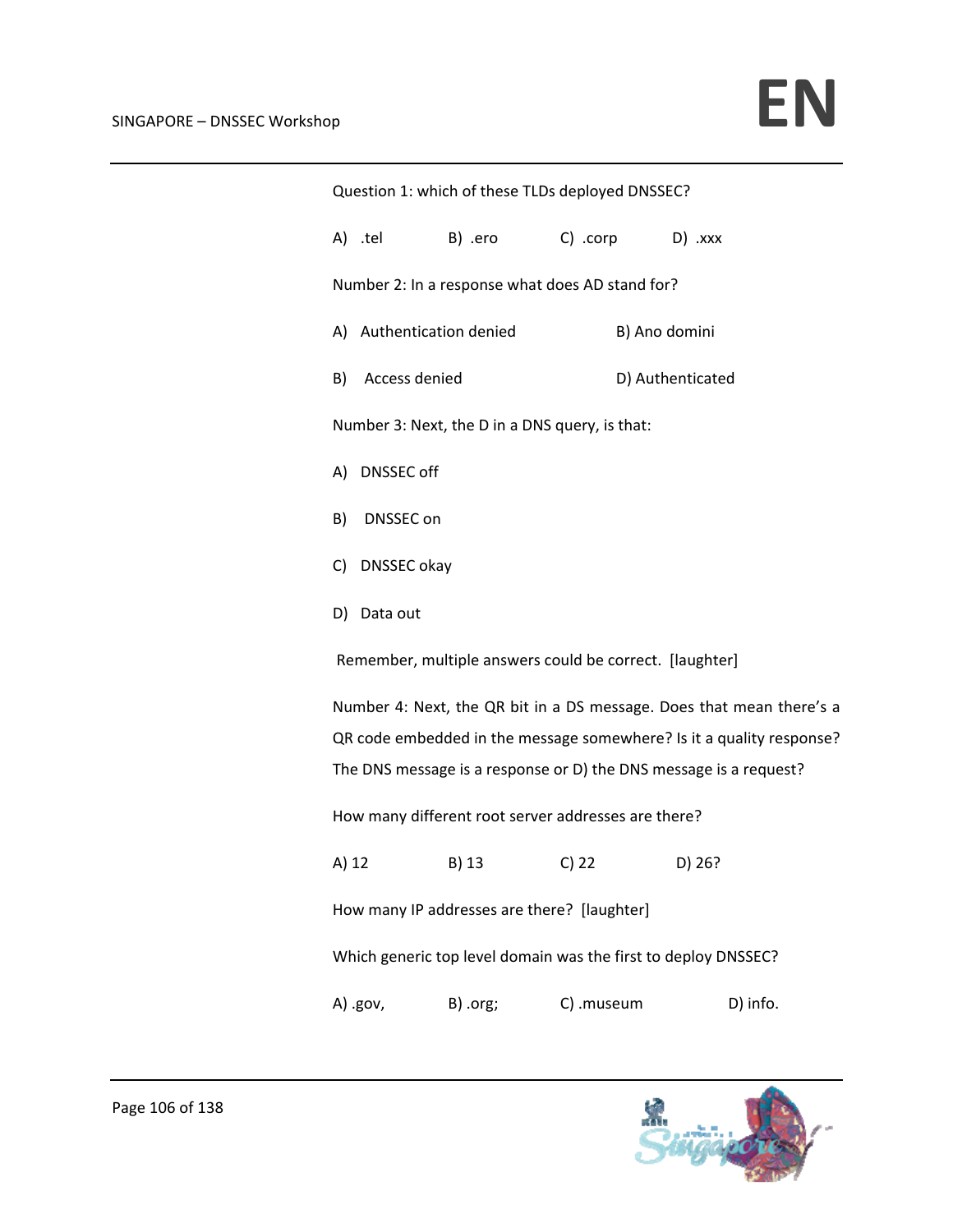| If you were paying attention earlier during the meeting you might have<br>heard a bit of back and forth on this. Okay, everybody finished with 6? |                                                                                                                                               |  |  |
|---------------------------------------------------------------------------------------------------------------------------------------------------|-----------------------------------------------------------------------------------------------------------------------------------------------|--|--|
| What does KSK stand for?                                                                                                                          |                                                                                                                                               |  |  |
| A) Key sign in key;                                                                                                                               | B) Kill switch key;                                                                                                                           |  |  |
| C) Key switch key or                                                                                                                              | D) Kappa Sigma Kappa?                                                                                                                         |  |  |
| What is the oldest currently registered domain name?                                                                                              |                                                                                                                                               |  |  |
| A) rootservice.net;                                                                                                                               | B) symbolicx.com;                                                                                                                             |  |  |
| C) mita.org or                                                                                                                                    | D) glowg.net.                                                                                                                                 |  |  |
| questions you're more than welcome to contribute them.                                                                                            | This is the great DNS quiz. This used to be the great DNSSEC quiz, but<br>we had a hard time coming up with questions. So if people have good |  |  |
| Nine, what is a DPS? Is it:                                                                                                                       |                                                                                                                                               |  |  |
| A) DNSSEC Problem;<br>C) DNSSEC Policy Statement                                                                                                  | B) Delayed Protection Service;<br>D) Domain Preservation Society?                                                                             |  |  |
| it :                                                                                                                                              | What top level domain or domains are hosted from the root servers? Is                                                                         |  |  |
| A) dot.com;                                                                                                                                       | B) dot.net;                                                                                                                                   |  |  |
| C) dot.arpa or                                                                                                                                    | D) root.                                                                                                                                      |  |  |
|                                                                                                                                                   | I should mention that Roy's the one that came up with these questions.                                                                        |  |  |

[laughter] Can we have the answers pulled up? Swap your piece of

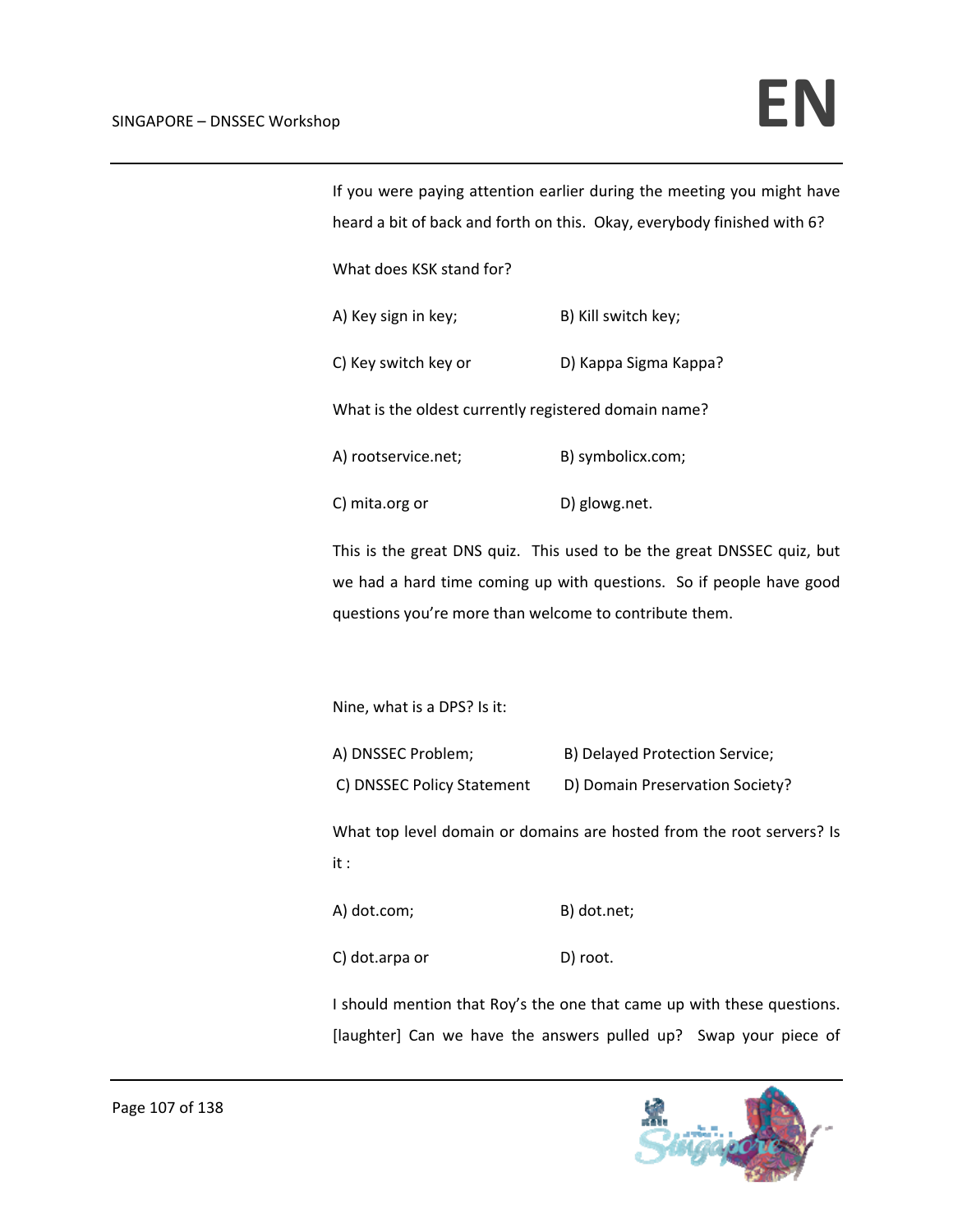paper. There are no correct answers in question 1. None of these TLDs deploy DNSSEC currently. [groans] This means that if anybody selected anything for an answer you don't get a point. Sorry. If you left it blank you get a point. If you put "none of the above" you can get a point for this.

Number 2 – the correct answer is authenticated. Number 3 – the correct answer is C, DNSSEC okay. Number 4 is that one. DNS message is a response. Moving on. Number 5 – how many different root server addresses are there? We did clarify that was IPs. The correct answer is actually 22. If you marked off 13 or 12 you probably forgot about V6 answers. If you marked off 26 then you're more optimistic or less cynical than the real world.

Number 6 – which TLD was the first to deploy DNSSEC? The correct answer is .museum. We actually have the dates written down here. .Museum was a couple of months before .org. Number 7 – What does KSK stand for? Correct answer is A. Number  $8 -$  The oldest currently registered domain name is nordu.net. A lot think it's symbolicx.com but unfortunately you're just wrong.

RUSS MUNDY: I can elaborate on that. Symbolicx.com was the very first domain name in the .com zone, but .com was actually an afterthought. .net, .edu and others were first. Nordu.net was the very, very first domain name.

MALE SPEAKER: Number 9 – We believe the correct answer is C but we hear some grumbling from the end of the table.

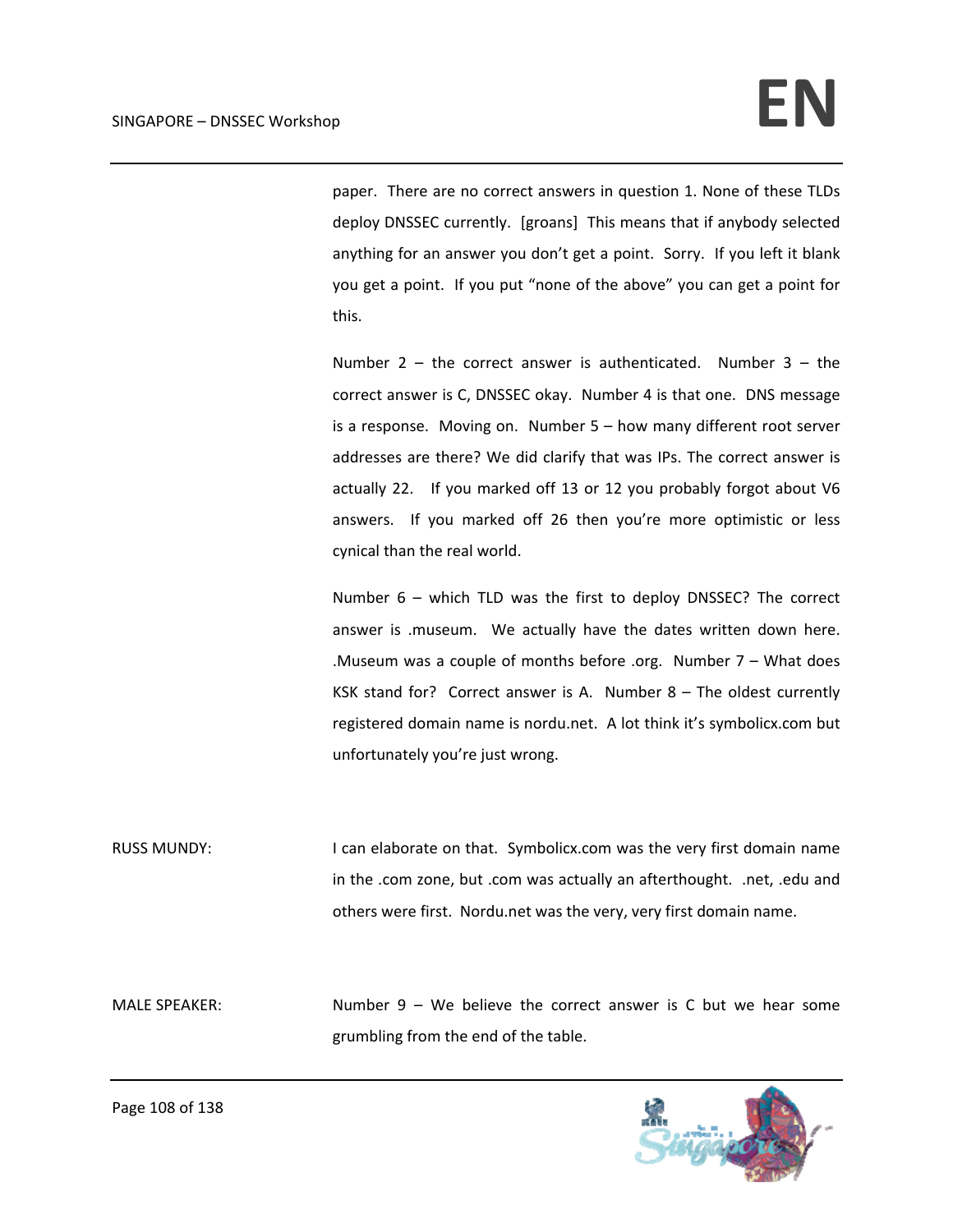RUSS MUNDY: It is the DNSSEC Policy and Practice Statement. That is the full term.

MALE SPEAKER: You can get a point if you marked C or nothing. The very last one. Which top level domain is hosted from the root servers? The one and only correct answer is C. D is not a TLD. Let's get a show of hands. Who got more than 12 correct answers? Put up your hand. Who got 12? Anyone? Sure, that doesn't mean that somebody hasn't thought that they've gotten 12. The highest number anyone could have gotten was ten. As a prize we will remember forever who won, and you'll get to go first in the food line. Who won last time? if you happen to be here at the next one of these, you can let us know that you were the winners of this, and that is a great honor. Eight? Seven? Six? Did anybody only get one correct? Less than one? Okay, thank you.

SPEAKER: Thank you everyone. Bravo again. Lunch is in [inaudible 04:38:55]. You need a ticket. There are some more lying around if you don't have one. I'll be standing up there. This is what the ticket looks like. There's a little map on the back. If you go out this way, go to the right and past the registration area. [Coolen? 04:39:29] is the next area on your right and there are ropes across it and people looking for tickets. We'll be back here precisely at 13:30. Take your stuff with you, because you don't want it to wander off without you.

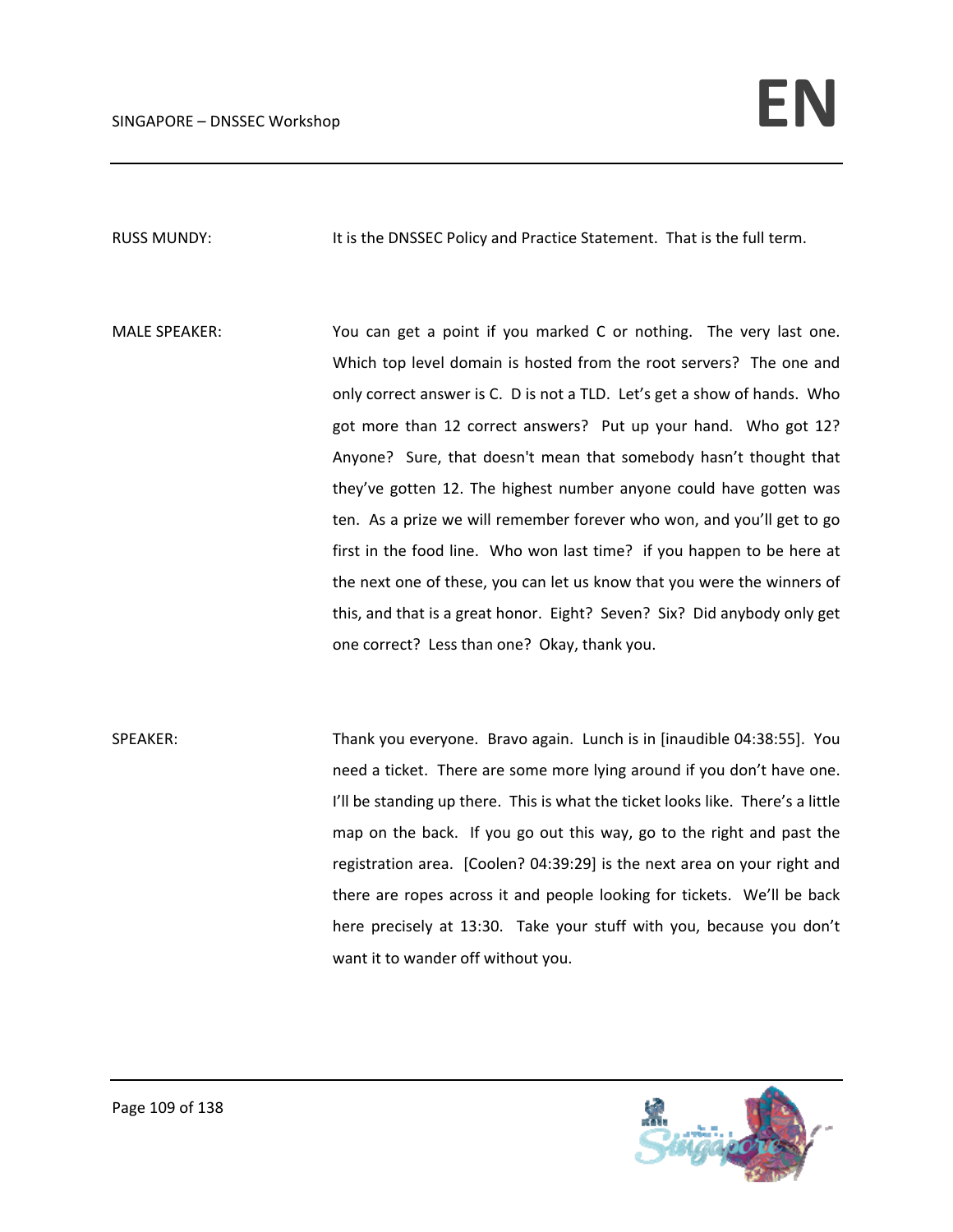## [TAPE CHANGE TO DNSSEC‐2‐26MAR]

JULIE HEDLUND: Welcome back everyone and this again is the DNSSEC Workshop here at ICANN and here to follow our wonderful lunch is Ron Aitchison.

RON AITCHISON: Listen, even my mother has a problem with my name. Don't worry about it Julie.

JULIE HEDLUND: He's going to be talking to us about some DNSSEC apps. Without further ado I will turn things over to him.

RON AITCHISON: This is really a follow on to some of the things we talked about this morning which is how do we get DNSSEC awareness down to the desktop, to applications specifically. Assuming we can do all that stuff what can we do with the data that we get through that API? In other words, all of the discussion so far and I think Geoff Huston made the point from earlier this morning. We've been talking so far about DNS push coming out from the top, down through the cctTDs, gTLDs, registry operators, registrars but that's not going to be successful, is it?

> It's a good thing to do. It gets us started. We had to learn about all this stuff. That part of it has been very successful. We have to go through the painful learning experience. It's not going to get the Bank of Singapore or anyone else excited unless we can deliver value to the end

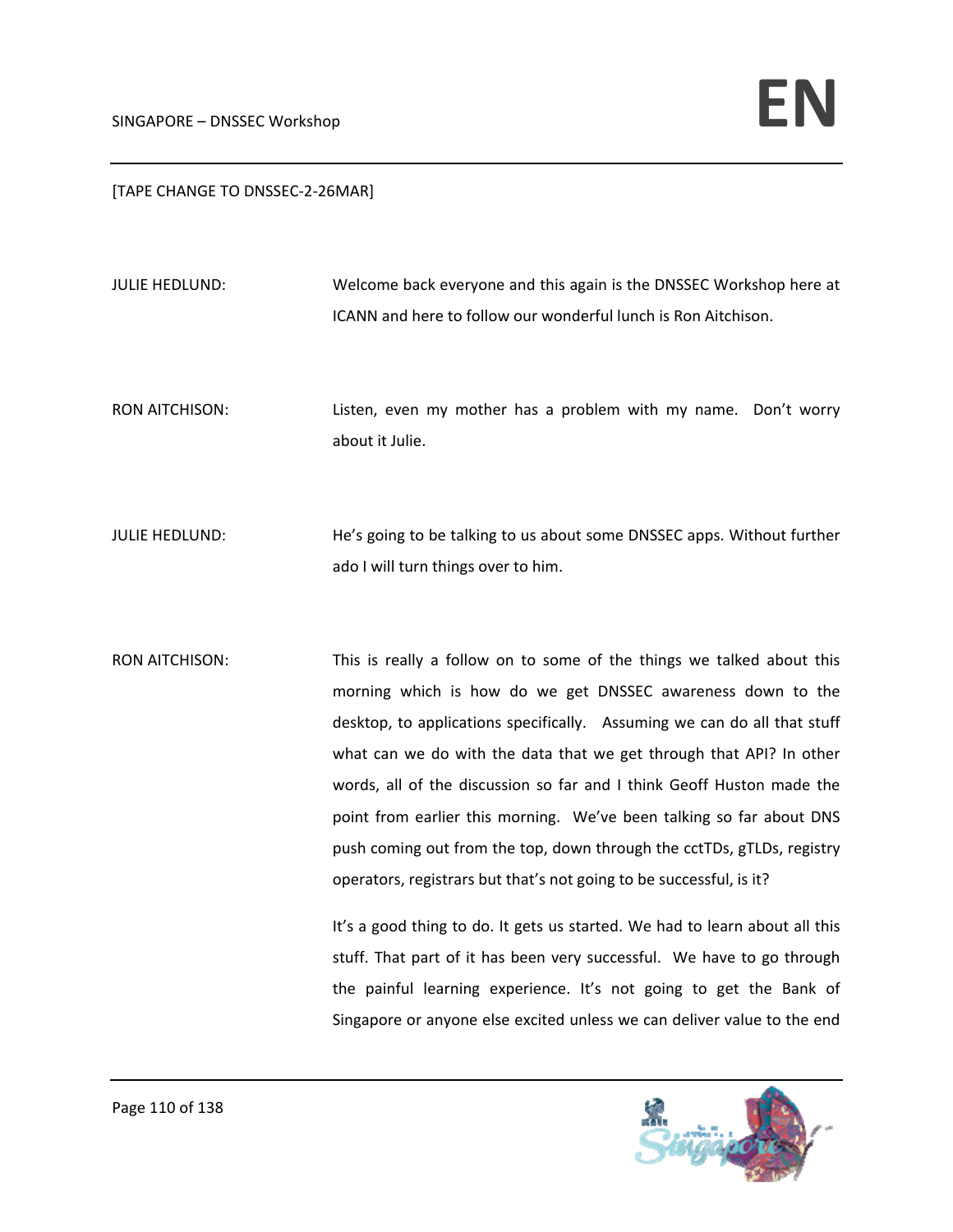user. The only way we can do that is to make the end user's applications aware of DNSSEC, not the end user. No one gets excited by this stuff. It's not important. What's important is that the application delivers safe data you can do certain things with.

What can we do if we can deliver secure data through the DNS? What can we do with it? My take is there are no DNSSEC apps – period. None, they don't exist. There are DNSSEC aware apps but there are no DNSSEC apps. That's the basis of this presentation. What can we do with data? What data can we stuff into the DNS or what data can we take out of the DNS and what can we do with that data?

I talked about this stuff this morning and I'm going to spend no time on this. What I'm trying to say is that until we can make applications aware of DNSSEC data then we have nothing. If we have a DNSSEC aware API for Posix, for ms, capable signaling secure/insecure status that's the only two things that we want. We want two stati for secure/insecure, one bit on the interface theoretically. What can we do if it's secure? We know it came from the right place. If it's secure we can trust all DNS data. So what? Here's what.

Look at this diagram. This is what happens to DNS data from the authoritative source, number four in the top right there comes all the way through proxy caches, through resolver caches into browsers. That's the route of DNS data, the same diagram I used this morning. The problem is in the one two interfaces is what we're talking about. Number one happens to be a browser but substitute the word mail client, substitute the word LDAP clients, substitute chat clients, substitute any word you want there. A browser is simply an application.

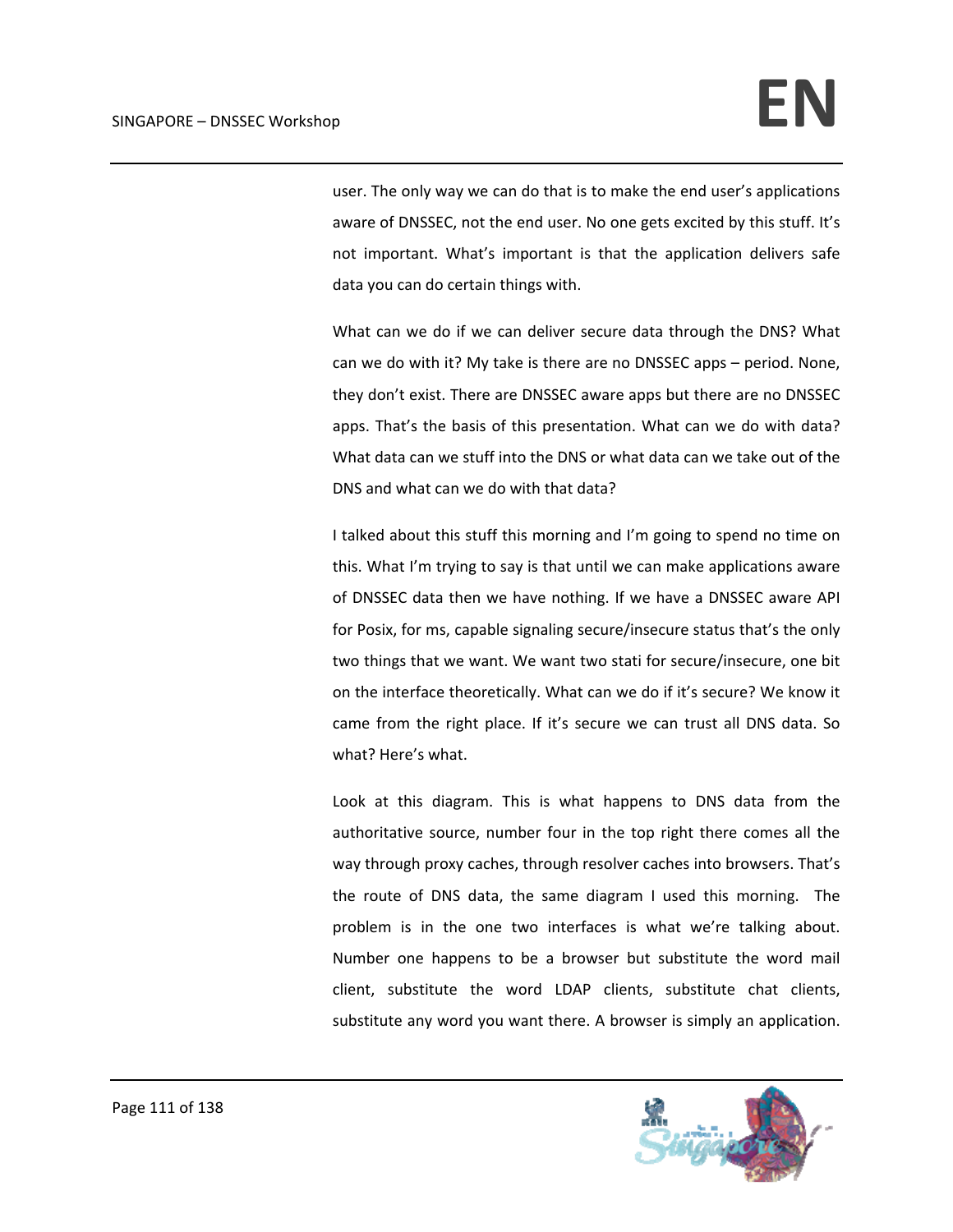If I can make that application DNSSEC aware, what can I do as a consequence?

Look at that diagram. This is a standard HTTPS communication. The first thing I do is a DNS lookup. I then get delivered as part of the HTTPS to the DNS dialogue. I then get delivered through to the TLS process, a certificate 509 SSL certificate. Increasingly today I then do an OCSP lookup and guess what I have to do? I have to do a DNS lookup to get the address of the OCSP service and I then communicate with the OCSP service.

Increasingly on the far side, what we're now saying because of mobile devices we're now basically saying the PC can say to the server, "I do not trust your SSL Certificate but I absolutely do trust you to tell me that your certificate is valid or not." Under those conditions, the server is now doing an OCSP check and that check starts with a DNS lookup.

Here's the point. In every case here we've done a DNS lookup before we've manipulated the SSL certificate. What is an SSL certificate? What's an X509 certificate? What does it do? It does only one thing and it supplies a public key. That's all it does. If we're talking about purely public keys DNSSEC it's a new world. We get public keys securely from the DNS implies that we have a DNSSEC aware API. We have three possible things we can do with just getting a public key from the DNS.

One is X509 replacement. Why do we bother? What's the function of X509? Simply, as I said, it provides a public key. If it can get it from someplace else, why do we have SSL Certificates? Opportunistic Encryption OE easier maybe even possible only through DNS. There's a contentious statement. Opportunistic Encryption which is related to

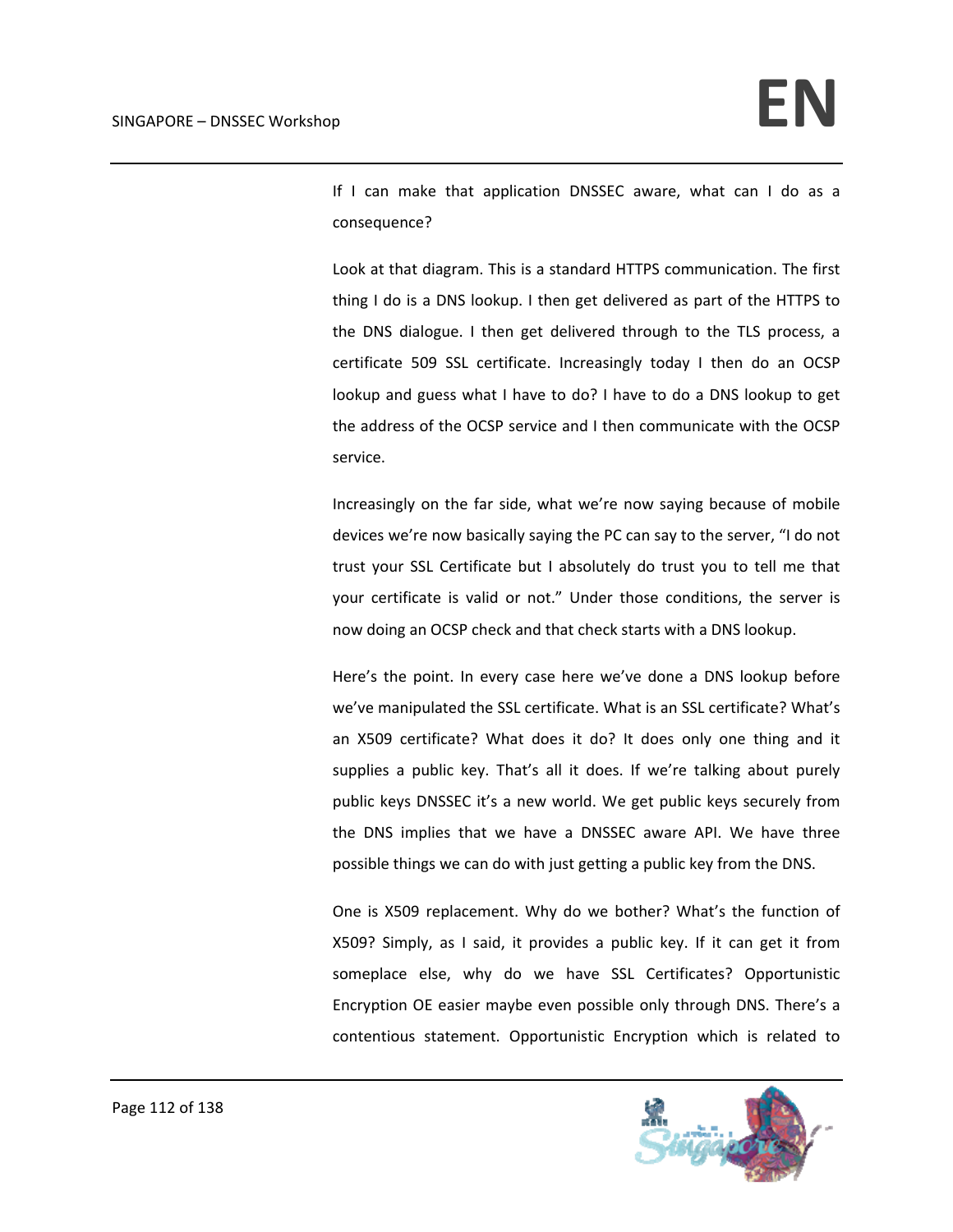personal digital signatures, we're talking about Egov, all this kind of stuff.

If I can suck a public key then all of a sudden Egov becomes viable and it's possible. We're talking about structures here and a whole bunch of other things. This is only putting a public key in here. We have a DNS key record. We've got two methods at least of getting that stuff in there. There's a resource proliferation. We've all ready got a process for easier RR registration. I don't want to consider anything at all besides public key. I'm simply saying we can stuff other things in there as well. We can put other data in there, too. Let's just focus on what we can do with public keys.

Lets look at X509 replacement. X509, in my view, is just a method to get a public key. That's its entire value. If you look at it purely in terms of TLS, it's one of a number of methods you can use. You can use Diffie‐ Hellman methods of acquiring that public key. DANE's another method. Why not just say secure DNS? Why is that not just another method for TLS?

A public key obtained from the DNS is EV comparable, Extended Validation X509 comparable. There are four differences as far as we're concerned here. There's a regular SSL certificate that you pay \$150 a year for versus an EV certificate that you pay \$500 a year for. If you buy an EV certificate, they verify that you own the domain name. Guess what DNS does? If it's your DNS obviously you own it. That's the whole point of the ICANN system, the DNS hierarchy. As far as placing the record in the DNS is concerned, it's an utter waste of time.

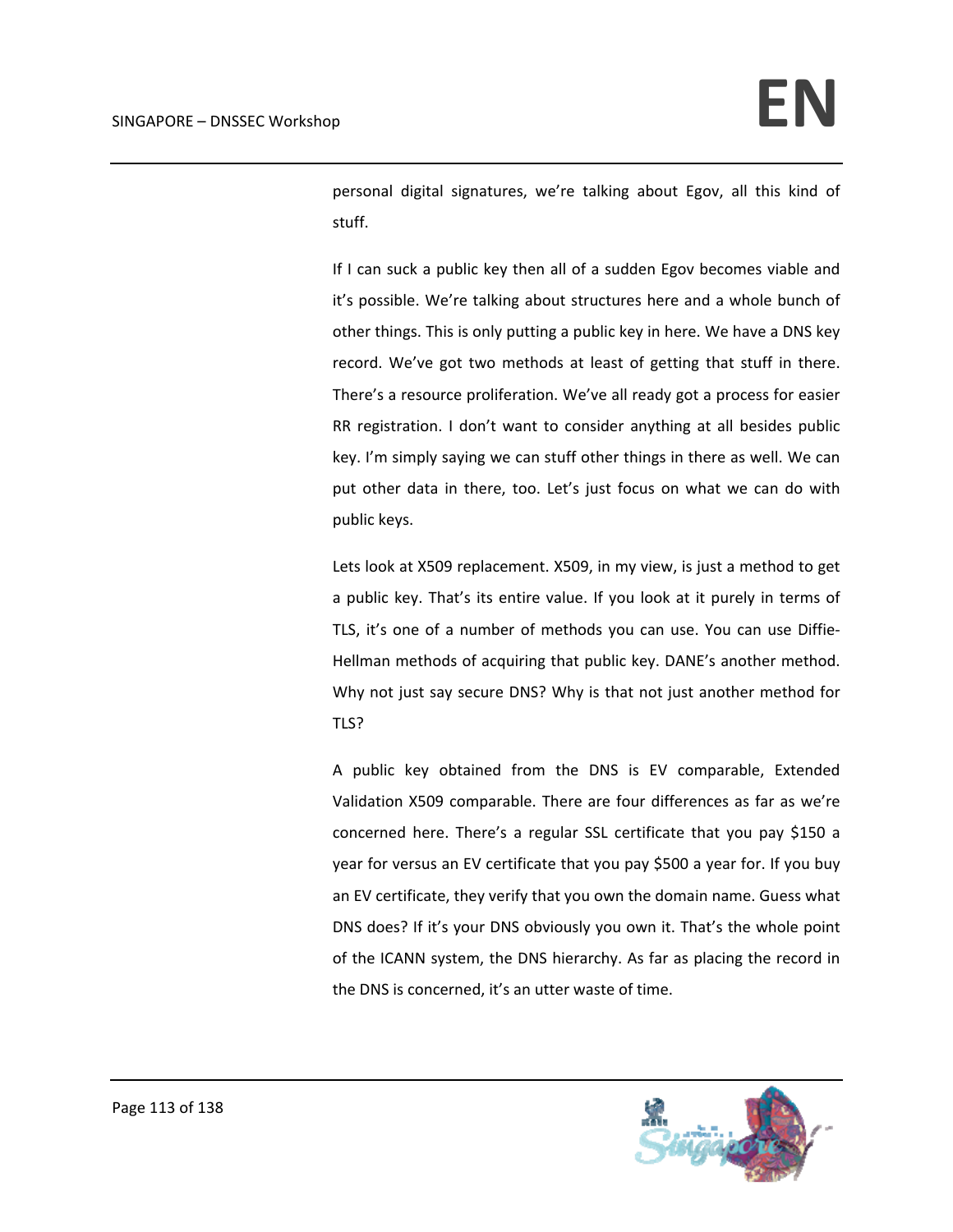Secondly you have to verify as a CA who offers EV certificate you have to certify yourself and undergo a security audit every year. You're paying all this money for this. Now, ICANN has a process. How many CAs do you know of have a public process where the signing ceremony is streamed on the web? I don't know of any. What I'm saying is the audit process is public here with ICANN. It's not with most X509 CAs.

The third difference is you get a special OID, Object Identifier which is part of the LDAP structure that X509 uses. You get a special OID number that verifies you're an EV supplier. The last one is you have to provide an OCSP service. Well you actually have to provide a 24 hour verification service. Most people provide OCSP. OCSP in my view is not needed if you put it in the DNS because what does OCSP do? OCSP says, "Is this certificate revoked or not revoked?" If the RR is there it's not revoked and if the RR is not there, it's revoked. The equivalent in DNS is merely the absence or the presence of a public key. You can replace it as well.

There is one minor wrinkle when it comes to this. That is how the TLS Cipher Suite is negotiated. The issue there relates to the fact that if the DNS of the guy you're talking to is secured, then you can trust the certificate. If you can't then it's not. The client has to do some work. There's a minor wrinkle in terms of the protocol otherwise it's merely an addition to the TLS Cipher Suite. Get it from a secure DNS.

Opportunistic Encryption really relates to the second question. It is essentially saying that you opportunistically encrypt on a session by session basis, mail, web, chat, anything else. E‐mail has been incredibly difficult to secure simply because the problem of distributing and managing keys has proven to be very difficult and not really solvable. By

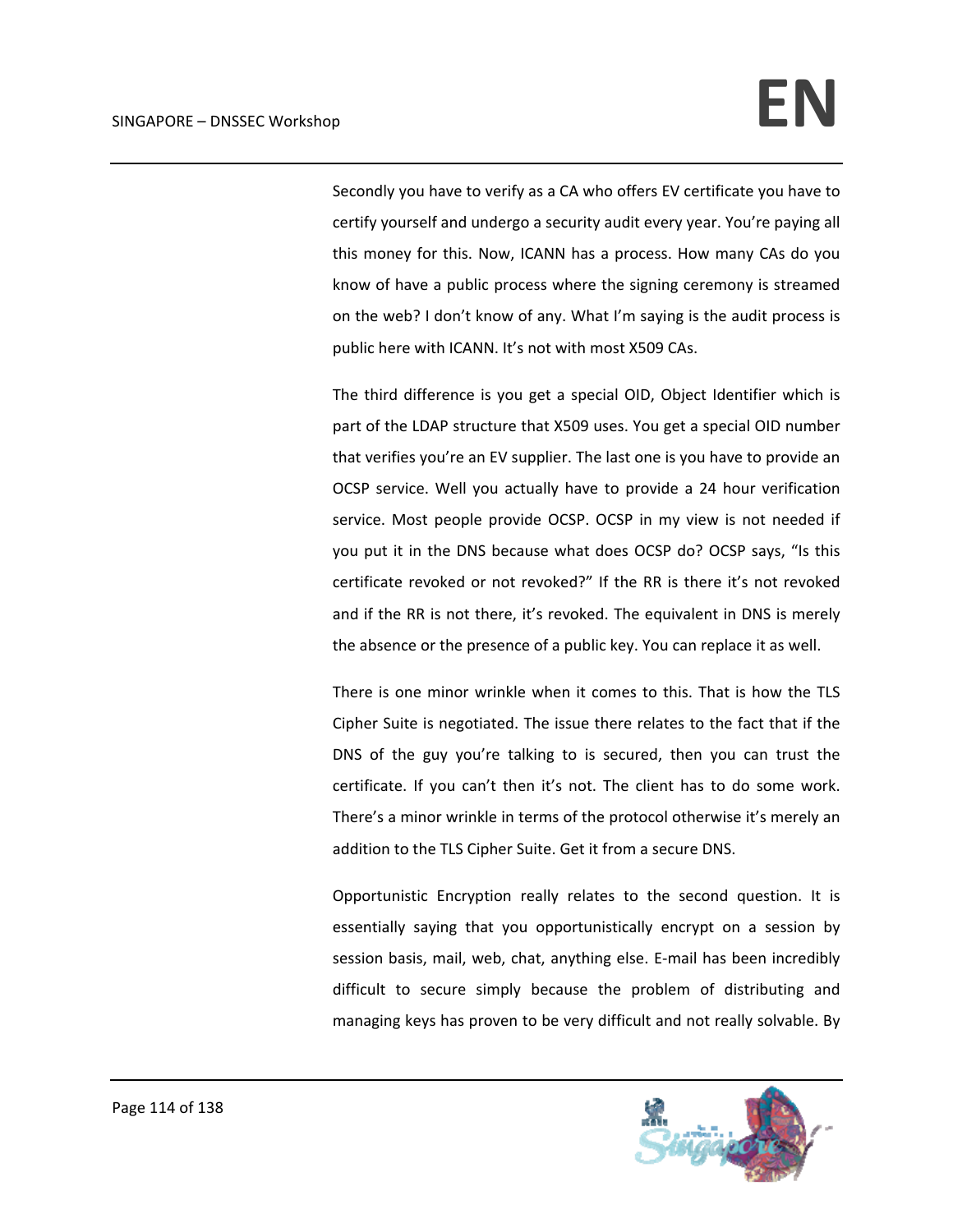placing public key records in the DNS, we could solve that problem. Opportunistic Encryption, which is the ability to secure all forms of communication between the two end points in a way that cannot be sniffed by third parties like governments.

A lot of discussion is going on independently with Opportunistic Encryption in that context. DNS might be the only way to do that. The issue then becomes where do we place the public keys is easy. DNS, again maybe with a structure like ENUM, use a reverse tree through harper possibly with a country code on that. There's some addressing structure issues in there but I think they can be solved.

Finally, where do we put the private keys? There is an issue to do with that when it relates to Opportunistic Encryption. I can't see any difference between personal digital signature and Opportunistic Encryption except people generally want anonymity for their communication. Personal digital signatures by their definition are not anonymous. They are publicly visible. Then you can open up issues like Egov sensibly. How today does the user participate in Egov other read a website? How do we use the Internet for Egov, genuine Egov? How can I handle transactions on the Internet in any other way?

To summarize, the push is destined to fail. It just won't work. We have to use the pull and I think the pull is not just there. It's screaming out for this stuff. I really do believe that. The missing element currently is the DNSSEC API. If the guys who made the statement are correct. If Google and those folks are not doing evil in this context are promoting some nice interface, maybe my problem goes away. Or maybe it's just a forced element on the list I put up this morning.

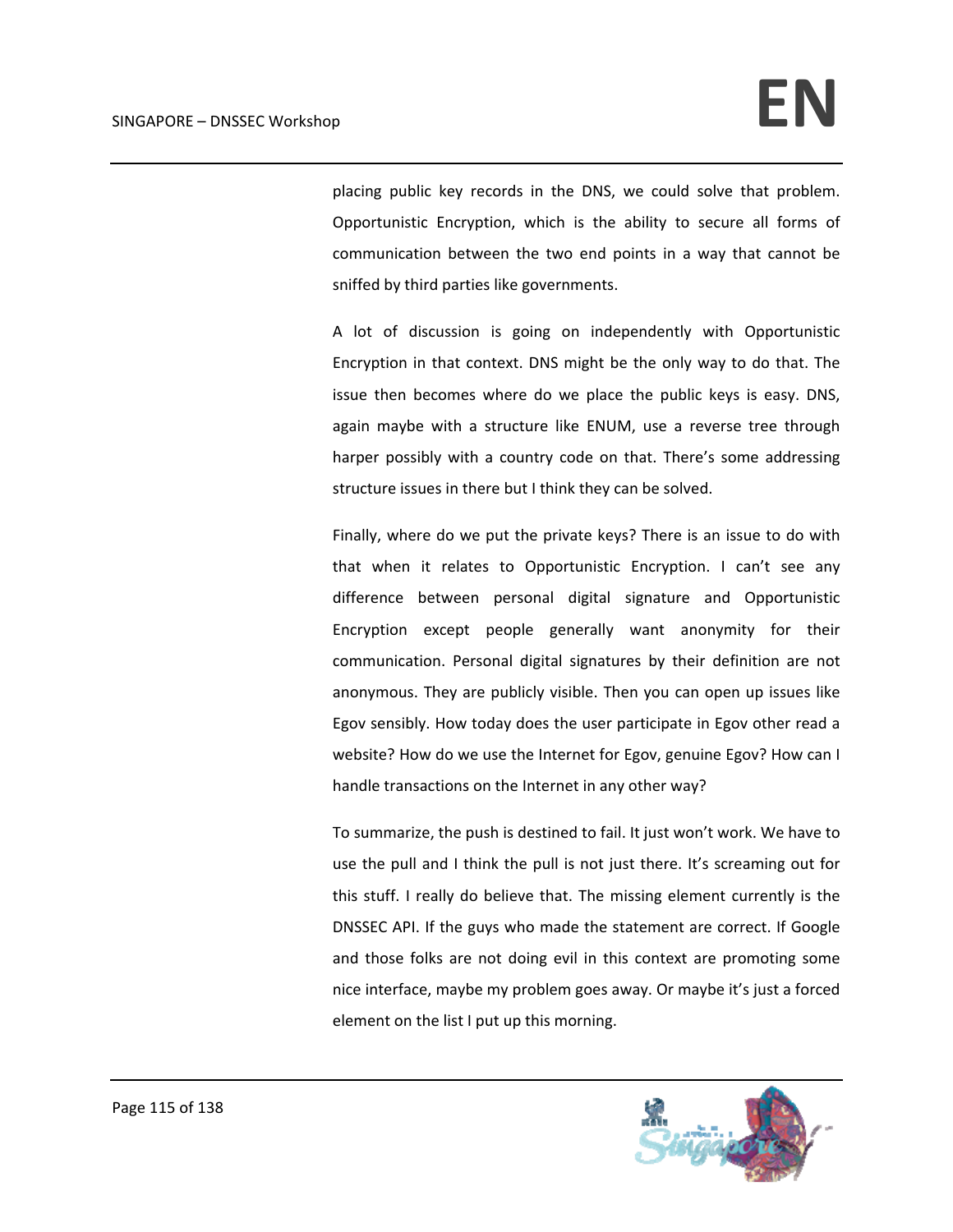If there is no API there are currently no DNSSEC apps. We've got to get the pull side working, not the push side. Just providing the public key in the DNS opens up the entire world. There's no shortage of imagination for this stuff but there are lots of vested interest. If I'm going to do SSL replacement, do you think I might have some opposition from the CAs? That's my presentation. It really is as simple as that. I'm happy to take any questions.

DAN YORK: Thank you for framing some of the issues that are here. I think the get DNS API does perhaps provide some of what you're looking for but the question I really had for you is when you look at this, what are some of the apps that you're interested in seeing that are out there?

RON AITCHISON: Let's just take the simple browser. Why do I have to spend a fortune? There's a move now from EFF putting HTTPS on everything that moves. I think it is a well intentioned but flawed strategy and here's why.

> First, you're forcing everyone to buy an SSL certificate. You're forcing them to pay \$150 minimum. If I've got some crappy little website that is my own personal one and I want to follow this edict for security purposes, I'm forced to spend \$150 a year on something. Once you get over a certain level the law of big numbers starts to play a role here. Big numbers say 1% error rate is going to end up…Essentially it means you're dead. You don't have an effective policy.

> If you are forced to click through error messages then the whole thing just falls apart. I'm saying browser. I'm saying e-mail. If I can get your

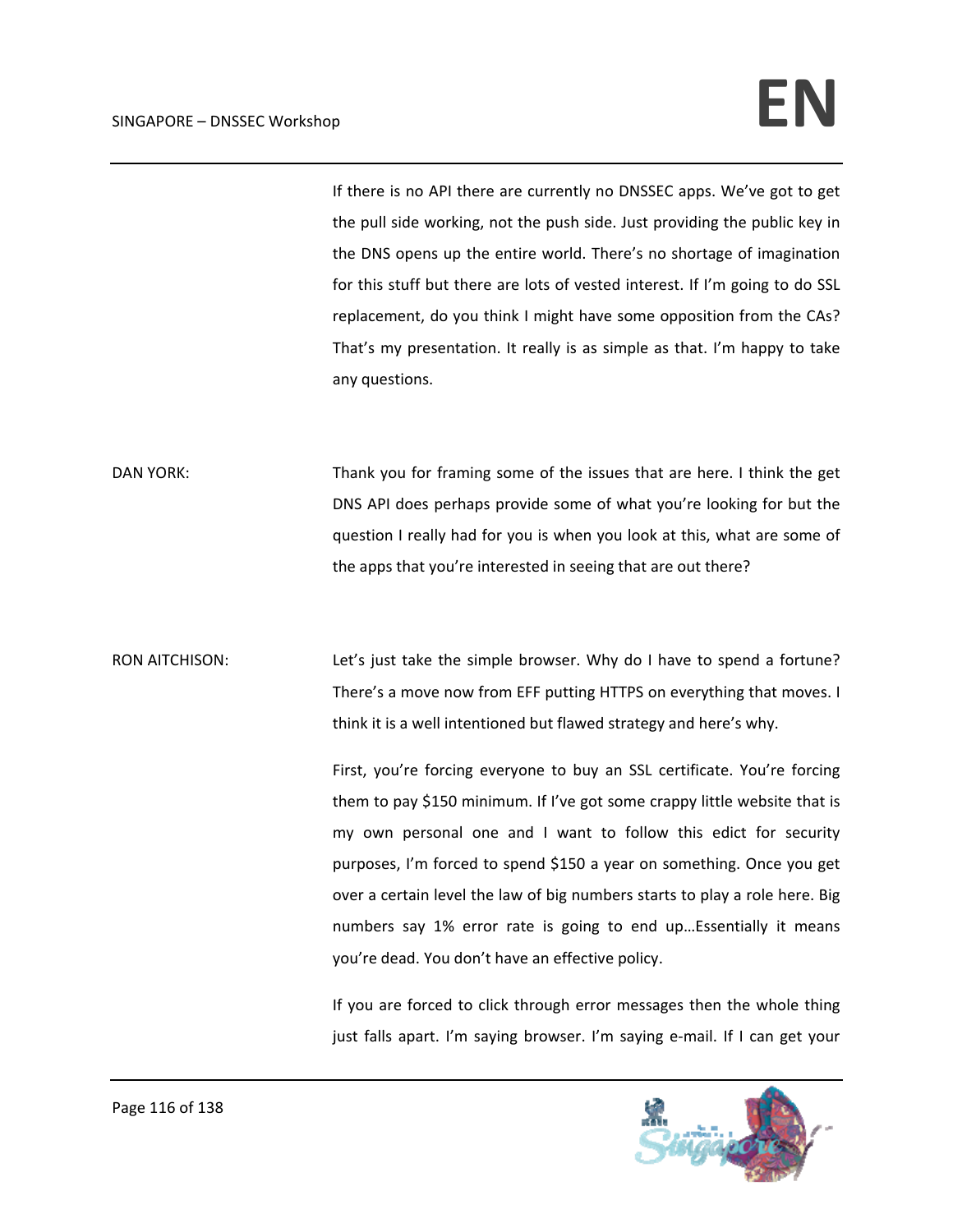public key directly from DNS using a lookup strategy. There's a million ways to use that lookup strategy. I can look up your e-mail address, reverse it, do a lookup on it and I've got your public key. As soon as I have your public key I can opportunistically encrypt your e-mail.

DAN YORK: In fact, what you're describing is a number of the drafts that are out right now in the DANE Working Group around specifically how to do this that we're seeing it happen now. You're right, it's a great application for that.

RON AITCHISON: I said this this morning and I'll say it again. I think DANE is for the perennially paranoid. I think it's a waste. It's a complete and utter waste. It's the wrong way to go to put a cert in the DNS. My whole point about this presentation is there is no need for a cert. What does a cert do? A cert delivers a public key. A public key is just a public key. We have records in the DNS which deliver public keys. What does a cert do?

[SPEAKER]: Originally we had key records for DNSSEC and it was also intended for other purposes. Eventually we saw the need to just use it for DNSSEC so we created a record called DNS key. Additionally there's another record that is called the cert record. We can basically put a TLS certificate in. It's literally called the cert records and on the right hand side of the records is nothing else but a bunch of bits. It's basically free form. The problem with that was you can't really assign a policy – what are you going to do

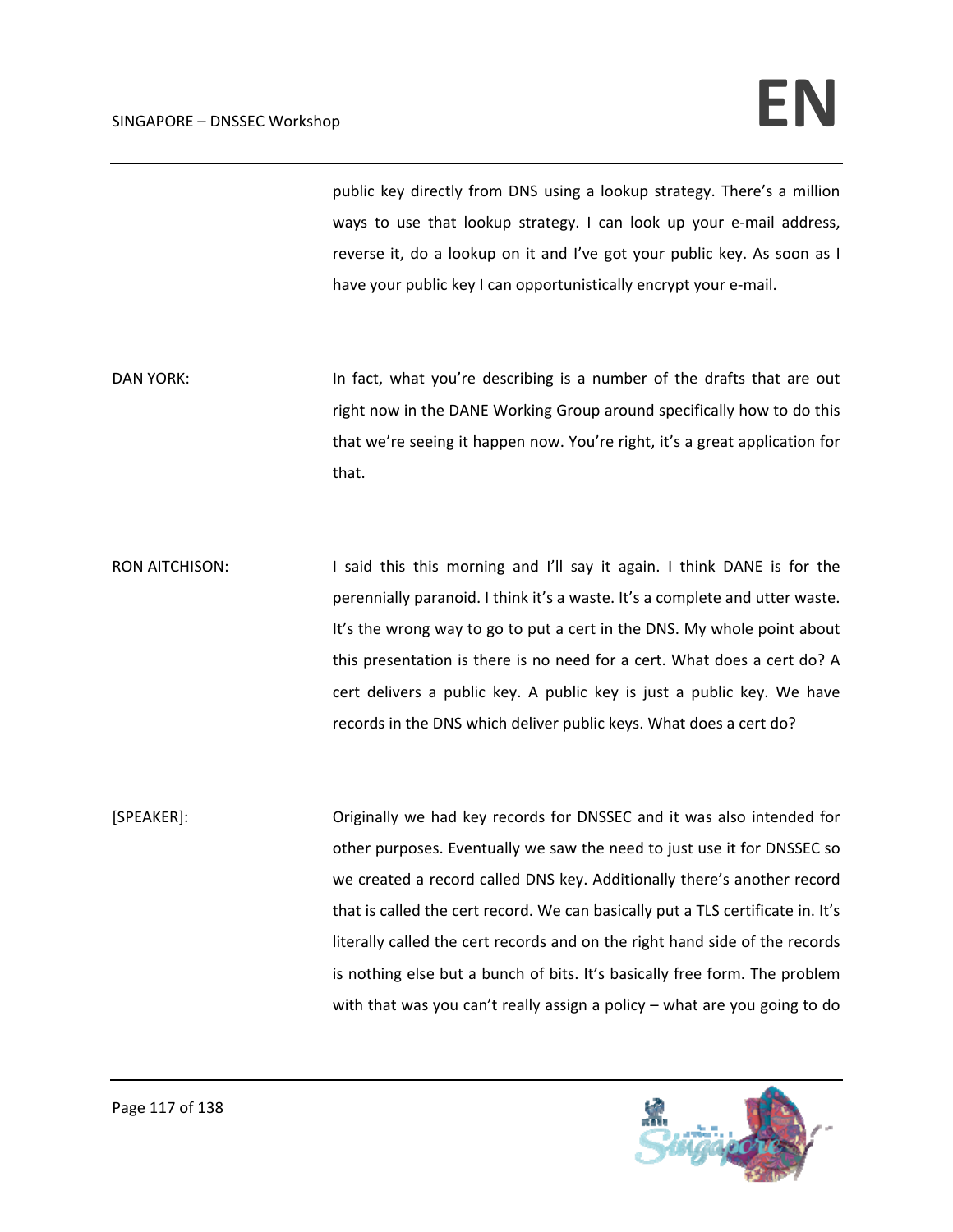with this? Can I use this for X, for Y, for Z? We have to not only have DNSSEC signed address records but also DNSSEC signed certificates.

We need to be able to express a policy and so DANE is nothing else than a DNSSEC assigned entity. There's an awful lot of free form but it does solve a lot of problems that the original specs had. Really if you want to put anything in a DNS. You could use a text record. I won't recommend it but you could use a text record. What you're saying, you can all ready do that by just using any type of record. There's even a sink record, literally, sink as in the kitchen sink. You can put anything in there you like. There's some good use of DANE. I won't go into the details of the spec but there's a reason for it. There's a lot of enthusiastic behind DANE.

Can I just address another point? You mention Opportunistic Encryption. Opportunistic Encryption is nothing else but encryption without authentication. That actually solicits a man in the middle attack and it's trivial to perform. Yes, I can talk to you via e‐mail. I can do opportunistic encryption but I still don't have a guarantee that I'm actually talking to you. I might be talking to someone in [inaudible 0:25:29.4] who is then talking to you and forms the man in the middle.

Opportunistic encryption is actually an off concept in this post‐Snowden era. People think opportunistic encryption is lost. You need authentication in there.

RON AITCHISON: It sounds as if I'm fighting SSL certificates and there's a reason for that. That is because I am. I understand your point. I understand where you're coming from. Don't get me wrong. It's a technology that's out there.

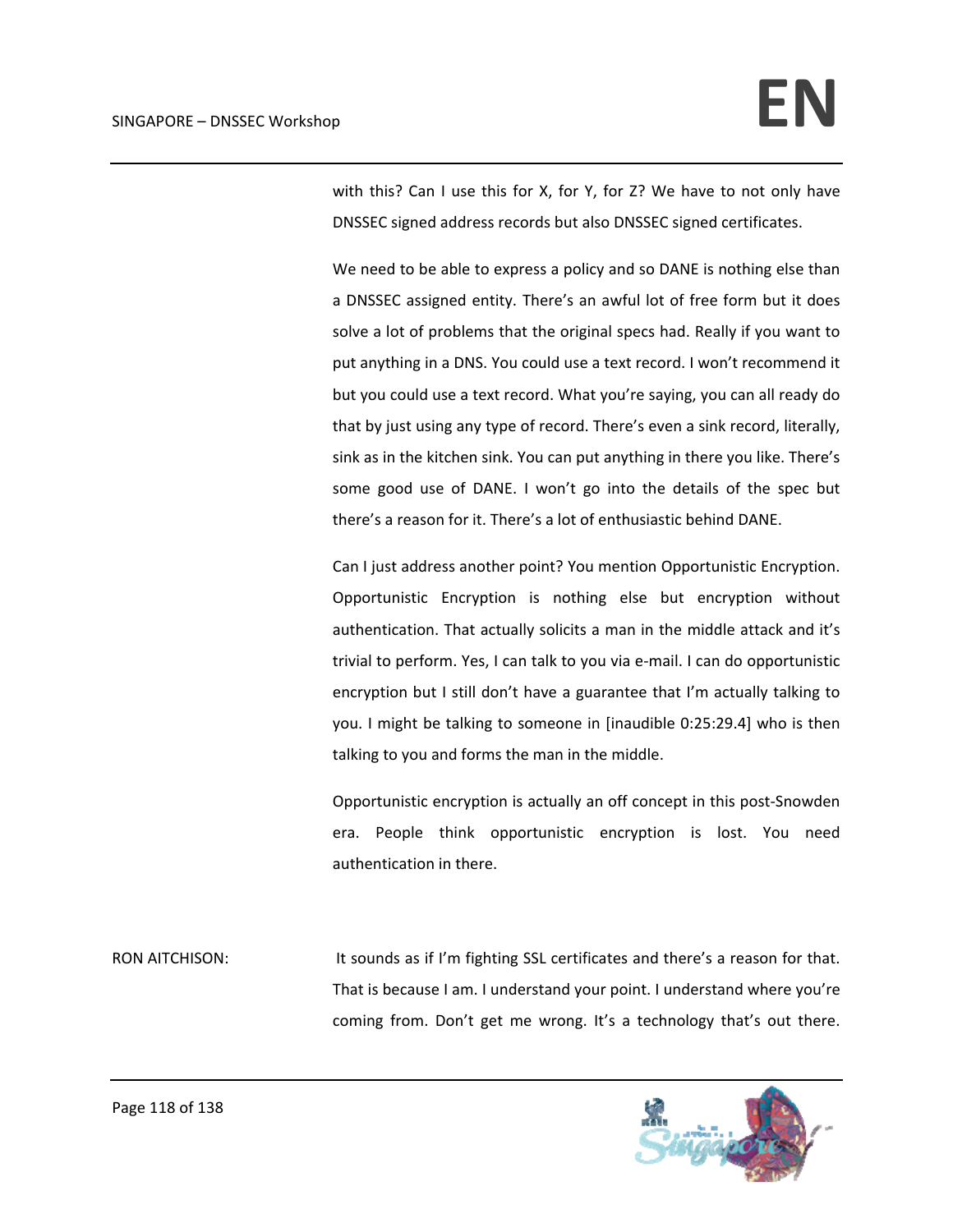Let's look at the history of SSL certificates just for a second because I think this is very important.

We tend to assume that what exists today has always existed. SSL certificates were defined by the X500 Working Group of the ITU when X400, the mail service was being put together. We're now talking about the late 1970s. That's when SSL certificates were defined. They were picked up by Netscape in the early 90s, wrapped around the SSL protocol and became used as a consequence of that.

Point about SSL certificate, it's job was to get a public key across an insecure underlying network. That's all its job was. The key point there was insecure network. What I'm suggesting is that we do not need the SSL certificate if we have a secure underlying network.

Your point is well taken about the key record. It had a whole bunch of different functions, used for a whole bunch of different reasons and when you came to define DNSSEC, you went for the DNSK record as being a specific RR type to only signal that type of information. It seems to me that DNS RR proliferation is not a bad thing. I know some people think it's evil. I know some people think it's a bad thing. I don't happen to be one of those because I think there are limits so maybe I only think it's partly evil whereas some other people think it's inherently evil. I don't see any reason why we shouldn't have a certain amount of proliferation if you want it.

The third thing I would say is that I think you assume that the SSL record itself, the X509 record has a lot more flexibility than it genuinely has. You can stuff all kinds of records in there but the problem is the interpretation of those attributes is not a simple thing. One of the more

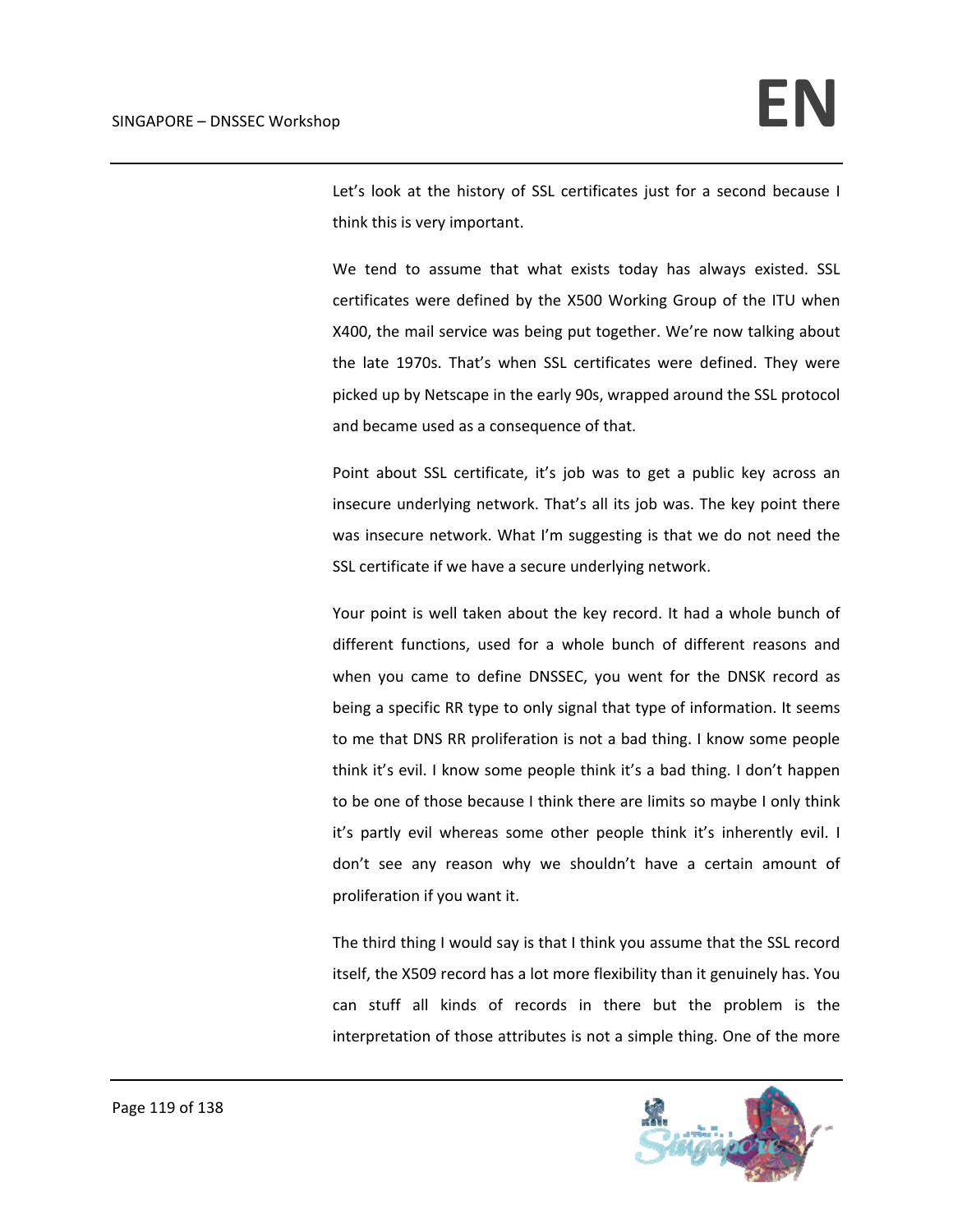## $SINGAPORE - DNSSEC. Workshop$

amusing things about an EV certificate is it defines how to use the attribute L – locality, sensibly. We've had these certificates with an L attribute and people have used it for all kinds of purposes. What's a locality? Finally these guys, for \$350 they tell me what to put in locality. No thank you.

JULIE HEDLUND: We have to wrap up now. We have to move on to last event of the day…Well, second to the last event because I don't want to say the How Can I Help? is not important. Join me in thanking Ron for his presentation.

DAN YORK: For those who are on the audio stream, we will be recording the demonstrations and we will be putting them up on a video link. It will be on the Deploy 360 YouTube channel sometime in the future.

DUANE WESSELS: I'm here to talk about DANE. I'm going to go through a little bit of introductory material. Then towards the middle I'm going to switch out of PowerPoint and give an honest to goodness live demonstration of configuring TLSA record in your DNS zone and showing how to use it.

> I'll spend a little bit of time talking about what DANE is. I hope that's new or interesting to some of you. I know some of you know it all ready. We'll talk about the TLSA record which is the record is used to refer to certificates, talk about this browser plugin which was mentioned earlier today. This was a product from CZ NIC. I'll show how to generate the

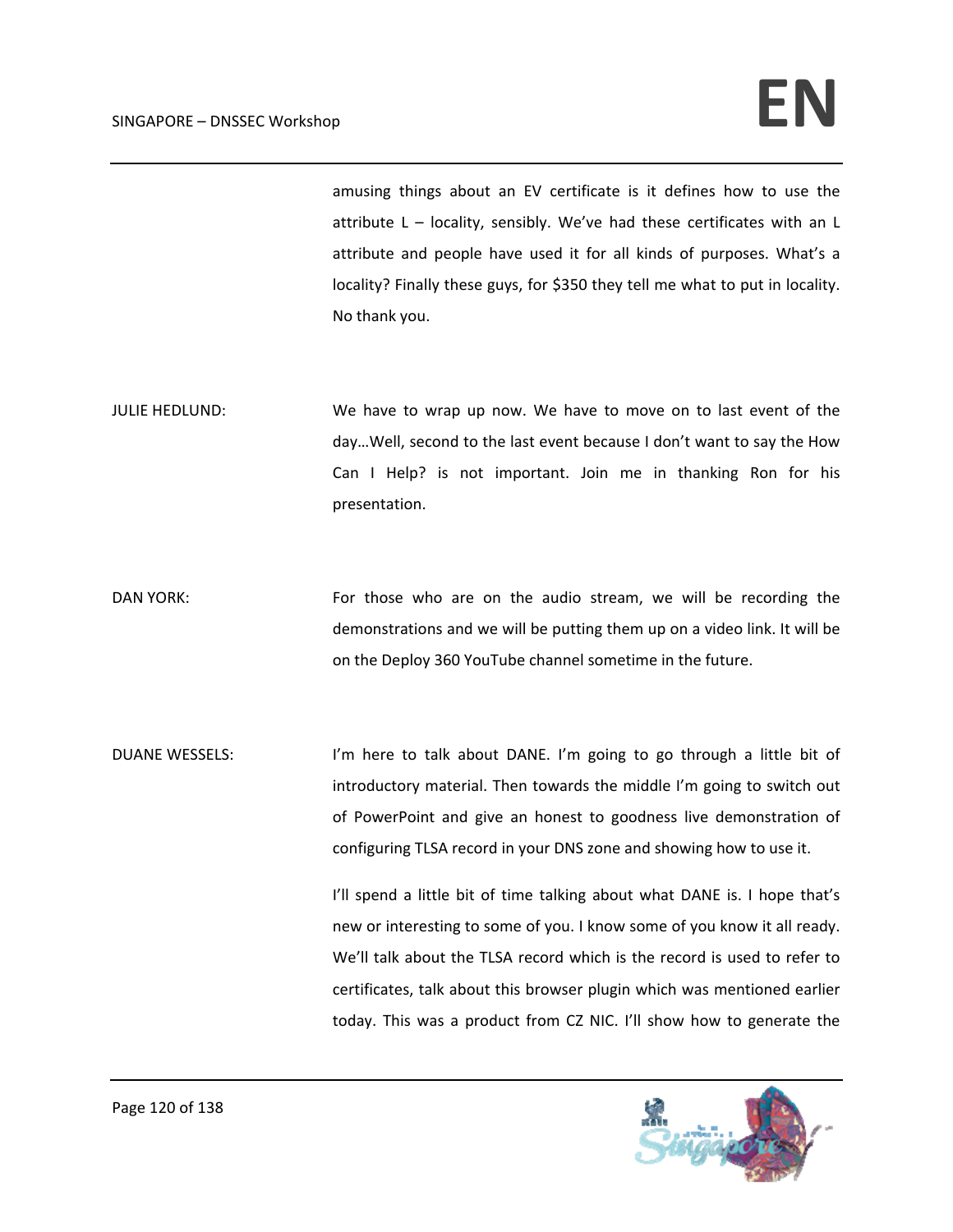TLSA record and then assuming there's a little bit of time, I may talk about other uses for DANE besides TLSA records.

DANE is a suite of RFCs that describe how to represent and authenticate named entities using DNSSEC. Examples of named entities are websites, web servers, e-mail servers, e-mail addresses, jabber chat IDs, PGB keys and so on. If you were to start researching this you might start with RFC 6394 which talks about DANE overall, sample use cases and requirements. Today we're going to talk about the TLSA record in particular which is described in RFC 6698.

A lot of the material that follows this is lifted directly from there. There's a number of internet drafts in the works that talk about using DANE for SMIME, for SMTP, IPSEC, PGP and OTR. OTR is a chat protocol, it stands for off the record. Even though these are internet drafts I understand that a lot of these have initial implementations and people are very excited about this.

We've talked a lot about certificates but this is a picture showing the way certificates work in browsers today. At the top you have a number of hard coded CAs in your browser and when you visit a website, there's a chain of certificate authorities going from that server certificate all the way up to some hard coded trust anchor in your browser or whatever application you're using.

The screenshot on the left was taken from Firefox which just shows the hierarchy. You can get to that if you click on the lock icon or whatever icon is on your browser. You can usually bring up this kind of picture. If you're considering how it might look with DANE, it might look something

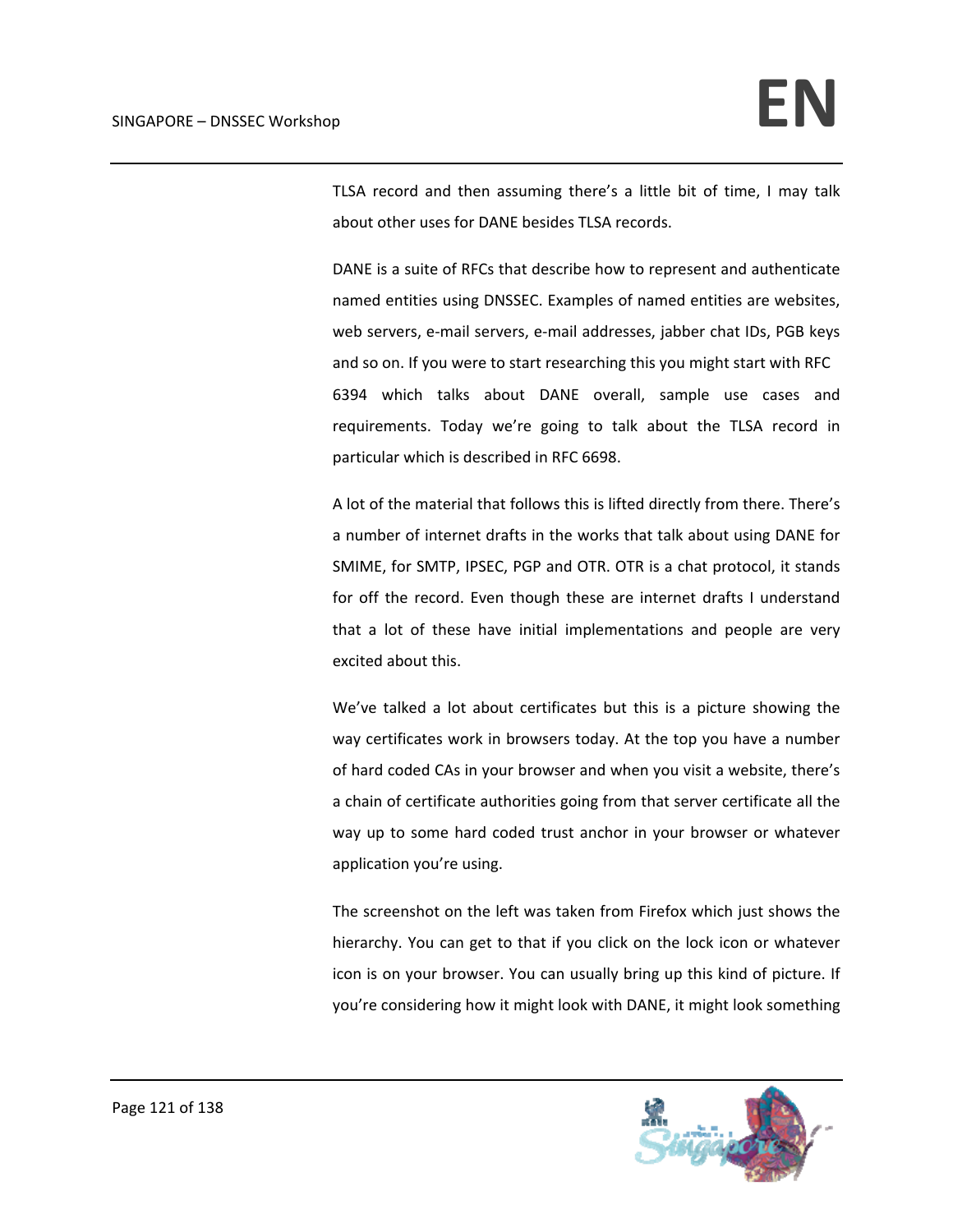like this where you have trust established from the root zone on down. In this case we are still talking about the freebiest.org website.

We've got the org zone, the freebiest.org zone then within the freebiest.org zone you have a TLSA record which refers to the certificate. This is just one way of arranging things. It doesn't have to be this way as you'll see the TSLA offers a number of parameters, which can control exactly how this works. For example, the TLSA record doesn't have to refer to the end certificate, it can refer to some intermediate certificate authority or it can provide a new trust anchor that the browser would use to authenticate from then on down.

You can imagine there's a slider here. You can slide up and down where you want to jump from DNS over to the certificate world. By the way, I'm happy to take questions. That's not the only way to use TLSA or DANE. You can match certificates in different ways. You can match certificate authorities instead of certificates. You can match only the key part. You can specify a whole new trust anchor for the application.

One of the first thing to know about TLSA records is their names are different than your typical domain names. They look a lot like SRV records where they have leading labels with underscores. The first one refers to a port number. The next one refers to protocol number. If you were looking for the TLSA number for freebiest.org you would look up this record 443. tcp www.freebiest.org. You can imagine for other services it would be similar. The port number would change if we were talking about something like SMTP and the rest of the name might change as well.

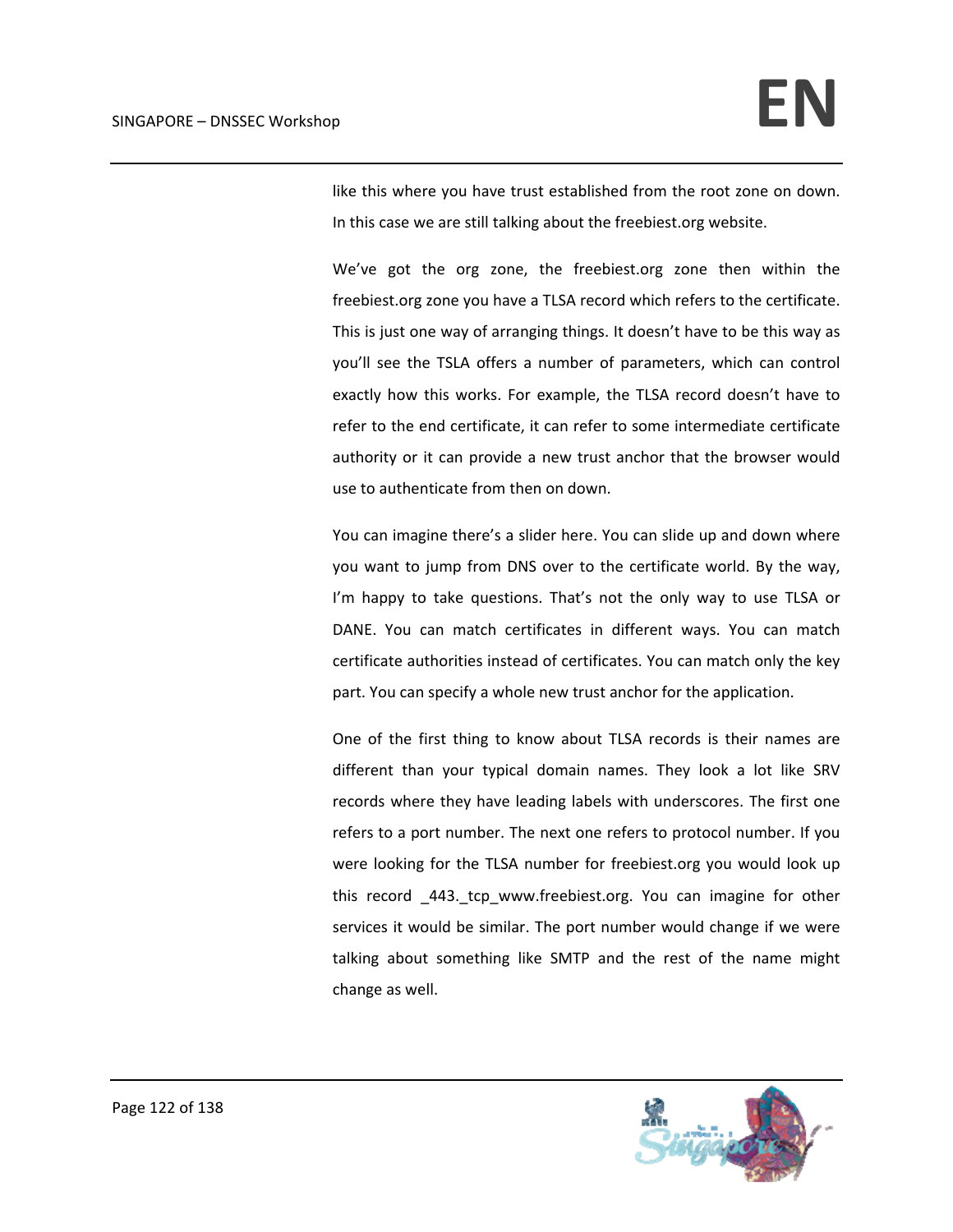This is lifted from the RFC. This is the diagram of what the wire data formula looks like. There's four components to the TLSA record. The first is certificate usage, that's an 8 bit value; selector, also 8 bit value; matching type, 8 bits and then a variable length certificate association data blob which we'll talk about.

For certificate usage, there are four values defined. I'll go through those in detail in the upcoming slides. Selector, two values – you can either match on the full certificate or only on the public key component of that certificate. You can choose three values for matching type, exact match means you have to match the certificate exactly, bit for bit. Other options are you can take a hash of the certificate and just match on the hash. The certificate association data can be a number of things as well. It can be the whole certificate depending on what you choose for the other values you might want to put the full certificate there. Only the public key data or the hash value.

Certificate usage zero in the RFC is referred to CA constraint. If this is the usage then it means that the server's certificate is validated by the CA referenced in the TLSA record. Here the TLSA record does not refer to the certificate itself but refers to some certificate authority. Furthermore that authority must all ready be present in the browser or application. That authority must all ready be known to the application. It must validate that part normally.

RON AITCHISON: You made a point a couple slides previously that said you could also replace the CAs root certificate.

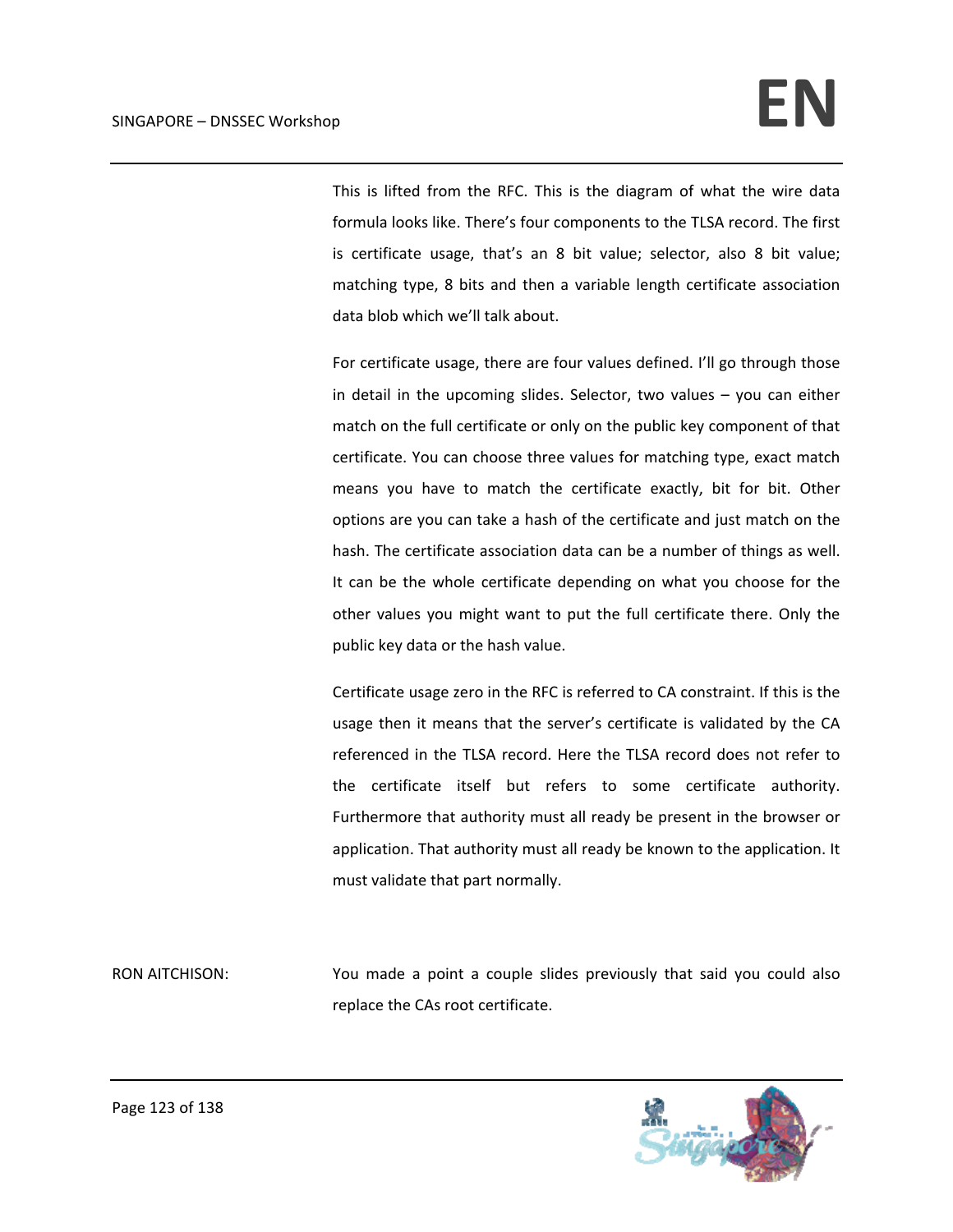DUANE WESSELS: That's a different usage coming up in a different slide. This solves a particular problem where your browser may have 20 or 30 trust anchors known to it and any one of those authorities could be compromised and then issue certificates for servers fraudulently that were not previously known to it but by using this certificate usage zero, you can sort of pin the server certificate to only be valid from a certain authority.

> One of the things that's nice about this usage is that if you happen to update your server certificate you don't necessarily have to update your TLSA record as long as you're using the same certificate authority. Certificate usage one is called Service Certificate Constraint. Here the TLSA record refers to the certificate itself, to the server's certificate not the CA. Everything else is much the same. The certificate must validate normally via the applications standard PKX mechanisms. Unlike the previous one, if you use this you have to update your TLSA record every time you change your X509 certificate, perhaps annually.

> Certificate usage two is called Trust Anchor Assertion. This is what you were just asking about. This is where you define a new trust anchor for the application. My bullet here says it's similar to usage one but that is incorrect. It's similar to usage zero. The difference here is the trust anchor does not need to be previously known to the application.

JULIE HEDLUND: Excuse me Duane, we have a question from the chat room. It's from Barry – Certificate Usage Zero doesn't solve the problem of an intermediate cert issued by your CA, correct?

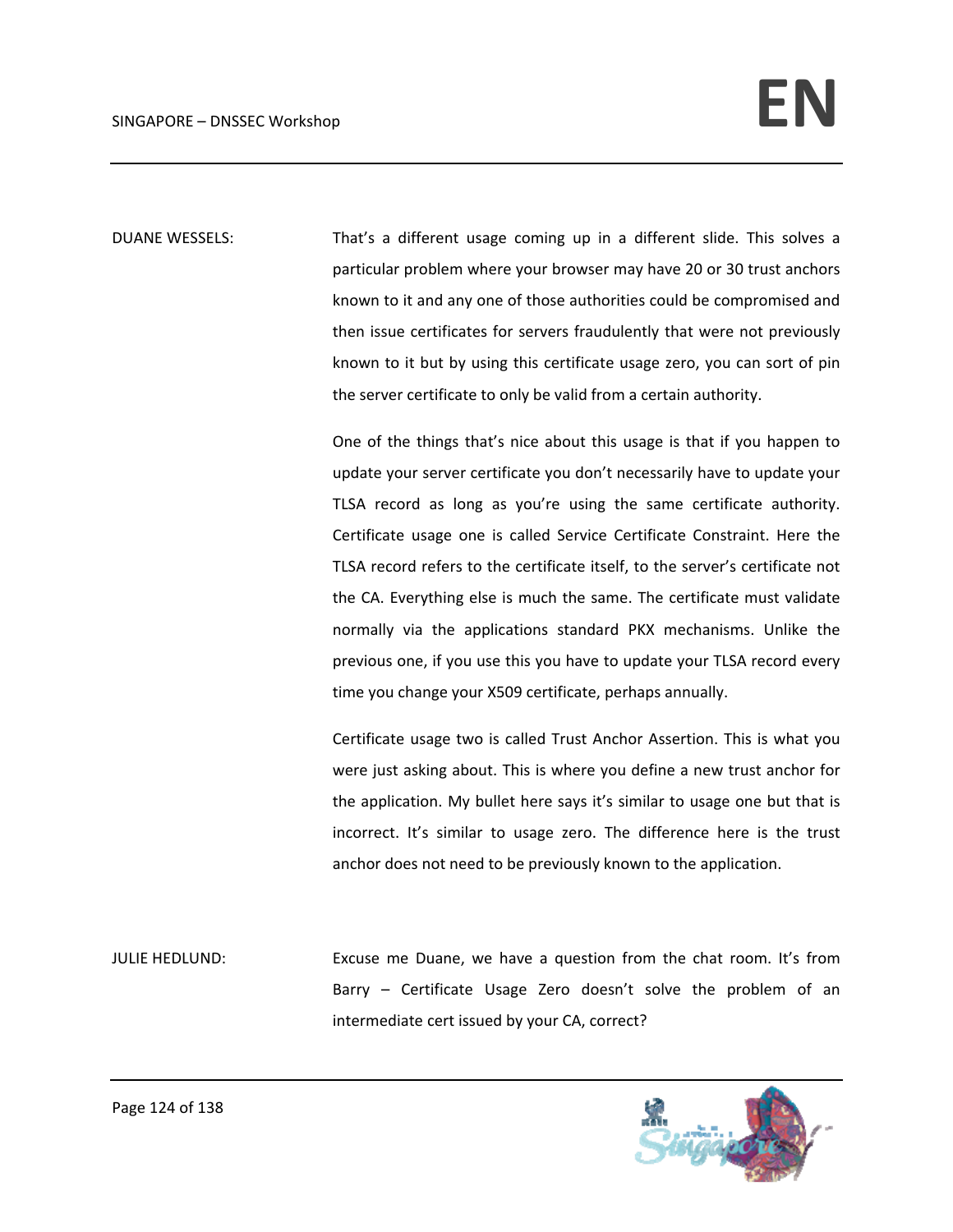| <b>DUANE WESSELS:</b> | It is my understanding that it does solve that problem but I'm willing to<br>be wrong on this. My reading of it is the TLSA record refers to the<br>certificate of authority which must be in the chain of validation for the<br>server's certificate.                                                                                                              |
|-----------------------|---------------------------------------------------------------------------------------------------------------------------------------------------------------------------------------------------------------------------------------------------------------------------------------------------------------------------------------------------------------------|
| <b>RON AITCHISON:</b> | Does that not make it look more like a two than a zero?                                                                                                                                                                                                                                                                                                             |
| <b>DUANE WESSELS:</b> | Well, it's not like a two because the trust anchor does not have to be<br>hard coded into the browser.                                                                                                                                                                                                                                                              |
| <b>RON AITCHISON:</b> | It's in the chain of the trust anchor.                                                                                                                                                                                                                                                                                                                              |
| <b>DAN YORK:</b>      | The use case people have had for two are people who've wanted to<br>have their own enterprises or wanted to have their own corporate CA<br>essentially not preloaded in the browser. This provides a mechanism for<br>loading that CA essentially into the trust or whatever application is doing<br>the validation. That's the primary use case I've heard for it. |

DUANE WESSELS: Yes.

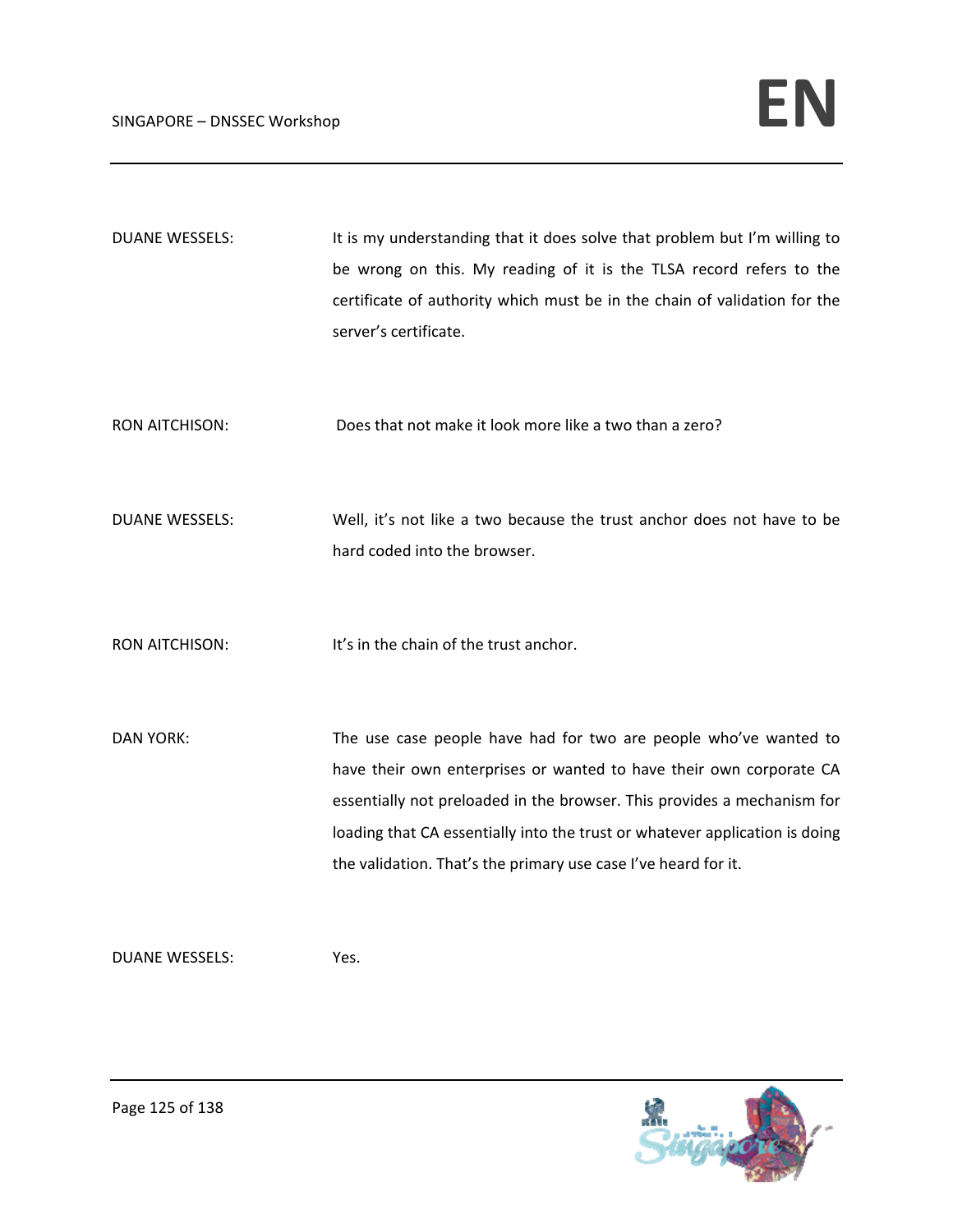## $SINGAPORE - DNSSEC. Workshop$

| <b>RON AITCHISON:</b> | Just one quick question on that. I'm having a problem. I'm trying to<br>envision the trust model where I can replace the root CA certificate. If I<br>get something from somewhere, who do I trust?                                                                                                                |
|-----------------------|--------------------------------------------------------------------------------------------------------------------------------------------------------------------------------------------------------------------------------------------------------------------------------------------------------------------|
| <b>DUANE WESSELS:</b> | In this case you would be putting your trust in DNSSEC.                                                                                                                                                                                                                                                            |
| <b>RON AITCHISON:</b> | DNSSEC or the record in DNSSEC?                                                                                                                                                                                                                                                                                    |
| <b>DUANE WESSELS:</b> | The whole chain of trust from the root.                                                                                                                                                                                                                                                                            |
| <b>RON AITCHISON:</b> | So what we're saying is that we need a DNSSEC aware API to tell us that<br>we've got a secure TLSA record and then we're prepared to trust it, yes?<br>I can't take a TLSA record from anywhere and be able to trust that, why?                                                                                    |
| <b>DUANE WESSELS:</b> | You don't exactly need an API but you need code to verify, to validate<br>the signatures in DNS and DNSSEC.                                                                                                                                                                                                        |
| <b>RON AITCHISON:</b> | Okay, I'll accept tautological difference. The nature is that I have to be<br>able to trust the data. It has to come from a DNSSEC secured domain<br>and under those conditions I can trust anything I get from that. I would<br>also say by the way, if I just got your public key I don't need your SSL<br>crap. |

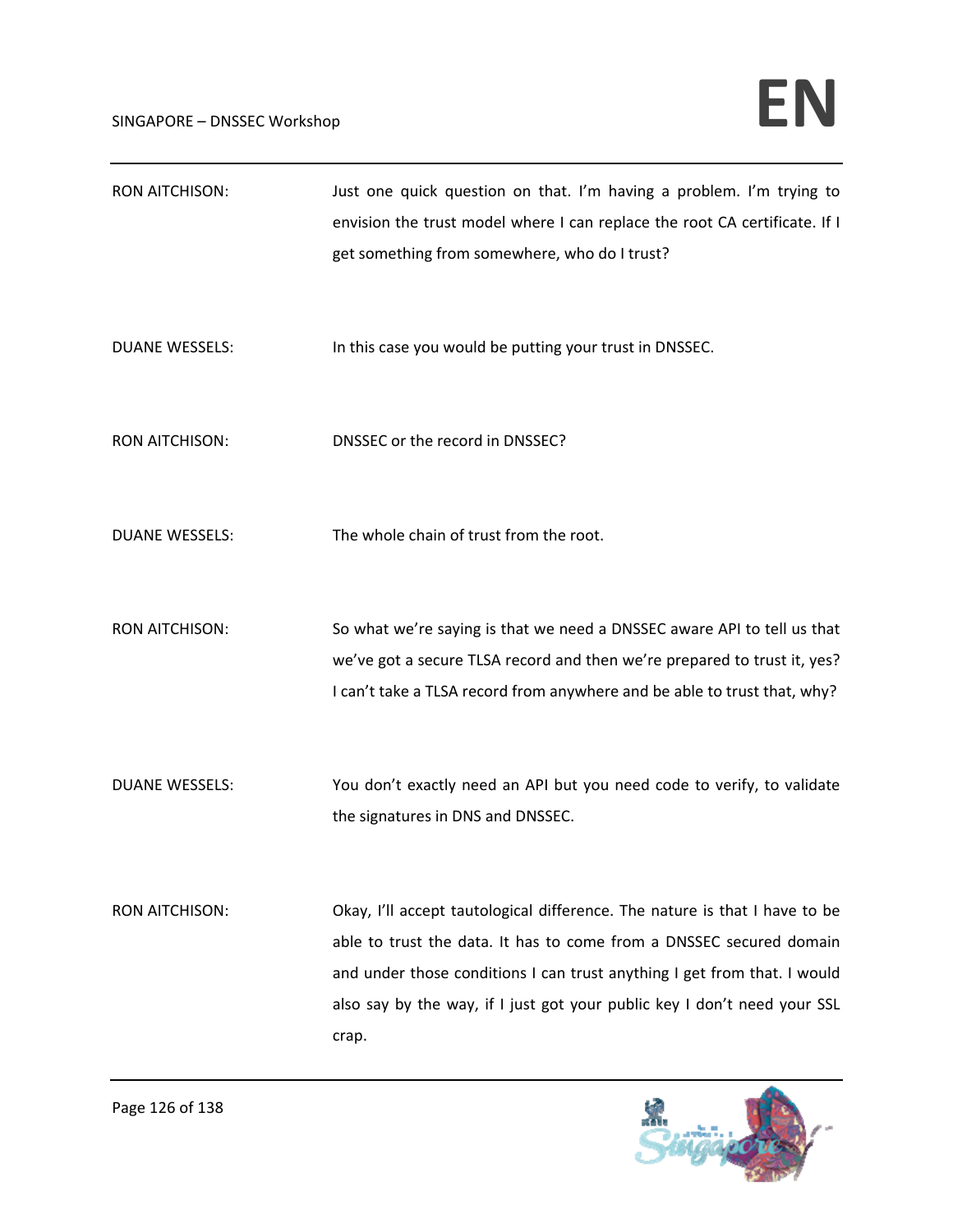DUANE WESSELS: Okay, certificate usage three is what they call domain issues certificate and here it's one of the simplest cases. The TLSA record refers to the server's certificate and the application doesn't have to do any other validation through any other chains or trust anchors of certificate authorities.

> One of the things you start to worry about with DANE and TLSA records is the size of the data. If you're willing to do Shaw 256 hashes then your RR data is on the order of 32 octets, Shaw 512 doubles that but if you're thinking about putting the full key material or even the full certificate into the record, the sizes get big quickly. For example, the worst case you wanted to do a 4K RSA bit key, the whole certificate for that key – you're looking at 1,400 octets response size which is getting quite large. It starts to get worrisome in terms of MTUs and fragmentation and those other problems.

> We expect the hashes to be very popular at least initially and maybe like Ron says maybe for the truly paranoid you might go all the way up to these full certificates. For the demo today we're going to keep it simple. We're going to do a certificate usage three, selector will be on the full certificate and we'll use the hash value rather than matching of the full data.

> To demo this we're going to use the validator add on, the DNSSEC TLSA Validator Add On from CZ NIC. Here's the url. This is a very nice tool. It claims to work with all these browsers. I've actually only tested it with Firefox and that's what we'll be testing it with today. It seems to be very comprehensive.

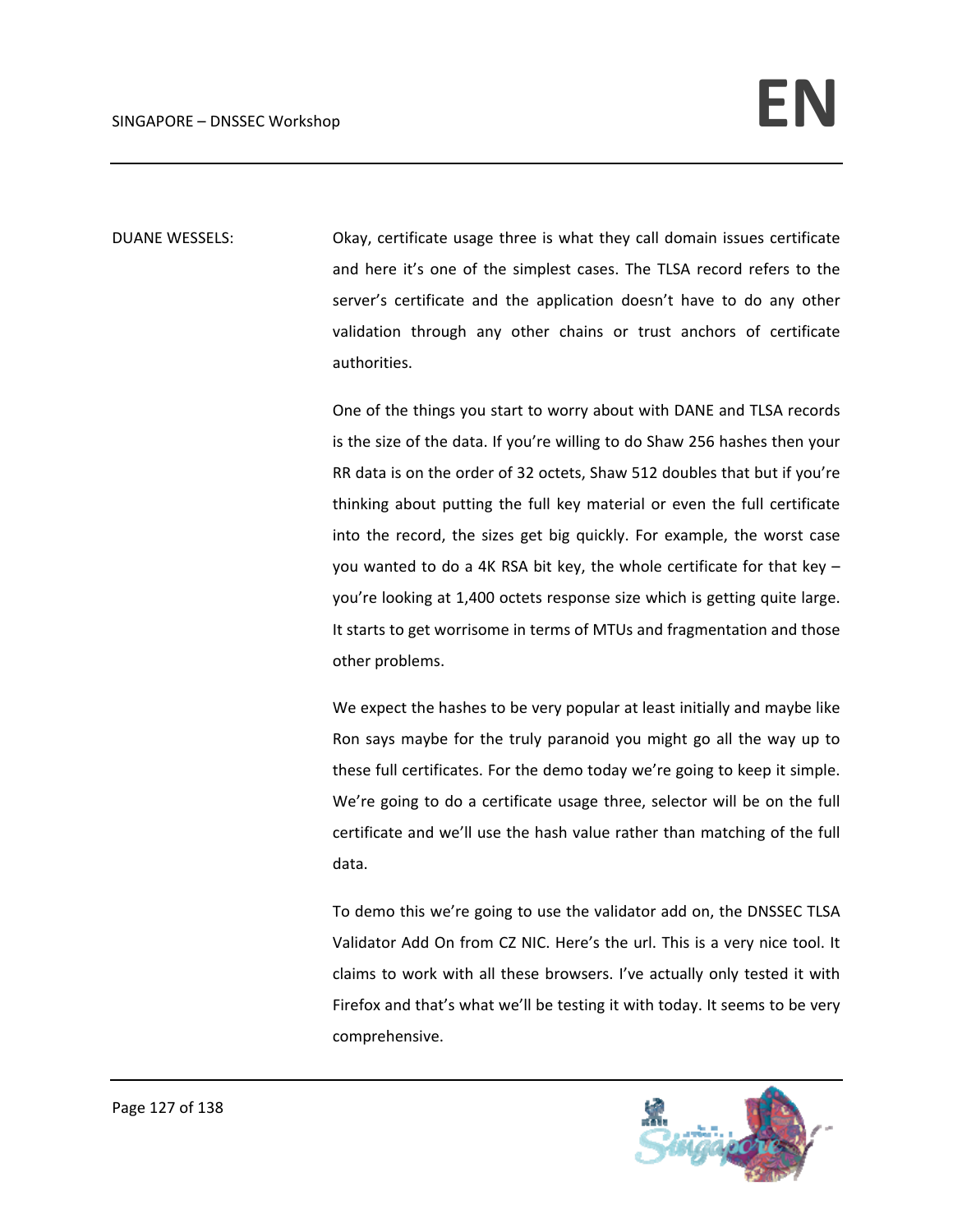At this point I'm going to switch over to a live demo and Julie's going to keep the slides going because they are essentially very similar. I've got to size this right. All right. Here's the validator web page. It's not currently installed in the browser so I'm going to go through that, click on download. I think it's working in the background but it's not showing. It's installed. One great thing about this plug in is previous versions you had to use an external validating name server but now it's all built in thanks to the fact that it's based on Unbound. It's doing all the validation internally. We don't need any external name service to do that for us. Let's test it. Success, okay.

You can see all ready since we've added this there's two new indicators here. This one that has a key tells us that this domain is signed with DNSSEC and this one refers to the TSLA status.

RON AITCHISON: Duane, I'm disappointed in only one thing and that is the huge debate they had over what color to use for EV certificates to put on your address bar and he puts no color there at all.

DUANE WESSELS: Duly noted and entered into the record, thanks. This is the website that I'm going to be using for demoing. You can see that it's all ready signed but there is no TLSA record at the moment. The first thing to do is get the certificate. There's a number of ways to do that. If you're running a website you would have direct access to the certificate but I'm going to cheat a little bit here and get it directly from the browser.

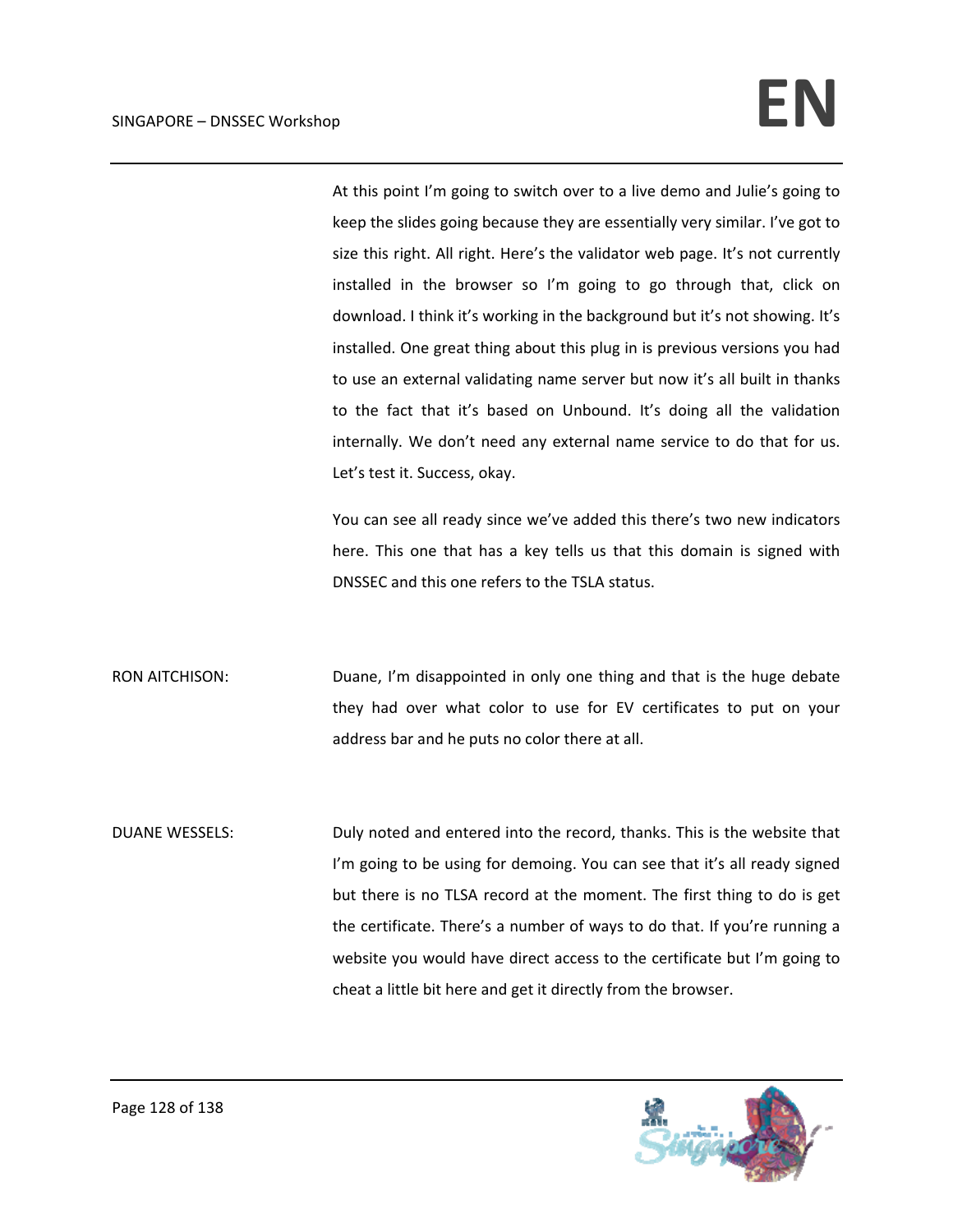I'm going to click on view certificate, details and then I'm going to export it to the desktop. Let's see if I can bring that up. There it is. Here's the certificate data. It looks like a certificate. The next step is to generate the TLSA record and to do that we'll again start with our good old friend and say, "How do I generate a TLSA record?" I'm going to use this tool here. This is from a gentleman named [Shuman] who actually recently joined us at VeriSign. I have to go here now. This is just very simple web form.

Obviously if you were doing this for real you may not want to use some random guy's web form to generate your TLSA web forms. You might want to do it in a more secure manner than this but for experimenting this is perfectly adequate and we're going to proceed with it here. He's got all the defaults here that happen to be the same as the ones that we're going to use today so all I need to do is fill this in down here, go back to my screen, copy this. Here we have to put in our port numbers. This is obviously TCP.

Here's the record that we're going to put into the zone. I should also mention that there's sort of a back end script that Shuman also makes available. If you didn't want to use the website you could download his...I don't remember what language it's in, Python or something and do this via the command line entirely. There's our record. Now it's time to enter the zone file which is conveniently right here. Here's my zone. Okay, here's the exciting part. Let's see if it works.

This is where I have my little signer script so I'm resigned. Let's see if it's there. Okay, good. The TLSA record is there now. I should also mention that the TLSA record being new you may not find that the particular version of Bind or whatever you're using knows about the TLSA record.

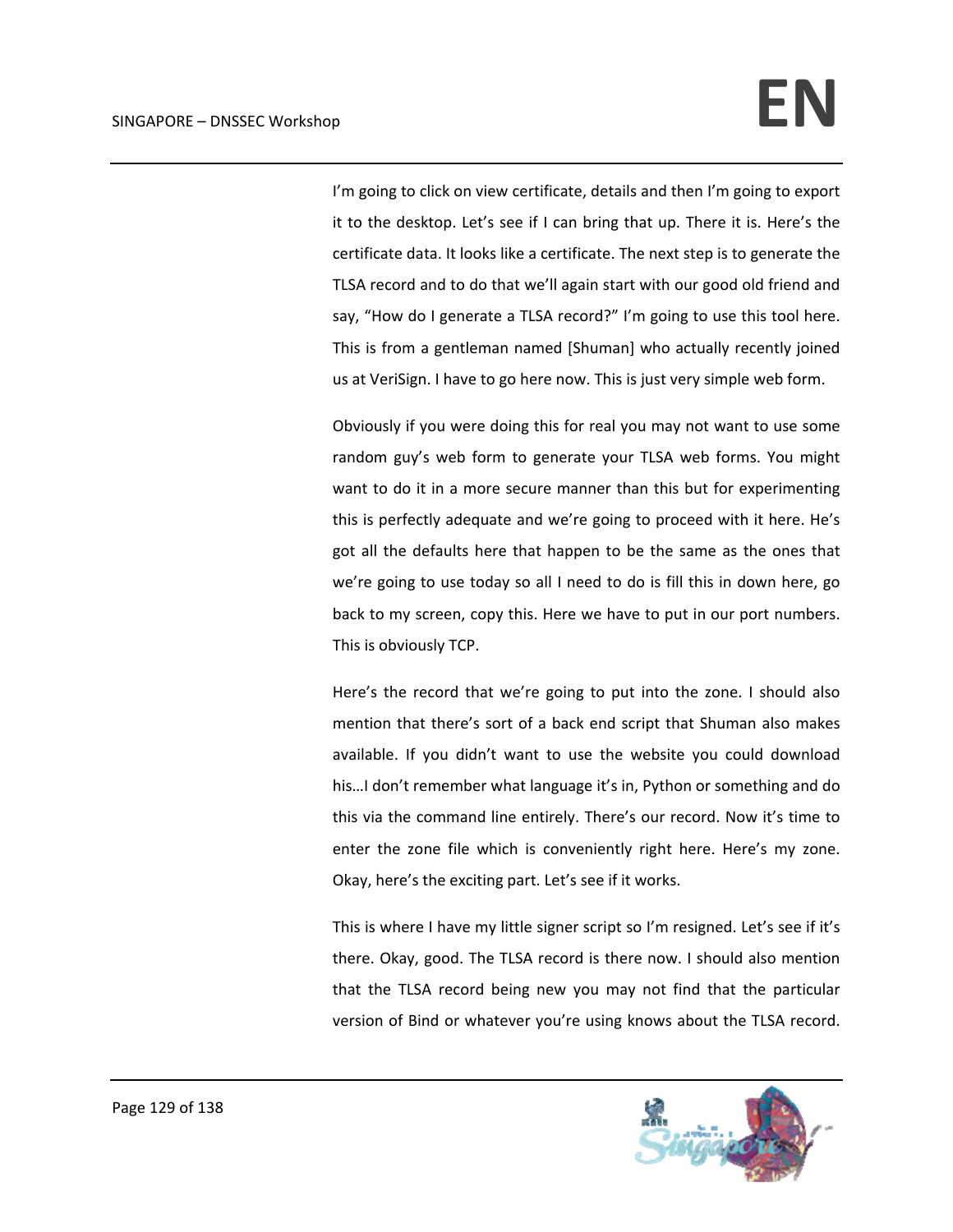You may have to update your software. If you can't do that, there's a way to enter in records in a sort of binary format. It doesn't have to know about the TLSA record. You would put numbers there.

I don't think I can simply revisit the web page. I'm going to quit Firefox and start it up again. Okay, we're green here showing that it's authenticated or corresponding to the TLSA record. One thing I should also mention to anyone sitting at home, this domain does not have a certificate that would validate in anyone else's browser because I was too cheap to go spend money on a real certificate. This is not exactly a signed cert but it's my own little CA that's loaded into my browser.

If you go through this with this domain you'll get warnings about this certificate is not valid, do you want to trust it? That's basically the enf of the live demo.

[MALE SPEAKER]: Thank you, great demo. One other request if you have a bit of time. Maybe you could do the whole self sign cert thing. The DANE and the TLSA things that you can go through with some validating tools and see that it can be done without spending \$150.

DUANE WESSELS: That was my original intention. The only reason I didn't do that is because even with this plugin if you just loaded a self sign cert you're going to get a big warning at least from Firefox that this is not a trusted site. I thought that was a little bit confusing.

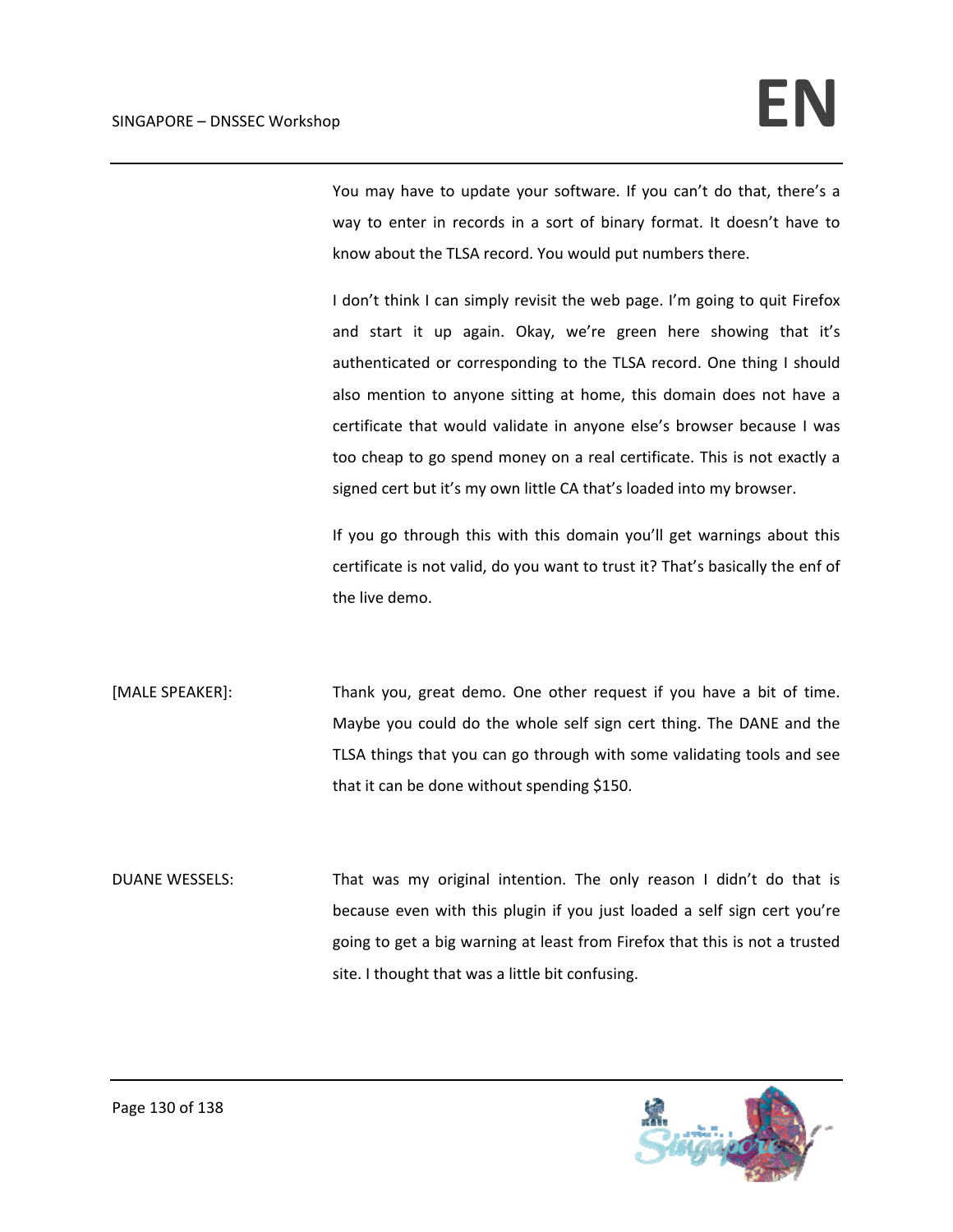| [MALE SPEAKER]:       | Have you experimented with Bloodhound with it?                                                                                                                                                                                                                                                                                                                                                                                                                                         |
|-----------------------|----------------------------------------------------------------------------------------------------------------------------------------------------------------------------------------------------------------------------------------------------------------------------------------------------------------------------------------------------------------------------------------------------------------------------------------------------------------------------------------|
| <b>DUANE WESSELS:</b> | I don't know what Bloodhound is.                                                                                                                                                                                                                                                                                                                                                                                                                                                       |
| [MALE SPEAKER]:       | That's a fully validating DANE aware browser from our DNSSEC tools.                                                                                                                                                                                                                                                                                                                                                                                                                    |
| <b>DUANE WESSELS:</b> | I'm just a Firefox user. I don't know what other browsers do but I expect<br>that at some point with DANE and maybe you won't have that problem<br>anymore. It won't pop up the warnings when the TLSA matches the<br>certificate.                                                                                                                                                                                                                                                     |
| <b>RON AITCHISON:</b> | You're saying that you've got self-sign certs working?                                                                                                                                                                                                                                                                                                                                                                                                                                 |
| <b>WARREN KUMARI:</b> | One of the DANE use cases is for self sign certs that are built into the<br>whole DANE protocol definition and the Bloodhound browser is a<br>modified Firefox, gone through and adjusted the code as needed. It<br>validates all of the regular links that you'll see inside a regular<br>commercial page with 50 to 150 links in it. Those will get validated as<br>well plus we also added the DANE capability in conjunction with any of<br>these that had DANE TLSA certificates. |

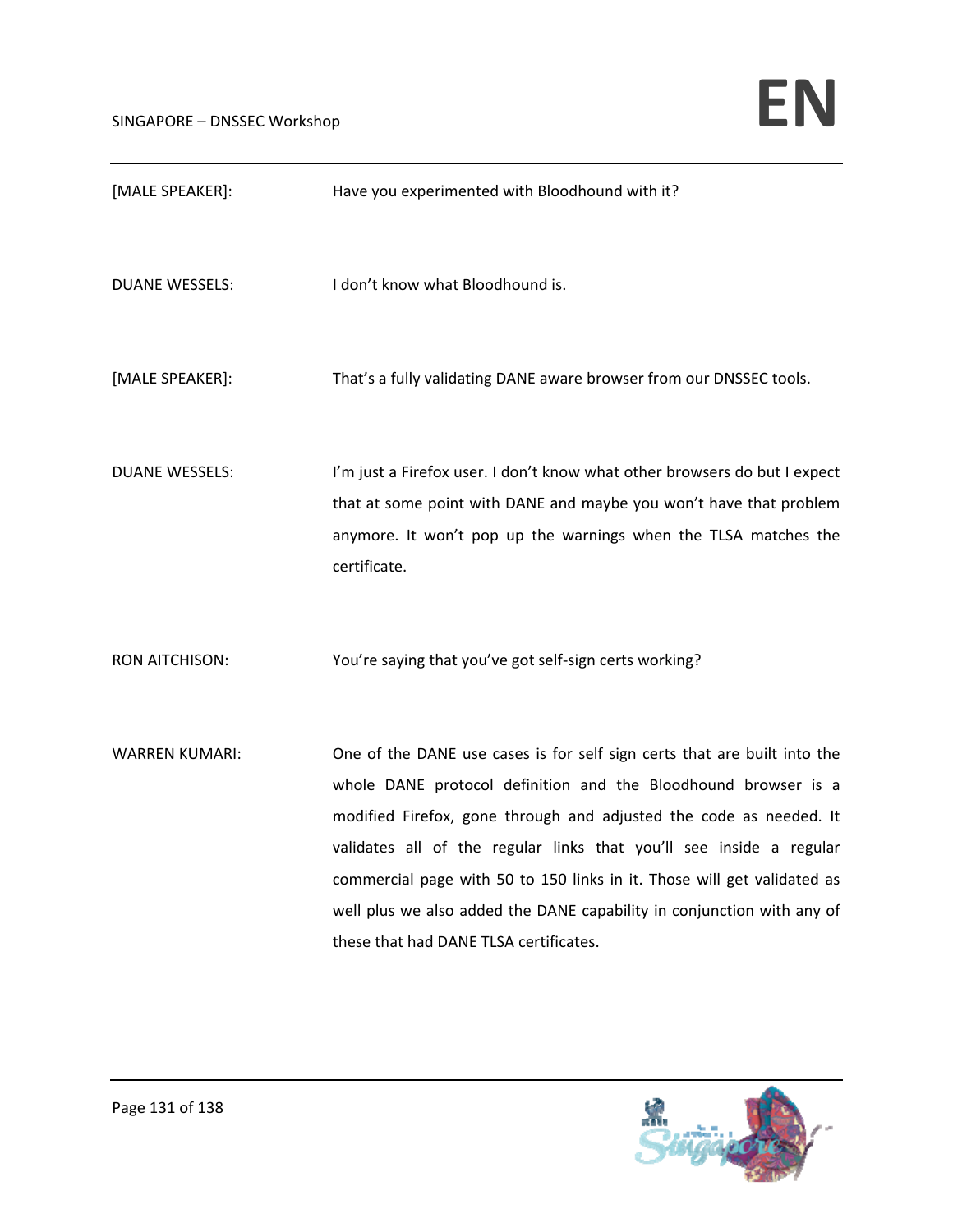RON AITCHISON: You have to explain this to me a bit more. How does the self signed trust model work? Who do I trust under these conditions?

DAN YORK: In the spond by saying you're trusting DNS at that point. DANE without DNSSEC makes no sense. We talk about DANE as a value of DNSSEC. DANE in this context especially in this context, we're only talking about DANE with DNSSEC to provide that trust model. That's where it comes in so if you're using mode three which is the actual cert or mode two where you're winding up with the trust anchors there. You are assuming that is all DNSSEC signed – all the way up to the root so that you have that chain of trust around those.

RON AITCHISON: I understand what you're saying completely but what I'm noting in what you said is that you're constantly falling back – not falling back, don't want to use that because it implies it's something negative and I'm not implying that at all. Your falling back to DNSSEC as the base trust server here.

DAN YORK: Yes, DANE is designed to work with DNSSEC and so it is all about that.

RON AITCHISON: My question, that was what the SSL model set out to do. Why replicate it? Why have two things doing the same thing? Do you understand the point I'm making.

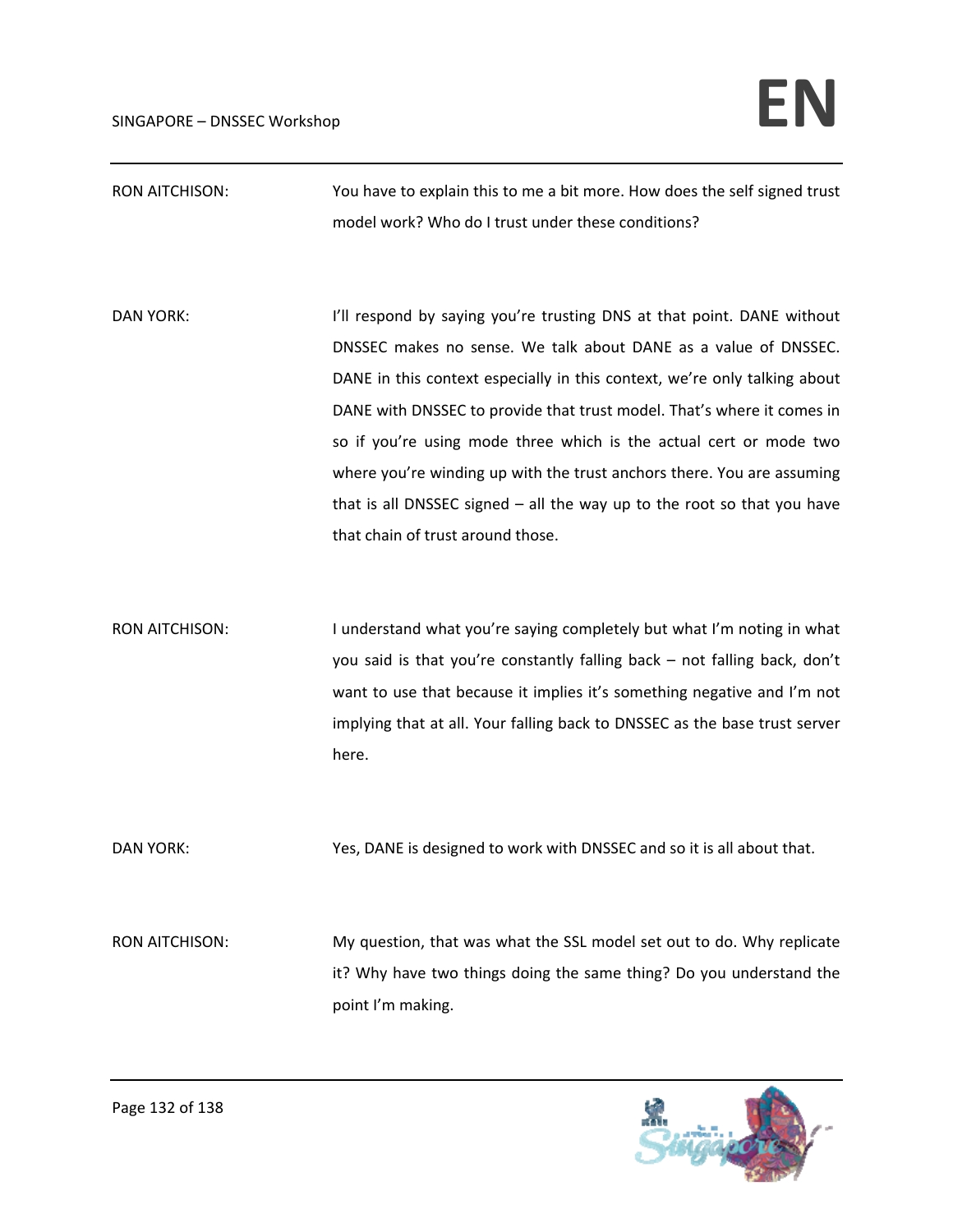[MALE SPEAKER]: One of the big failures with the SSL model is the fact that you have a huge number of roots. Anybody can issue a certificate for anything. Any of the CAs can issue for somewhere else. With DANE you have a single trust chain, the ICANN run route. Then there's only a single path down to any specific node. Only the person at a specific node can publish that or publish that TLSA record and there's a single chain to a single trust anchor.

RON AITCHISON: Ithink we're agreeing violently here. I'm buying what you said. There is a problem with the SSL model which is that there are a thousand different solutions.

JULIE HEDLUND: I'm sorry, Duane has a few more slides. We have just only a few more minutes before we have to wrap up.

DUANE WESSELS: I just wanted to mention some of the other uses of DANE that I'm aware of and maybe other people in the audience would have something to add to this. I also used post fix. Post fix looks for TLSA records and can use that when talking to other SMTP servers. SMIME which defines a new record type. One interesting thing about this is the name of the DNS records are hashed, left side of the e‐mail address so your zone doesn't give away your e‐mail addresses to prevent spamming and things like that.

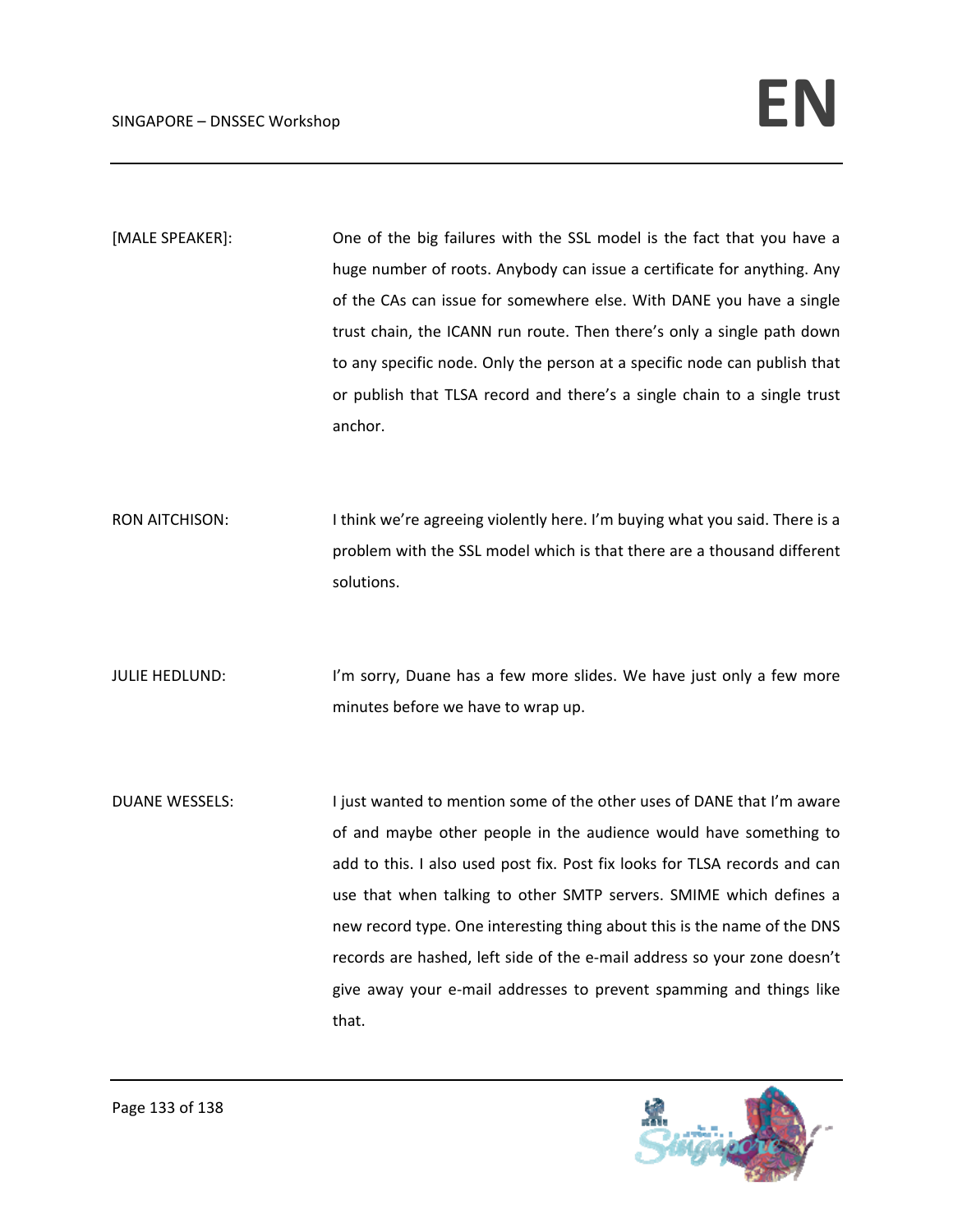Paul Waters is very active with DANE and he's got a draft and some code that implements DANE for open PGP keys. He's got this software called open PGP key milter which will attempt to automatically encrypt plain text e-mails. Also mentioned previously is OTR, off the record messaging protocol that Paul Waters is very interested in.

[ROY] I'm just curious. I like all this stuff. Is there all ready a native application interested in offering DANE support by default? I just installed it as an extension in Chrome. It works but it would be nice to have it native in Chrome. I wonder if for instance Warren or Dan or Duane could…

DUANE WESSELS: I don't know about browsers. Post fix does it by default. There's no plugins or anything like that.

DAN YORK: The cool thing is Victor who wrote that worked with Wes [Hardiger]. Not only is it on by default but they also came out with a whole document around operational or guidance for implementers of DANE. It's an operational guideline.

> The other place where it's implemented right now is XMPP. The XMPP community has the largest production implementation with DANE right now because with Peter St. Andre's manifesto for ubiquitous encryption across the entire Jabber infrastructure. They've gone ahead DNSSEC and DANE for server certs and the client server certs and using the self sign certs as well. That's a big implementation of DANE right now.

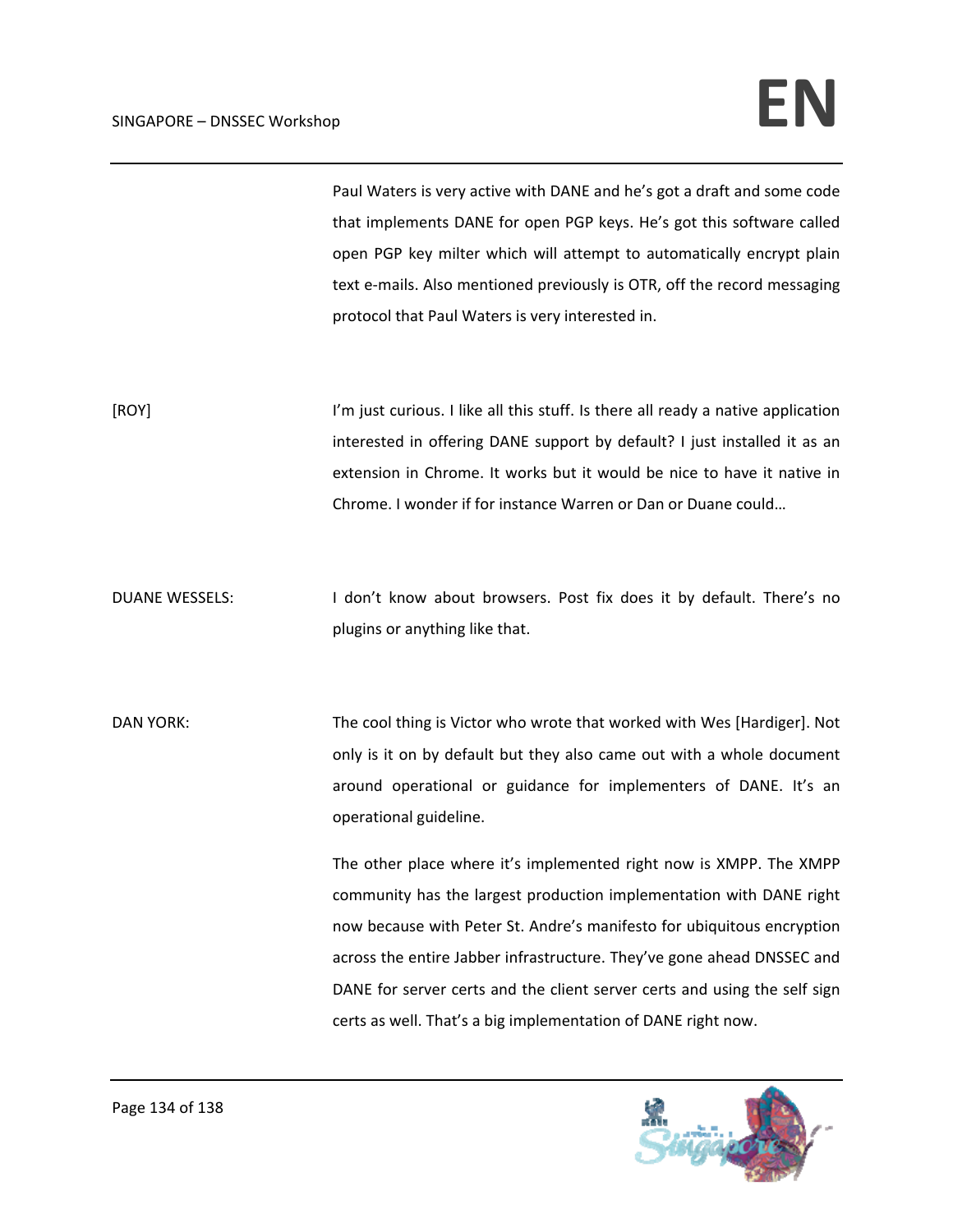WARREN KUMARI: If people want the browser stuff and push for it, an option would be instead of getting the big red pop up box saying you've got a self signed cert you would get this instead. The browser concern is that is you do a TLSA record lookup for every single site you go to there is twice as much DNS traffic. There's the belief that a number of resolvers will just fall over if all of their clients start doing that. For cases where you don't know the certs, that's possibly an option.

[MALE] **And there is also Bloodhound that natively OSX and LINUX.** 

JULIE HEDLUND: I think we're ready to switch. We've got just a minute or two to do the How Can I Help Presentation by Russ and Dan so you'll have to speak quickly. Please join me in thanking Duane for an interesting demo.

DAN YORK: One of the cool parts of the DANE Working Group is there has been a great amount of actual running code. To Duane's point about people who are bringing presentations there, at our last meeting in London we had four different drafts presented all of which had running code in presentations that were there.

> This is the part at the end where we say thank you for coming. We want to just let you know about what we'd like you to look at and what we encourage people to do. For the folks who are operators of TLDs whether they're registries or operators, we'd like you to look at how you

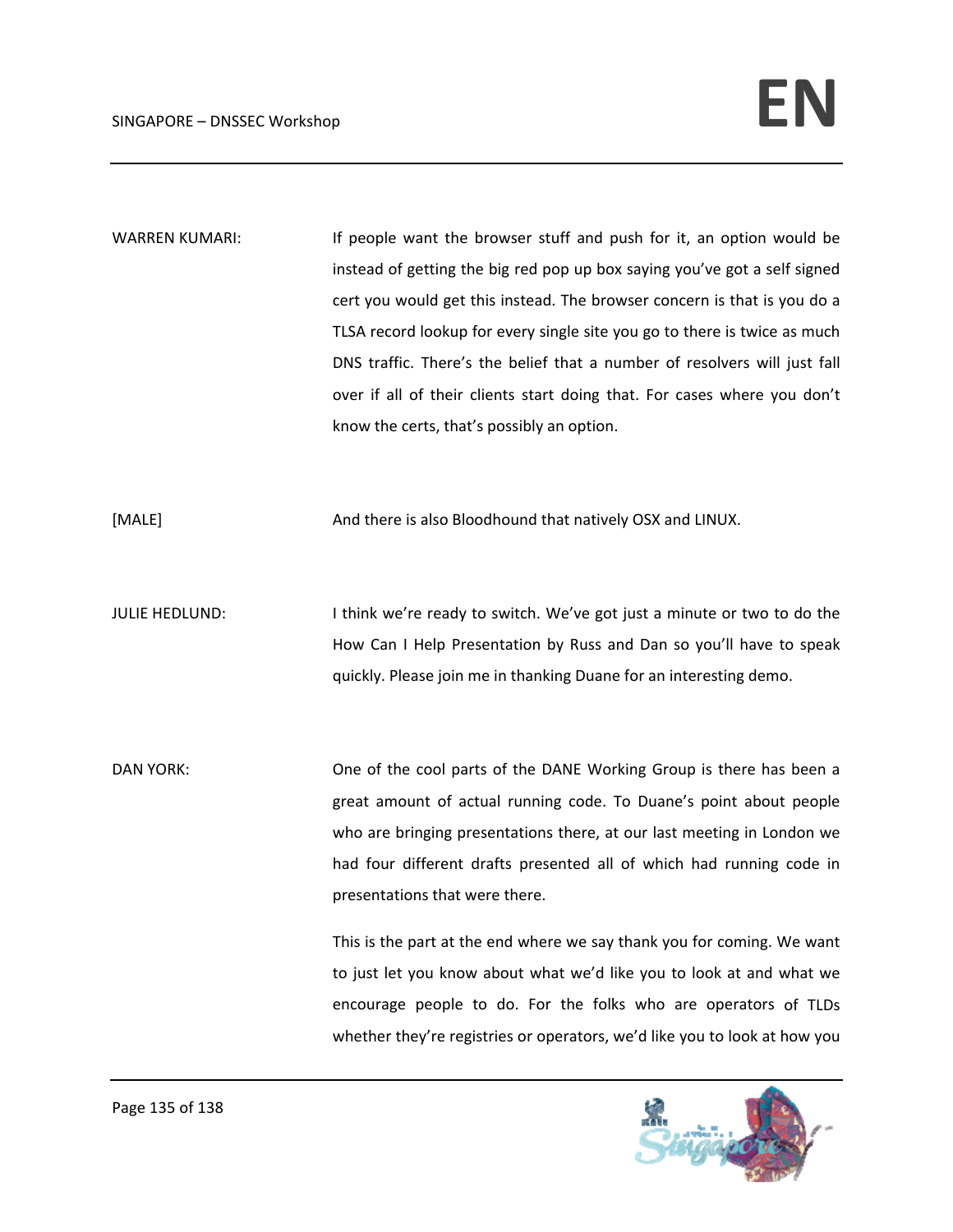can sign your TLD. I want to see more places on those maps except work with the registrars.

The other piece we'd like to do is help with statistics where you can. Duane pointed out earlier, all the new TLDs have to put their stats into a centralized registry so there may be some good ways we can get some stats around the new gTLDs. We want to get stats to be filling those maps.

RUSS MUNDY: Zone operators – sign yourselves up. That's something that even if you're not doing validation, sign your zone, start doing DNSSEC right now and work with your registrars to ask them if you don't support DNSSEC, when are you going to do it or I'm going to find somebody that does. I know companies that have changed registrars to actually do that and it's becoming a reality that that's happening.

DAN YORK: For the network service providers this is a big one we'd like to push particularly this year. How do we get more DNSSEC validating, DNS resolvers out there. Geoff Huston's stats were great but we want to see them grow even more and to see much more of that happening.

> DANE is being used a lot. We mentioned at the last ITF meeting there was a lot of discussion on how to strengthen the security of the internet and DANE kept popping up in many different groups because people started to look and say, "Well, we're all ready doing something with TLD. How do we make that more secure? How do we add additional layers of

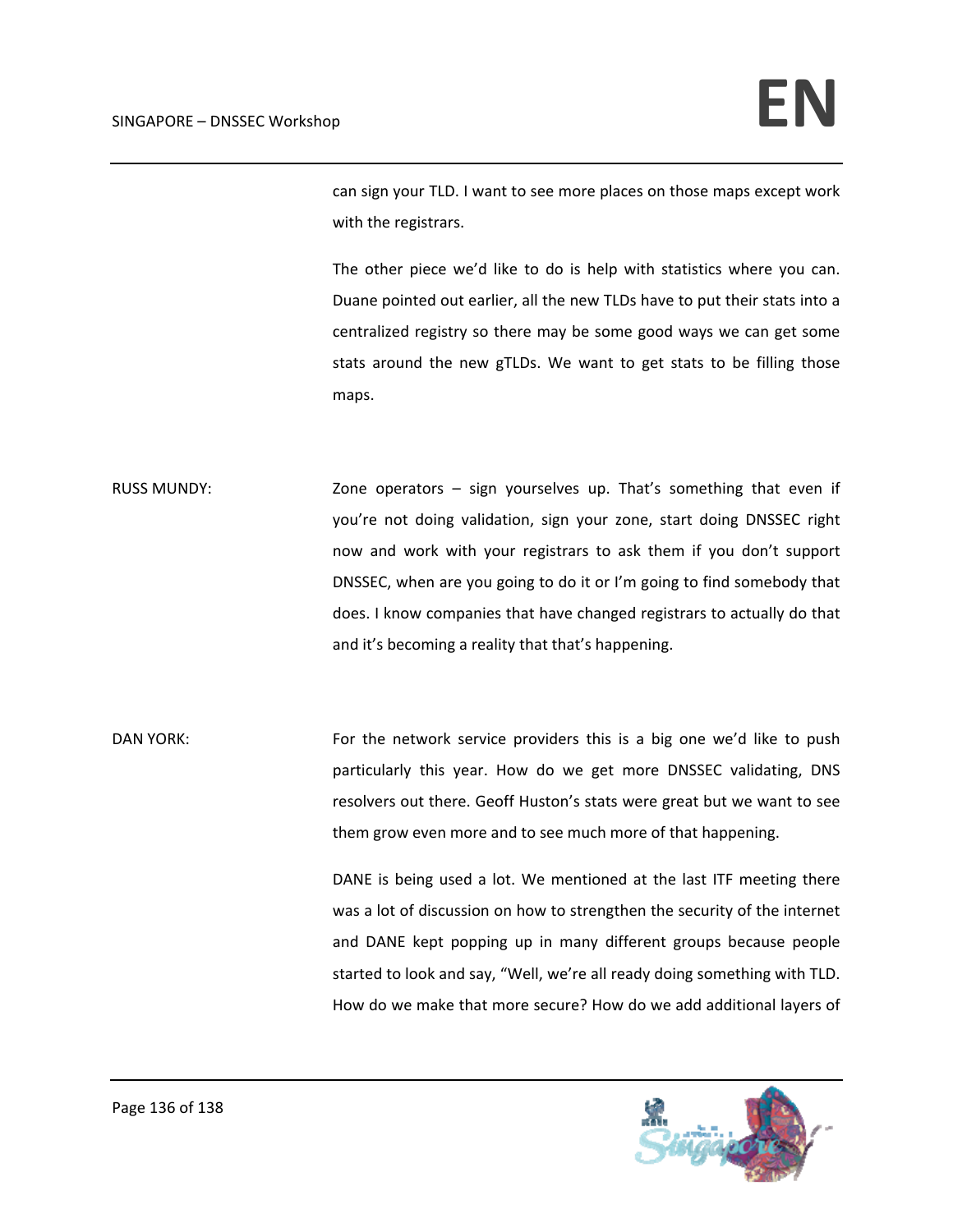trust on top of that?" We encourage network service providers to allow the usage of TLSA, don't block it and help raise awareness around that.

RUSS MUNDY: Website and content providers, look at getting your TLSA records of support out there. Make sure your zones are signed before you start putting the DANE out. This is a great thing to think about. You can put the data into your DNS service and it's going to give you a good learning experience, get integrated into your activity set. Some registrars actually offer an integrated higher level security service. If you're working with some of them they can do that and it's a matter of a little bit more money usually not a great deal. Look at increasing security right now.

DAN YORK: We'd like to encourage you to look at how you can use DNSSEC, share what's there and this is a key thing. We are now done with this final presentation here, this DNSSEC Workshop at ICANN 49 but very soon we're going to start thinking about what's going to be happening at the Workshop at ICANN 50 in June in London. You've heard some great case studies today, you've seen a demo of some tools from Duane and a number of other discussions. If you've got an idea, if you've implemented DNSSEC like the guys in Estonia did. If you'd like to share your story about how you did it, those case studies are very helpful for us. We'd love to have you come and share the lessons learned at the next one.